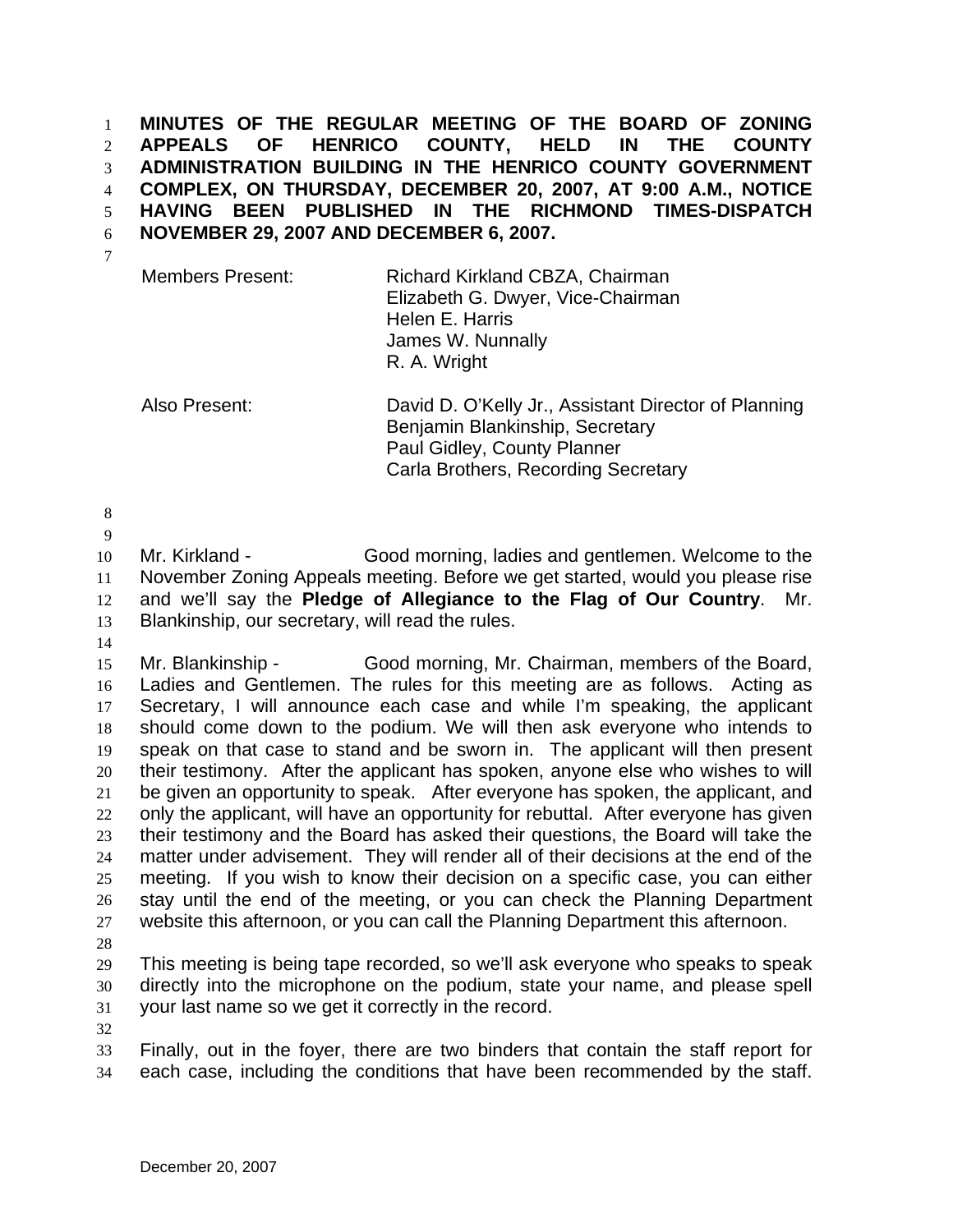Particularly for use permit applications, you need to be familiar with the conditions staff has recommended. 35 36

37

42

38 39 40 41 Mr. Chairman, we do not have any requests for deferral or withdrawals. Oh, I'm sorry. I'm mistaken; we do. I didn't realize it was going to be printed on the agenda, but A-044-07 has been withdrawn. Staff determined that the variance was not necessary.

43 44 45 46 47 48 **A-044-07 FLOYD D. GOTTWALD, JR.** requests a variance from Section 24-9 to demolish and replace a one-family dwelling at 300 Herndon Road (Parcel 748-731-9963), zoned R-1, One-family Residence District (Tuckahoe). The public street frontage requirement is not met. The applicant has 0 feet public street frontage where the Code requires 50 feet public street frontage.

49

52

54

50 51 After an advertised public hearing, the Board **allowed withdrawal** of the abovereferenced appeal, as staff determined that the variance was not necessary.

53 Mr. Kirkland - The All right. Call the first case.

55 56 57 58 59 60 **A-041-07 KAREN L. BROXON** requests a variance from Section 24-41(e) to build a sunroom at 1826 Fairwind Circle (Gayton Forest Townhomes) (Parcel 743-748-3611), zoned RTH, Residential Townhouse District (Tuckahoe). The rear yard setback is not met. The applicant has 20 feet rear yard setback where the Code requires 30 feet rear yard setback. The applicant requests a variance of 10 feet rear yard setback.

61

62 63 64 Mr. Kirkland - The Anyone who wishes to speak on case A-041-07, Karen L. Broxon, please come forward. Anyone else wish to speak, for or against? Okay, ma'am, if you'll raise your right hand and be sworn in.

66 67 Mr. Blankinship - The Do you swear the testimony you're about to give is the truth and nothing but the truth so help you God?

68 69

70

72

74

65

Ms. Broxon - I do.

71 Mr. Kirkland - Could you state your name for the record, please?

73 Ms. Broxon - The My name is Karen Broxon.

75 Mr. Kirkland - Ckay, what would you like for us to do for you?

76

77 78 79 Ms. Broxon - Well, I had plans to build a sunroom-built by Champion—on the back of my deck. I like living in townhouses. I've owned the townhouse for about 11 years. Always sort of planned to build this, but I had a

80 condominium at Gwynn's Island for the same amount of time. So, I was away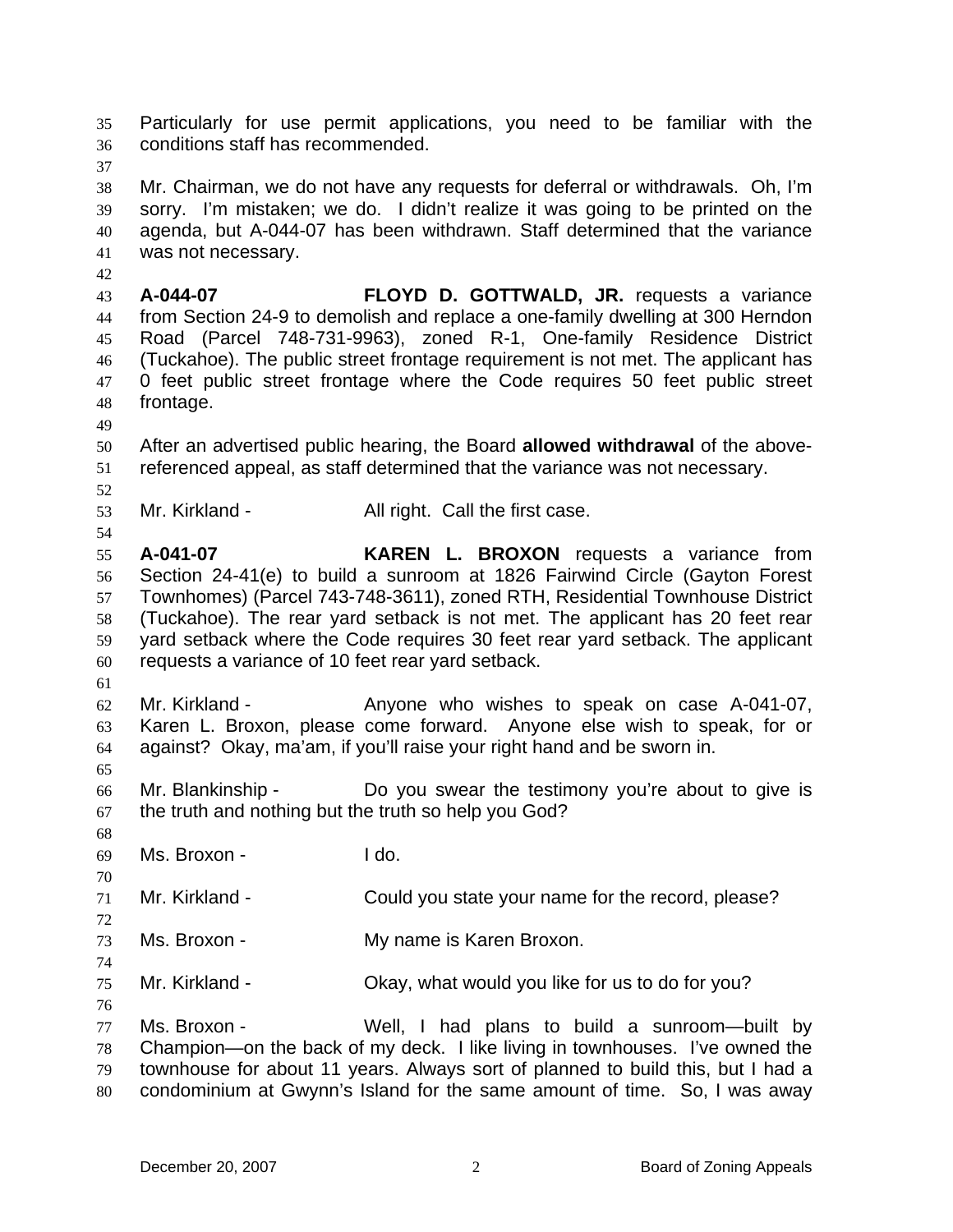during weekends. I've never used my deck much because of the mosquito problem in back. There are woods there and the mosquitoes are horrific, and I'm one of those people that is a mosquito magnet. Because I was gone weekends, it was not that big a problem. About a year ago, I sold that condo down there. I was thinking that when I did sell it—retired and sold it—that when I came back, I would build a sunroom then. Some of my neighbors had already built them. There's one right next to mine, attached to my deck. I think he built his eight years ago or so. Then there's one next door that will be similar to mine. I have a couple of pictures of the one that's next door. Can I put those up here? Well, I have one that's—that's the one that's attached to mine, and then I have pictures of the one that's on down. This shows what it looks like. So it's a nice looking room. It's not something that would detract from the neighborhood. As I said, they're townhouses. There are several others in the townhouse area that have already been built. 81 82 83 84 85 86 87 88 89 90 91 92 93 94

95

96 97 98 99 100 101 102 103 104 105 106 107 108 This is something that's been in my plan, my retirement plan for years. It's not something that on a whim I decided to do this. So, I've been looking forward to it and I never realized it would be a problem, since there are other sunrooms similar in the neighborhood, and right next to me. I have a new granddaughter and I was looking forward to being able to use the outdoors with her. Again, because of the mosquito problem, I just don't like to be out on the deck. I'm hoping that I can do this. I'm disappointed to the point that if I can't do this, I'll probably sell the townhouse and move somewhere where I can have some kind of an outdoor room. I miss my place on the bay. I love looking at the out-ofdoors; I just don't like being outside because of the mosquitoes. So, if I can't do it, I feel like I can't use the townhouse. There are others that have been built that have them, and I feel like that's what I'll do is make a move where I can have some kind of room where I can enjoy the outdoors.

109

110 111 Mr. Nunnally - These other ones you're talking about, that have these rooms, are they on the same size lot that you have?

112

113 114 115 116 117 118 Ms. Broxon - Yes. Our lots are all similar. The one that I think you have a picture of in your packet there connects right to me. My townhouse is adjacent to one other townhouse. You can see the one. He connects to me. His lot's the same as mine. It actually looks like it goes out a little farther than mine. Then the one I just passed you a picture of is next door to mine. All of our lots are similar.

119

121

124

120 Mr. Nunnally - Did we give variances to these, Mr. Blankinship?

122 123 Mr. Blankinship - Yes sir, we did, prior to the Virginia Supreme Court's Cochran decision.

125 126 Ms. Dwyer - The Mr. Gidley, could you put the photograph that you just had back up on the screen, please? I have a question for staff. It appears that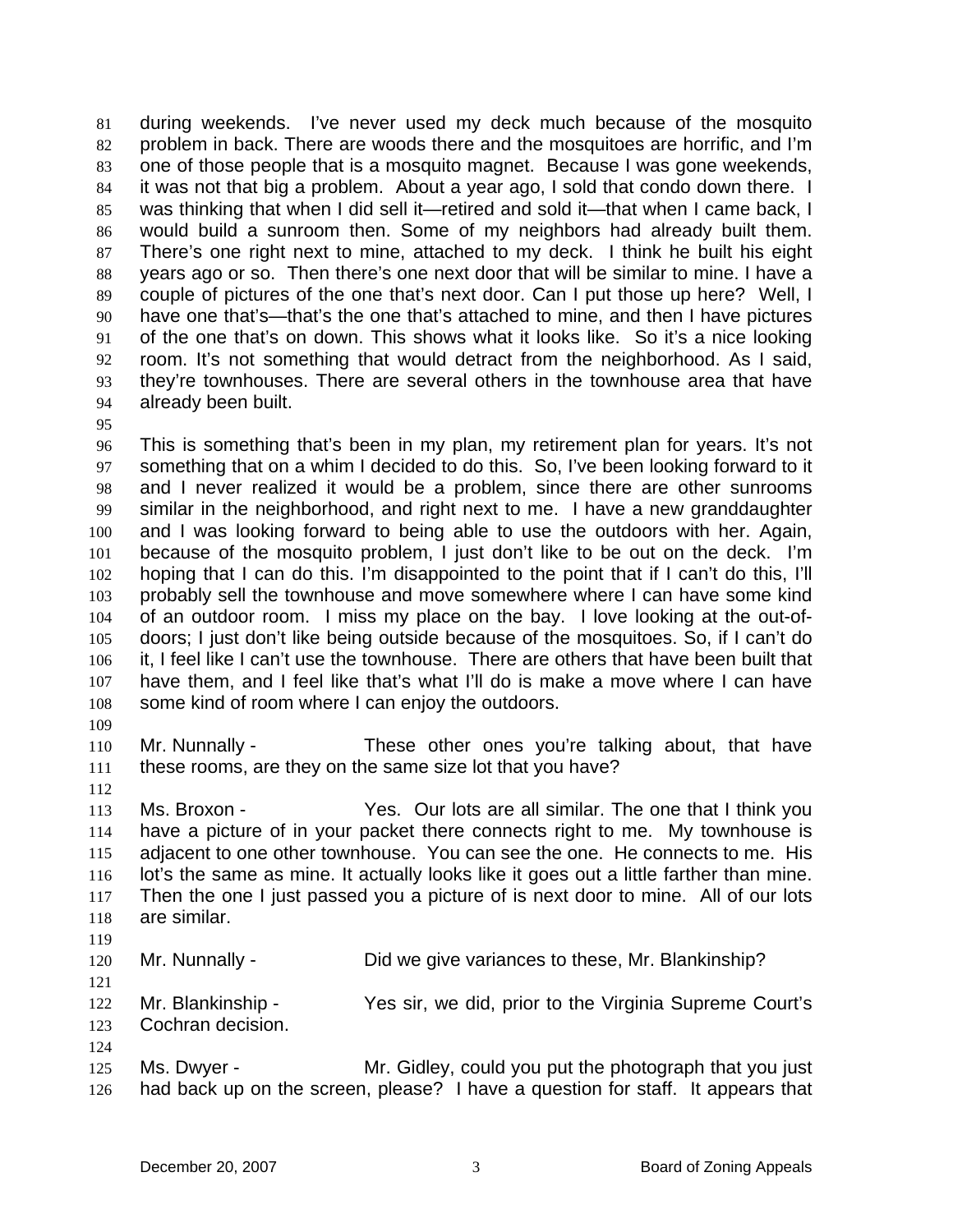this townhouse next door, it stands out beyond this townhouse. I'm not talking about the sunroom, but just the townhouse itself. So, it seems—I'm surprised that this lot doesn't have any leeway, that is it doesn't have any extra space for setback. 127 128 129 130 131 132 133 134 135 136 137 138 139 140 141 142 143 144 145 146 147 148 149 150 151 152 153 154 155 156 157 158 159 160 161 162 163 164 165 166 167 168 169 170 171 172 Mr. Blankinship - If you look at the site plan, you'll see that the rear lot lines are not in the same place. Ms. Dwyer - Chay. Mr. Blankinship - The house next door is actually—the rear lot line is deeper. It shows on the aerial, if it doesn't show on the map. Oh, okay, it shows a little bit there. Ms. Dwyer - I see, but it appears that the actual rear lot line is the same for both of these. I'm just curious about the discrepancy. Mr. Blankinship - The next-door neighbor's rear lot line is farther back. Mr. Kirkland - Ten feet deeper or something? Ms. Dwyer - The alize their lot line is, but it juts out more into the common area, so I'm just wondering if there was any way to look at the common area and see if, say, 30 feet were required between the condo property line and the townhouse property line, maybe she would have a little more space, even though—Do you see what I'm saying, Mr. Blankinship? Mr. Blankinship - I think so. She could, perhaps, buy some of the common area back from the Association to extend her lot a few feet. Ms. Dwyer - Right, because she's in a little bit farther from next door. So, it looks like there might be some leeway there. That might be an option. Okay. Ms. Broxon, were you informed by staff about the fairly recent Virginia Supreme Court case that limits Board of Zoning Appeals jurisdiction on variances? Ms. Broxon - I just [unintelligible] in my packet. I didn't realize that when I was applying for the sunroom and so forth. When they went to get the County permit, they found that a variance would be required. The person I talked to in Zoning mentioned this case, which I didn't really understand what the nature of it was until I saw it in print with the package that you sent me. Ms. Dwyer - So, you understand now what that case means is that if you have any reasonably beneficial use of your property, that is you're able to use the condominium, then we don't have jurisdiction under the Cochran case to grant a variance.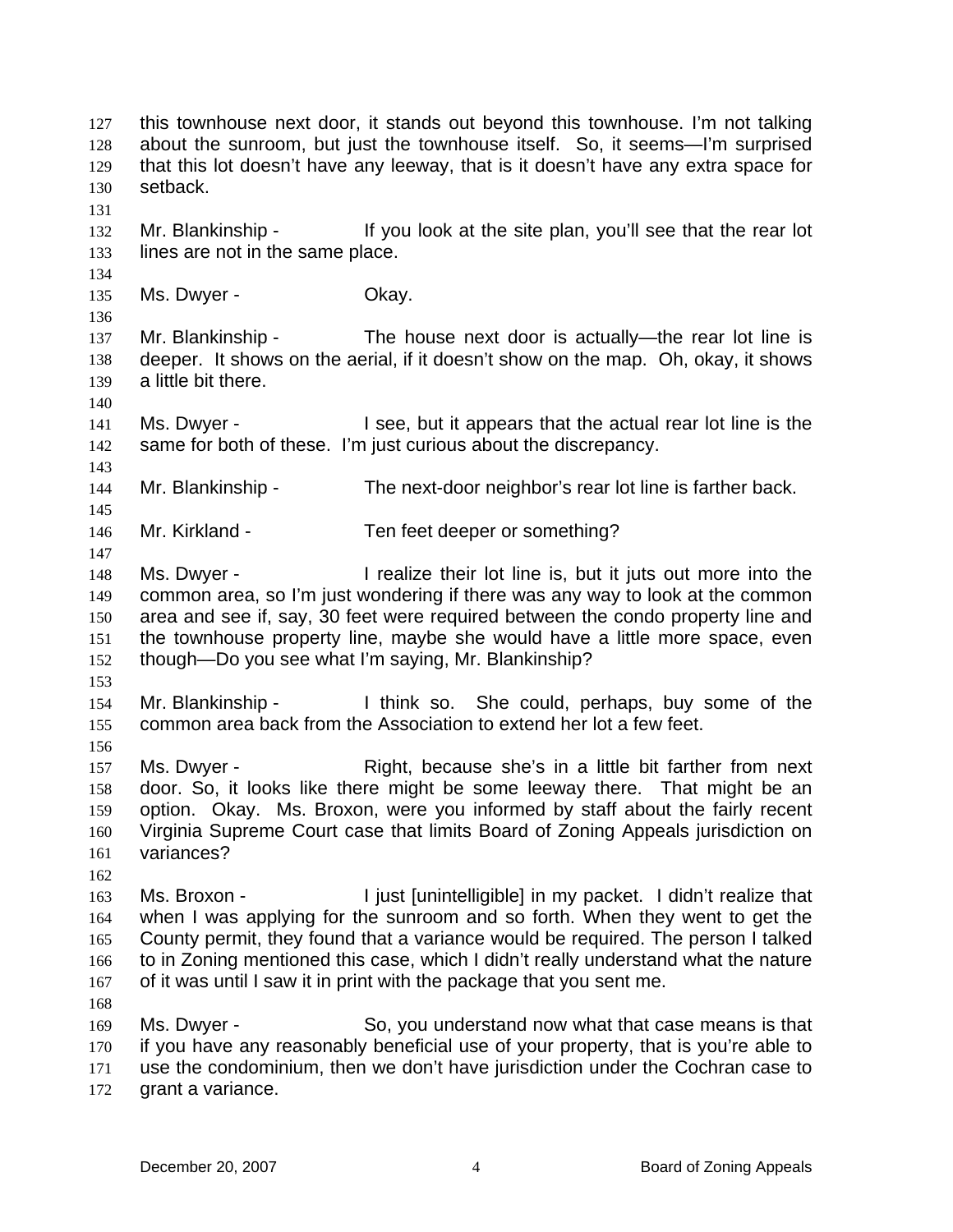173 174 175 176 177 178 Ms. Broxon - Tunderstand that. I feel like, though, without the sunroom there, because I can't use the whole back of my property, as far as I'm concerned, I would need to—I plan to live here forever. I'm retired and I want a place where I can enjoy the outside, too. I would probably be looking for another place to live if I can't use this.

180 181 182 Mr. Kirkland - The Any other questions from our Board members? Anyone else wish to speak on this case? All right ma'am, that concludes the case.

Ms. Broxon - Ckay, thank you.

183

179

184 185

186 Mr. Kirkland - Thank you very much.

- 187 188 **DECISON**
- 189

190 191 192 193 194 Ms. Dwyer made a motion to deny on the basis that the applicant has reasonable beneficial use of the property taken as a whole given the existing townhouse on the property. As a result, under the Virginia Supreme Court's Cochran decision the BZA does not have the authority to grant a variance. The motion was seconded by Ms. Harris.

195

196 197 198 199 200 After an advertised public hearing and on a motion by Ms. Dwyer, seconded by Ms. Harris, the Board **denied** application **A-041-07**, Karen L. Broxon's request for a variance from Section 24-41(e) to build a sunroom at 1826 Fairwind Circle (Gayton Forest Townhomes) (Parcel 743-748-3611), zoned RTH, Residential Townhouse District (Tuckahoe).

201

|                      | 202 Affirmative: | Dwyer, Harris, Kirkland, Nunnally, Wright |  |
|----------------------|------------------|-------------------------------------------|--|
|                      | 203 Negative:    |                                           |  |
|                      | 204 Absent:      |                                           |  |
| $\sim$ $\sim$ $\sim$ |                  |                                           |  |

205 206

207 208 209 210 211 212 **A-042-07 MICHAEL AND LEAH COWARD** request a variance from Section 24-9 to build a one-family dwelling at 7091 Mosswood Road (Parcel 815-696-6231), zoned A-1, Agricultural District (Varina). The public street frontage requirement is not met. The applicant has 0 feet public street frontage where the Code requires 50 feet public street frontage.

- 213 214 Mr. Kirkland - Anyone else wish to speak on this case? All right, if you all would raise your right hand and be sworn in.
- 216 217 Mr. Blankinship - Do you swear the testimony you're about to give is the truth and nothing but the truth so help you God?
- 218

215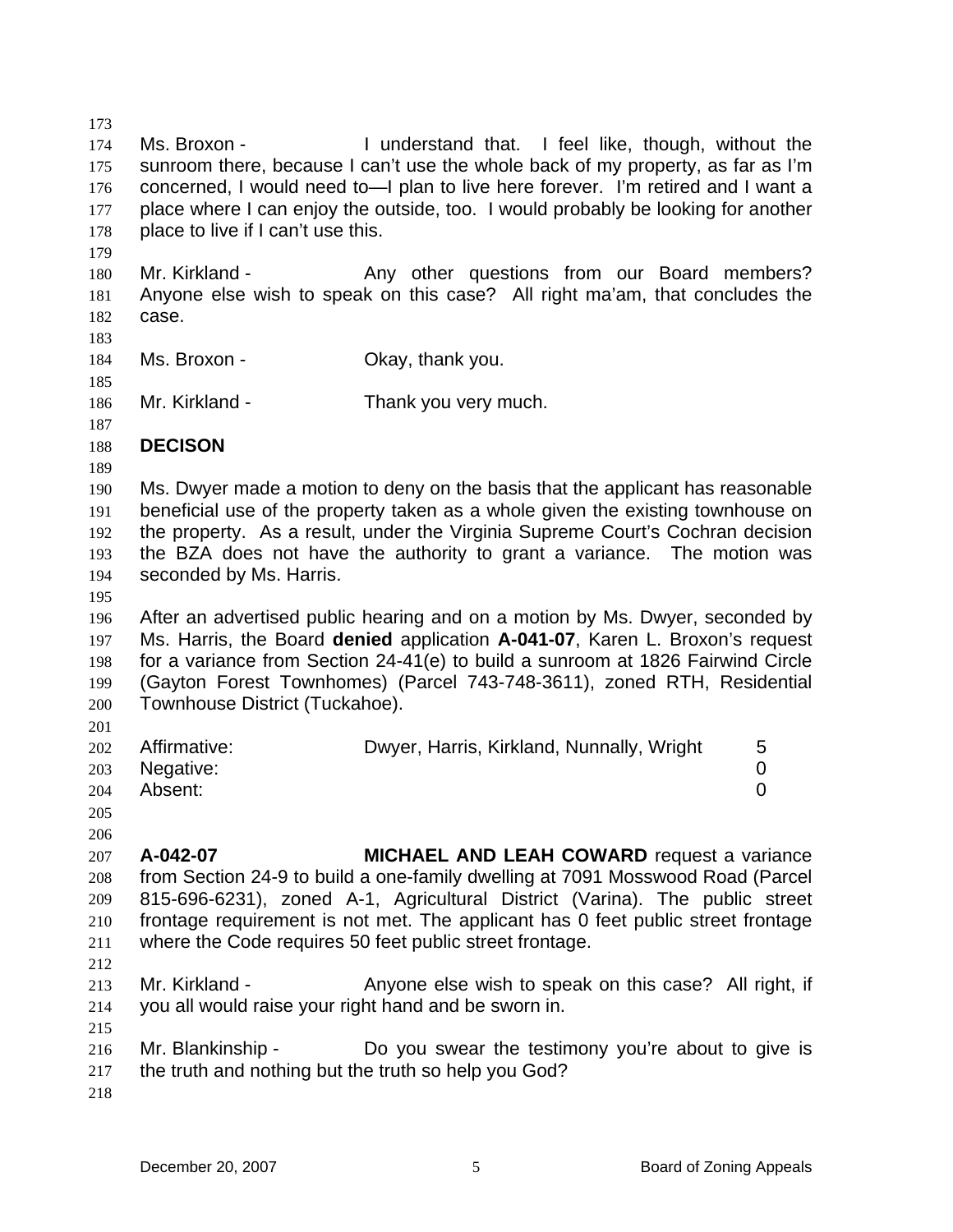Mr. Kirkland - All right, ma'am. Whoever's going to speak, or sir, state your name, please. 219 220 221 222 223 224 225 226 227 228 229 230 231 232 233 234 235 236 237 238 239 240 241 242 243 244 245 246 247 248 249 250 251 252 253 254 255 256 257 258 259 260 261 262 263 264 Ms. Coward - Leah Coward. Mr. Kirkland - Could you put that microphone a little closer? I'd appreciate it. There you go. Ms. Coward - My husband knows a little more than I do, but what we're requesting is to build a house on the land that we've already purchased. Right now, it does not have any public street road frontage. Down that road, there are two other houses that also don't have public street frontage, or the first house might have some, but the second one probably is in the same situation as we are. There is like a long driveway that goes down off of Mosswood, so if we built our house there, we'd be sharing this long driveway with the other two residents. Mr. Kirkland - When you purchased the property, did someone tell you that you could not build on there? Ms. Coward - No, they did not. Mr. Kirkland - [Unintelligible.] Ms. Coward - Well, our builders didn't tell us. This came up after they tried to get the building permit. So, they couldn't get the building permit because of this. That's why we're here. Mr. Coward - And also, I understand after talking to [unintelligible] that the property had been deeded a variance previously, and when we bought the property, it expired because she hadn't come up to get it [unintelligible]. Mr. Blankinship - That's correct. The variance was issued in 2003. Mr. Nunnally - What type of home are they going to build there, Mr. Coward? Mr. Coward - The A single-family home. Mr. Nunnally - Is it going to be a regular home dwelling, or is it going to be a modular home, or— Mr. Coward - [Unintelligible.] Ms. Coward - A regular dwelling, four bedrooms.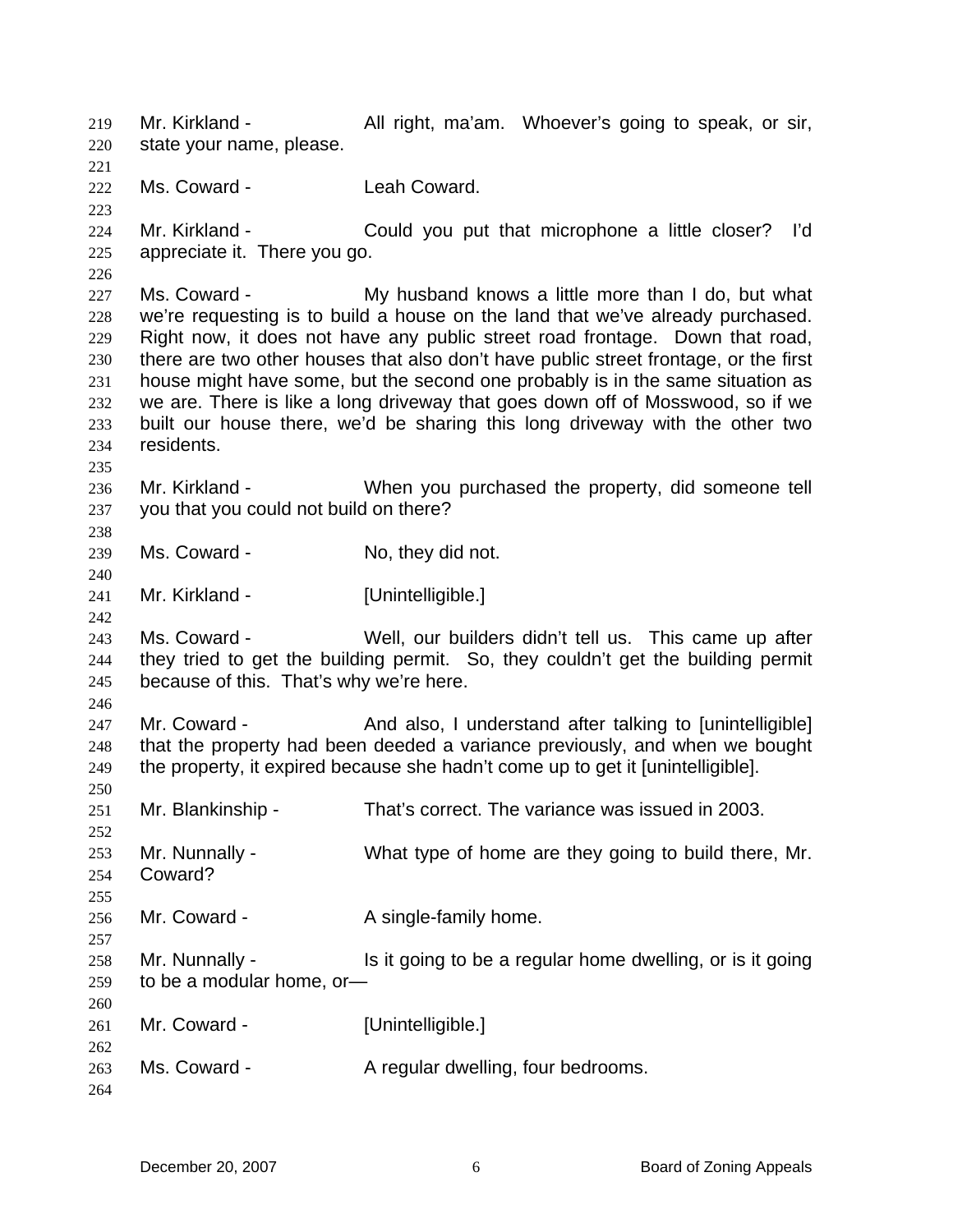Ms. Dwyer - Do you have any plans for a house, or any surveys to show where the house would be located specifically? You do have the survey, which is approximate, but do you have anything more detailed? 265 266 267 268 269 270 271 272 273 274 275 276 277 278 279 280 281 282 283 284 285 286 287 288 289 290 291 292 293 294 295 296 297 298 299 300 301 302 303 304 305 306 307 308 309 310 Ms. Coward - Well, we submitted some plans for the house in with the packet that we gave to the County Planning Department. It's not in this packet that was mailed to us. The blueprints for the house were submitted to the County Planning Department. That drawing right there was drawn by our builders. They knew where it was going to be and they put that footage there also. Ms. Dwyer - It says in the information that the plat's not to scale, but the setbacks are pretty close. Ms. Coward - The Yes. Ms. Dwyer - When you applied for the building permit, did you submit plans at that point? Ms. Coward - We talked to Mr. Paul Gidley. Mr. Blankinship - We haven't received any plans. Ms. Coward - Yeah, we gave them another copy of the house— Well, I don't know. I know I came to give them a copy of the house plan to the receptionist at the front desk. Ms. Harris - We see here the proposed home would be 2,527 square feet. That's correct, right? Ms. Coward - Right. Ms. Harris - Where did we get this information? Mr. Blankinship - Twas just wondering that, too. Mr. Gidley, do you know where that number came from? Ms. Dwyer - Well, the plat says—Yes, 46 by 82. Ms. Harris - While they're looking for that, do you know how wide that private road is? I was looking at the plan and I see some dimensions. Back on that back page. Yes. Mr. Wright - Ms. Harris, the plat shows a 50-foot right-of-way. Ms. Harris - Chay, so-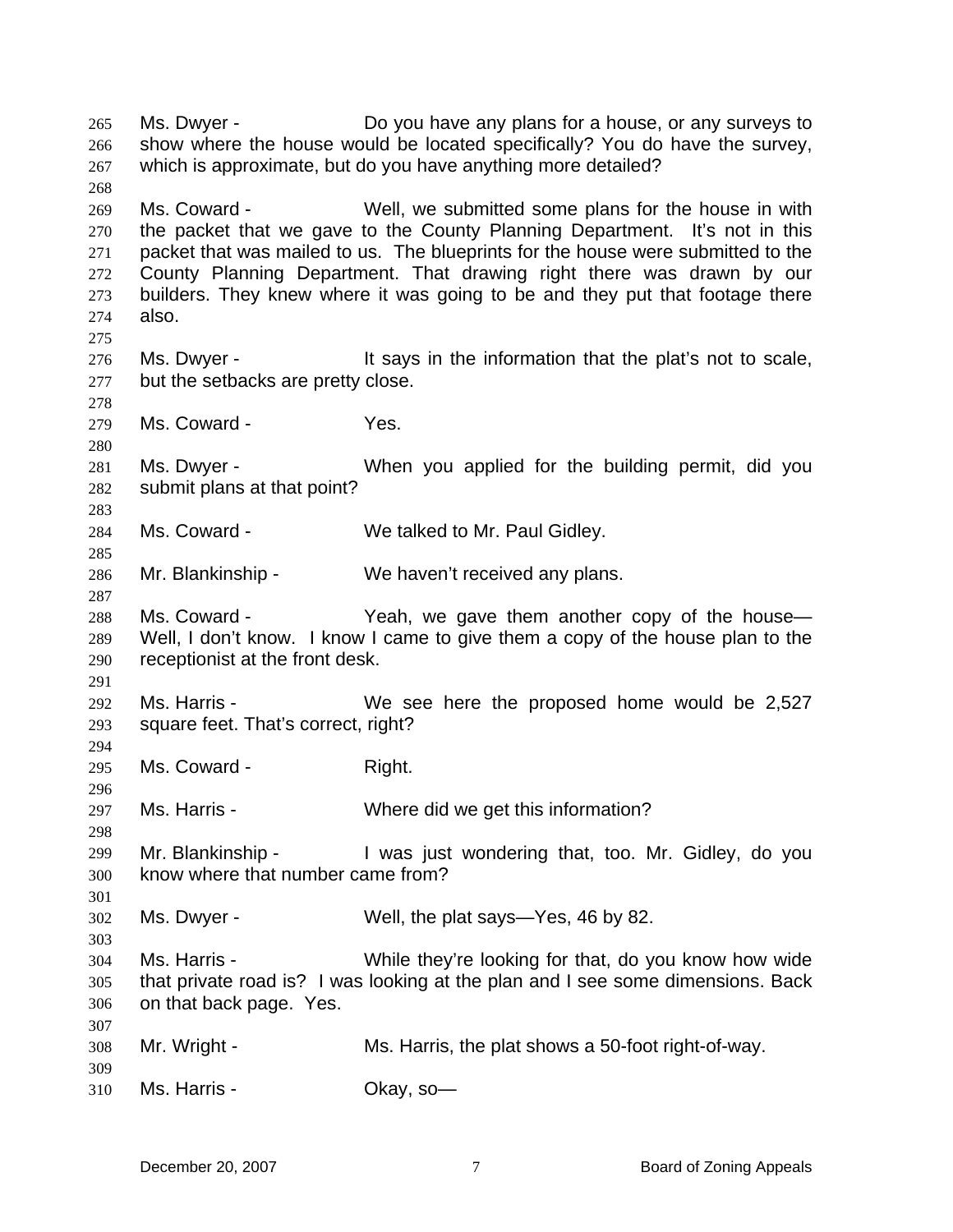| 311        |                                                     |                                                                                   |
|------------|-----------------------------------------------------|-----------------------------------------------------------------------------------|
| 312        | Mr. Wright -                                        | Straight back from Mosswood Road.                                                 |
| 313        |                                                     |                                                                                   |
| 314        | Ms. Harris -                                        | But in our description, they said some of this private                            |
| 315        | road is covered with leaves.                        |                                                                                   |
| 316        |                                                     |                                                                                   |
| 317        | Ms. Coward -                                        | Right.                                                                            |
| 318        |                                                     |                                                                                   |
| 319        | Ms. Harris -                                        | Is that what we're looking at?                                                    |
| 320        |                                                     |                                                                                   |
| 321        | Ms. Coward -                                        | Are you talking about the lower picture on the last                               |
| 322        | page?                                               |                                                                                   |
| 323        |                                                     |                                                                                   |
| 324        | Ms. Harris -                                        | Yes.                                                                              |
| 325        |                                                     |                                                                                   |
| 326        | Ms. Coward -                                        | That's the drive from the top picture to our house.                               |
| 327        |                                                     |                                                                                   |
| 328        | Ms. Coward -                                        | That's not part of the [unintelligible]; that's part of our                       |
| 329        | land.                                               |                                                                                   |
| 330        |                                                     |                                                                                   |
| 331        | Ms. Harris -                                        | Okay.                                                                             |
| 332        |                                                     |                                                                                   |
| 333        | Mr. Coward -                                        | Yes.                                                                              |
| 334        | Ms. Harris -                                        |                                                                                   |
| 335        |                                                     | The [unintelligible] the road was 50 feet wide.                                   |
| 336<br>337 | Ms. Coward -                                        | And see the house pictured in the first picture at the                            |
| 338        |                                                     | top on that last page, is a house further back that would be directly across from |
| 339        |                                                     | us. They probably had this same problem that we're having now.                    |
| 340        |                                                     |                                                                                   |
| 341        | Ms. Harris -                                        | Which direction, looking at this picture, would your                              |
| 342        | house be placed, on the left of the road, Mosswood? |                                                                                   |
| 343        |                                                     |                                                                                   |
| 344        | Ms. Coward -                                        | On that top picture, we would be on the left-hand side.                           |
| 345        |                                                     |                                                                                   |
| 346        | Ms. Harris -                                        | Is this part of the private road?                                                 |
| 347        |                                                     |                                                                                   |
| 348        | Ms. Coward -                                        | This page area?                                                                   |
| 349        |                                                     |                                                                                   |
| 350        | Ms. Harris -                                        | Beyond that.                                                                      |
| 351        |                                                     |                                                                                   |
| 352        | Ms. Coward -                                        | Beyond that, yes.                                                                 |
| 353        |                                                     |                                                                                   |
| 354        | Mr. Blankinship -                                   | You wouldn't be able to see your home from                                        |
| 355        |                                                     | Mosswood, would you, from where this picture was taken?                           |
|            |                                                     |                                                                                   |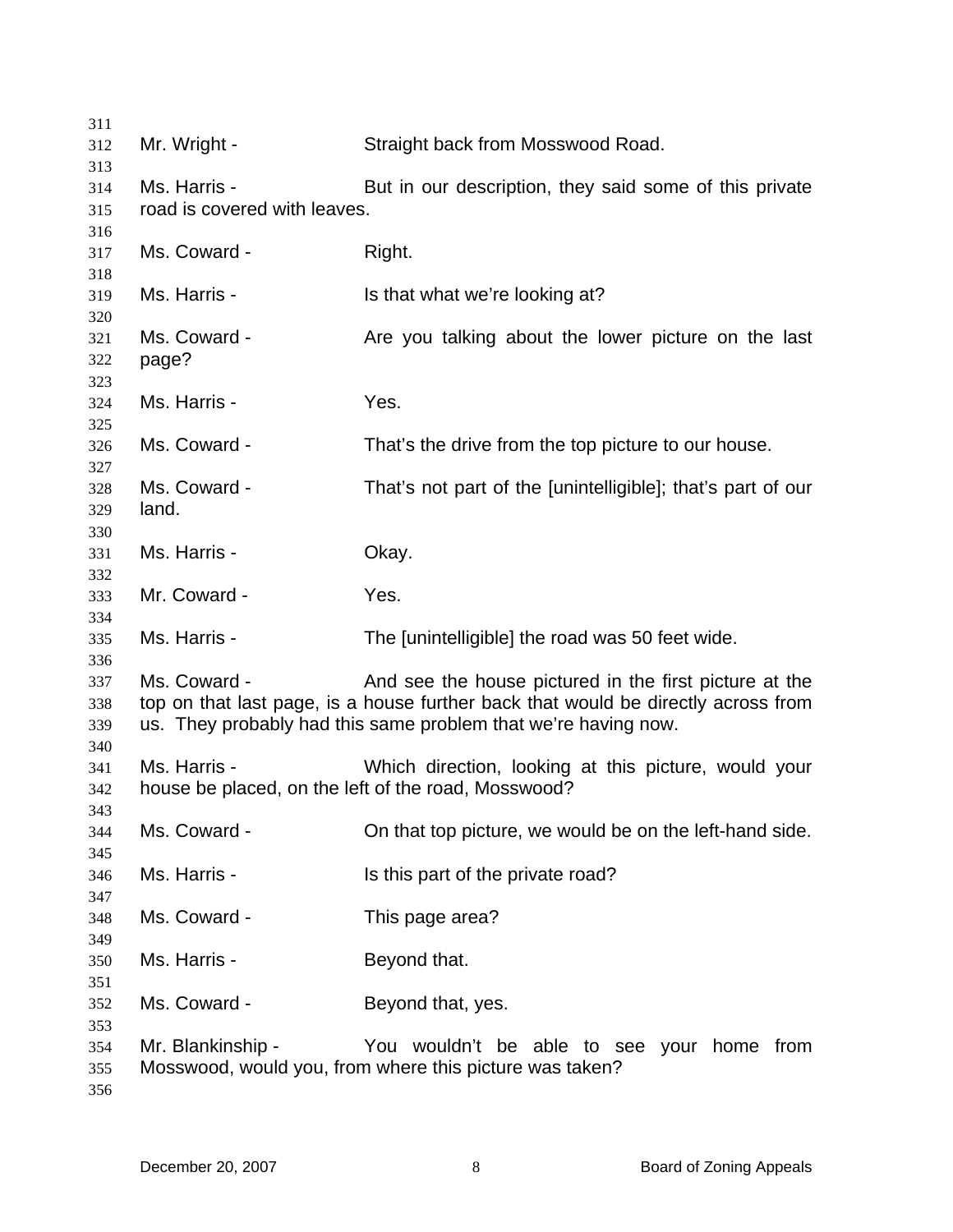357 Ms. Coward - No. 358 359 360 361 362 363 364 365 366 367 368 369 370 371 372 373 374 375 376 377 378 379 380 381 382 383 384 385 386 387 388 389 390 391 392 393 394 395 396 397 398 399 400 401 402 Ms. Dwyer - How did you select this particular home site to the very rear of this property? Mr. Coward - We were looking for property [unintelligible]. Ms. Dwyer - Yes, I'm looking at your lot and you have it at the very rear of your lot. It looks like you have to cross maybe some streams. I'm just wondering why you chose that particular location. Ms. Coward - This is where the builders felt it was the best place to put the house. There already appeared to be a driveway there, I suspect from the previous owner that was going to build something there. Ms. Dwyer - Looks like in the aerial that the house that was there before, which apparently shows up, is closer to the access drive. Mr. Coward - That was a trailer; it wasn't a home. Ms. Dwyer - Chay. Mr. Coward - The Musta trailer there up front, for whatever reason. Ms. Coward - It seems like she wanted to have a trailer there to live in while she was building her new home. Ms. Dwyer - Do you plan to divide the property and build on the front part of this parcel? Mr. Coward - Divide it? No, we don't plan to divide it. Keep it all in one piece. Ms. Dwyer - The reason I'm asking the question is by putting your house in the rear, it leaves that front portion of your property open to additional development, additional divisions. Ms. Coward - [Unintelligible] further down the private road, rather than close towards Mosswood. Ms. Dwyer - Right, the area of your lot closest to Mosswood would be open and available for further development. I'm wondering if that's part of your plan. Mr. Kirkland - Where were you planning on putting the septic field and all that? I don't see any drawings showing it.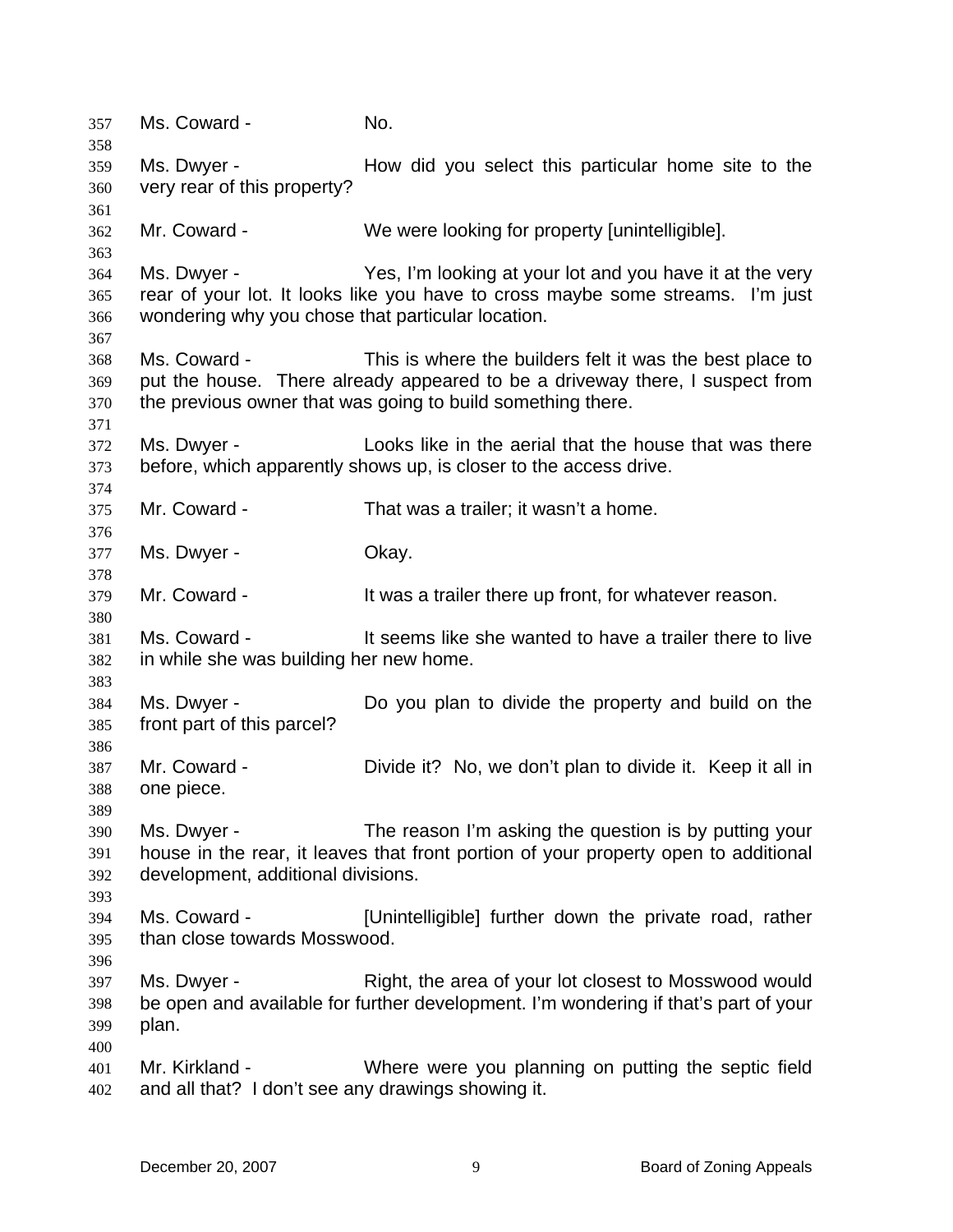| 403               |                                                              |                                                                                                                                       |
|-------------------|--------------------------------------------------------------|---------------------------------------------------------------------------------------------------------------------------------------|
| 404               | Ms. Coward -                                                 | They already have a septic design and-                                                                                                |
| 405<br>406        | Mr. Kirkland -                                               | Is it in front of the house?                                                                                                          |
| 407<br>408        | Mr. Coward -                                                 | No.                                                                                                                                   |
| 409               |                                                              |                                                                                                                                       |
| 410               | Ms. Coward -                                                 | Off to the back.                                                                                                                      |
| 411<br>412        | Mr. Coward -                                                 | Off to the right to the back.                                                                                                         |
| 413<br>414<br>415 | Ms. Coward -                                                 | Right to the back of the house.                                                                                                       |
| 416<br>417        | Mr. Blankinship -<br>could be closest to the best perk site. | That may be why the builder selected that site.<br>-lt                                                                                |
| 418<br>419<br>420 | Mr. Kirkland -                                               | Yes, I was thinking that.                                                                                                             |
| 421<br>422        | Mr. Blankinship -                                            | It does slope back up as you get toward the corner.                                                                                   |
| 423<br>424        | Ms. Harris -                                                 | Have you noticed the land after a rain? I noticed that<br>you do have some wetlands there. Do you know exactly where that wetland is? |
| 425<br>426<br>427 | Mr. Coward -<br>house.                                       | From the [unintelligible]? That's nowhere near the                                                                                    |
| 428<br>429<br>430 | Ms. Coward -                                                 | It's nowhere near the home.                                                                                                           |
| 431<br>432        | Mr. Kirkland -                                               | Any other questions from Board members?                                                                                               |
| 433<br>434        | Ms. Dwyer -                                                  | Did you bring your house plans with you today?                                                                                        |
| 435               | Ms. Coward -                                                 | I did not. I thought they would be here.                                                                                              |
| 436<br>437        | Mr. Blankinship -                                            | I apologize. I have no idea what's happened to them.                                                                                  |
| 438<br>439<br>440 | Mr. Coward -                                                 | Twice. We brought it the first time, then they sent us<br>a letter saying we needed them, and we came back with a second packet.      |
| 441<br>442        | Ms. Coward -                                                 | Yeah.                                                                                                                                 |
| 443<br>444<br>445 | Mr. Blankinship -                                            | I apologize.                                                                                                                          |
| 446<br>447        | Mr. Kirkland -                                               | Anyone else wish to speak?                                                                                                            |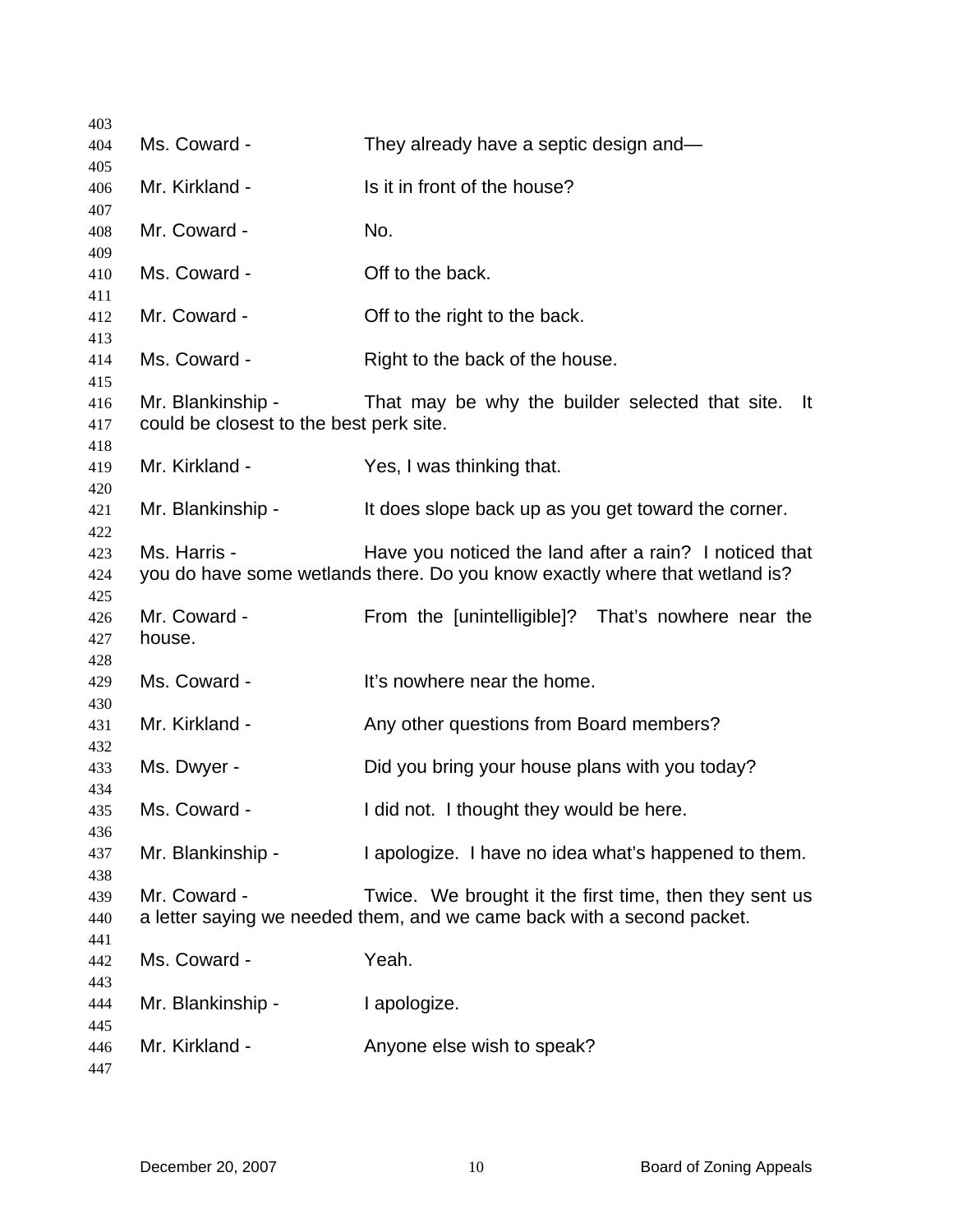Mr. Nunnally - You say it's just one, that you have no plans for development for the front part of this property? So, you have no problems with us putting a condition in there that if it's approved that there will only be this one house and that's it? 448 449 450 451 452 453 454 455 456 457 458 459 460 461 462 463 464 465 466 467 468 469 470 471 472 473 474 475 476 477 478 479 480 481 482 483 484 485 486 487 488 489 490 491 492 493 Mr. Coward - **None whatsoever.** Ms. Coward - The has no objection to that. Mr. Kirkland - The Anyone else? Anyone else in the audience wish to speak? If not, that concludes the case. Ms. Coward - Thank you. Mr. Coward - Thank you. **DECISION**  Mr. Nunally moved that the variance application be approved on the basis the applicant lacks reasonable beneficial use of the property without a variance. Ms. Harris seconded the motion. After an advertised public hearing and on a motion by Mr. Nunally, seconded by Ms. Harris, the Board **granted** application **A-042-07**, MICHAEL AND LEAH COWARD's request for a variance from Section 24-9 to build a one-family dwelling at 7091 Mosswood Road (Parcel 815-696-6231), zoned A-1, Agricultural District (Varina). 1. [AMENDED] This variance applies only to the public street frontage requirement for one dwelling only. There shall be no further division or subdivision of the subject parcel. All other applicable regulations of the County Code shall remain in force. 2. Only the improvements shown on the plot plan and building design filed with the application may be constructed pursuant to this approval. Any additional improvements shall comply with the applicable regulations of the County Code. Any substantial changes or additions to the design or location of the improvements may require a new variance. 3. Approval of this request does not imply that a building permit will be issued. Building permit approval is contingent on Health Department requirements, including, but not limited to, soil evaluation for a septic drainfield and reserve area, and approval of a well location. 4. At the time of building permit application, the applicant shall submit the necessary information to the Department of Public Works to ensure compliance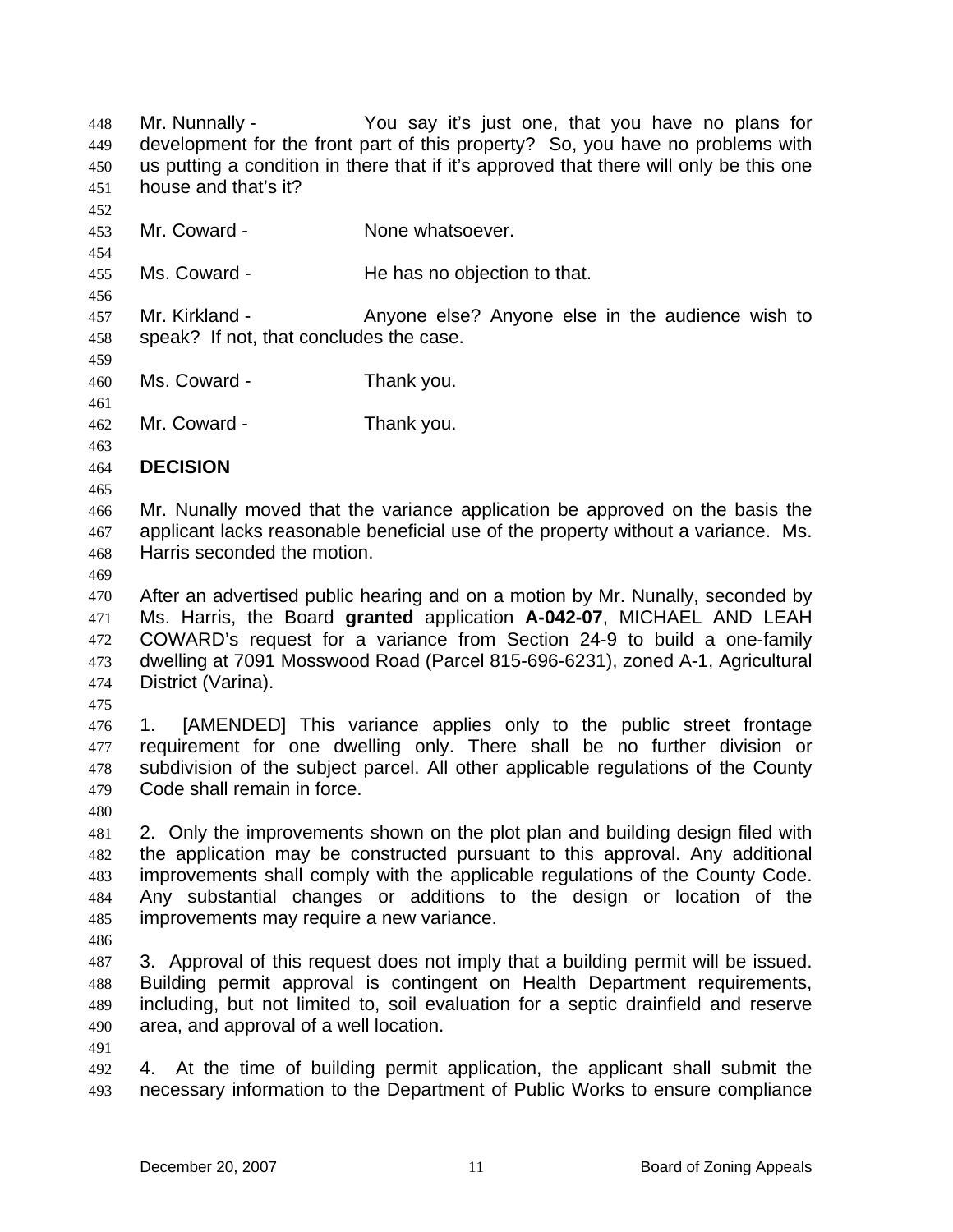with the requirements of the Chesapeake Bay Preservation Act and the code requirements for water quality standards. 494 495 496 497 498 499 500 501 502 503 504 505 506 507 508 509 510 511 512 513 514 515 516 517 518 519 520 521 522 523 524 525 526 527 528 529 530 531 532 533 534 535 536 537 538 5. The applicant shall present proof with the building permit application that a legal access to the property has been obtained. 6. The owners of the property, and their heirs or assigns, shall accept responsibility for maintaining access to the property until such a time as the access is improved to County standards and accepted into the County road system for maintenance. Affirmative: Harris, Kirkland, Nunnally, Wright 4 Negative: Dwyer 2008 Dwyer 2009 1 Absent: 0 **A-043-07 JOSEPH DEMETRIUS TYLER** requests a variance from Sections 24-94 and 24-9 to build a one-family dwelling at 8369 Strath Road (Parcels 816-684-9123 and 817-684-3216), zoned A-1, Agricultural District (Varina). The lot width requirement and public street frontage requirement are not met. The applicant has 20 feet lot width and 20 feet public street frontage where the Code requires 150 feet lot width and 50 feet public street frontage. The applicant requests of variance of 130 feet lot width and 30 feet public street frontage. Mr. Kirkland - Anyone else wish to speak on this case? Ms. Waldrop - I'm not Joseph Tyler, but. Mr. Kirkland - The you the applicant? Ms. Waldrop - No, I'm his real estate agent. Mr. Kirkland - Chay. So, you're representing him, correct? Ms. Waldrop- Right. Mr. Kirkland - Chay. If you would raise your right hand and be sworn in. Mr. Blankinship - Do you swear the testimony you're about to give is the truth and nothing but the truth so help you God? Ms. Waldrop - The I do.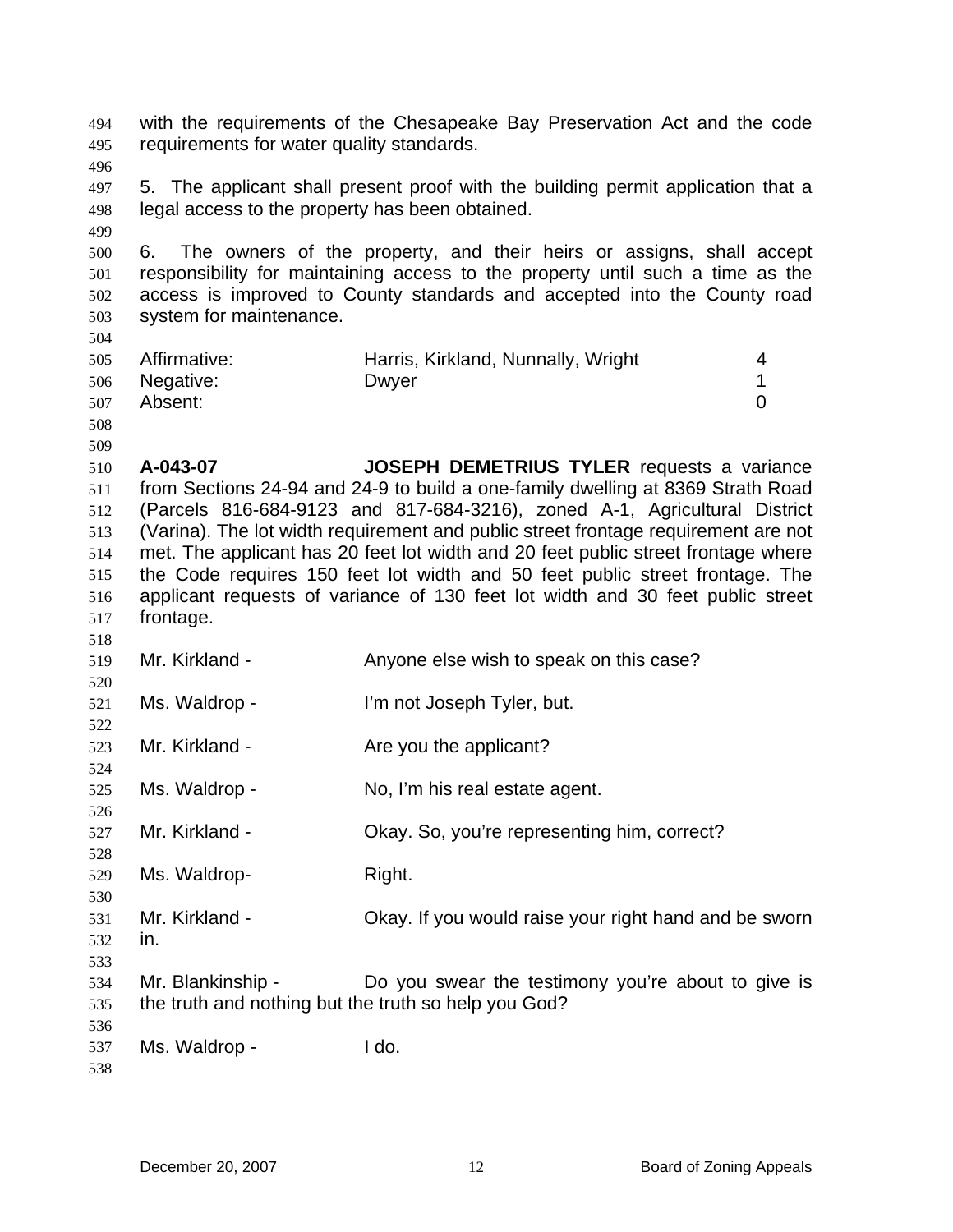Mr. Kirkland - All right. Would you state your name for the record, please? 539 540 541 542 543 544 545 546 547 548 549 550 551 552 553 554 555 556 557 558 559 560 561 562 563 564 565 566 567 568 569 570 571 572 573 574 575 576 577 578 579 580 581 582 583 584 Ms. Waldrop - Sure. Lestra Waldrop, Varina and Seelmann Realty. Mr. Kirkland - All right. Let us know what you want. Ms. Waldrop - Thad been contacted by Mr. Tyler to sell a piece of property that was given to him by his grandfather. The property has a 20-foot easement off of Strath Road to it. There is a house behind it. There is another piece of land to the right of it, as you will see. We have a contract to sell it based on the variance issue. If we obtain a variance, the contracted sale will go through. Mr. Nunnally - Who built the house that's there now? Did Oakwood Homes build that? Ms. Waldrop - The don't know who built the house behind, sir, I wasn't involved in that. There is new subdivision, however, to the right, that is being developed by Stern Homes. Adjacent to his property. To the left. Strath Woods. That's a new subdivision. Mr. Nunnally - Where does Mr. Tyler live now, ma'am? Ms. Waldrop - He lives with his parents at 8444 Strath Road. Mr. Blankinship - You said he intends to sell this property? Ms. Waldrop - The does. We have a contract for sale. He was given the property by his grandfather. Ms. Harris - This private road that would lead to the home is how wide? What is the width of that? Ms. Waldrop - Twenty. Twenty feet. Mr. Blankinship - And they actually own that? Mr Tyler actually owns that property, that 20-foot strip? You described it as easement. Ms. Waldrop - Yes, it was— Mr. Blankinship - [Unintelligible] research— Ms. Waldrop - The Yes. Ms. Dwyer - So, it's not an easement, in fact?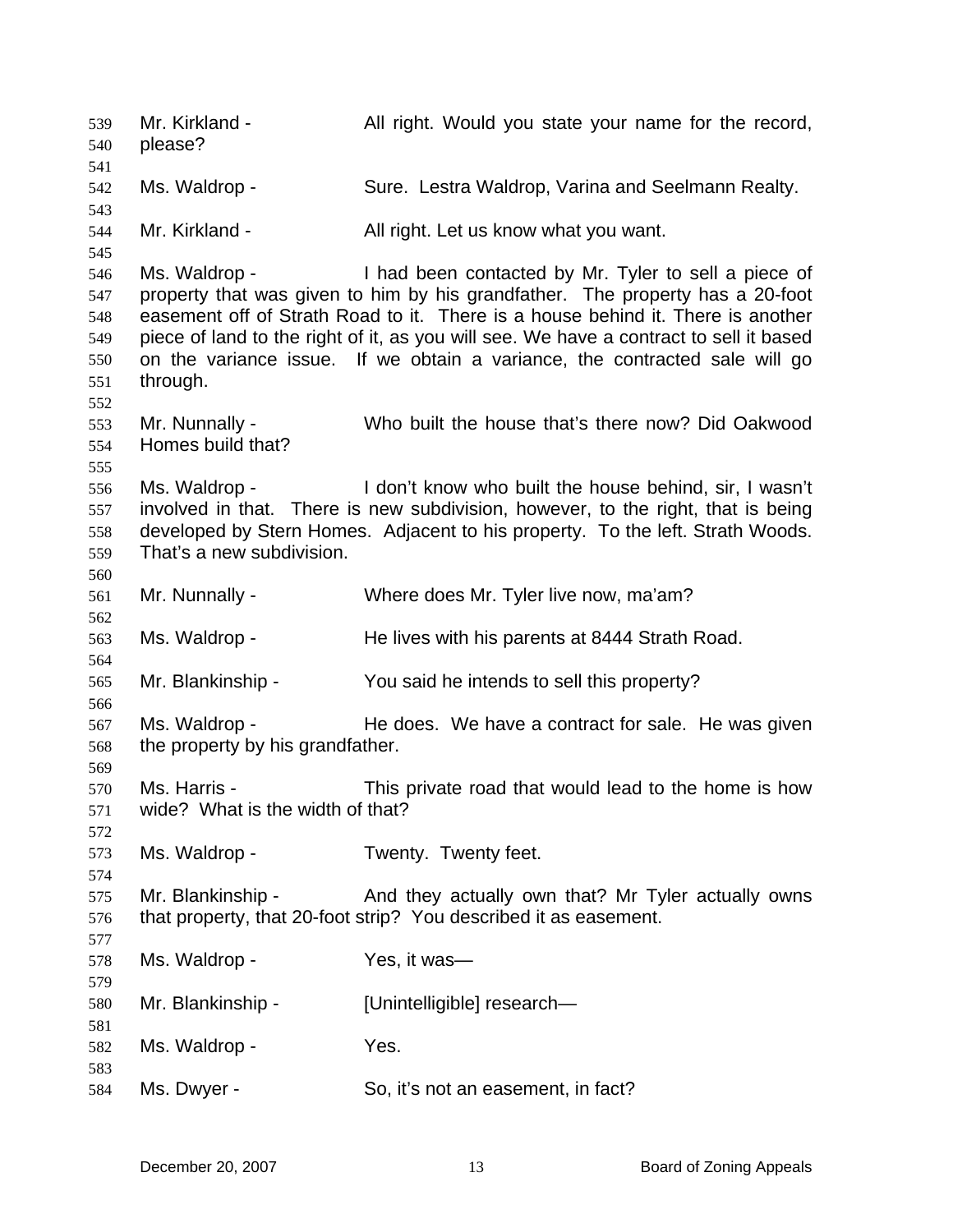585 586 587 588 589 590 591 592 593 594 595 596 597 598 599 600 601 602 603 604 605 606 607 608 609 610 611 612 613 614 615 616 617 618 619 620 621 622 623 624 625 626 627 628 629 630 Mr. Blankinship - Right. He owns the 20-foot strip. Ms. Harris - **Do you have wetlands problems?** I mean, does the owner? Ms. Waldrop - Not that we're aware of. The person who has the contract on the property will obtain a septic test, a perk test. We're not aware of any wetland problems. Mr. Kirkland - Mr. Blankinship, it's kind of unusual we get one of these without some sort of house plan or some sort of sketch on the lot, isn't it. Mr. Blankinship - The don't suppose you dropped one off and we misplaced it? Ms. Waldrop - What is that? Mr. Blankinship - The house plan. Ms. Waldrop - Well, no, because the contractor that is buying it, he's proposing a three-bedroom, two-bath rancher anywhere between 1,200 to 1,500 square feet. It's going to be a fairly small house; it's not going to be a large home. Mr. Kirkland - We like to get a location of exactly where the home is going to go on the lot, whether it's going to be shoved all the way forward to meet the setbacks, or shoved all the way to rear where the septic would go. Normally we get a sketch or a drawing. Ms. Waldrop - I understand that. However, he did not want to enter into spending that additional money if the variance—It was kind of a Catch-22. He didn't want to spend that money before we had the variance issued ironed out. Mr. Kirkland - **Okay.** Ms. Dwyer - The staff report mentions that there—and it shows on the map—is a concept road that crosses this property. One of the conditions states that the applicant will work with the Department of Public Works to ensure the location of the proposed home is set back 50 feet from the location of the future right-of-way of the concept road. Do you have thoughts about that? Ms. Waldrop - Well, you have to understand, I haven't been privy to any paperwork that you sent to Mr. Tyler; it went directly to him. So, I really am not aware of that.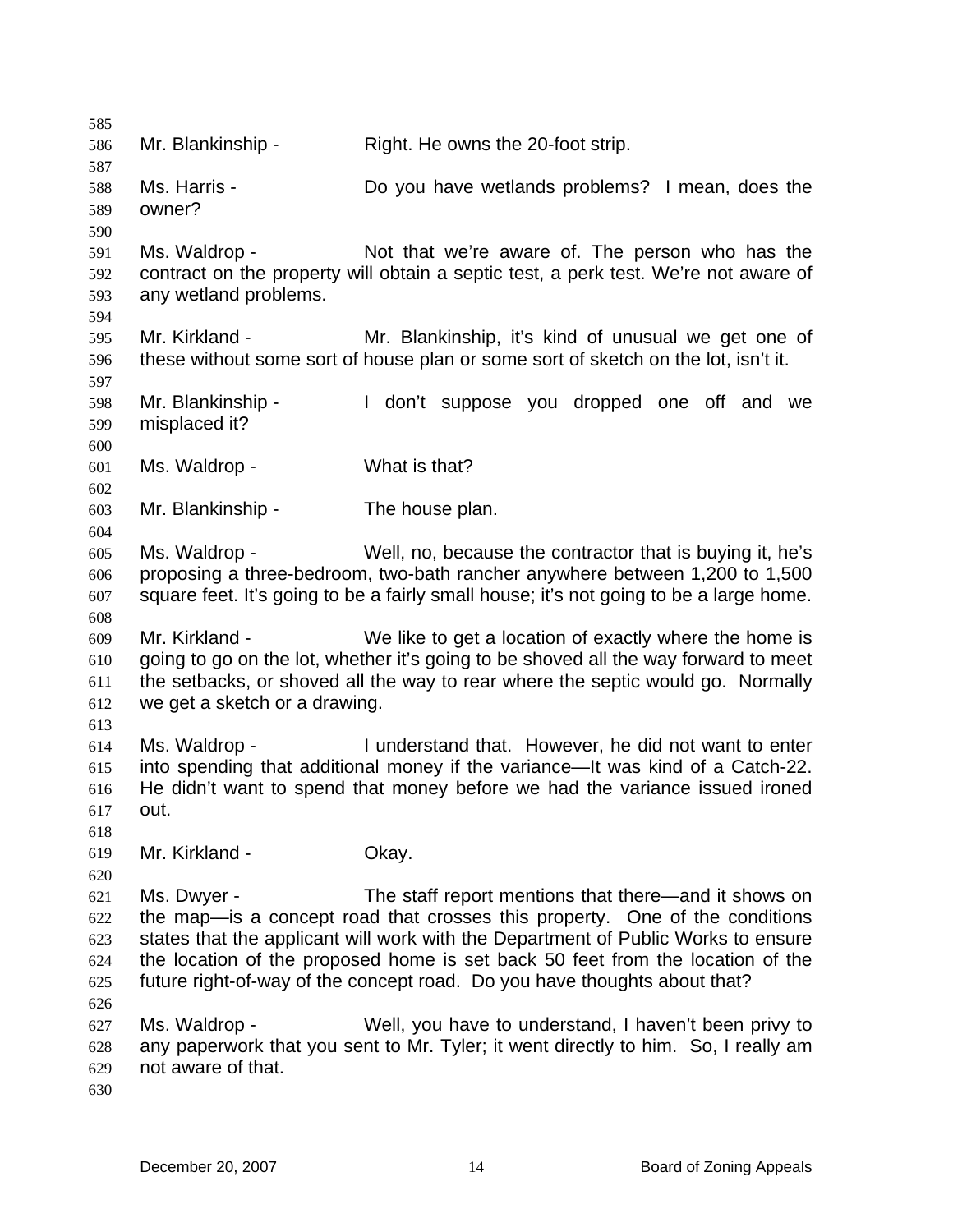631 Ms. Dwyer - I can say that— 632 633 634 635 636 637 638 639 640 641 642 643 644 645 646 647 648 649 650 651 652 653 654 655 656 657 658 659 660 661 662 663 664 665 666 667 668 669 670 671 672 673 674 675 676 Ms. Waldrop - The Can that be shown on the picture that's up here? I can't believe there's a—I mean, I'm sure there is a concept road, but all of that property is pretty much residential. I don't know where it's going, where it would go. Ms. Dwyer - We do have a map. I don't know if it's—Okay. I can say that at least in my opinion, the house would need to be oriented toward the concept road. The concept road would need to be reserved, that 50-foot swath across the property. Ms. Waldrop - Wow. Ms. Dwyer - Not given to the County, but certainly reserved for the future roadway. So, the house would need to be oriented with the concept road in mind. Ms. Waldrop - That would have a definite impact on the property. Ms. Dwyer - That's a very important thing to ensure that future roadways the County has planned for can be built. Ms. Waldrop - Is that in a recent comprehensive plan, or is that something that has just been added? Ms. Dwyer - The Major Thoroughfare Plan is updated every few years, but it's usually done ten years out, revised several years out. Ms. Waldrop - The Unit of States what I wanted to know is, is this something that's just been carried through for the last 25, 30, 40 years. Sometimes there are roadways that the County has that were concept roads that are not valid any longer. Ms. Dwyer - Well, this is a road that is parallel to Route 5, which is incurring lots of traffic, a lot of increases in traffic. It does connect Strath to Buffin, I believe. So, I would view this as a road that's probably likely to be built as that line continues to be developed. Mr. Blankinship - The Department of Public Works has commented on these cases, and they pointed out that there is a concept road. And they brought it up as if it was still within their horizon. Ms. Waldrop - The Right. Well, that would have a definite impact on the salability of the property. I was unaware of that.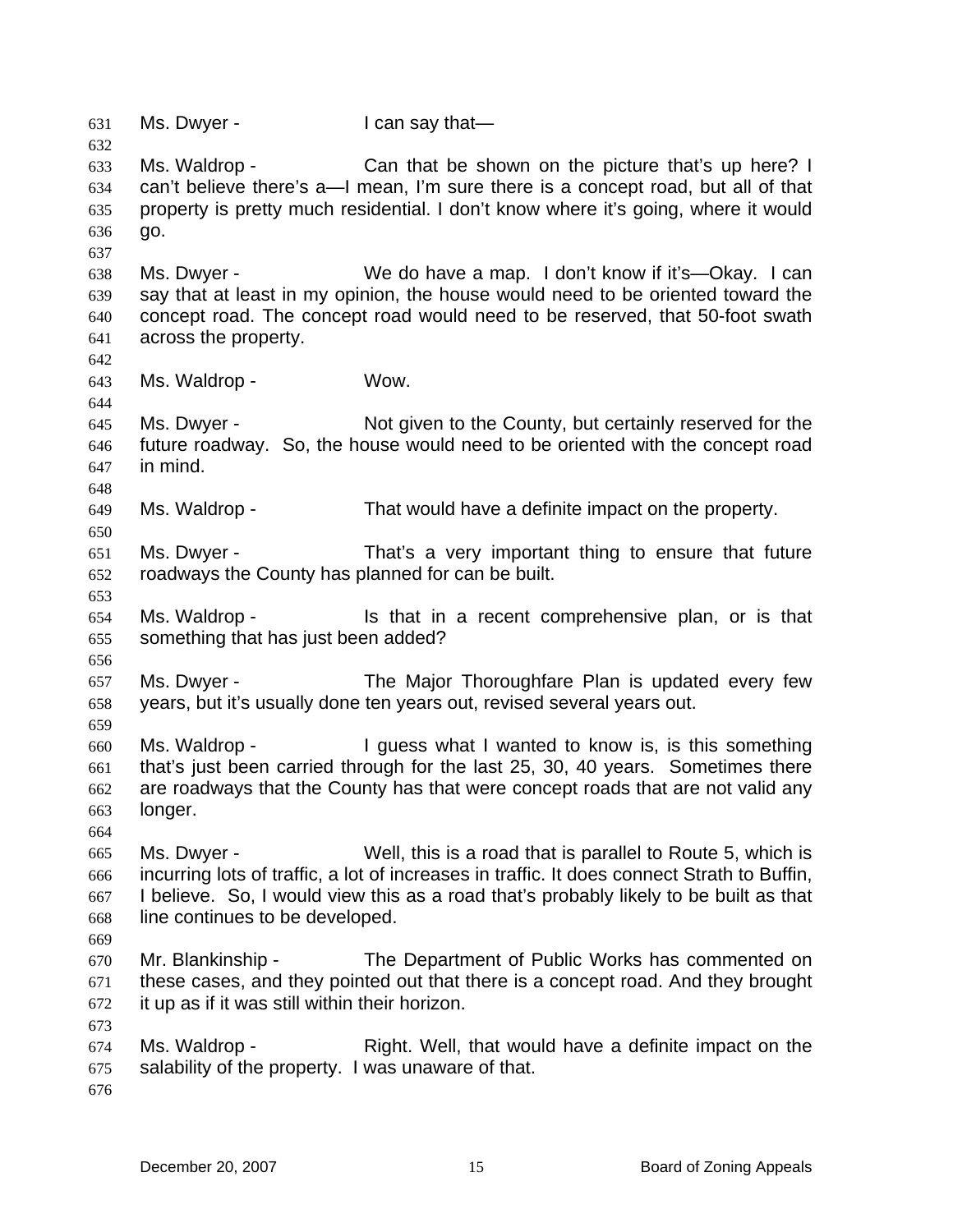Mr. Kirkland - Anyone else have any questions? Mr. Nunnally - Do you have any problem with deferring this case until next month and then bringing back a set of plans? Ms. Waldrop - If the purchaser, the contractor will furnish me that, I don't have a problem with that. Mr. Nunnally - He's going to have to furnish it to you. Mr. Kirkland - The State of the University of the Mr. Kirkland - If you've got a road through your property, he's going to have to. Ms. Waldrop - The Yeah, he needs to be aware of this also, and we need to figure out how much of that property is going to be encumbered. Ms. Dwyer - We need to make a decision today, though, since the case is before us. We can either deny or we can approve it with the concept road and write our own condition for that, or you can defer it until next month and confer with your client, if you'd like to do that. Ms. Waldrop - I would probably say at this point that we need to defer it rather than make a rash judgment on the spot. Ms. Dwyer - We don't make rash judgments. Ms. Waldrop - No, I mean—Well, no, no. I didn't mean to infer that, but—I didn't want to make my decision, your decision for my client at this point. So, deferring would be fine. And we'll try to come back. Will you be advising us what you require in this next 30-day period? Mr. Blankinship - Mr. Tyler should get with Public Works and work that out. Ms. Waldrop - Ckay. All right, thank you. **DECISION**  Mr. Nunnally - The You'll be #1 on the agenda. I make a motion we defer the case until next month. Ms. Harris - Second. Mr. Kirkland - Motion by Mr. Nunnally, seconded by Ms. Harris. All in favor say aye. All opposed say no. The ayes have it; the motion carries.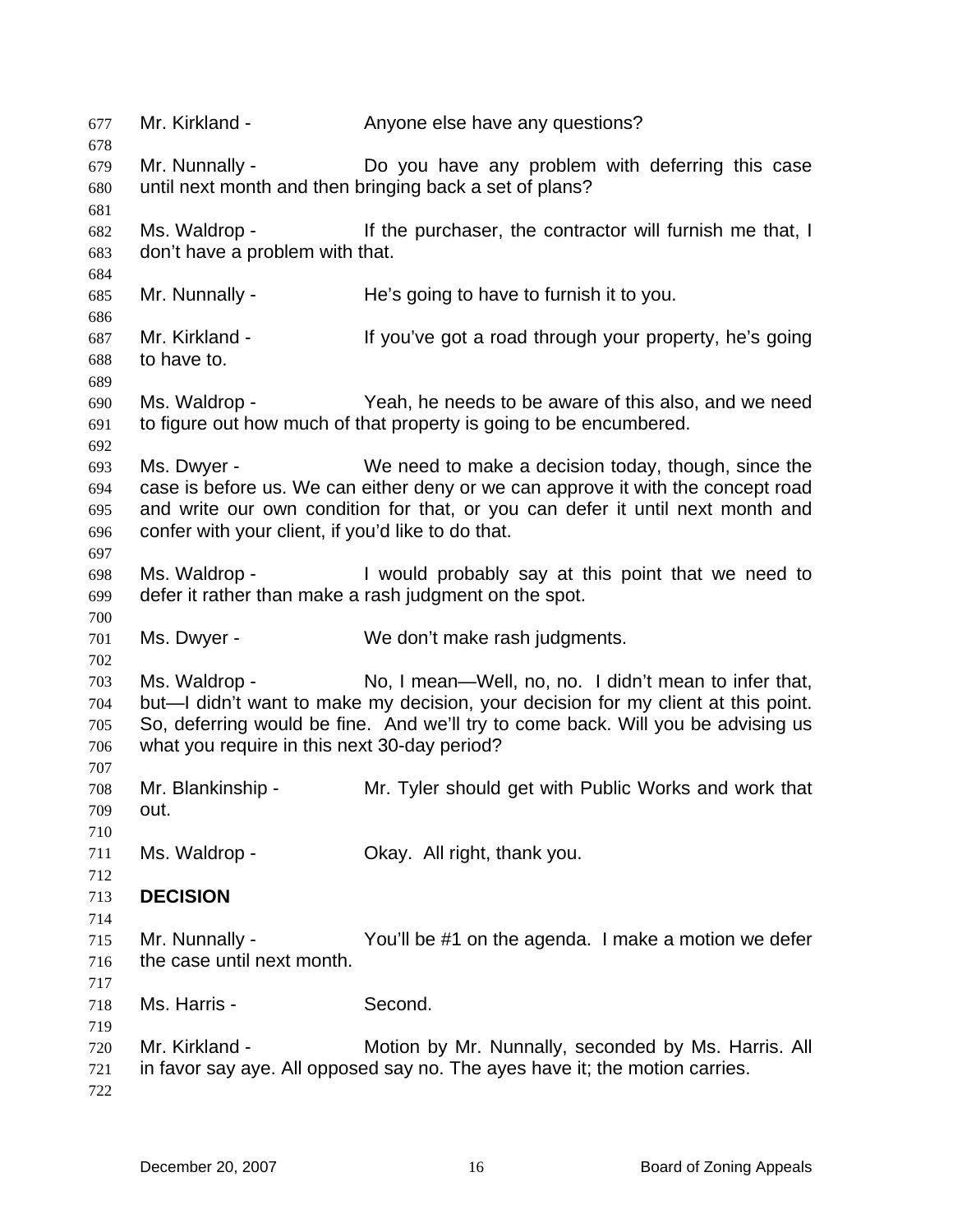723 It's been deferred to the January 2008 meeting.

724 725 726 727 728 729 730 731 732 733 734 735 736 737 738 739 740 741 742 743 744 745 746 747 748 749 750 751 752 753 754 755 756 757 758 759 760 761 762 763 764 765 766 767 768 Upon a motion by Mr. Nunnally, seconded by Ms. Harris, the Board **deferred** application **A-043-07**, Joseph Demetrius Tyler's request for a variance from Sections 24-94 and 24-9 to build a one-family dwelling at 8369 Strath Road (Parcels 816-684-9123 and 817-684-3216), zoned A-1, Agricultural District (Varina). The lot width requirement and public street frontage requirement are not met. Affirmative: Dwyer, Harris, Kirkland, Nunnally, Wright 5 Negative: 0 Absent: 0 **UP-018-07 GILLIES CREEK INDUSTRIAL RECYCLING, LLC** requests a conditional use permit pursuant to Section 24-88(c) to develop a wetlands mitigation bank at 5500 White Oak Drive (Parcels 864-704-2093, 860- 709-5622 and 863-706-3470), zoned C-1, Conservation District (Varina). Mr. Kirkland - Anyone else wish to speak on this case? All right, sir, if you would, raise your right hand and be sworn in. Mr. Bayliss - You may hear from two other folks, too, so if they'd stand, too. Mr. Kirkland - The You all stand, please, also? Mr. Blankinship - Mike or anybody who intends to speak on this. Do you swear the testimony you're about to give is truth and nothing but the truth so help you God? Mr. Bayliss - I do. Mr. Kirkland - State your name for the record, sir. Mr. Bayliss - Good morning. My name is Bill Bayliss and I'm here on behalf of Gillies Creek. We were deferred a number of times earlier because we couldn't get the VDOT report, which finally came in last night, or yesterday. I want to just make a couple of points, and there's one condition I'd like to address that we believe is unrealistic when we look at what we've got here. This property is under contract with my client. On July  $31<sup>st</sup>$ , 2006, UP-31-2006 was issued with 32 conditions imposed. And what happened at that time was there was an issue with respect to New Kent County because the entrance to this operation is in New Kent County. New Kent County had not gotten a notice and so we worked with New Kent, and they had raised some issues. There was really a misunderstanding as to what was really intended to be done out there. What is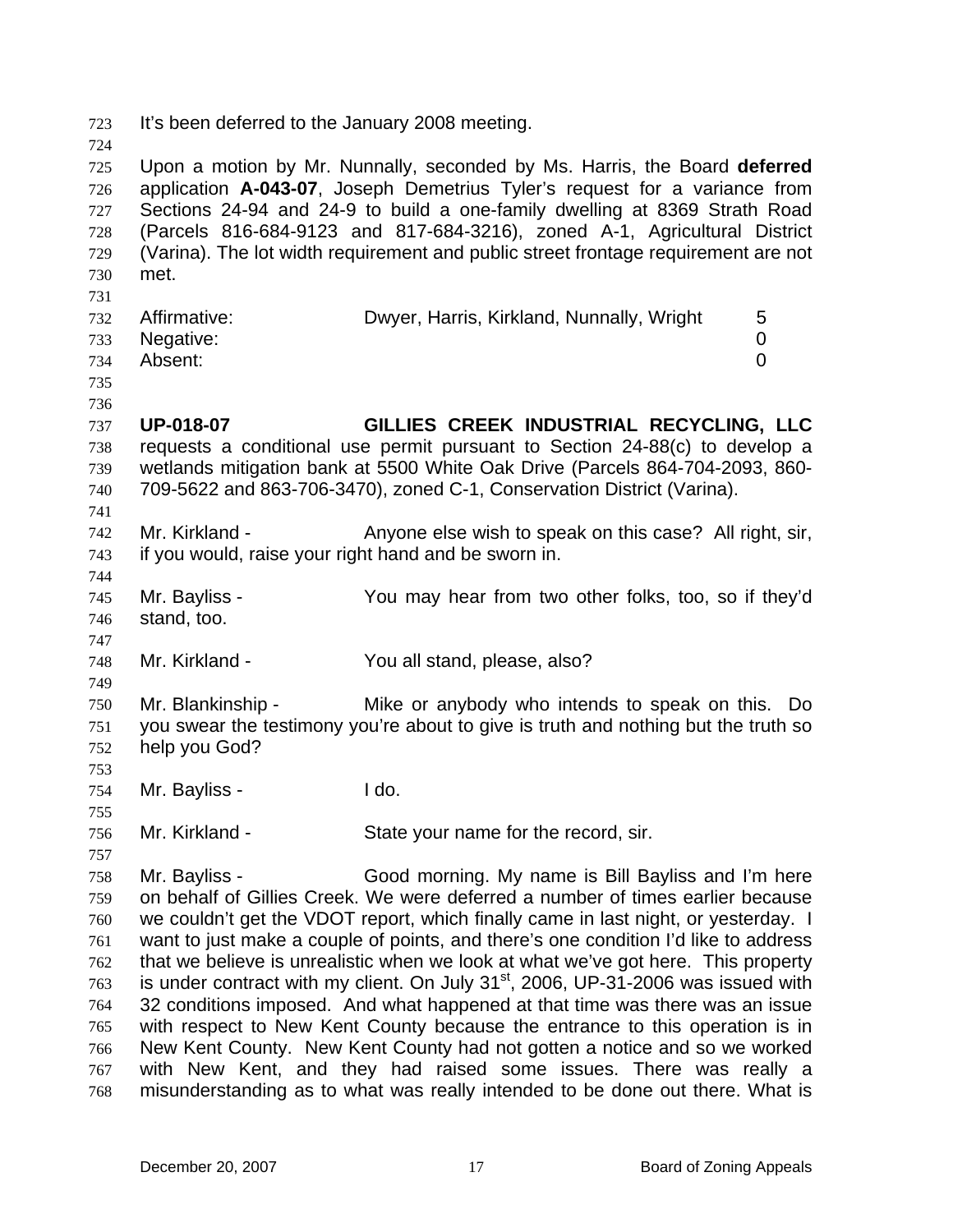intended to be done is to develop a wetlands mitigation bank. That includes extraction of some materials, and return of filler materials under a conceptual plan designed by engineers, which has been provided. 769 770 771

772

773 774 775 776 777 778 779 780 781 782 We worked with both Mr. Blankinship and with New Kent to deal with those concerns. Although it's kind of unplowed ground here, there's no ordinance that lists a wetlands mitigation back. Working with Mr. Blankinship, it's kind of like a lesser-included use than what the existing use permit was. And a number of mining permits have been issued before, and this property has been mined before in the—and I don't know how many, three or four anyhow. And so in working with them, we made the application, which speaks for itself. In doing so, we were waiting for the VDOT report and recommendations. Well, we went out and had our own traffic analysis done and that was provided, and there was an issue there as far as whether [unintelligible].

783

784 785 786 787 788 789 790 791 792 793 794 But on November  $27<sup>th</sup>$ , that was finally a part of the file here in Henrico County. Under that analysis, and based upon the projected use, there was no need for a left-hand or right-hand turn lane. In working with Mr. Blankinship, we answered certain questions, including the average number of trucks per day, which were 28 [unintelligible]. When VDOT saw this—And the conditions imposed are, I suspect, are normal, and that is we can't do anything until we work out our issues with VDOT and get the property permits. So, we're going to have to work with VDOT, because it's simply inconsistent with the average use that has been projected, #1, and 2, with respect to the traffic study done by the folks that helped us, and VDOT. But that's an issue, really, that I'll get to in a second, because I think it really does solve what my one problem is.

795

796 797 798 799 800 801 802 803 804 805 806 So, we understand under Condition #11 that is imposed with use permit, that before beginning excavation and filling out the operations, the applicant shall obtain all necessary approvals for the access road from VDOT. That is a condition that self-imposes a lot of things that I'll talk about in a second, that we still have to work with VDOT before we can proceed with this as a realistic project. The problem we have, and where we think that it's unrealistic is #18. If you look at the existing permit, and my guess is if you look at every other permit that has been issued with respect to mining of this property—and that goes down to the heart of, again, what we're talking about with New Kent: This is not a mining operation; we're developing a wetlands mitigation bank. There is some history with New Kent with another wetlands mitigation bank.

807

808 809 810 811 812 813 814 If you look at the current, existing use permit, there are two things I'd like to point out. Number one, the hours of operation in the current permit are from 7 a.m. to 5:30, Monday through Saturday; the new use permit eliminates Saturday. So, as a result of an elimination of Saturday—and we can live with that—there will be less work done and therefore a longer period of time before the project is completed. I think that's an important point that I want to come back to. If you look at the existing permit, there are no restrictions at all as to the number of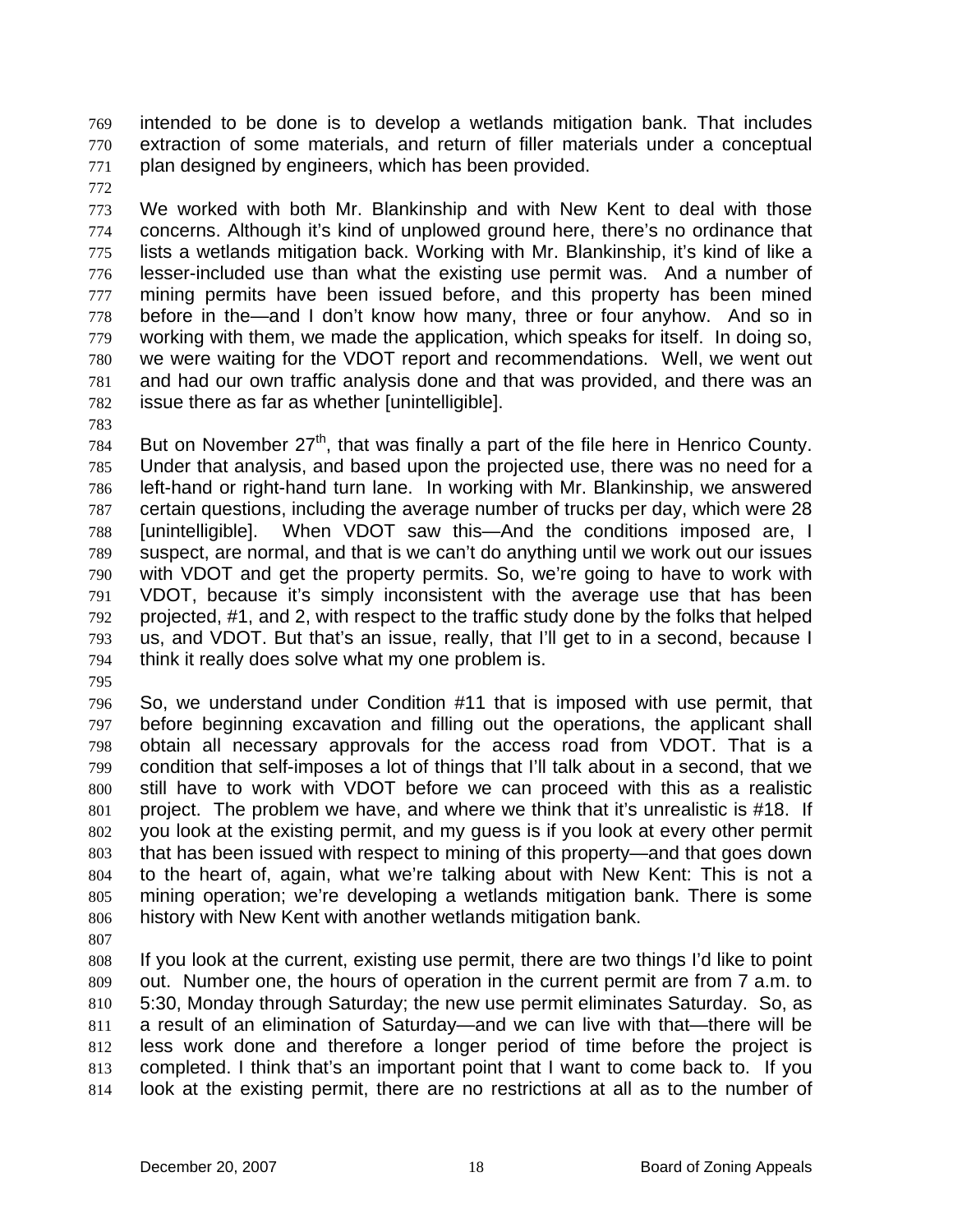trucks per day. There are simply no restrictions at all. If you look at the information we provided Henrico County, to modify the existing permit to a permit that would allow the development of a wetlands mitigation bank, we estimated 28 trucks per day. Some days will be more and some days will be less, but the estimate as an average number of trucks per day was 28. 815 816 817 818 819

820 821 822 823 824 825 826 827 828 829 830 831 832 833 834 835 836 837 838 839 840 841 842 843 844 845 846 847 848 849 850 851 852 853 854 855 856 857 858 859 860 Ms. Dwyer - Can I ask a question here, sir? Mr. Bayliss - Yes ma'am. Ms. Dwyer - Apparently the traffic study says there'll be 200 trips a day. Mr. Bayliss - That's whose traffic study, VDOT? Ms. Dwyer - No. Well-Mr. Blankinship - The consultant. Ms. Dwyer - Randy Kemp and Associates. Mr. Blankinship - I think that's the traffic on Route 60. Mr. Bayliss - Right. Ms. Dwyer - "Based on our understanding, the site will function as a wetlands mitigation bank and is expected to have no more than 200 total trips—100 entering and 100 exiting—on an average weekday. I interpreted that to mean [unintelligible] generating trips. Mr. Bayliss - Even based on that, which is totally inconsistent with what we think the realistic use will be, this traffic study recommended no turn lanes based upon the current VDOT regulations. I've got two representatives here that can talk to you about that. I see what you're talking about there. I think— Mr. Blankinship - They use 26 trips per hour in the next paragraph. Mr. Bayliss - And ours is clearly 28 per day. That's the information we based it on. And I'll let—You want to address that issue now? Mr. Morgan - Kelby Morgan. For the purpose of this study that Randy Kemp did was just to determine what kind of turn lanes, if any, were needed. For the basis of our study, they used 100 vehicles per day basically to determine that there was no turn lanes needed if we were to have that kind of volume. That's not to say we're going to have that kind of volume, but for the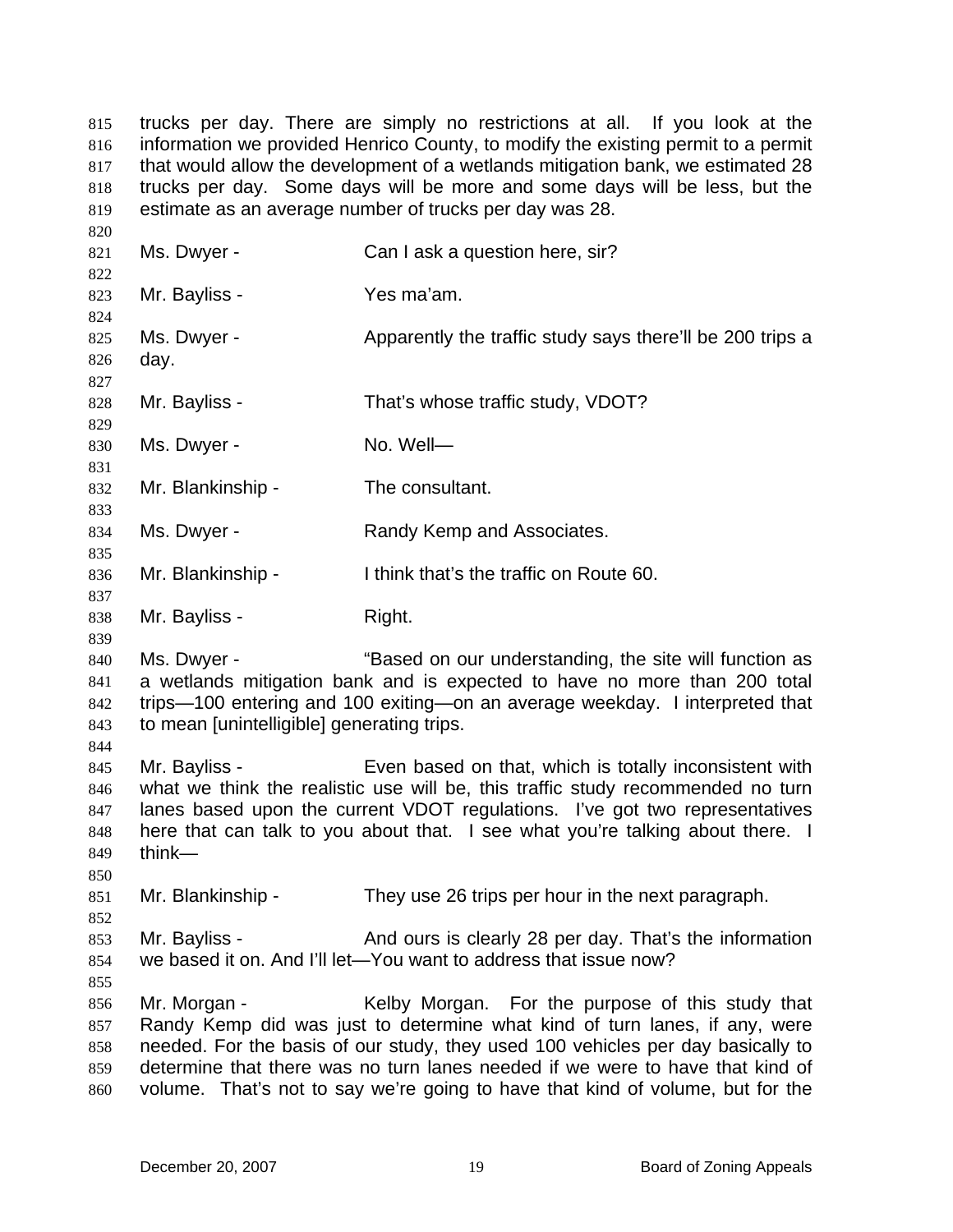sake of this study, that's the volume that they used to show that we did not require any turn lanes. So, anything under that would likewise not require any turn lanes. Ms. Dwyer - I understand what your saying is that even at that level, no turn lane is required, and that's the point of this study. Mr. Morgan - Exactly. Ms. Dwyer - But what they actually say is that, "we expect 200 trips a day." Mr. Blankinship - Based on our understanding. Ms. Dwyer - We have three different estimations. Mr. Blankinship - It does say [unintelligible]. Mr. Kirkland - What did VDOT base their study on, this report? Mr. Morgan - Yes. Ms. Dwyer - Chay. Ms. Harris - The Look at page 2 where it says the site further complicates, it would [unintelligible] approximately 12 trips entering and 12 trips exiting. Mr. Blankinship - During the peak hours. Ms. Harris - The During the peak hours. Mr. Kirkland - So Mr. Blankinship, did VDOT reassess this and see there was going to be only 28 trips a day and then come to this same resolution to the situation that the turn lanes would be needed? Mr. Blankinship - This is one of two cases today, Mr. Chairman, where I think we're going to recommend that you take all of the testimony today, you hold the public hearing and hear what everyone has to say, but that you defer your decision until some of these issues can be resolved. Mr. Kirkland - **Okay.** Ms. Harris - Because the staff report is recommending 16 trucks, and you're sending 28.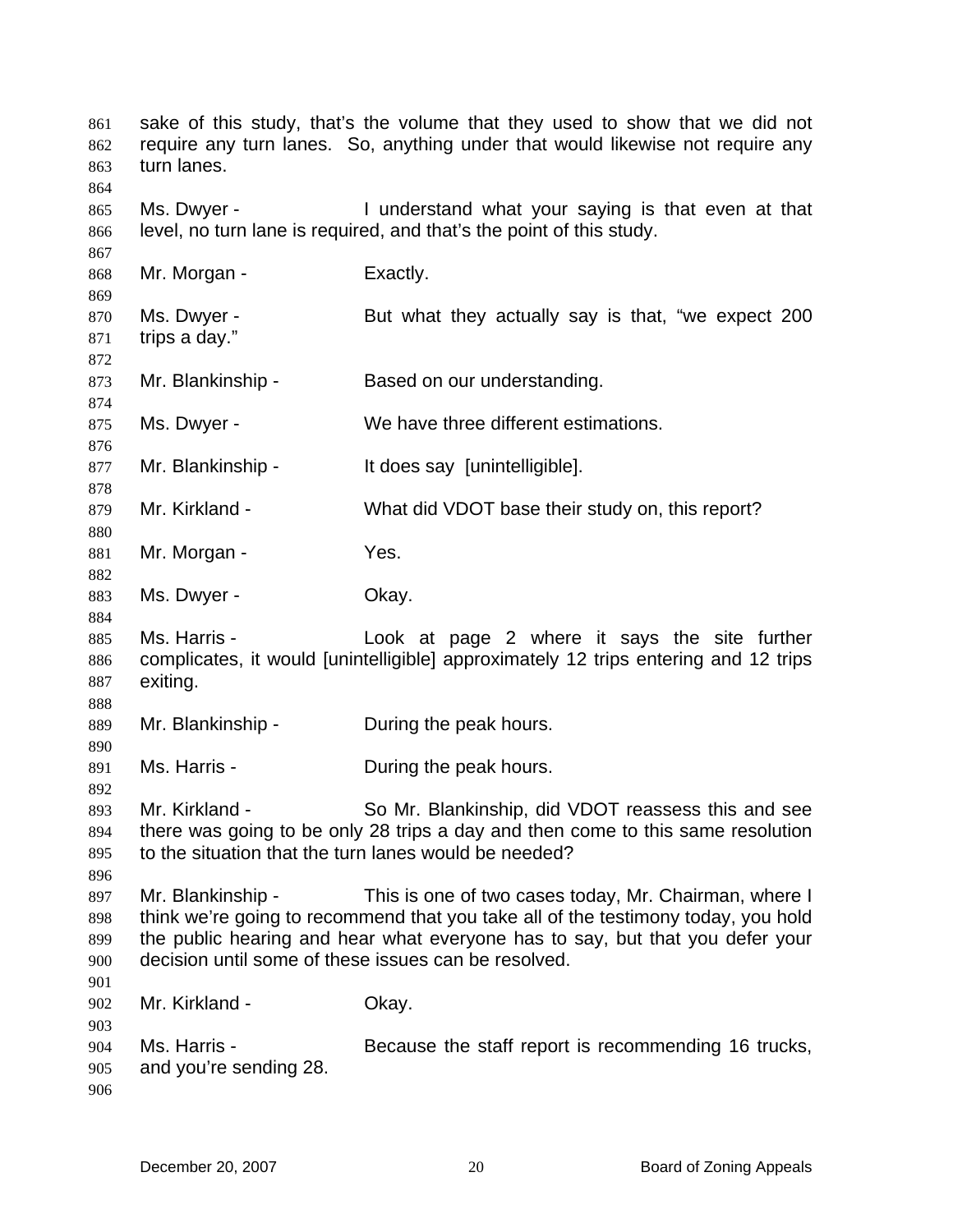907 Mr. Bayliss - And I'm going to come back to that in a second.

909 Ms. Harris - Chay.

911 912 913 914 915 916 917 918 919 920 921 922 Mr. Bayliss - I'm going to come back to that in a second to deal with that issue. Mr. Morgan, again—and maybe we have to clarify this through the Randy Kemp information. Really, if you look at the Randy Kemp information, I think they were trying to say if you have a hundred, that you still wouldn't need turn lanes. VDOT has, I believe, for whatever reason, and we didn't know this until just recently, has disagreed with that and said you do need turning lanes, both left and right, which has a huge economic impact, which is one of the points I want to make. Again, we've asked for this use permit to be modified based upon a representation to the County and to the Board that the average number of trips will be 28 per day, not 200 per day. If was an average of 200, many days it would exceed 200. Realistically, there will be days it exceeds 28, and there will be days it will be less than 28. There's not going to be 28 on each day.

923

908

910

924 925 926 927 928 929 930 931 932 933 934 935 936 937 938 939 Going back to what our real problem is—and that's the condition imposed of, again, in #18—I want to make the following points. Number one, I think I just made the point if you look at the existing permit, it eliminates "six days," which is in the existing permit, and now it's a five-day issue, which extends the duration of the project. This project was anticipated to last five years. The quicker the project can be completed, the quicker it will be a consistent use with the neighborhood as a wetlands mitigation bank instead of an open mine area, which it's been for years and years and years. So, I think that's a benefit. The quicker for everybody, the better for everybody. If you impose a restriction of 16 trucks per day, the project that was hoped to last five years, will now last 10 or 15 years, and I don't think that's what New Kent County wants; I know it's not what the applicant wants. It's better to get it done, and finished, and move on. It also makes it economically unrealistic to the applicant to try to do this with a 16 trucks per day limitation. That's a limitation of 16 per day. When you talk about an average of 28, you're talking about some days maybe 3 times less, or 2, 2-1/2 times less.

940

941 942 943 944 945 946 947 948 949 950 951 952 Again, I go back to—if you look at the restriction imposed in #11, it requires the applicant to work these issues out with VDOT. VDOT, obviously, bases its decision on its regulations that are imposed, and has required a left-hand and right-hand turn lane, which is totally inconsistent with only 16 trucks a day coming in and out of there. Again, we think there's an inconsistency with the report we had, which tried to say if it was 100 or 200, you still wouldn't need a right-hand or left-hand turn lane. So, what we would ask this Board to do, and what we'd like to do, is you have an existing permit in place, and that existing permit has no limitation on truck traffic. However, that condition, conditional use permit and this one, if you had the same conclusion, and that is no limitation one way or the other, it really falls back to VDOT because VDOT's going to self-impose whatever they do in order to make a determination if you need a right-hand, or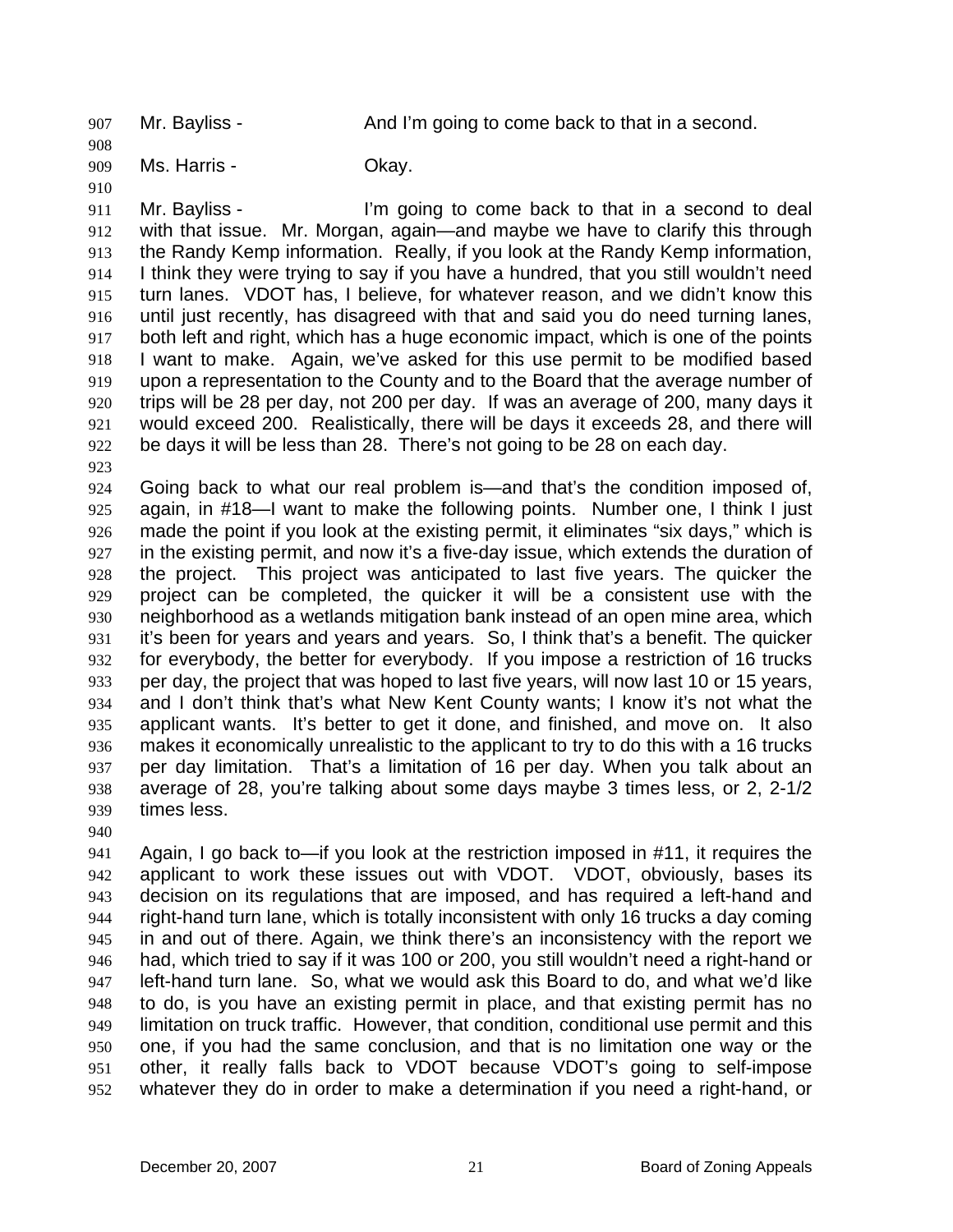left-hand, or both, which in this case, they've already done. VDOT will police that issue by working with the applicant to see what's realistic and see what's based on actual projected use. 953 954 955

956

957 958 959 960 961 962 963 964 965 966 967 968 969 970 971 972 973 974 975 That said, I think by imposing #11, which requires the applicant to work with VDOT, and cannot do anything out there until they get the approvals from VDOT—which right now we're not in agreement with—by going back to the original use permit that's in place today, and understanding what the applicant's trying achieve is to work with New Kent. It's not a mining operation. That was the real issue here and why we did this this way in order to work with New Kent and Henrico. What we are trying to accomplish is actually what I refer to as a lesserincluded use, and that is a wetlands mitigation bank. So, at the end of the fiveyear period, what you'll have out there is a nice pristine piece of property versus what you have out there today, and that's a wetlands mitigation bank. So, we think that if it's imposed at 16, which is totally different than the average number of trucks that we suggested, that it makes it unrealistic economically to the applicant; it makes it unrealistic to New Kent County and the residents in that area because it takes this project from a 5-year project to a 10- to 15-year project; and it's unrealistic with what VDOT has imposed. For those reasons— That's the only condition, that again, we have a problem with. We ask that the conditional use permit be issued and that it be issued without a restriction, just as it is today under the existing conditional use permit.

976 Mr. Wright - When does that UP-031-06 expire?

978 979 Mr. Bayliss - Nothing's been done out there under it right now because the—

981 Mr. Wright - The It must be coming up soon.

983 Mr. Bayliss - The Music State of the It is, and I'm looking right now.

985 986 Mr. Wright - The Mormally we grant them for two years, Mr. Blankinship?

987

977

980

982

984

988 989 990 Mr. Blankinship - The problem with that, Mr. Wright, was not so much expiration as that they were unable to work out with VDOT and with New Kent County the conditions for using the road at the other end.

991

993

992 Mr. Wright - The I understand that.

994 995 996 997 Mr. Bayliss - The Stays the expiration—Under the old one, excavation shall be discontinued by August 1, 2008, and restoration accomplished by August 1, 2009, unless a new permit is granted.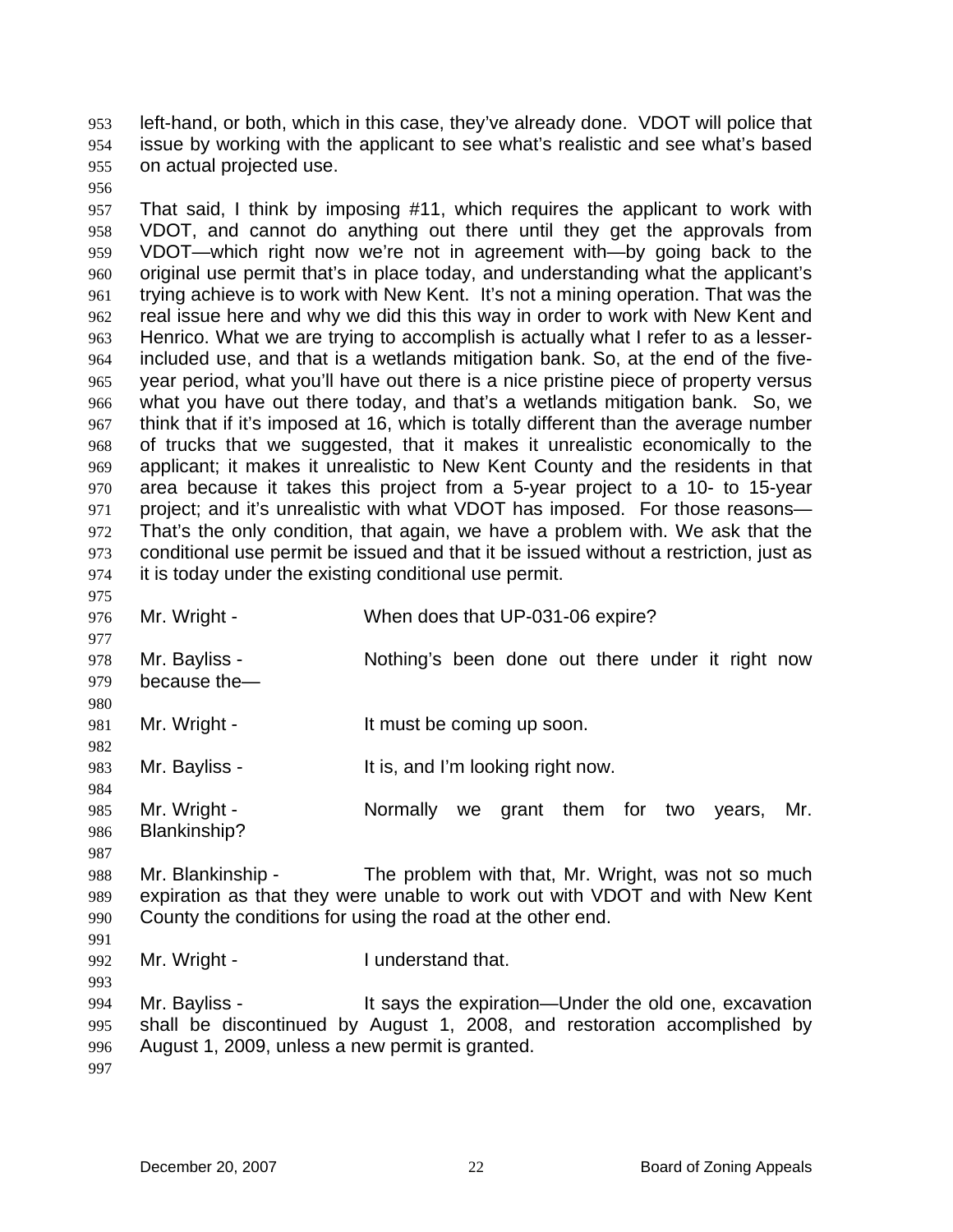Mr. Wright - Well, that's got about nine, eight or nine months more to go. That one would expire anyhow. 998 999 1000 1001 1002 1003 1004 1005 1006 1007 1008 1009 1010 1011 1012 1013 1014 1015 1016 1017 1018 1019 1020 1021 1022 1023 1024 1025 1026 1027 1028 1029 1030 1031 1032 1033 1034 1035 1036 1037 1038 1039 1040 1041 1042 1043 Mr. Bayliss - Right. Mr. Blankinship - But it's more or less moot as it is. Mr. Wright - Yeah, I understand, I understand. I just was trying to get everything in perspective here. Mr. Kirkland - The Mr. Blankinship, I have a question. If we allowed VDOT to do the policing, let's say—I guess that's what you call it—who would enforce all of these traffic counts and making sure the trucks—would that be New Kent County doing this, or would it be VDOT? Mr. Blankinship - We would have to cooperate on it, and we've actually written that sentence in several of these conditions that this would be enforced in cooperation with VDOT and New Kent County. Mr. Bayliss - And #27, failure to comply with any of the following conditions shall automatically [unintelligible]. Ms. Dwyer - Mr. Blankinship, where did we get this "16" number? Mr. Blankinship - That grew out of a meeting that I attended with New Kent County staff, several months ago now. Ms. Dwyer - Is there anyone from New Kent who would like to speak to that? Mr. Blankinship - Yes, Mr. Vaughn is here from New Kent County. I don't know if Mr. Bayliss is finished yet. Mr. Kirkland - The Mr. Bayliss, I have one more question for you. Number 22, New Kent suggested no asphalt be dumped in the area. Is that a problem with you? Mr. Bayliss - That's not a problem. Mr. Kirkland - **Okay.** Mr. Bayliss - Really, the conditions that are here, the only problem that we really just can't live with is the number of 18 trips. Ms. Harris - The Let me ask you about the "truck crossing" sign. We noticed on Mr. Homewood's report, or his memo to Mr. Blankinship, that he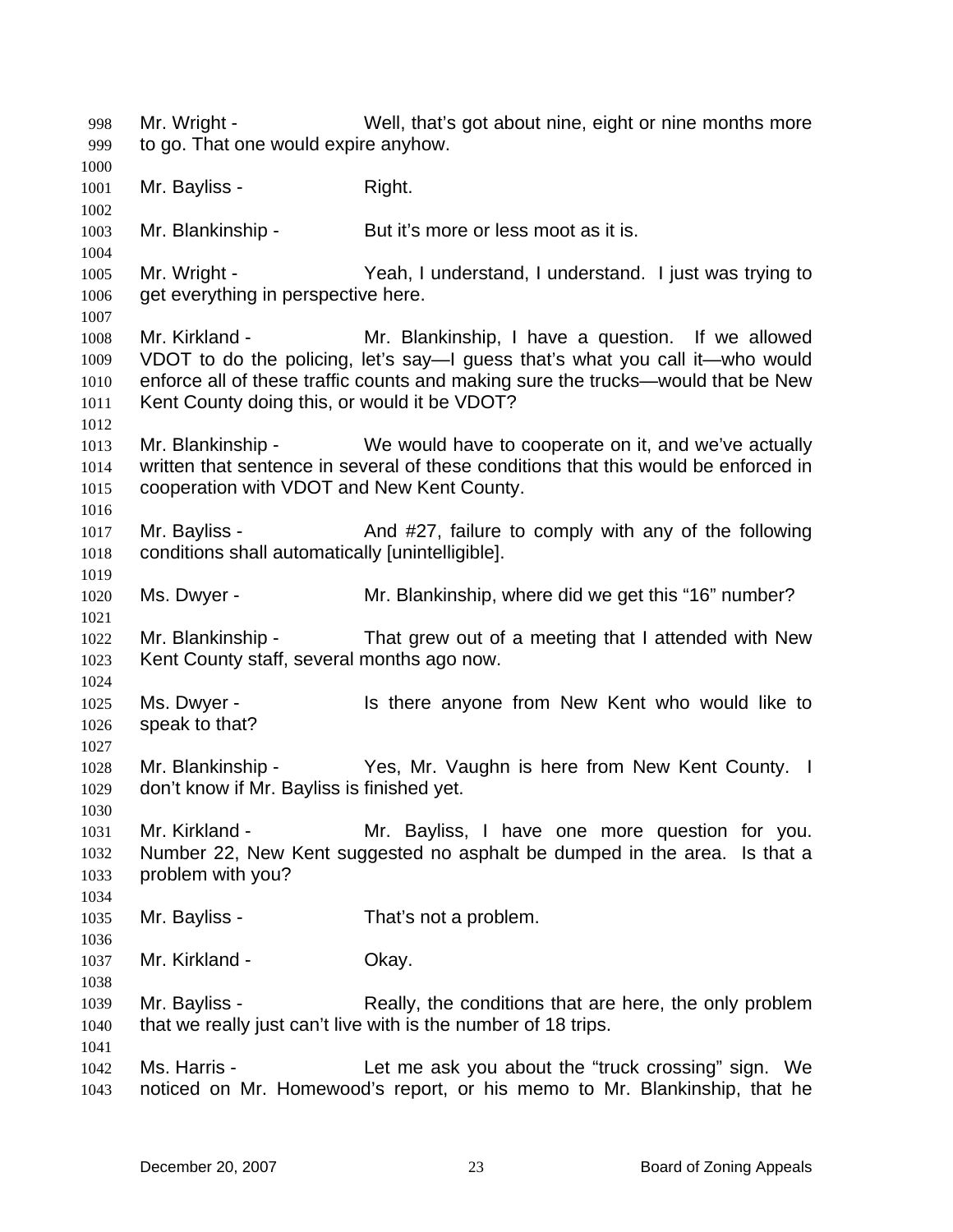mentioned "trucks entering highway" or "truck crossing." Are we going to use "truck crossing"? 1044 1045 1046 1047 1048 1049 1050 1051 1052 1053 1054 1055 1056 1057 1058 1059 1060 1061 1062 1063 1064 1065 1066 1067 1068 1069 1070 1071 1072 1073 1074 1075 1076 1077 1078 1079 1080 1081 1082 1083 1084 1085 1086 1087 1088 Mr. Blankinship - Right. I had used the Henrico County standard, but that is a VDOT road and Mr. Homewood informed me of the VDOT standard. So, that should be substituted. Ms. Harris - Chay. Ms. Dwyer - The You mentioned that this was a five-year project, and condition #26 states, "operations shall continue December 20, 2009, and restoration accomplished no later than 2010," so that's considerably sooner. Mr. Bayliss - We understand that. Mr. Wright - It can come back. It says unless we extend, renew this. Mr. Bayliss - Right. And that's what we understand, you have to come back and renew the application. Ms. Dwyer - The scope of this is the entire property-is that correct?—not just Mine One. Mr. Bayliss - That's correct. Ms. Dwyer - But we only have a concept plan for reclamation of Mine One, or is that just all that was included in our packet? Mr. Morgan - What you have is the conceptual plan for Mine One. The whole project is phased. Really, it's being phased through the Corps of Engineers and DEQ. That's a typical detail of what can be expected for each of the mine areas. Ms. Dwyer - Each of the mines. Mr. Morgan - The None of that has been, or will be permanently designed until after we hit a certain phase of the project, and then that design comes into play. Ms. Dwyer - If you — Mr. Bayliss - Number 5 deals with the work that we have with the DEQ. It imposes that we obtain all necessary permits [unintelligible].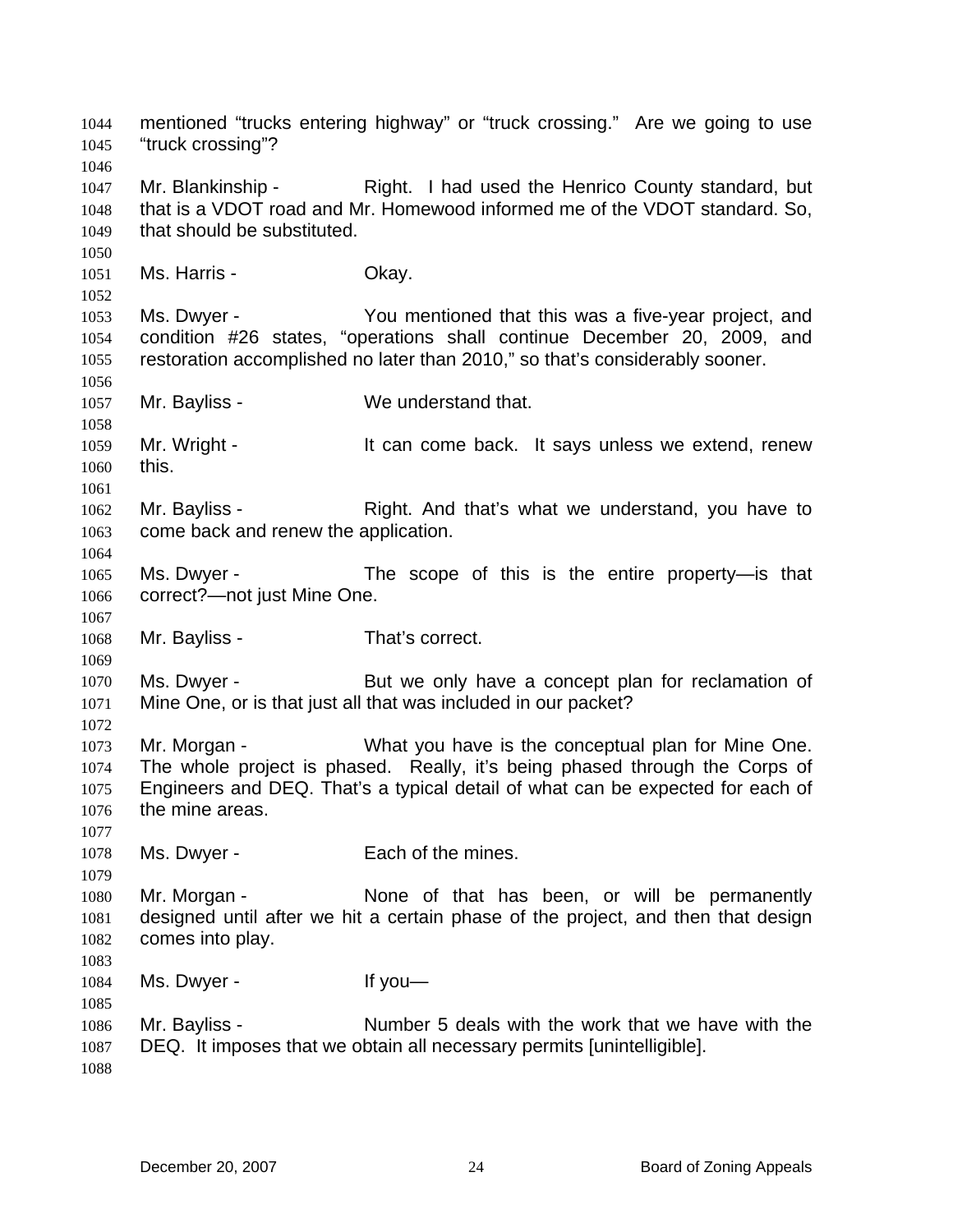Ms. Dwyer - So, it's the Virginia Department of Environmental Quality and the Corp of Engineers who really dictate the specifics of the reclamation plan. Is that right? 1089 1090 1091 1092 1093 1094 1095 1096 1097 1098 1099 1100 1101 1102 1103 1104 1105 1106 1107 1108 1109 1110 1111 1112 1113 1114 1115 1116 1117 1118 1119 1120 1121 1122 1123 1124 1125 1126 1127 1128 1129 1130 1131 1132 1133 1134 Mr. Morgan - That's correct. Ms. Dwyer - The And this concept plan is drawn according to their requirements. Mr. Morgan - That's correct. Ms. Harris - The Music Hill seems in New Kent that the Community Development Department, or Office, has some input, right, for what they approve or what they don't approve. Mr. Morgan - I think their input—I can't speak for them—but their intent with their input is not what's done on the site, but what's done on the access to the site, which is in New Kent County. After you cross over the river, the site's actually in Henrico; the access is through New Kent. New Kent's concern is [unintelligible], is our understanding. They might [unintelligible], but I believe that's— Ms. Harris - **But you can't carry out your operation without their** approval. Mr. Morgan - That's correct. Mr. Blankinship - Exactly how they would regulate it is—I'm not exactly certain. But as a sister County, we're interested in getting their input at this point, and making sure that our approval of the project is consistent with what they would like to see as well. Ms. Harris - Mmm-hmm. If left-hand and right-hand lanes were actually put in place on those major thoroughfares, who picks up the tab for that? Would it be the Virginia Department of Transportation, or would it be— Mr. Bayliss - It's [unintelligible]. We wish. Ms. Harris - So, if we Mr. Bayliss - Thenrico County taxpayers don't do it. Ms. Harris - **Right.** If we decided to remove the restriction on the number of trucks, and instead place the condition that we do need left- and righthand turns off a major thoroughfare, how would you feel about that?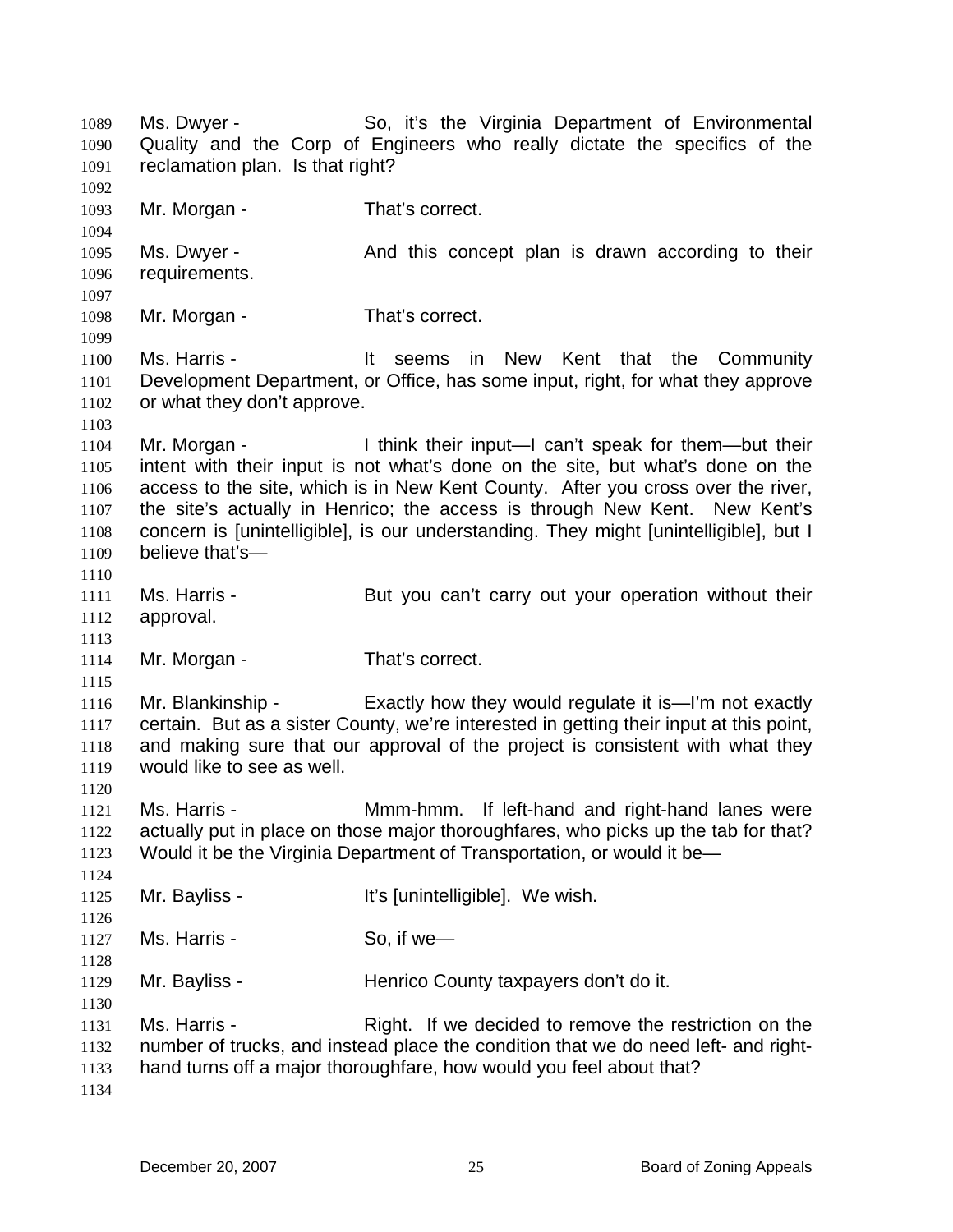Mr. Bayliss - Again, I don't think you need to do that because in order to do this, we have to have the proper permits and approval from VDOT. That's what the business of VDOT is, and right now, they've required it. They've said that. So, we think it would be better served to let us work with VDOT in determining whether those are needed. 1135 1136 1137 1138 1139 1140 1141 1142 1143 1144 1145 1146 1147 1148 1149 1150 1151 1152 1153 1154 1155 1156 1157 1158 1159 1160 1161 1162 1163 1164 1165 1166 1167 1168 1169 1170 1171 1172 1173 1174 1175 1176 1177 1178 1179 1180 Mr. Blankinship -  $\mu$  And if you can talk them out of it— Mr. Bayliss - Right. Mr. Blankinship - — — — — then you don't need to come back here. Mr. Bayliss - We don't need to come back here. We're stuck. Your condition says we can't do anything until we work our issues out with VDOT. That's their business, and I think everybody's protected, and we've gotta work that out with them. Ms. Dwyer - Are you finished, Ms. Harris? Ms. Harris - Yes. I just think safety for Henrico-Mr. Bayliss - Right, right. But I mean, and they work with— Mr. Blankinship - But we may require more than VDOT requires. Mr. Bayliss - Ch, okay, okay. Ms. Harris - I'm finished. Ms. Dwyer - The states in our staff report that there will no longer be any extraction, and I understand that is the case. It also states that the total amount of material to be removed is 300,000 cubic yards, and the total amount of material to be brought in is 275,000 cubic yards. So, it does sound like there is extraction. Mr. Bayliss - There will be—It's spelled out in the intended use attached to the application. It does entail excavation and replacement of fill material, and the conceptual plan reflects that. There is going to be—I mean, we've hired the engineers to do that. There's going to be extraction, as well as infill, but it's not going to be a mining operation. Ms. Dwyer - Ckay. All throughout the conditions it says, "excavation or filling," and I notice that in your intended use it does say, "excavation and replacement." Mr. Bayliss - Right.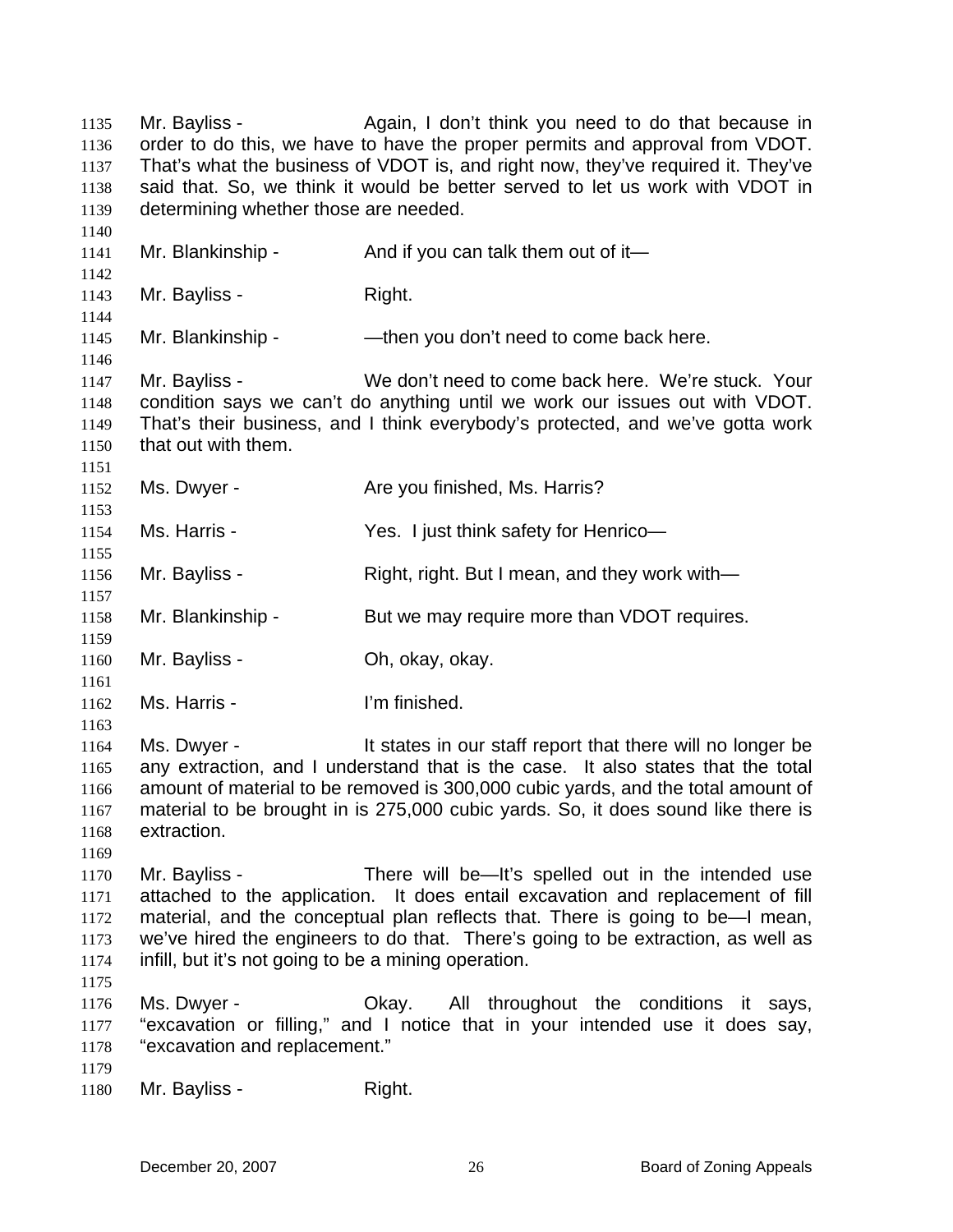| 1181 |                                            |                                                                                   |
|------|--------------------------------------------|-----------------------------------------------------------------------------------|
| 1182 | Ms. Dwyer -                                | So, I'm wondering why the staff report said there will                            |
| 1183 | no longer be any extraction.               |                                                                                   |
| 1184 |                                            |                                                                                   |
| 1185 | Mr. Blankinship -                          | Extraction of sand and gravel. They would not be                                  |
| 1186 | mining the site of sand and gravel—        |                                                                                   |
| 1187 |                                            |                                                                                   |
| 1188 | Mr. Bayliss -                              | Right.                                                                            |
| 1189 |                                            |                                                                                   |
| 1190 | Ms. Dwyer -                                | Okay.                                                                             |
| 1191 |                                            |                                                                                   |
| 1192 | Mr. Blankinship -                          | -for sale.                                                                        |
|      |                                            |                                                                                   |
| 1193 |                                            |                                                                                   |
| 1194 | Ms. Dwyer -                                | So, what's the nature of the extraction activity, then?                           |
| 1195 |                                            |                                                                                   |
| 1196 | Mr. Morgan -                               | What's the nature of it?                                                          |
| 1197 |                                            |                                                                                   |
| 1198 | Ms. Dwyer -                                | Right. What are you extracting if you're not—it sounds                            |
| 1199 |                                            | like you're extracting more than you're putting back, so what are we taking out?  |
| 1200 |                                            |                                                                                   |
| 1201 | Mr. Morgan -                               | You're taking out the existing materials on the site so                           |
| 1202 |                                            | we're not processing. We are extracting, we are removing materials from the site, |
| 1203 |                                            | but no materials are being processed. No sand and/or gravel as in a typical       |
| 1204 |                                            | mining operation would be done. But the materials that are on site will be        |
| 1205 | extracted.                                 |                                                                                   |
| 1206 |                                            |                                                                                   |
| 1207 | Mr. Wright -                               | What are you going to do with them?                                               |
| 1208 |                                            |                                                                                   |
| 1209 | Mr. Morgan -                               | We're going to sell them.                                                         |
| 1210 |                                            |                                                                                   |
| 1211 | Ms. Dwyer -                                | So, you're extracting sand and gravel, you're just not                            |
| 1212 | processing it? Is that what you're saying? |                                                                                   |
| 1213 |                                            |                                                                                   |
| 1214 | Mr. Morgan -                               | Yes, yes. We are extracting, but we are not                                       |
| 1215 | processing.                                |                                                                                   |
| 1216 |                                            |                                                                                   |
| 1217 | Mr. Bayliss -                              | Which is what we understood was the issue. They                                   |
| 1218 |                                            | didn't want a typical sand and gravel mining operation on that site, which is     |
| 1219 |                                            | where I think the confusion occurred originally, and they thought this was going  |
| 1220 |                                            | to be a sand and mining, I mean a sand and gravel mine operation, where it        |
| 1221 | would be extracted, processed, etc.        |                                                                                   |
| 1222 |                                            |                                                                                   |
| 1223 | Mr. Wright -                               | You could say you would not extract that and process                              |
| 1224 | it.                                        |                                                                                   |
| 1225 |                                            |                                                                                   |
| 1226 | Mr. Blankinship -                          | Yes, that would be probably be more accurate.                                     |
|      |                                            |                                                                                   |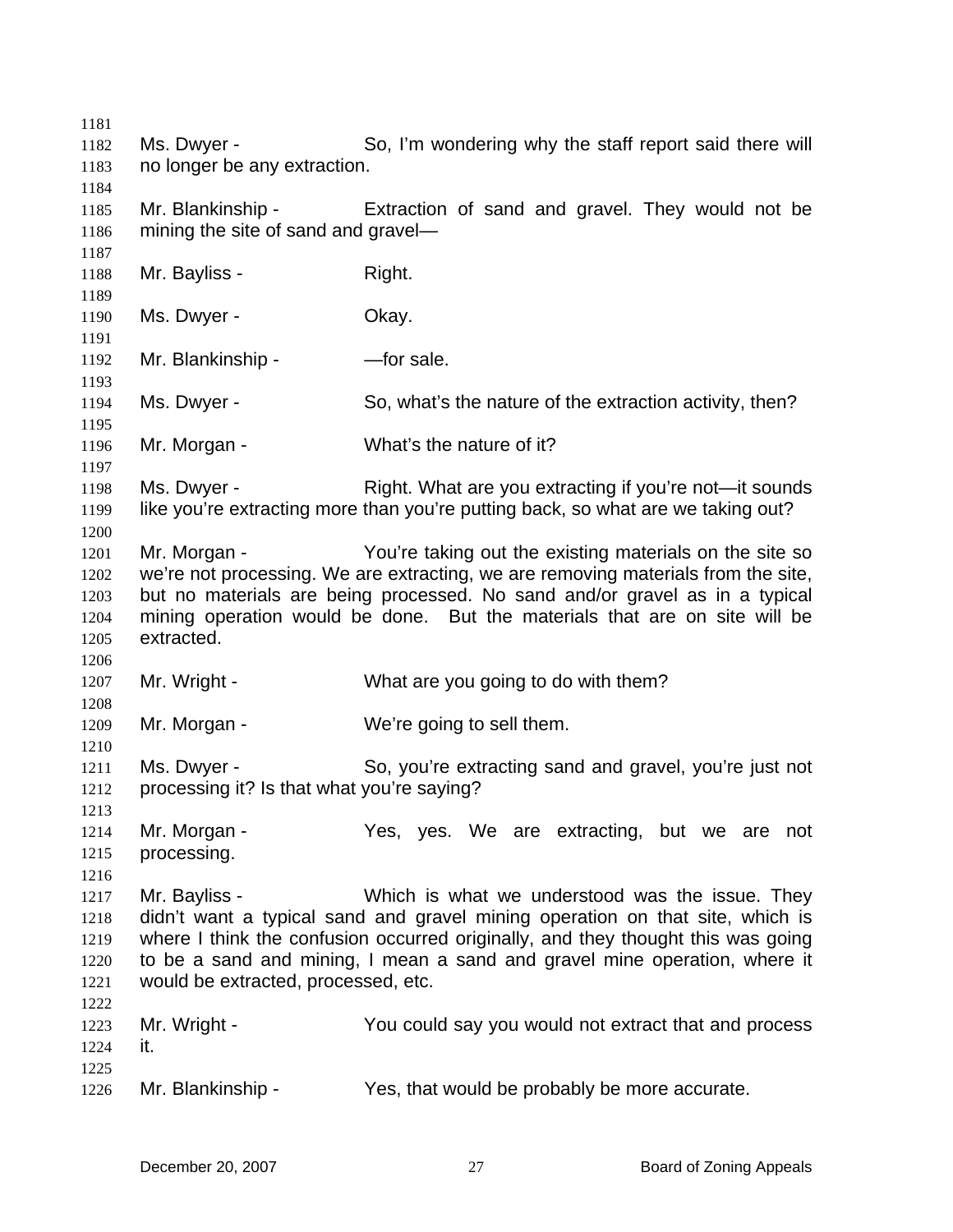1227 1228 1229 1230 1231 1232 1233 1234 1235 1236 1237 1238 1239 1240 1241 1242 1243 1244 1245 1246 1247 1248 1249 1250 1251 1252 1253 1254 1255 1256 1257 1258 1259 1260 1261 1262 1263 1264 1265 1266 1267 1268 1269 1270 1271 1272 Mr. Wright - That would clear that up. Ms. Dwyer - [Unintelligible] thought that should be somewhere in the conditions to clarify that, because it's not clear. It seems like there's nothing in the conditions now that prohibit what you've decided to refrain from doing. It continues to say "extraction" throughout the conditions. The only thing that says that they're not going to do it, is something in the staff report. Mr. Bayliss - The And that's not a problem. Ms. Dwyer - The Music of the It's just a clarification. Mr. Bayliss - Think that's why we're here because they were confused as to what they thought the intended use was out there. Ms. Dwyer - All right. So, that would need to be something that you—and you've approved of that. Mr. Bayliss - We have no intentions. We're not operating that and so a condition that says, "will not extract and process on site," is not a problem. Ms. Dwyer - So, what's the correct terminology, you will extract but not extract and process? Mr. Bayliss - I mean— Mr. Morgan - We will not process materials on the site. Mr. Bayliss - The As far as the correct terminology—and in our application—and I think it's pretty clear that there will be excavation and replacement, so if you want to impose the condition that with respect to the excavation or extraction there will be no processing on site. Ms. Harris - You did accept the no asphalt being processed? Mr. Morgan - That's correct. Ms. Harris - Or not processed, but being deposited. Were you aware that Henrico County does have a reclamation plan for mining sites? I know this is not strictly a mining site, but I didn't know if you knew—Mr. Blankinship, have we looked at their plans to see if they comply with our reclamation plans? Mr. Blankinship - No, we haven't discussed that with them.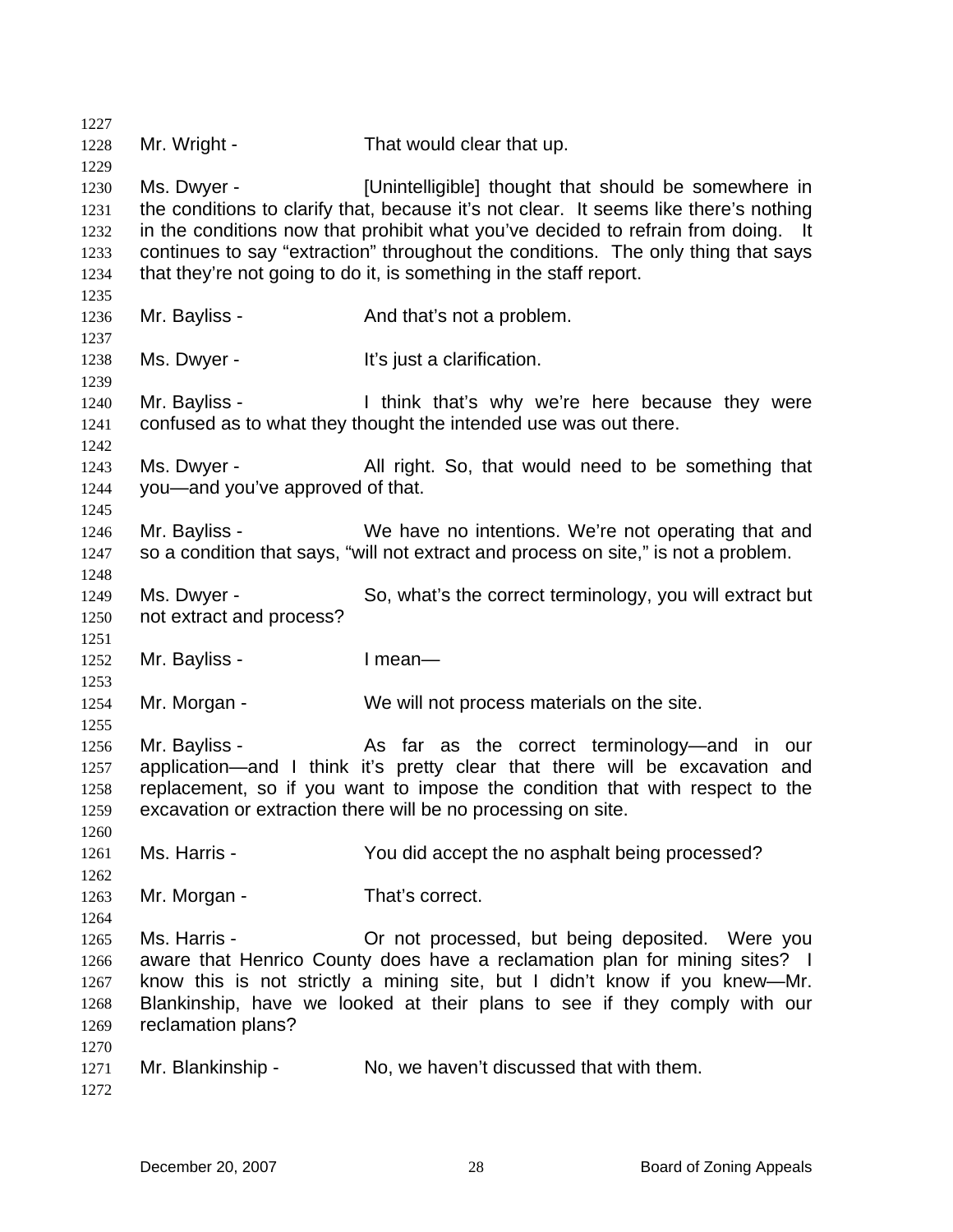1273 Ms. Harris - Okay. 1274 1275 1276 1277 1278 1279 1280 1281 1282 1283 1284 1285 1286 1287 1288 1289 1290 1291 1292 1293 1294 1295 1296 1297 1298 1299 1300 1301 1302 1303 1304 1305 1306 1307 1308 1309 1310 1311 1312 1313 1314 1315 1316 1317 1318 Mr. Bayliss - We had a problem with Mr. Blankinship and I finding where we could find anything about wetlands mitigation banks. Mr. Blankinship - Yes, those terms don't occur in the Code. Mr. Bayliss - They're not in the Code or anything. From a nonhunter or whatever, I foresee the wetlands mitigation bank as an enhancement, not a problem. But that's a subject of [unintelligible]. Ms. Harris - This is the first wetlands mitigation plan? Mr. Blankinship - The first one that I know of-Ms. Harris - The first one in Henrico County. Mr. Blankinship - —in Henrico County. Curles Neck, I think, has been developed as man-made wetlands, but I don't think it's a mitigation bank in the sense that you can sell credits to other developers. Mr. Nunnally - Were you saying, Mr. Blankinship, that you're going to have another meeting with New Kent? Mr. Blankinship - Well, Mr. Vaughn is here, and perhaps he can represent them and answer all your questions. Mr. Kirkland - Mr. Bayliss, do you have anything else? We're listening to Mr. Vaughn and then you can have a few minutes for rebuttal. Mr. Bayliss - Ckay, thank you. Mr. Kirkland - **Okay. Mr. Vaughn?** Mr. Vaughn - Good morning. I'm Kenneth Vaughn. I'm the Zoning Administrator for New Kent County. First I want to think you all for having me here and to listen to the case, because I know we are sister and brother counties. You all are the big brother county. Mr. Blankinship did an excellent job on the staff report. We have no problem with all the conditions. But there is something you have to realize. The traffic study is their traffic study. It's not our traffic study; it's their traffic study. I don't represent VDOT either. That is the VDOT recommendation from their traffic study. Another point I want to make is—I don't know if it shows on the map, but across the street is a big subdivision called Patriot Landing. It's one of our nicest places in New Kent County that we're developing. That's why the truck traffic is very, very important to what's going on here. I don't want citizens calling my office complaining about why do all those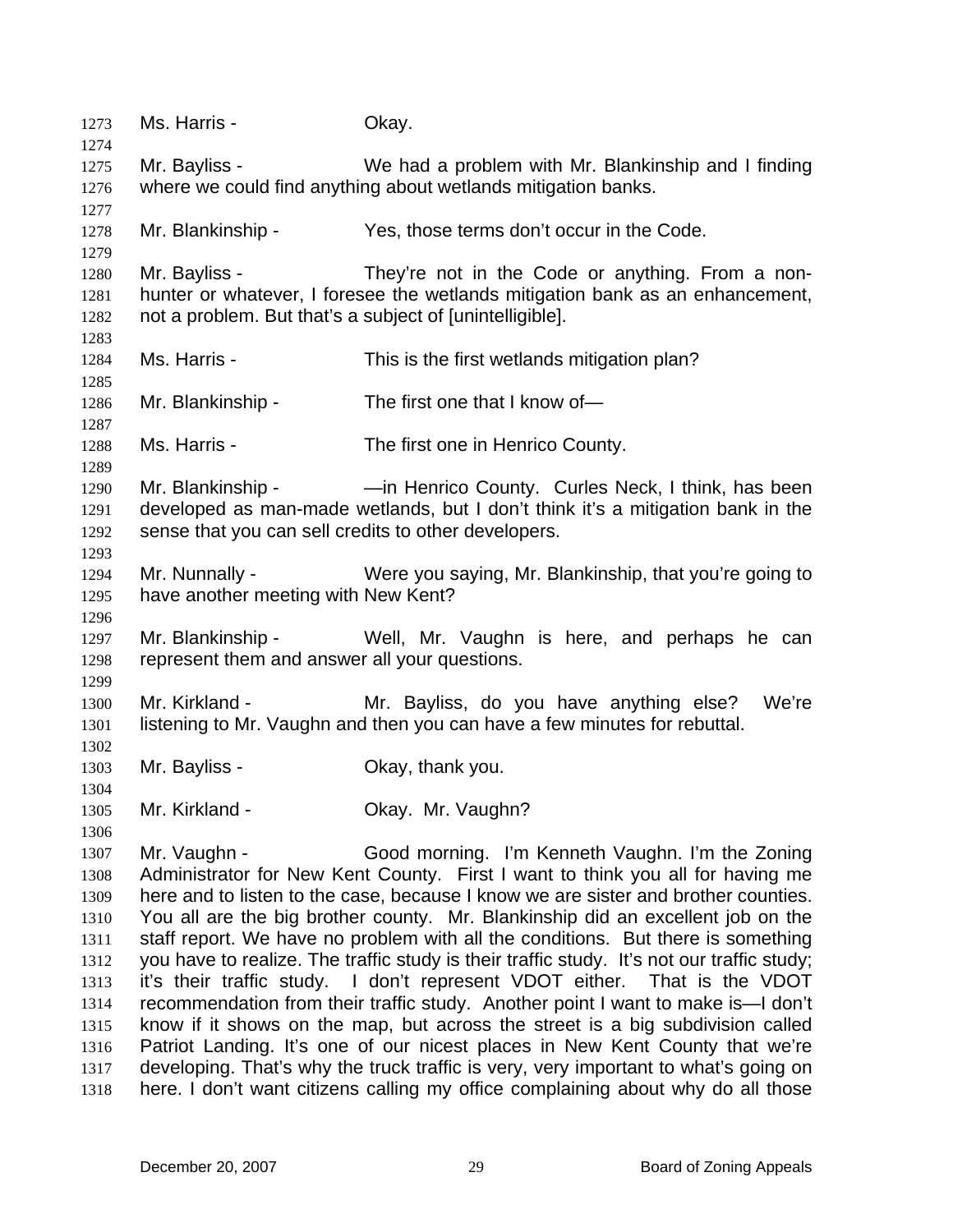trucks come up and down, and people complaining. Those are some of the things that I want you to—look at that report. If you feel that something else needs to be done, maybe you all need to get together and hash this out; I don't know. Like I said, I can't represent VDOT. That is a VDOT thing. But I know in New Kent County, you can't do anything unless you get that approved. Do you have any questions for me? 1319 1320 1321 1322 1323 1324 1325 1326 1327 1328 1329 1330 1331 1332 1333 1334 1335 1336 1337 1338 1339 1340 1341 1342 1343 1344 1345 1346 1347 1348 1349 1350 1351 1352 1353 1354 1355 1356 1357 1358 1359 1360 1361 1362 1363 1364 Ms. Dwyer - So, the 16 came from New Kent County, the 16 trucks per day, wasn't it? Mr. Vaughn - Yes ma'am. Ms. Dwyer - What did you base that on? Mr. Vaughn - The Surgen our conversations with them, that's what they were telling us. They were telling us that not that many trucks would be coming in and out of the site. We said fine, that's no problem, but we still need a traffic study for you to turn in so VDOT can make a determination. They had one traffic study and it was for the wrong place; that's why it took so long. Another traffic study came out and it said what it said. We didn't read into it; we didn't write into it; we had no problem with it. That's why when Mr. Blankinship gave us the conditions to this place, we had no problem with the conditions at all. I'm just here just to see how you all run stuff. Ms. Dwyer - Now you know. Mr. Wright - The Do you have any problem with the 28 that they suggested? They're saying an average. I take it that would be an average per week. If you said average per day, but for how long? I mean, is it over the week or what, because he's talking about some days more than 28, some days a lot less than 28, if you use the word "average." I don't have a real good idea of what that means. Mr. Vaughn - Well see, maybe one of the conditions should be stating how many you can do. Mr. Blankinship - Well, that's the number we're trying to come up with. We put 16 in the report— Mr. Wright - Per day. Mr. Blankinship - — — — — and they wanted 28. Mr. Wright - No, they want more than 28. Mr. Blankinship - Well, they want an average.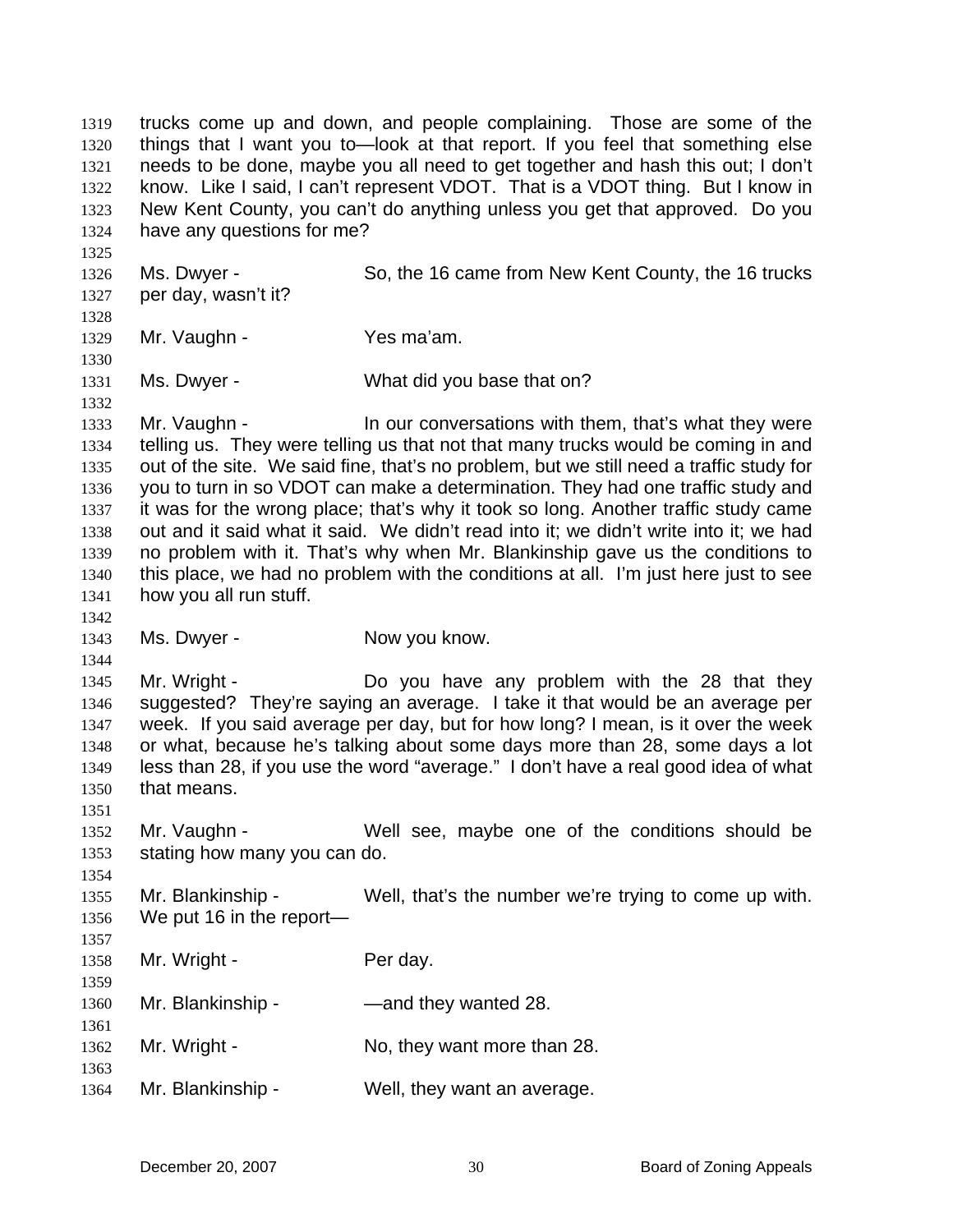1365 1366 1367 1368 1369 1370 1371 1372 1373 1374 1375 1376 1377 1378 1379 1380 1381 1382 1383 1384 1385 1386 1387 1388 1389 1390 1391 1392 1393 1394 1395 1396 1397 1398 1399 1400 1401 1402 1403 1404 1405 1406 1407 1408 1409 1410 Mr. Wright - An average of 28 means— Mr. Vaughn - As a representative of New Kent, we agree with Mr. Blankinship. Mr. Blankinship - You'd like to see it stay at 16 since you would be uncomfortable increasing it to 28. Mr. Wright - Let me give you an example. If you set an average of 28 per day per week, you'd have to have it for a period of time. In effect, it could be 130 in one day. Mr. Blankinship - Right. Mr. Wright - Five times 28. I think that's the right math. They could do it like one day have 130 and nothing for the rest of the week, on that kind of basis. I don't— Mr. Blankinship - Yeah, I'm uncomfortable with averages. I think we need a maximum, whatever that number is. I don't know whether it needs to be 16 or 28 or 100, but I think it needs to be a maximum. What about Saturdays, Ken? Mr. Vaughn - The Usually when you do this kind of stuff in New Kent County, you don't operate on Saturday. That's something we do here at New Kent. Like I said, we have a big time neighborhood across street, and plus, even though this is a wetlands mitigation bank, the area they're going through is our economic development area. We're trying to develop that area. You understand what I'm saying? And they're going through it. Let's be honest. New Kent's not going to get any benefit from this at all. Mr. Blankinship - Right. Mr. Vaughn - **All we're getting is the traffic and watching them doing** what they're supposed to do. Ms. Dwyer - Because we have to put the number, or we've chosen to limit the traffic, I'm trying to think of what the justification is for 16, because apparently that's going to create a hardship on the operation; it'll extend the amount of time that it takes to finish it; it'll make it economically unfeasible, according to the applicant. They need 28, an average of 28, so we're trying to look at these numbers and justify them. They've justified the 28 average, because that's what they think the business will demand. I guess what I'm looking for is where does the 16 come from, from New Kent?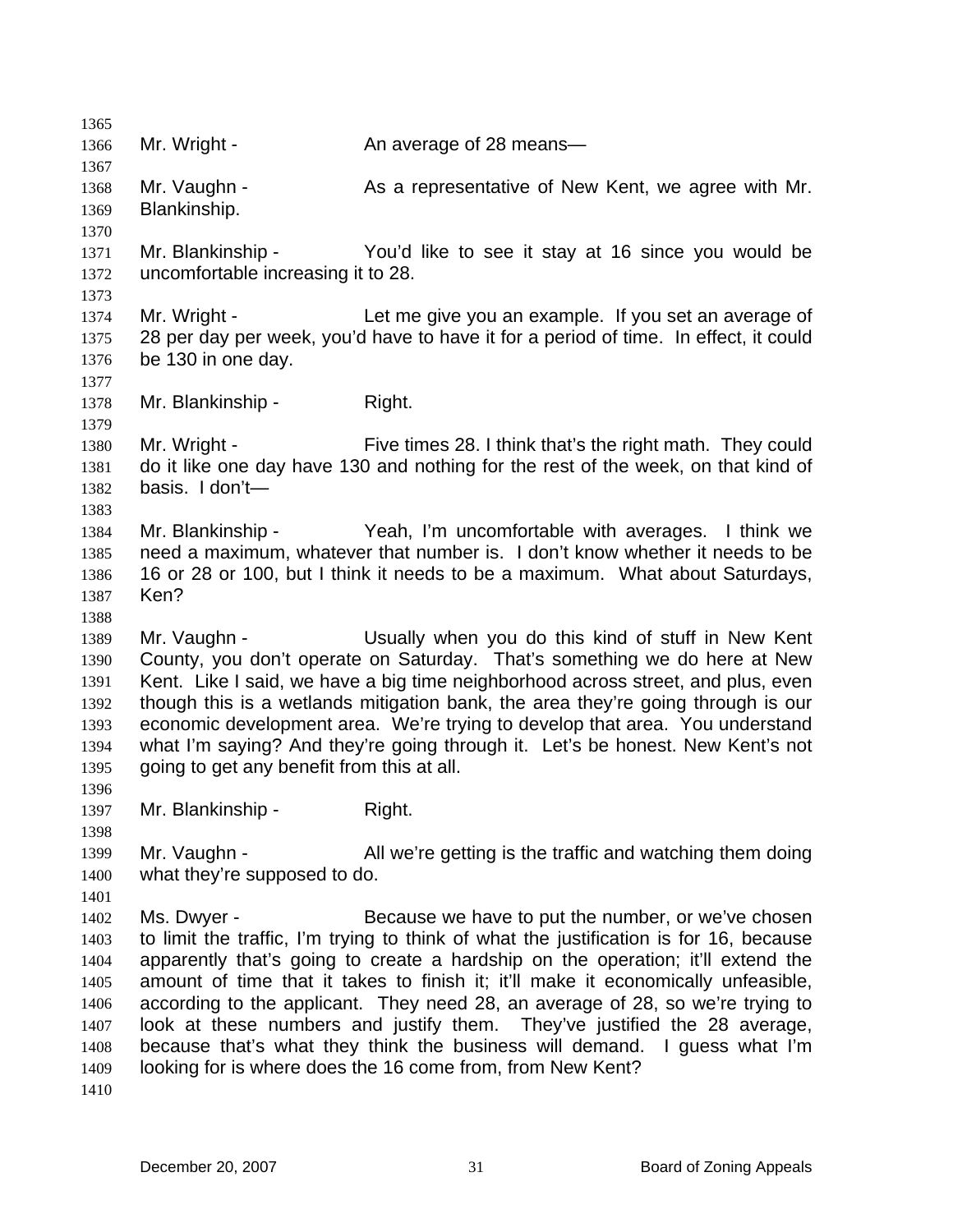Mr. Vaughn - Ma'am, I remember—I don't think I was at that meeting, but they had a meeting with the applicant and I believe that number came up because when this all came about, New Kent was very upset because the first time, we played no role in this at all. 1411 1412 1413 1414 1415 1416 1417 1418 1419 1420 1421 1422 1423 1424 1425 1426 1427 1428 1429 1430 1431 1432 1433 1434 1435 1436 1437 1438 1439 1440 1441 1442 1443 1444 1445 1446 1447 1448 1449 1450 1451 1452 1453 1454 1455 1456 Mr. Blankinship - Right. Mr. Vaughn - We were extremely upset with them. We had a meeting with them, and they were trying to calm us down and tell us what they were going to do. I believe that's where that number came in. Ms. Dwyer - The 16 came from the applicant. Mr. Vaughn - I believe 16 came from the applicant *at that time*. They may have changed. Ms. Dwyer - Chay. Mr. Vaughn – But like I said, I have no record of that now. Ms. Dwyer - Chay. Ms. Harris - Would it be too much of a stretch to change it to an average of 16, realizing that in the course of a week, it will go over? Well, the average means it's going to go over some days, maybe most days. But what about an average, if we had to change it at all? Mr. Vaughn - The I don't like averages, because ma'am, the thing is somebody in New Kent is going to have to enforce this. Ms. Harris - We don't like averages either, but we— Mr. Vaughn - [Unintelligible], and I'm answering you no. Ms. Harris - Ckay. Mr. Kirkland - **Move your office out on site, huh?** Mr. Vaughn - Yeah, I might as well, and count trucks all day. Ms. Harris - In other words, we've reached an impasse, and we're trying to see if an average would take us from this point to our next case. But not with your approval, right? Mr. Vaughn - No. Remember, you all are big brother. We're looking at y'all.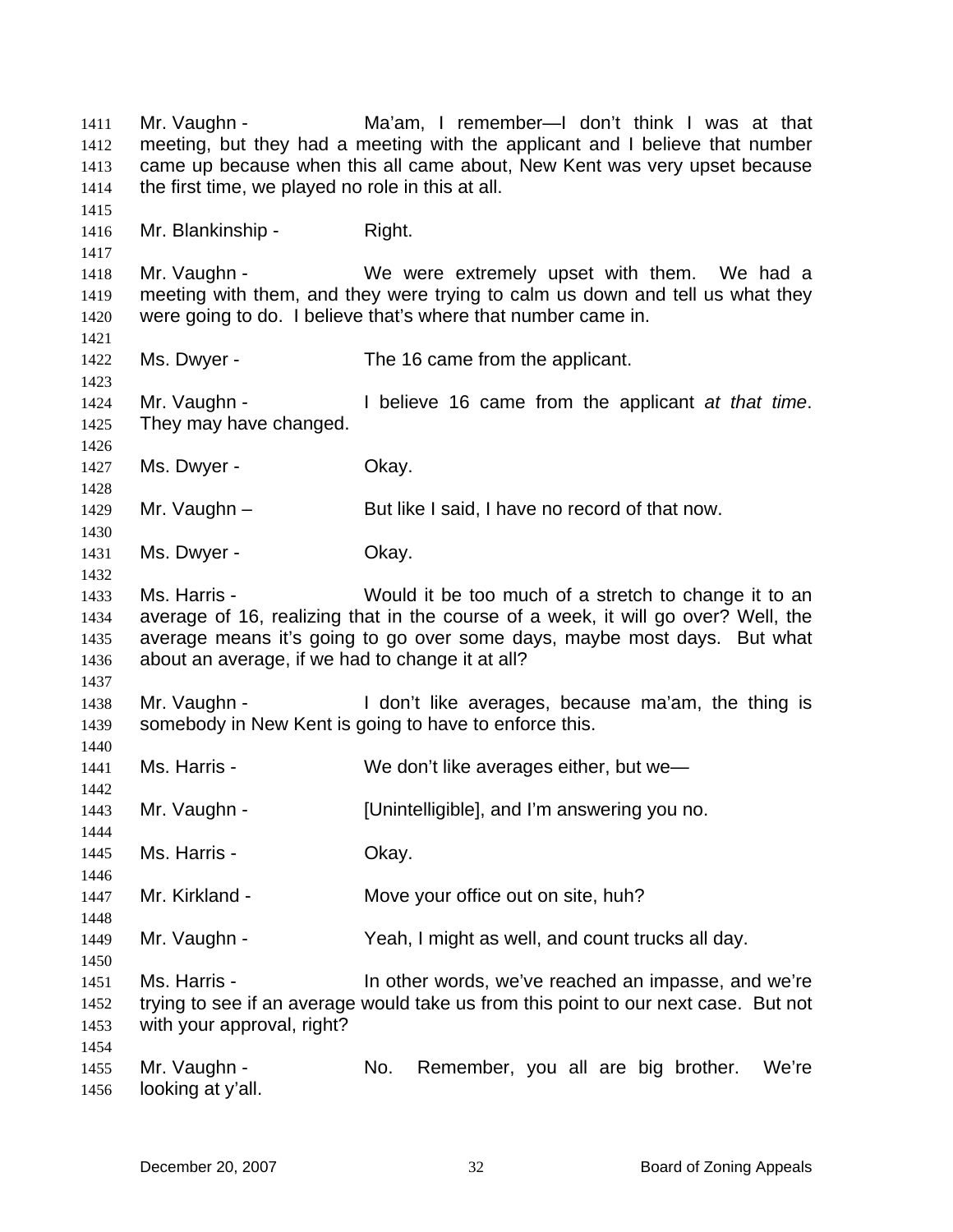1457 1458 1459 1460 1461 1462 1463 1464 1465 1466 1467 1468 1469 1470 1471 1472 1473 1474 1475 1476 1477 1478 1479 1480 1481 1482 1483 1484 1485 1486 1487 1488 1489 1490 1491 1492 1493 1494 1495 1496 1497 1498 1499 1500 1501 Mr. Kirkland - The Mr. Vaughn, [unintelligible]—and I confer with my colleague here, but we have a lot of open-ended questions here that need to be resolved. I do think this needs a deferral, and I also think that at the next month's meeting, we need to have a representative here from VDOT. Mr. Blankinship - We can certainly request. Mr. Kirkland - The Mr over any questions—I mean, we've had this similar situation when we did the quarry and VDOT sent a representative at that time. Mr. Blankinship - Right. Mr. Kirkland - But we need to come up with a cap. Ms. Dwyer - I'm wondering what more information we need. We need the report that was given to VDOT. And I think [unintelligible] took a number. Apparently, New Kent wants 16, the applicant wants an average of 28, and I'm not sure what more information we're going to get between now and next month on that question. Mr. Blankinship - The question in my mind is how does VDOT do the different numbers. If they were looking at a hundred and they said that turn lanes are necessary— Ms. Dwyer - Right. Mr. Blankinship - — — — what do they think is necessary at 28, what do they think is necessary at 16? Ms. Dwyer - We're not requiring the turn lanes. Mr. Blankinship - Right. Ms. Dwyer - In our conditions. I mean, I agree, if there are only 16 trucks, why would you need turn lanes, but that's an issue to resolve with VDOT. Our only issue is what's the cap, what's the cap in the number of trucks coming in and out. So, you're saying we'd like to know what VDOT thinks about that cap. If they could select one, what would they select and why. Mr. Blankinship - That's the question that I feel is unresolved, but if that's not critical—if you're willing to just leave that issue to VDOT, then it may not be critical to your decision.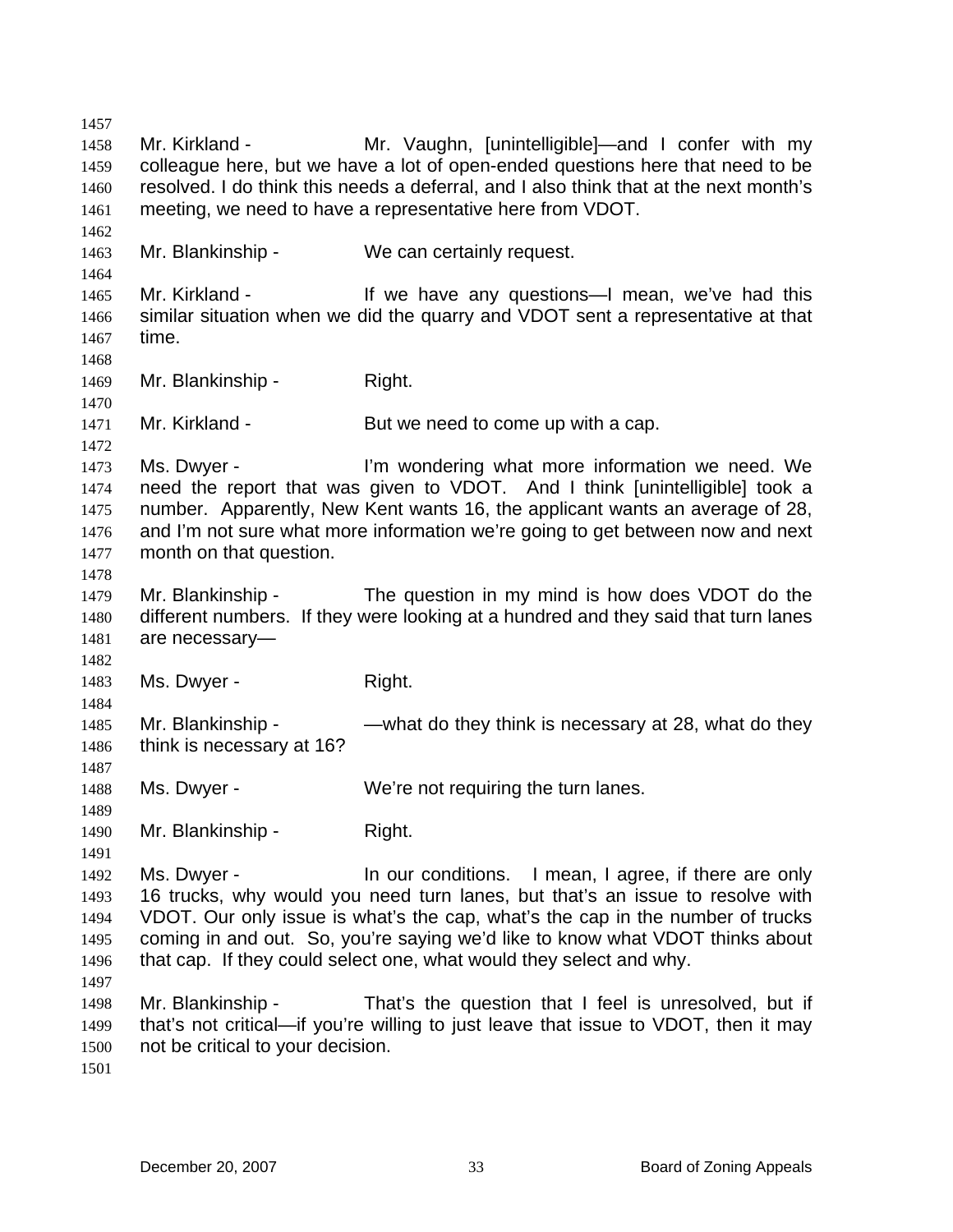Ms. Dwyer - I don't think I'm willing to leave it to VDOT; I think we should decide. 1502 1503 1504 1505 1506 1507 1508 1509 1510 1511 1512 1513 1514 1515 1516 1517 1518 1519 1520 1521 1522 1523 1524 1525 1526 1527 1528 1529 1530 1531 1532 1533 1534 1535 1536 1537 1538 1539 1540 1541 1542 1543 1544 1545 1546 1547 Mr. Blankinship - I'm sorry, I meant the turn lane question. Whatever number you pick, whether it requires a turn lane. Ms. Dwyer - I think we should determine the number of trucks, but I think the turn lane is a question— Mr. Blankinship - VDOT can take that number and determine whether turns lanes are needed. Ms. Dwyer - Plus it's not even on Henrico property. Mr. Blankinship - Right. Ms. Dwyer - Within our jurisdiction. The turn lanes are in New Kent, so I think that's more appropriate for VDOT to determine. Well, the question then is could VDOT shed some light on the truck cap. Mr. Blankinship - I'm not sure what they would— Mr. Kirkland - What would they say would be the number of trucks not to require a turn lane? Mr. Blankinship - Certainly, some operations run a lot more trucks than that, and some don't run 28 in a year, so I'm not sure what VDOT would—I view their role as more technical, and I'm not sure they would really have any useful info on this. Ms. Dwyer - Think the turns lanes are really a non-issue for us. I believe that's a VDOT issue and if they require turn lanes, that's something that they need to work out with the applicant, because it's in New Kent County anyway. Mr. Blankinship - Right. Mr. Nunnally - I think everybody will be pleased if you had a talk with VDOT so we can get this traffic thing straightened out. I understand Mr. Vaughn wants 16. You all don't want more than 16 a day, do you? Mr. Vaughn - Yes sir. We want a cap of 16 a day. Ms. Harris - As you said, we are called quote Board members. Mr. Vaughn - You all are big brother; we're looking up to you all.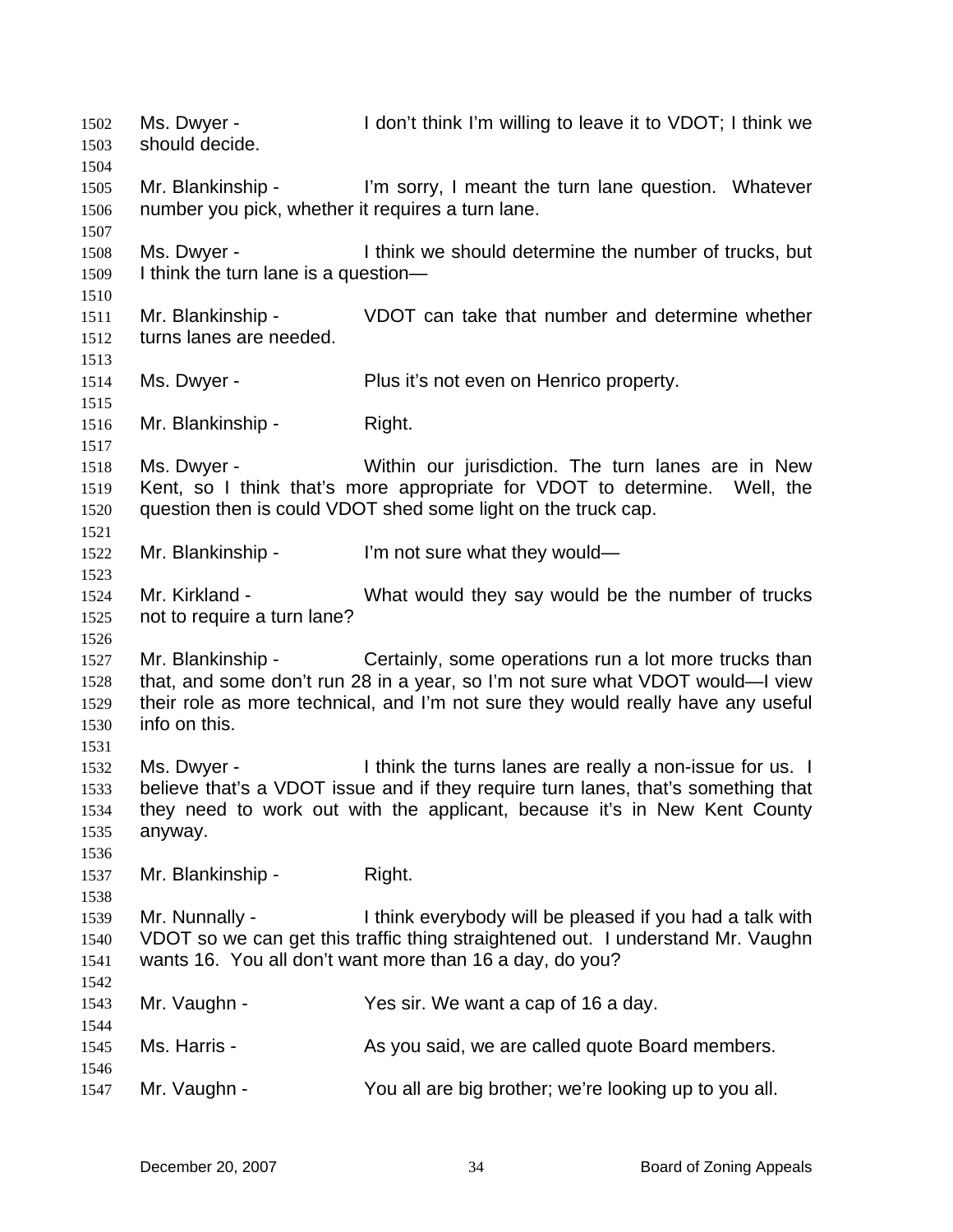1548 1549 1550 1551 1552 1553 1554 1555 1556 1557 1558 1559 1560 1561 1562 1563 1564 1565 1566 1567 1568 1569 1570 1571 1572 1573 1574 1575 1576 1577 1578 1579 1580 1581 1582 1583 1584 1585 1586 1587 1588 1589 1590 1591 1592 1593 Mr. Wright - I was looking at this report again, and it goes into, "based on our understanding of the site." Mr. Blankinship - The consultant's traffic study? Mr. Wright - Yes. Randy Kemp and Associates. The last paragraph on the first page, "The truck traffic entering and exiting this site is expected to be distributed evenly throughout the typical workday." And then they say, "For the purpose of this analysis, we will assume that a typical workday is eight hours." Well, it's 12 hours during daylight saving. And included in the peak hour of the adjacent street. That's U. S. 60. "Under these assumptions, it would reasonable to expect a site to generate approximately 26 total trips per hour, 13 entering and 13 exiting, during the peak hour." So, I don't know what they're talking about there, but that's sure a lot more than we would anticipate. Mr. Blankinship - I think Mr. Morgan cleared up that they were looking at, I guess you could say, a worst case. Setting a maximum of 100 and working backward from there, they would say turn lanes were not necessary. So, if they're not necessary for 100, they're certainly not necessary for 28. But, of course, VDOT disputes that. They say it is necessary for 100. Mr. Wright - I'm just concerned with what they consider the normal work, typical workday to be. Mr. Blankinship - Right. Mr. Wright - Twenty-six trips per hour. We're talking about 16 per day total. Ms. Dwyer - Thave a question for the applicant. Mr. Kirkland - Thank you, Mr. Vaughn. Ms. Dwyer - The Do you have an alternative proposal to the 28 average per day, given what New Kent believes—16 a day total? Mr. Bayliss - The You make a good point. We weren't aware, quite frankly, and want to clear it up. I've been at two meetings with New Kent and I've been in dialogue with them a couple of other times as far as these numbers, but I don't think there's been any confusion at all. We're all here to cooperate. We want to be a good neighbor, too. That's why we did this instead of going forward under the mining permit because there was that confusion. I don't think there's ever been any intention—and it was perfectly publicly disclosed that we've always said it would be an average of 28. To the extent there was any misunderstanding we said it would be only 16 trucks a day, it just doesn't make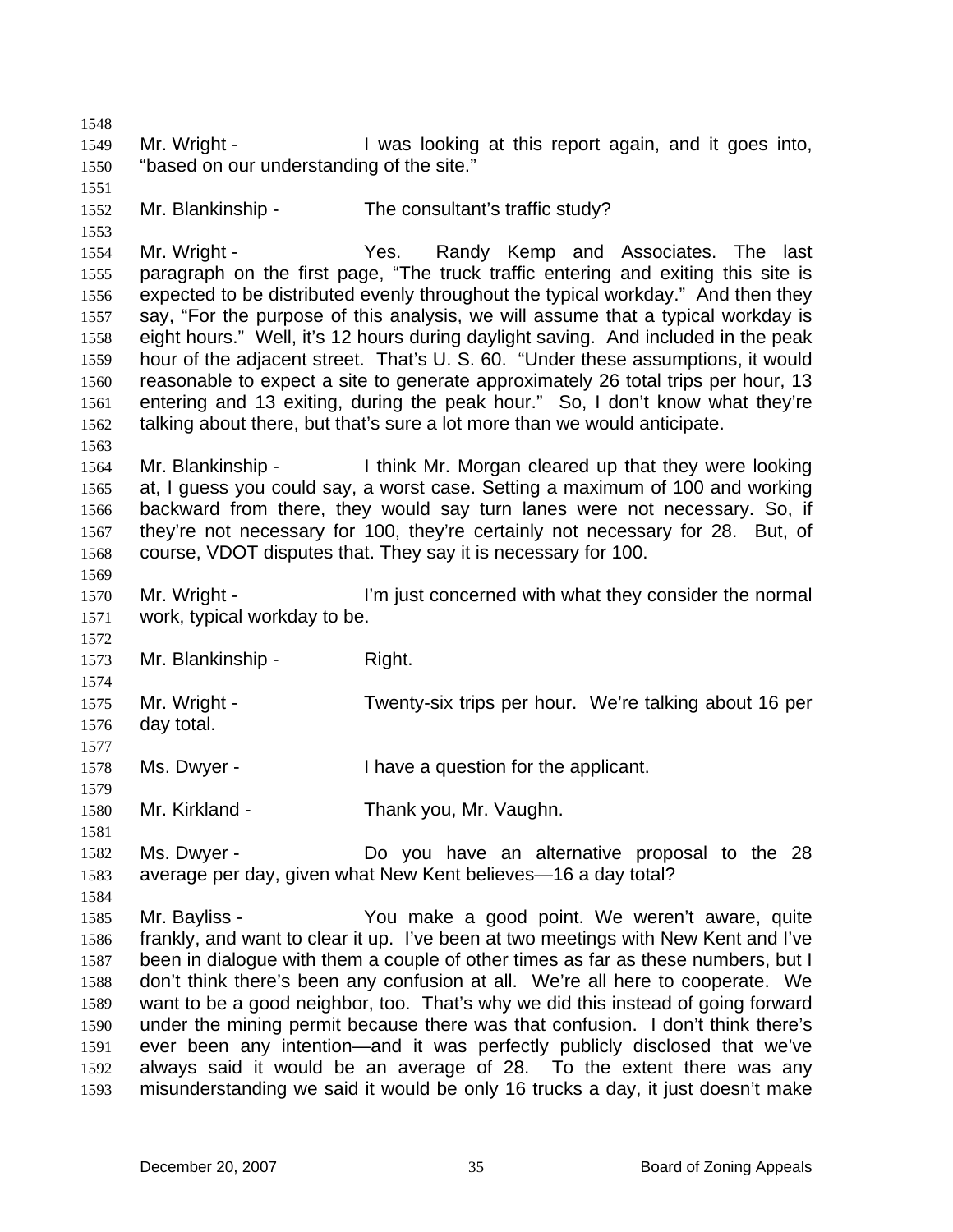any sense. And it doesn't make sense for New Kent. It doesn't make any sense for the applicant to do that because it really just protracts this project to something that makes it totally unmanageable. I really don't think that Patriot Landing or anybody wants this project to go 15 years when, realistically, it can be done in approximately 5 years. That's one point. The second point is, to the extent that there was some idea that 16 per day was the number fixated on, that's just inconsistent with what we publicly disclosed all along. I sent this entire package to New Kent County when we did it. Everything we've done has been sent to New Kent County. So, the 16 was a surprise to us when we saw it. I think we've made it pretty clear as to why we think it's not—it's just unrealistic, is the word I'll use. Now, I'll let Mr. Morgan respond to is it 16 per day, is it an average of 16 per day, is it an average of 28. When we made the application, we made a realistic assessment that over—and Mr. Wright, it's a week, it's a 30-day period is where they came up with the average. Over a 30-day average, there would be 28 trips per day. And let me say, if VDOT analyzed this and there are only 16 trips per day, I can't imagine that they would ever think about a turn lane on either side of it. When you think of 16 trucks over an 8 hour, and in the summertime 12 hour period of time, that's almost one an hour. So, again, I'll let Mr. Morgan talk about whether there's some way that maybe everybody comes across out of here not bruised and still happy with one another. I don't think it's going to be 16 per day, and so we are talking about averages. And by the way, the idea of how do you enforce, well, I think there's something in here about truck counts. It's very easy to enforce by the applicant giving truck counts so the County has them. And the County doesn't have to do that. It's a condition that the applicant will take care of, and that would be something that people would be able to police it. As you say in #27, if you violate any of the conditions, this is automatically voided. 1594 1595 1596 1597 1598 1599 1600 1601 1602 1603 1604 1605 1606 1607 1608 1609 1610 1611 1612 1613 1614 1615 1616 1617 1618 1619 1620

1621

1623

1628

1622 Mr. Morgan - What would you like to know?

1624 1625 1626 1627 Ms. Dwyer - Well, we're wrestling with a number of trucks—and we're wrestling with two things. Is it a cap per day or an average over 30 days, is one issue. And the other is how many trucks per day. New Kent wants 16 and you say 28, so we're trying to figure out what would be appropriate.

1629 1630 1631 1632 1633 1634 1635 1636 1637 1638 1639 Mr. Morgan - The way we came up with 28 is we have a facility not too far from this one that we're hoping this takes the place of. We did a 30-day period of what was going into that facility, and it averaged to 28 trucks per day. As a response to Mr. Blankinship, I asked the question how many trucks per day do you think will be going in and out. So, I did that operation and that's the information that we provided. It is what it is. I mean, we answered the question of that's what the average is. If we do a cap, I mean, 16 is just not feasible. It doesn't make any economic sense for us or anyone. We want in and out as fast as possible. Obviously, there's a lot of fixed cost associated with it, etcetera, etcetera. We feel the area, [unintelligible] area, that what we're doing is we think it's an asset; that's why we want to be there, not that it's a detriment. So, the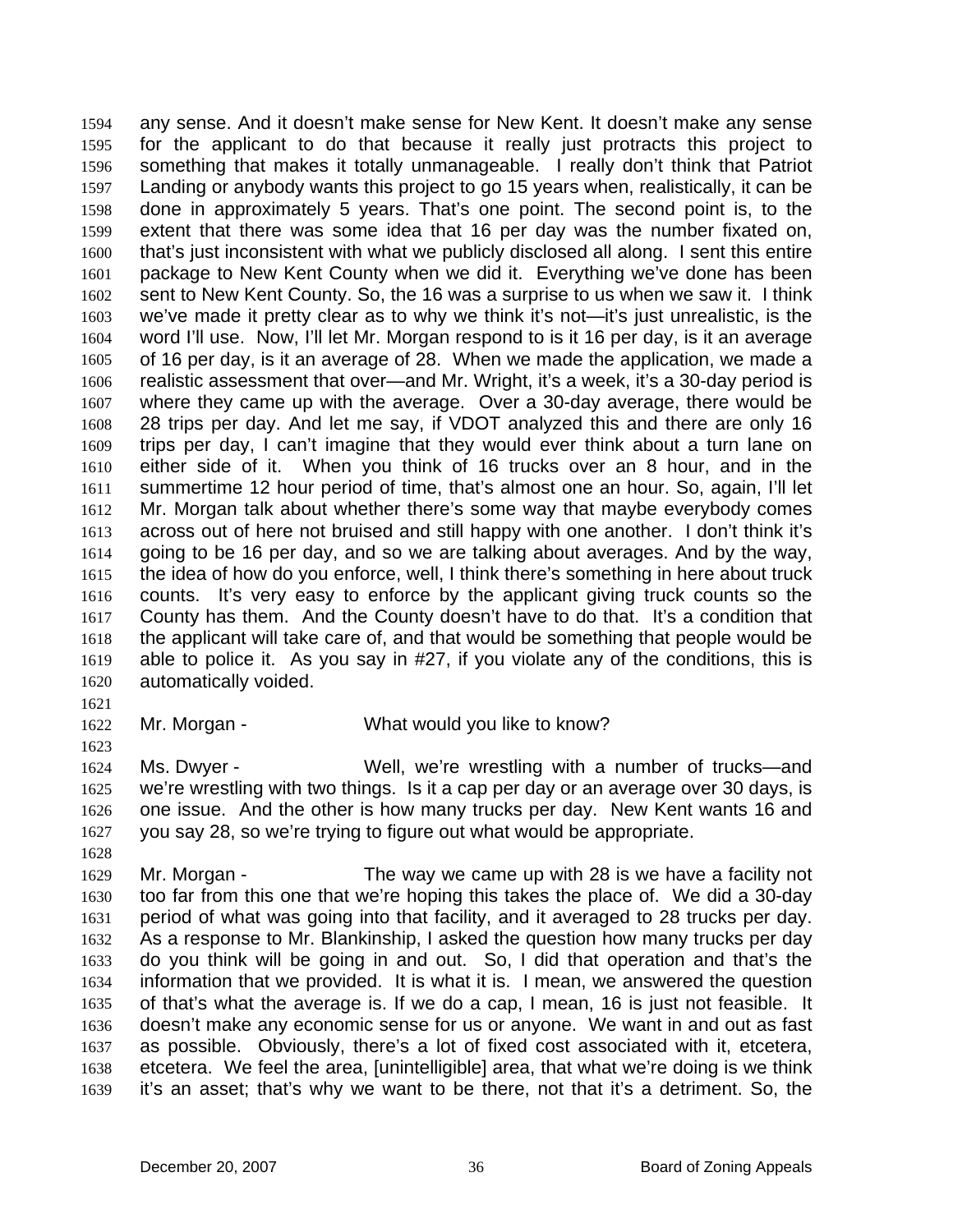quicker we can get in and out, we feel like it's better for everyone. The more we put on the road per day, the shorter the duration. 1641 1642 1643 1644 1645 1646 1647 1648 1649 1650 1651 1652 1653 1654 1655 1656 1657 1658 1659 1660 1661 1662 1663 1664 1665 1666 1667 1668 1669 1670 1671 1672 1673 1674 1675 1676 1677 1678 1679 1680 1681 1682 1683 1684 Ms. Dwyer - So the report came from a real-time analysis of-Mr. Morgan - Real-time analysis of another facility that we have in that area. That's correct. Mr. Kirkland - Is it a mining facility? Mr. Morgan - Yes sir. Well, it's more of a disposal. It's a disposal facility. Mr. Kirkland - **Okay.** Mr. Bryant - Good morning, Lou Bryant. I've been before this Board several times representing Meadow Road, also operated by Gillies Creek. The average truck count came from our operation at 2980 Meadow Road. So, we feel that's a pretty accurate representation of what's going to be going in there on a regular basis. Ms. Dwyer - The Meadow Do we have staff information about how the Meadow Road truck traffic has affected the neighborhoods around Meadow Road? Mr. Blankinship - Well, Meadow Road, of course, is not a four-lane divided highway, and it doesn't have a Patriot's Landing going up across the road. I haven't received complaints specific to the truck traffic there that I can recall. Now, that project's been going on for a long time, so I guess the neighbors have gotten used to just the volume of trucks. Under previous operators, we did have complaints about mud on the road, but I don't think we've had any of those since Gillies Creek took over. Mr. Kirkland - The And we limit the direction, which way they can leave and come in. Mr. Blankinship - That's the biggest issue there. There's a subdivision west of that—I'm sorry, east of that mining site and we don't allow the truck traffic to go in the direction of that subdivision. Mr. Wright - Question. If you had an average of "x" per day, but not to exceed so much in one day, how would that fit? Mr. Morgan - That might fit. Mr. Wright - The other words, what I'm trying to get around is

1685

1640

bunching it, using that average. If you're going over a 30-day period, you could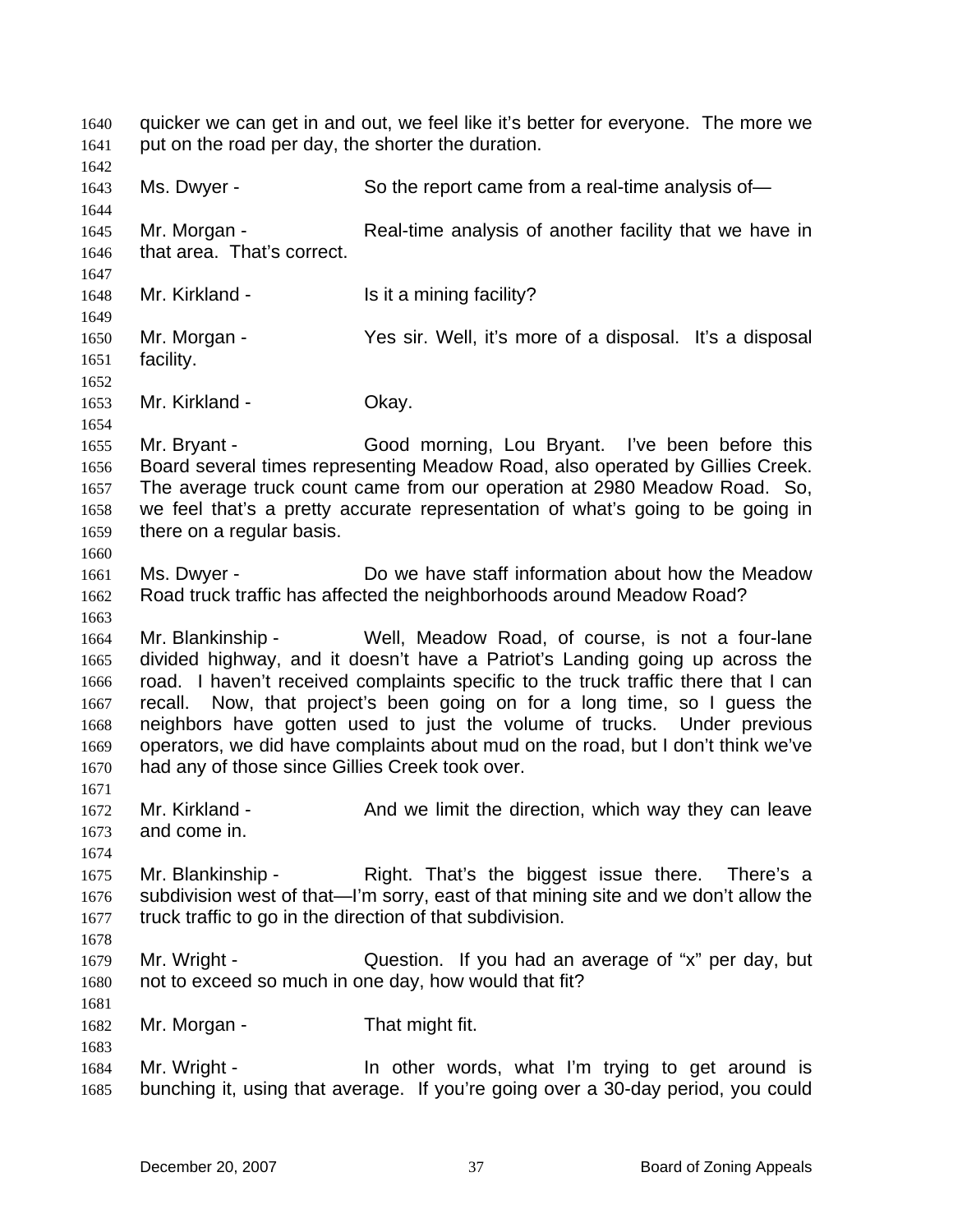have some real heavy concentration in one week, and nothing the other three weeks. But if we say an average and then say but not to exceed a maximum of "x" in one day, that would put a cap on it so we wouldn't have an undo number going in one period of time. 1686 1687 1688 1689 1690 1691 1692 1693 1694 1695 1696 1697 1698 1699 1700 1701 1702 1703 1704 1705 1706 1707 1708 1709 1710 1711 1712 1713 1714 1715 1716 1717 1718 1719 1720 1721 1722 1723 1724 1725 1726 1727 1728 1729 1730 Mr. Morgan - That's very well something that we might be able to do. Mr. Bayliss - [Off mike.] [Unintelligible.] Mr. Wright - And we're leaving ourselves open if we do something just like that. So, if we put a maximum of one day and an average not to exceed "x" that might alleviate some of that concern. Mr. Bayliss - That should alleviate a lot of the concerns. And even using the 28 as the average, [unintelligible] project. You could still impose a "not to exceed" on that. Mr. Wright - I'm just thinking. I live in Wyndham and the dump trucks that go down Nuckols Road are amazing. We have to live with it, but I'm sure I see—I'm behind two or three every time I go out. And that's on Nuckols Road. This is U. S. Highway 60, so the impact wouldn't be as bad as it would be in a residential area like Wyndham. Ms. Dwyer - So, can you give us a number that you could live with that's less than 28? Mr. Bayliss - Well, if it's 28 and a not-to-exceed. Mr. Bryant - Are you asking for the cap number we could live with, the maximum not to exceed in a day? Ms. Dwyer - A reduced average and a cap. An average less than 28. Mr. Bryant - The I don't think I can do that right now this morning. I think I have to go back at—Meadow Road's been in operation for six years this month, I believe. That's a pretty good [unintelligible], so it would be good data. I think if I have a chance to look at that data, by next meeting, I think I could have a number for you based on something— Mr. Bayliss - We could have it before the meeting and provide it to Mr. Blankinship. And what you're asking for is there a number that would be an average of less than 28 with a not-to-exceed that would make the project still economically feasible. And again, I hope that our friends in New Kent realize that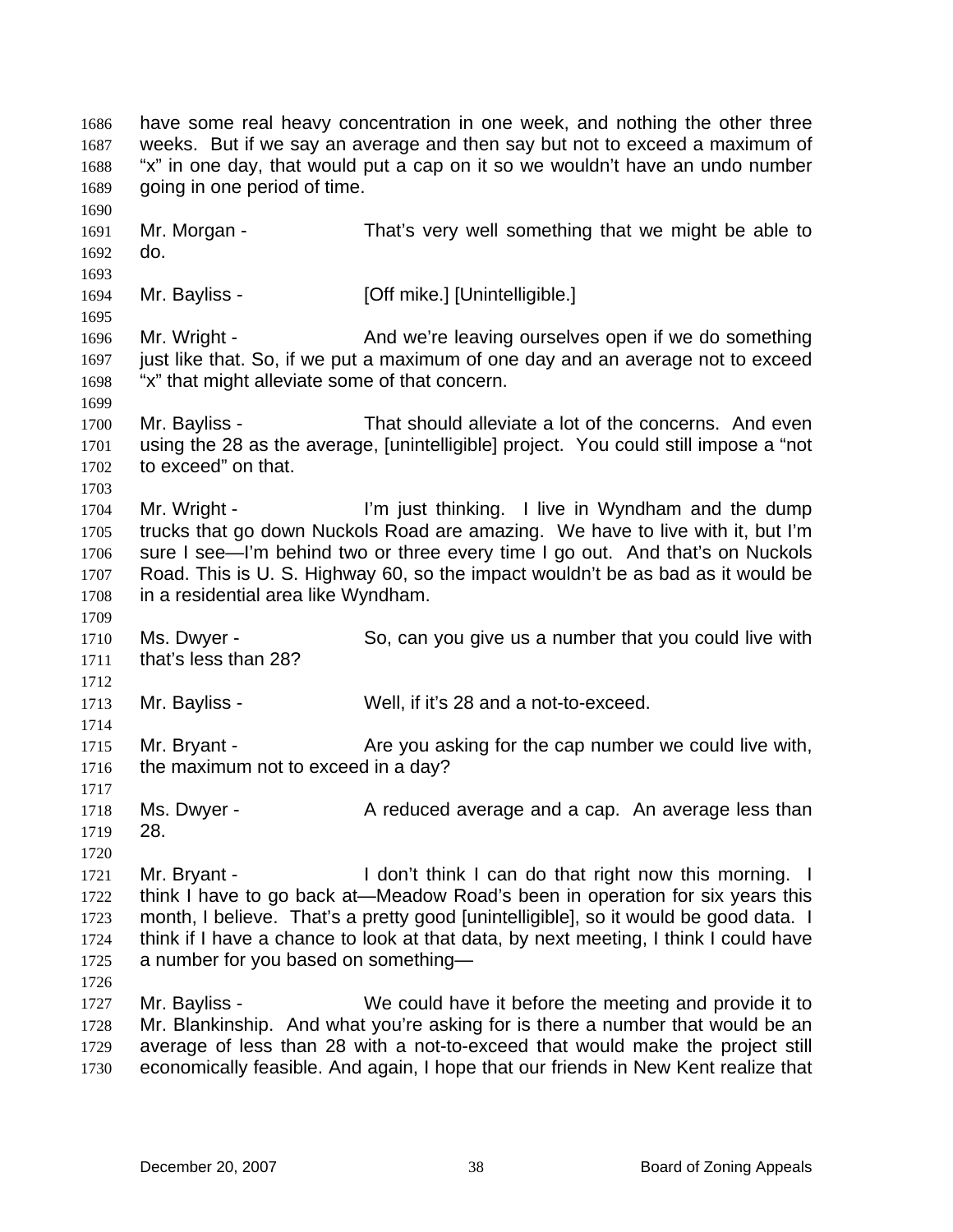if you do limit like this, and they went ahead and did it, this stuff would be here a long time, and I don't think anybody wants that. 1731 1732 1733 1734 1735 1736 1737 1738 1739 1740 1741 1742 1743 1744 1745 1746 1747 1748 1749 1750 1751 1752 1753 1754 1755 1756 1757 1758 1759 1760 1761 1762 1763 1764 1765 1766 1767 1768 1769 1770 1771 1772 1773 1774 1775 1776 Mr. Blankinship - I know it's the holiday season, but if you could get that to me in the next couple of weeks, I can share it with VDOT and New Kent, and perhaps have their— Mr. Bryant - I'll have it to you toward the end of the year. Mr. Blankinship - Because the VDOT, they'll be able to look at and say, "Well, at this number, we don't need turn lanes." And New Kent may say, "Sixteen would be better, but we can live with this." And then we can all go home happy. Ms. Dwyer - So, what we're thinking about is deferring and then next week we'll get information from the applicant about an alternative average and cap. We'll ask VDOT if they have any thoughts about these numbers as well. Is that right? And we're also going to revise the conditions to say that they'll be no processing on the site. Is that right? Mr. Blankinship - Yes. Ms. Dwyer - Twould suggest that we also move that next month when we hear it, the only issue will be this traffic number issue, to not have a full hearing again. Mr. Bayliss - That's fine with us. Ms. Harris - **CKAY.** Before you leave, though, where is the Meadow Road landfill, or— Mr. Bryant - 2980 Meadow Road. Ms. Harris - What section? Is that Varina, too? Mr. Bryant - That's Sandston. Ms. Harris - Sandston. Mr. Brvant - The Varina District. Ms. Harris - Is that near Charles City Road? Mr. Blankinship - It's on the north side of 64. Dry Bridge Road. You've been out there a couple of times.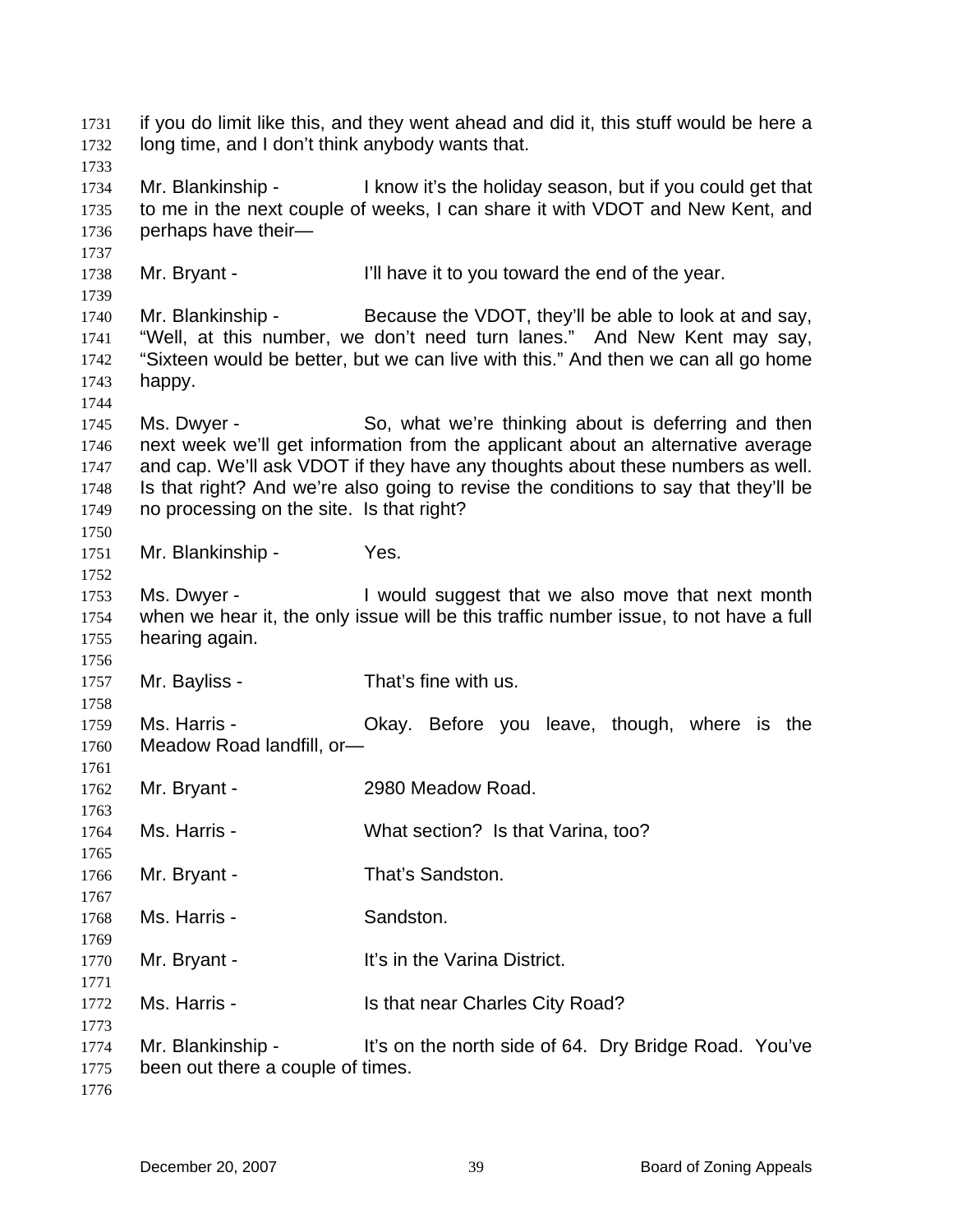| 1777<br>1778                                 | Ms. Harris -<br>a max of 28.                                                                                                                                                                                                                                                                                                                                                          | Okay. And you say it would not satisfy you if we said                                                                                                                                                 |     |
|----------------------------------------------|---------------------------------------------------------------------------------------------------------------------------------------------------------------------------------------------------------------------------------------------------------------------------------------------------------------------------------------------------------------------------------------|-------------------------------------------------------------------------------------------------------------------------------------------------------------------------------------------------------|-----|
| 1779<br>1780<br>1781                         | Mr. Bryant -                                                                                                                                                                                                                                                                                                                                                                          | No ma'am.                                                                                                                                                                                             |     |
| 1782<br>1783<br>1784                         | Ms. Harris -<br>meeting, before the next meeting?                                                                                                                                                                                                                                                                                                                                     | Okay. Will we also have New Kent's input for the next                                                                                                                                                 |     |
| 1785<br>1786                                 | Mr. Blankinship -                                                                                                                                                                                                                                                                                                                                                                     | We will request it.                                                                                                                                                                                   |     |
| 1787<br>1788                                 | Ms. Harris -                                                                                                                                                                                                                                                                                                                                                                          | Okay.                                                                                                                                                                                                 |     |
| 1789<br>1790                                 | Mr. Kirkland -<br>hand.                                                                                                                                                                                                                                                                                                                                                               | New Kent, VDOT. And we'll just speak to the issue at                                                                                                                                                  |     |
| 1791<br>1792<br>1793                         | <b>DECISION</b>                                                                                                                                                                                                                                                                                                                                                                       |                                                                                                                                                                                                       |     |
| 1794<br>1795                                 | Mr. Blankinship -                                                                                                                                                                                                                                                                                                                                                                     | Is that a motion?                                                                                                                                                                                     |     |
| 1796<br>1797                                 | Ms. Dwyer -                                                                                                                                                                                                                                                                                                                                                                           | I move. I'll make it a motion.                                                                                                                                                                        |     |
| 1798<br>1799                                 | Mr. Wright -                                                                                                                                                                                                                                                                                                                                                                          | I second.                                                                                                                                                                                             |     |
| 1800<br>1801<br>1802                         | Mr. Kirkland -<br>no. The ayes have it; the motion carried.                                                                                                                                                                                                                                                                                                                           | Motion by Ms. Dwyer, seconded by Mr. Wright.<br>those in favor of deferring to the next meeting, say aye. All those opposed say                                                                       | All |
| 1803<br>1804<br>1805                         | Mr. Wright -                                                                                                                                                                                                                                                                                                                                                                          | See you next year.                                                                                                                                                                                    |     |
| 1806<br>1807<br>1808<br>1809<br>1810<br>1811 | Upon a motion by Ms. Dwyer, seconded by Mr. Wright, the Board deferred<br>application UP-018-07, Gillies Creek Industrial Recycling, LLC's request for a<br>conditional use permit pursuant to Section 24-88(c) to develop a wetlands<br>mitigation bank at 5500 White Oak Drive (Parcels 864-704-2093, 860-709-5622<br>and 863-706-3470), zoned C-1, Conservation District (Varina). |                                                                                                                                                                                                       |     |
| 1812<br>1813<br>1814<br>1815<br>1816         | Affirmative:<br>Negative:<br>Absent:                                                                                                                                                                                                                                                                                                                                                  | Dwyer, Harris, Kirkland, Nunnally, Wright<br>5<br>$\boldsymbol{0}$<br>0                                                                                                                               |     |
| 1817<br>1818<br>1819<br>1820<br>1821         | <b>UP-024-07</b>                                                                                                                                                                                                                                                                                                                                                                      | <b>MARTHA WAGNER</b> requests a conditional<br>permit pursuant to Section 24-52(g) to operate a riding stable at 6301 Hines<br>Road (Parcel 853-692-4325), zoned A-1, Agricultural District (Varina). | use |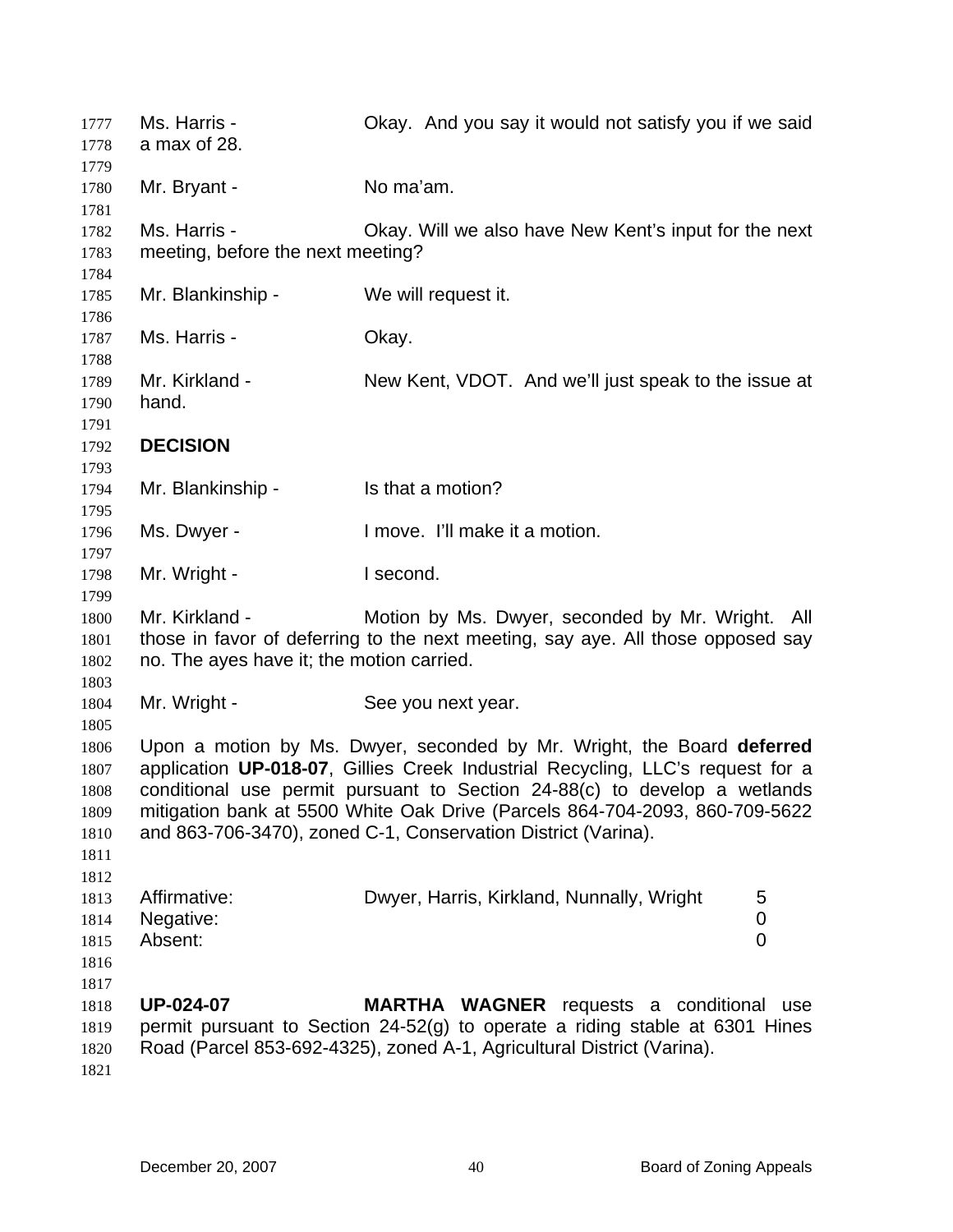Mr. Kirkland - The Anyone wish to speak on this case? Would you please all stand and raise your right hand. Come on up. You all are the applicants, I assume. Raise you right hand. Mr. Blankinship, you do the honors. 1822 1823 1824 1825 1826 1827 1828 1829 1830 1831 1832 1833 1834 1835 1836 1837 1838 1839 1840 1841 1842 1843 1844 1845 1846 1847 1848 1849 1850 1851 1852 1853 1854 1855 1856 1857 1858 1859 1860 1861 1862 1863 1864 1865 1866 Mr. Blankinship - The Do you swear the testimony you're about to give is the truth and nothing but the truth so help you God? Ms. Wagner - I do. Mr. Blankinship - Thank you. Mr. Kirkland - All right. Would you state your name for the record, please? Ms. Wagner - The My name is Martha Wagner. Mr. Kirkland - Okay, ma'am, what do you request from the Board this morning? Ms. Wagner - I'm requesting a conditional use permit to allow Horses in Service, a therapeutic riding center, to run their center at my farm location at 6301 Hines Road. Mr. Kirkland - Could you explain to me a little bit of what you do there? Ms. Wagner - Yes. We run a therapeutic riding center, which is for people with disabilities to come and receive therapeutic exercise and riding on horseback. So, we have approximately 28 people that come per week to receive therapeutic riding. Mr. Nunnally - Do you have adults and children? Ms. Wagner - We have children and adults. We start with age 5 and there's no upper age limit. We have a senior citizen that's riding with us. Mr. Wright - I take it this is a non-profit? Ms. Wagner - The Yes sir, it is a non-profit organization, and we received our non-profit status in 2002. Ms. Dwyer - Apparently this came to light because of a manure pile and a complaint that it was detrimental to the neighborhood. Can you explain what happened and what's been done to correct that problem, if anything?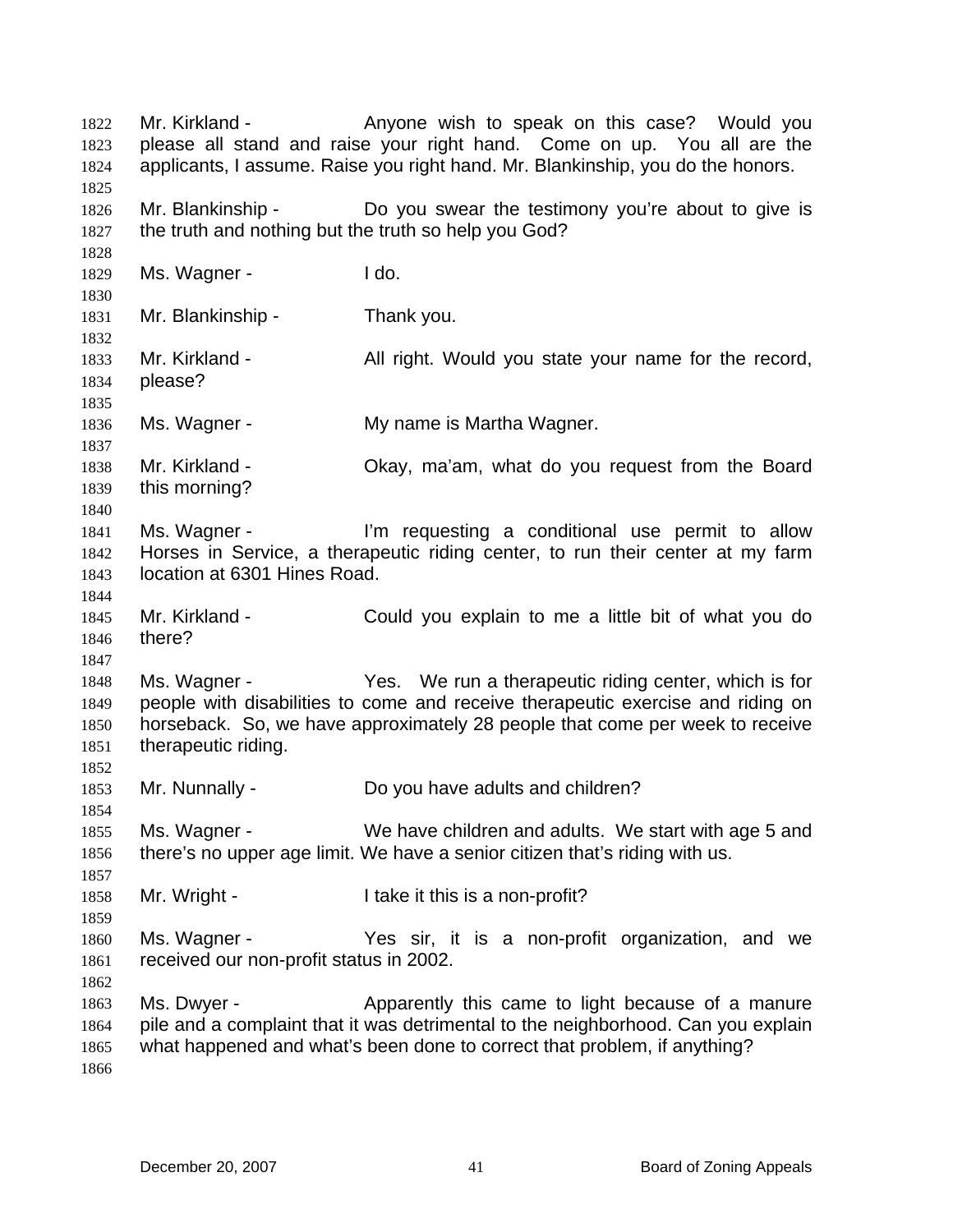Ms. Wagner - The ma'am. The manure pile is created from manure that comes out of the stalls. It is located at the very back eastern side of the property. There is a very limited amount of manure that comes from the stalls because the horses stay outside the majority of the time. But that pile has—it was accumulating into a pile and recently we have spread it out and our plans are to continue to keep the manure spread out over the back part of the property. 1867 1868 1869 1870 1871 1872 1873 1874 1875 1876 1877 1878 1879 1880 1881 1882 1883 1884 1885 1886 1887 1888 1889 1890 1891 1892 1893 1894 1895 1896 1897 1898 1899 1900 1901 1902 1903 1904 1905 1906 1907 1908 1909 1910 1911 1912 Ms. Dwyer - The Have you looked into removing it from the property? Ms. Wagner - No ma'am, we have not looked into that. Ms. Dwyer - The Does spreading it out make it better in the summertime and August when it's hot and there's not much wind? Ms. Wagner - The Mos. It allows the manure to turn back into soil a lot faster. It's more like a compost pile when it's in a pile. When it's spread out, it's more like a fertilizer. It can be used as a fertilizer. Ms. Harris - **Before now, did you have a use permit to operate this** riding facility? Ms. Wagner - No ma'am. Ms. Harris - The How tall is the manure pile? Ms. Wagner - Well, right now it's been spread out, so there it does not exist any more. Mr. Blankinship - How tall was it in August? Mr. Wagner - The I'll speak to that. I'm Charles Wagner. It probably has never reached a height of over 14, 16 inches. Mr. Kirkland - **Inches?** Mr. Wagner - Inches. Fourteen, sixteen inches. It probably covers an area from where I'm standing to the wall over there and half that wide. Like my wife said, it's only the manure moved from the stalls. Our animals are not stalled. You're talking about—if you understand a lawn cart that's pulled behind a lawnmower, probably in a riding session for a six-week period about three of those a week are going into it. The bulk of the material being uneaten straw, sawdust, and what manure came from the horse being in the barn for approximately two hours. Mr. Wright - **How many horses do you have?**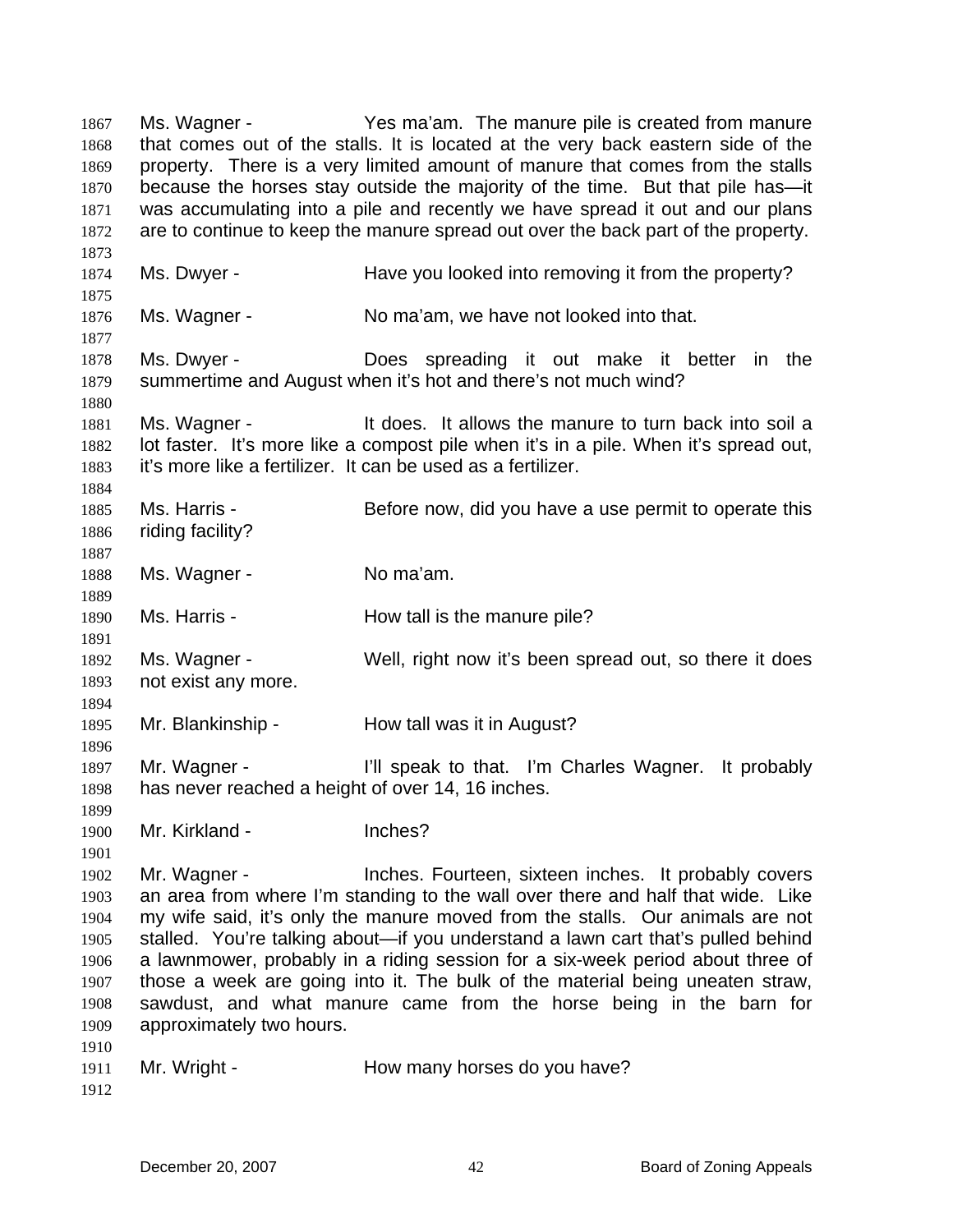Ms. Wagner - We own six horses and the center owns four horses. So, there are ten altogether on the property. 1913 1914 1915 1916 1917 1918 1919 1920 1921 1922 1923 1924 1925 1926 1927 1928 1929 1930 1931 1932 1933 1934 1935 1936 1937 1938 1939 1940 1941 1942 1943 1944 1945 1946 1947 1948 1949 1950 1951 1952 1953 1954 1955 1956 1957 1958 Mr. Wright - Do you have any problem with the condition—if this is approved—to limit to "x" number? How many horses would you want? Mr. Wagner - We would never have over ten. We only have facilities for ten. We require ourselves to have a stall for each animal. Mr. Wright - Right. Mr. Wagner - The At the present time, there are two temporary stalls in an old shed that was there before we built a four-stall barn that's there now. Those stalls are not in use. Their used to store lawn equipment, a couple of water tanks. That building, I've only kept it because I have nowhere to put these other things that I had displaced since we were using the full barn for horses. Mr. Wright - Sir, I was just trying to get—I think in the permit we will have to put a limit on the number of horses. How many do you think you would want? Mr. Wagner - Ten is-Ms. Wagner - Well, we could just say 12. Ms. Dwyer - The conditions say 12 now. Mr. Wright - Ckay. Are you happy with 12? Ms. Wagner - The Yeah, 12 would be fine. At this point, we have no intention of adding horses. Ms. Dwyer - The Mas wondering because in your letter, it says that you'd like to grow the program to have more riders. So, I think given the situation, that might be a problem. Ms. Wagner - Well, that would give us the ability to grow to include two more horses. I don't think that we would want to grow the program at that site any larger than that. If it was to grow above the point that we needed more than 12 horses, we would probably move it to another site. Mr. O'Kelly - Mrs. Wagner, is this a year-round operation? Ms. Wagner - We operate 18 weeks out of the year. Mr. O'Kelly - Eighteen weeks.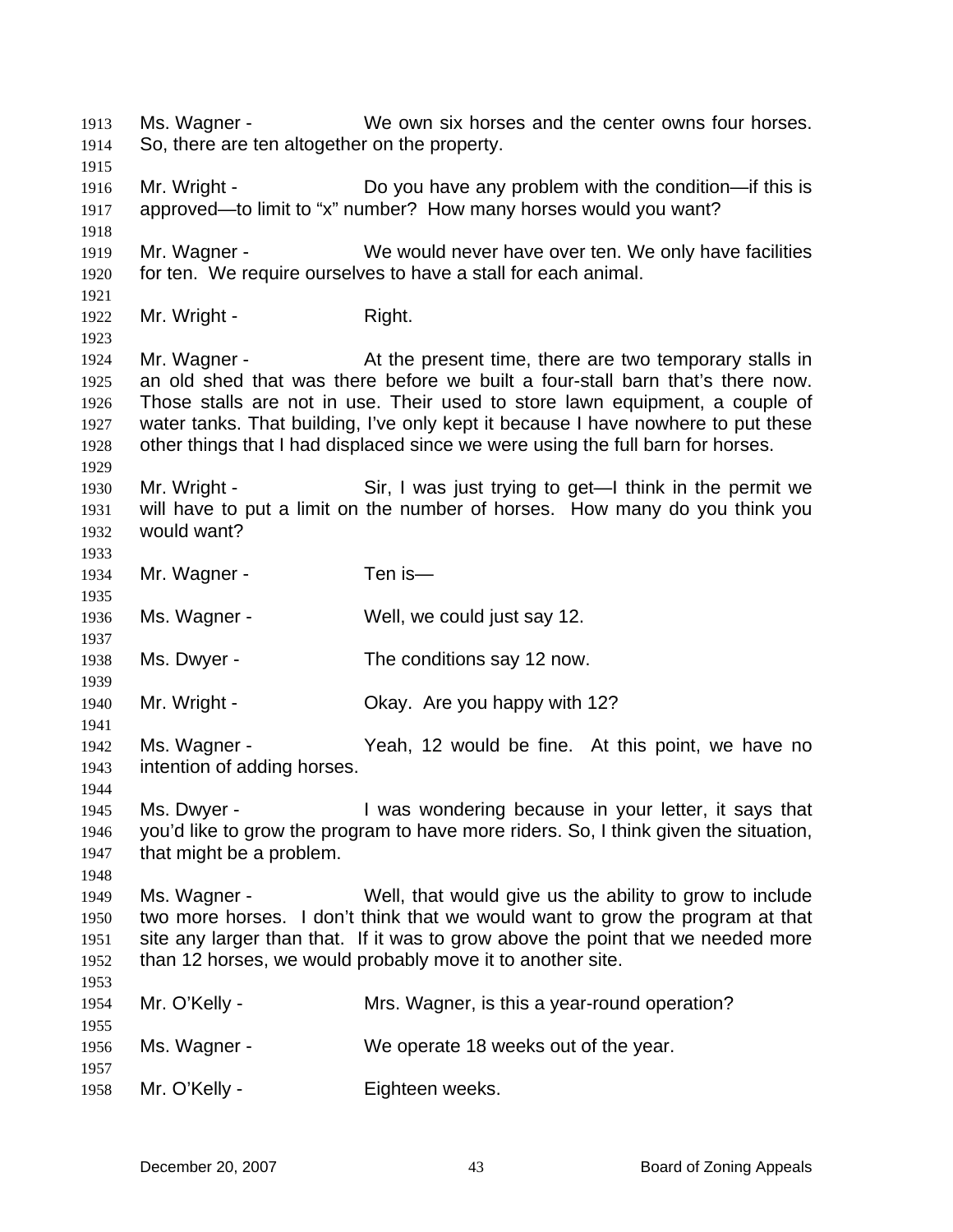| 1959                                 |                                                                                                                                                                                                                                                                                                                                                                                 |                                                                                                                                 |  |
|--------------------------------------|---------------------------------------------------------------------------------------------------------------------------------------------------------------------------------------------------------------------------------------------------------------------------------------------------------------------------------------------------------------------------------|---------------------------------------------------------------------------------------------------------------------------------|--|
| 1960<br>1961                         | Ms. Wagner -                                                                                                                                                                                                                                                                                                                                                                    | Yes.                                                                                                                            |  |
| 1962                                 | Mr. Wright -                                                                                                                                                                                                                                                                                                                                                                    | Is that during the summertime?                                                                                                  |  |
| 1963<br>1964<br>1965                 | Ms. Wagner -<br>a fall program. Each one is six weeks long.                                                                                                                                                                                                                                                                                                                     | No, we have a winter program, a spring program, and                                                                             |  |
| 1966<br>1967                         | Mr. Wright -                                                                                                                                                                                                                                                                                                                                                                    | Six weeks is a program.                                                                                                         |  |
| 1968<br>1969                         | Ms. Wagner -                                                                                                                                                                                                                                                                                                                                                                    | Yes. For each of those sessions.                                                                                                |  |
| 1970<br>1971<br>1972                 | Mr. Wright -                                                                                                                                                                                                                                                                                                                                                                    | And what happens during the periods when you're not<br>operating? Do the horses just roam in the pasture there?                 |  |
| 1973<br>1974                         | Ms. Wagner -                                                                                                                                                                                                                                                                                                                                                                    | They're in the pasture, yes.                                                                                                    |  |
| 1975<br>1976                         | Mr. Wright -                                                                                                                                                                                                                                                                                                                                                                    | Do you live on the property?                                                                                                    |  |
| 1977<br>1978                         | Ms. Wagner -                                                                                                                                                                                                                                                                                                                                                                    | Yes sir.                                                                                                                        |  |
| 1979<br>1980                         | Mr. Nunnally -                                                                                                                                                                                                                                                                                                                                                                  | How many acres do you have?                                                                                                     |  |
| 1981<br>1982                         | Ms. Wagner -                                                                                                                                                                                                                                                                                                                                                                    | It's 12.79 acres.                                                                                                               |  |
| 1983<br>1984<br>1985<br>1986         | Ms. Harris -                                                                                                                                                                                                                                                                                                                                                                    | Is there an agency that regulates your operation with<br>the rules and the disclaimers for the handicapped people that will be— |  |
| 1987<br>1988<br>1989<br>1990<br>1991 | Yes ma'am. The operation is NARHA-North<br>Ms. Wagner -<br>American Riding for the Handicapped Association. We did receive a Premier<br>Status with them in 2006. They came out and looked at the operation; looked at<br>all of our forms, figures; looked at the riding facility; actually witnessed a riding<br>lesson. We received our Premier Status with 100% compliance. |                                                                                                                                 |  |
| 1992<br>1993                         | Ms. Harris -                                                                                                                                                                                                                                                                                                                                                                    | How often do they come out to-                                                                                                  |  |
| 1994<br>1995<br>1996                 | Ms. Wagner -<br>renewed once every five years.                                                                                                                                                                                                                                                                                                                                  | They do that once every five years. That has to be                                                                              |  |
| 1997<br>1998<br>1999                 | Mr. Wright -<br>operation. Have you looked at these conditions?                                                                                                                                                                                                                                                                                                                 | In the suggested conditions, we have hours of                                                                                   |  |
| 2000<br>2001                         | Ms. Wagner -                                                                                                                                                                                                                                                                                                                                                                    | I did.                                                                                                                          |  |
| 2002<br>2003<br>2004                 | Mr. Wright -                                                                                                                                                                                                                                                                                                                                                                    | Are you agreeable to the conditions?                                                                                            |  |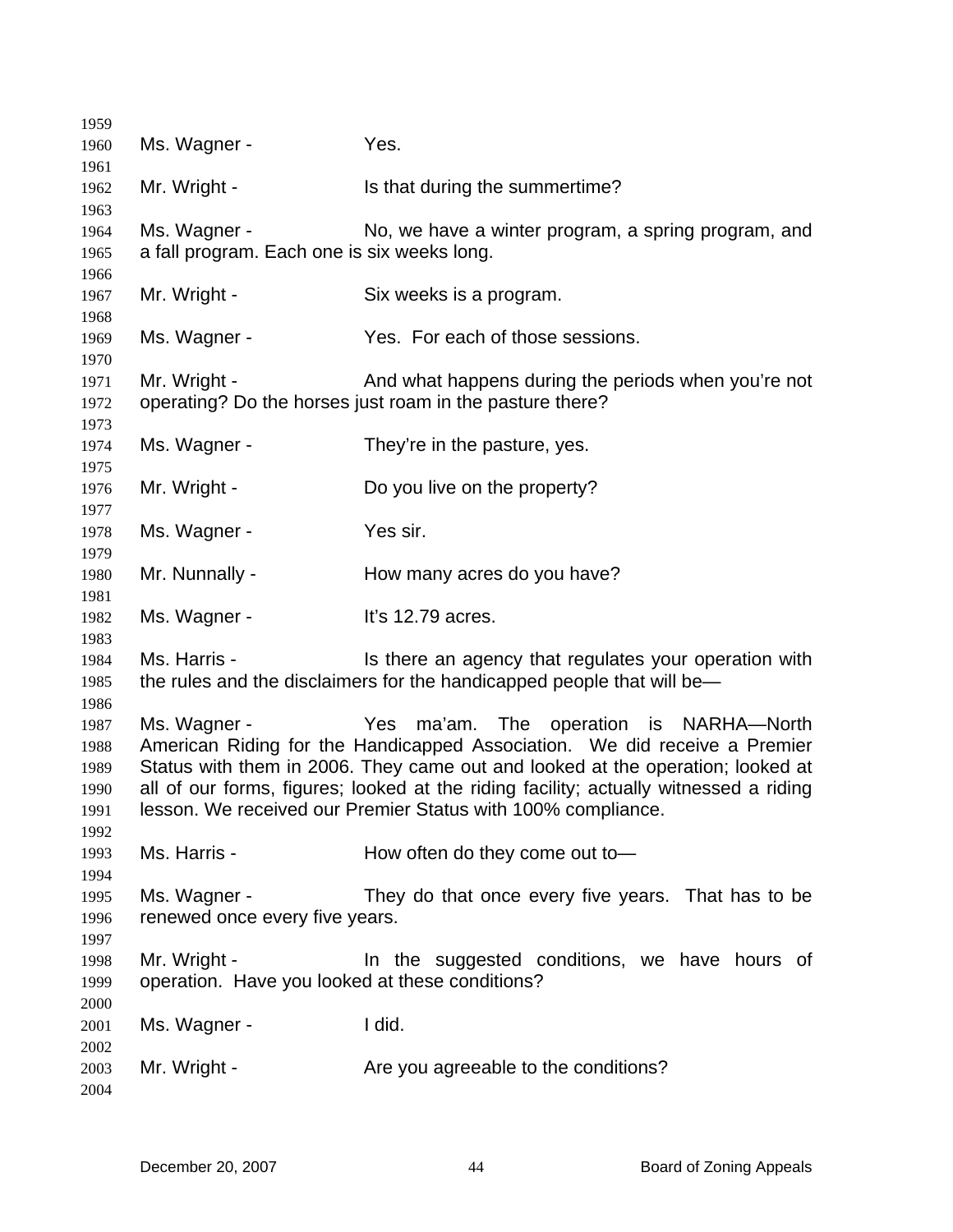Ms. Wagner - I would like to not have those limited times because if we do grow the program, that would limit us to our hours, and those hours might need to change. If we were to grow the program in any way, it might have to be during the daytime of the weekdays. 2005 2006 2007 2008 2009 2010 2011 2012 2013 2014 2015 2016 2017 2018 2019 2020 2021 2022 2023 2024 2025 2026 2027 2028 2029 2030 2031 2032 2033 2034 2035 2036 2037 2038 2039 2040 2041 2042 2043 2044 2045 2046 2047 2048 2049 2050 Mr. Wright - Mr. Blankinship, where did these hours come from? Mr. Blankinship - They were taken off the application form. Mr. Wright - Ch. Ms. Wagner - Those are the current operating hours. Mr. Wright - What hours would you like to have there? Mr. Wagner - If I might just say, those are the hours that the classes are in session. It actually requires a half hour to 45 minutes before that, and a half hour or 45 minutes after that to put the horses back out, straighten up, and put the equipment away. You're not talking about a large activity, you're talking about taking the horse out of the stall and leading him back to the pasture, turning him loose. So, it's not an actual riding activity, it's just an activity. Those are the class times that you have there. Ms. Dwyer - So, what would you like them to be to give you the flexibility to change some class times during the day? I don't think we would want to go later in the evening. Ms. Wagner - No, we probably would not want to go later either, but I would possibly like to ask them to open it up on the weekdays from 8:00 in the morning until [unintelligible]. If that's not possible, we can operate within the hours that are there, but it just limits us on our— Mr. Wright - Would you like it to be 8 a.m. to 5:30? Ms. Wagner - Well, on weekdays, I think it goes to — Mr. Wright - To 7 p.m. Ms. Wagner - 7:45? Mr. Wright - The You have 7:45 here. Ms. Wagner - The Yeah. If we could go from 8 a.m. to approximately 7:45. Ms. Dwyer - And then on Saturday/Sunday?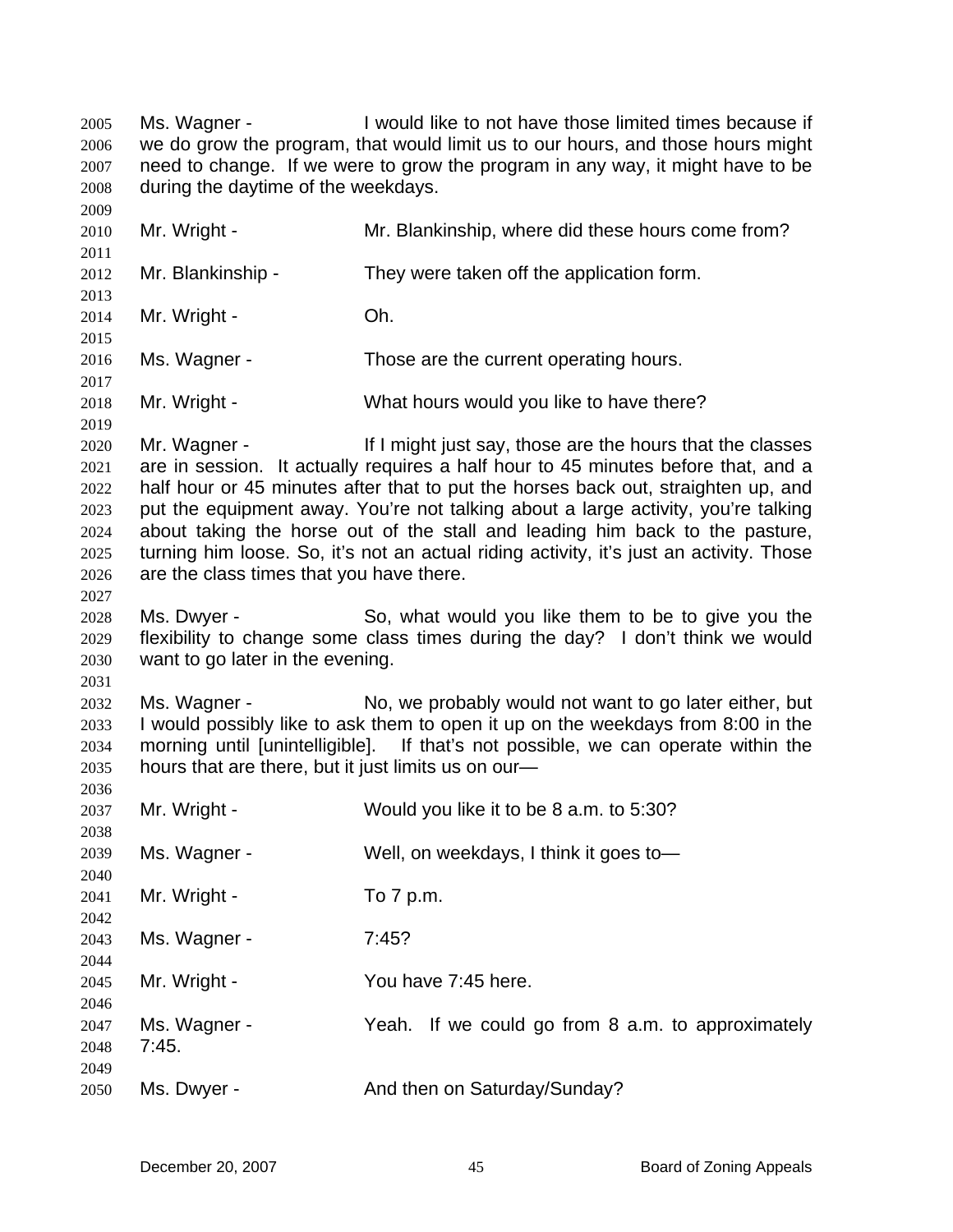2051 2052 2053 2054 2055 2056 2057 2058 2059 2060 2061 2062 2063 2064 2065 2066 2067 2068 2069 2070 2071 2072 2073 2074 2075 2076 2077 2078 2079 2080 2081 2082 2083 2084 2085 2086 2087 2088 2089 2090 2091 2092 2093 2094 2095 2096 Ms. Wagner - Saturday we will not operate, but on Sunday we can limit it to the hours that are mentioned there. Ms. Dwyer - 2 to 5:30? Ms. Wagner - The Yes. Ms. Harris - **Example 20 Find Constructs** Do you have insurance on your operations? Ms. Wagner - Yes ma'am. We have insurance with Markel Insurance. Ms. Harris - The And then the people who ride, do they sign something? I'm thinking about the handicapped who will be using your facility. Ms. Wagner - Yes ma'am. They have quite a few forms that they have to sign. Those are all regulated by the NARHA, the North American Riding for the Handicapped Association. Mr. Nunnally - Do they have the parents or guardian or somebody with them at all times? Ms. Wagner - The Yes. Usually the parents or guardian will stay right there. Most often they do. There are a few riders that are allowed to—they are more capable and we have volunteers that stay with them. Mr. Wright - Most of these persons are led, you lead the horse with them on it. Is that correct? Ms. Wagner - That's correct. We have three volunteers assigned to most riders. Mr. Wright - It's more or less a walking activity rather than any running? Ms. Wagner - The It's walk and trot. Majority walk/trot, yes. Our goal is to help each rider to become as independent as they possibly can, so some of our riders will only have one volunteer. Some riders will only have a leader and a side walker. Some of them have two side walkers. It just depends on the ability of the rider. I think we do have two riders that are actually independent. Mr. Kirkland - Any other questions by Board members? All right, ma'am, if you would have a seat. And I guess we'll hear from the opposition now. Is anyone else in favor? Opposition? And you'll have time to rebut. If you would come forward, please. Did you all stand and be sworn in?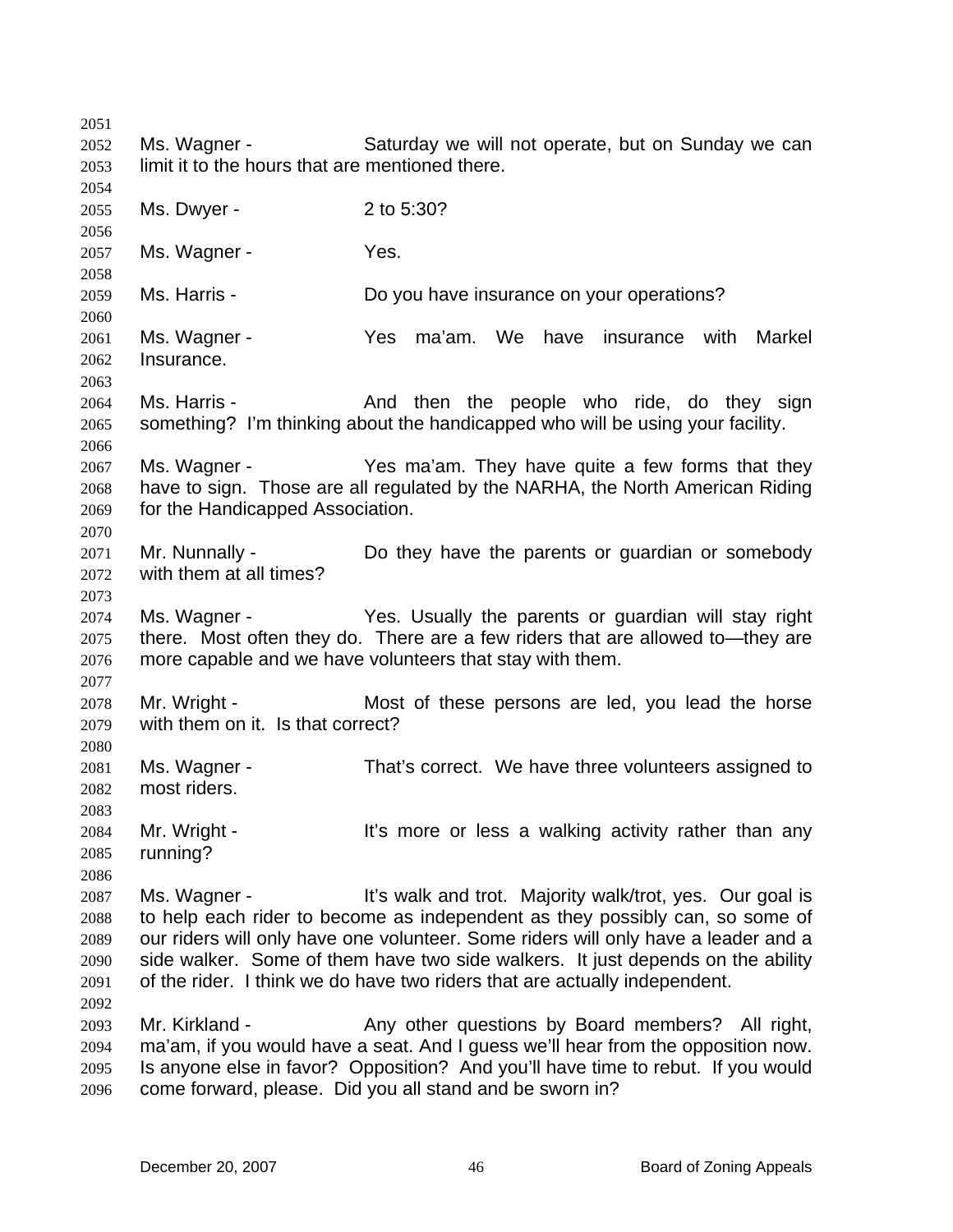| 2097         |                                                                                   |                                                                                       |  |
|--------------|-----------------------------------------------------------------------------------|---------------------------------------------------------------------------------------|--|
| 2098         | Mr. Blankinship -                                                                 | We had two stand.                                                                     |  |
| 2099         |                                                                                   |                                                                                       |  |
| 2100         | Ms. Akers -                                                                       | Thank you very much for allowing me to be here. My                                    |  |
| 2101         | discussion today-                                                                 |                                                                                       |  |
| 2102         |                                                                                   | Her name.                                                                             |  |
| 2103<br>2104 | Mr. Wright -                                                                      |                                                                                       |  |
| 2105         | Mr. Kirkland -                                                                    | What's your name, ma'am?                                                              |  |
| 2106<br>2107 | Ms. Akers -                                                                       | Karol Akers, daughter of the neighbors, Jerry and Ann                                 |  |
| 2108         | Akers.                                                                            |                                                                                       |  |
| 2109         |                                                                                   |                                                                                       |  |
| 2110         | Mr. Kirkland -                                                                    | Okay.                                                                                 |  |
| 2111         |                                                                                   |                                                                                       |  |
| 2112         | Ms. Akers -                                                                       | I'm here today because I have concerns over the                                       |  |
| 2113         |                                                                                   | health and welfare of my parents. Everything that they've worked for their entire     |  |
| 2114         |                                                                                   | lives. They very much like the Wagner's. Never had problems with the Wagner's         |  |
| 2115         |                                                                                   | as people. I don't personally know the Wagner's; I had long moved away by the         |  |
| 2116         | time they had moved in.                                                           |                                                                                       |  |
| 2117         |                                                                                   |                                                                                       |  |
| 2118         | Mr. Wright -                                                                      | First, let's find out where your parents live.                                        |  |
| 2119         |                                                                                   |                                                                                       |  |
| 2120         | Ms. Akers -                                                                       | Okay. Does this clicker work the slides? Can I do                                     |  |
| 2121         | that myself?                                                                      |                                                                                       |  |
| 2122         |                                                                                   |                                                                                       |  |
| 2123         | Mr. Blankinship -                                                                 | I think it will.                                                                      |  |
| 2124         |                                                                                   |                                                                                       |  |
| 2125         | Ms. Akers -                                                                       | If I can go further down. I may have to go back. This                                 |  |
| 2126         |                                                                                   | is the Wagner's site. My parents live off to the west just past the little opening in |  |
| 2127         |                                                                                   | the tree, just beyond that. They are immediately adjacent, to the west of the         |  |
| 2128         | property.                                                                         |                                                                                       |  |
| 2129         |                                                                                   |                                                                                       |  |
| 2130         | Mr. Wright -                                                                      | They're adjacent to the property?                                                     |  |
| 2131         |                                                                                   |                                                                                       |  |
| 2132         | Ms. Dwyer -                                                                       | Is that 6285 Hines?                                                                   |  |
| 2133         |                                                                                   |                                                                                       |  |
| 2134         | Ms. Akers -                                                                       | Yes ma'am. Now, if I can go back.                                                     |  |
| 2135         |                                                                                   |                                                                                       |  |
| 2136         | Ms. Dwyer -                                                                       | Our map shows it. The County aerial shows your                                        |  |
| 2137         | house in relation to the Wagner's, I believe.                                     |                                                                                       |  |
| 2138         |                                                                                   |                                                                                       |  |
| 2139         | Ms. Akers -                                                                       | What prompted my involvement and my concern for                                       |  |
| 2140         | my parents, the Wagner's have been present there since 1993. They've had          |                                                                                       |  |
| 2141         | horses in the past. We used to laugh when—They used to have a pig that would      |                                                                                       |  |
| 2142         | follow around with the horses and it was quite comical to watch this pig thinking |                                                                                       |  |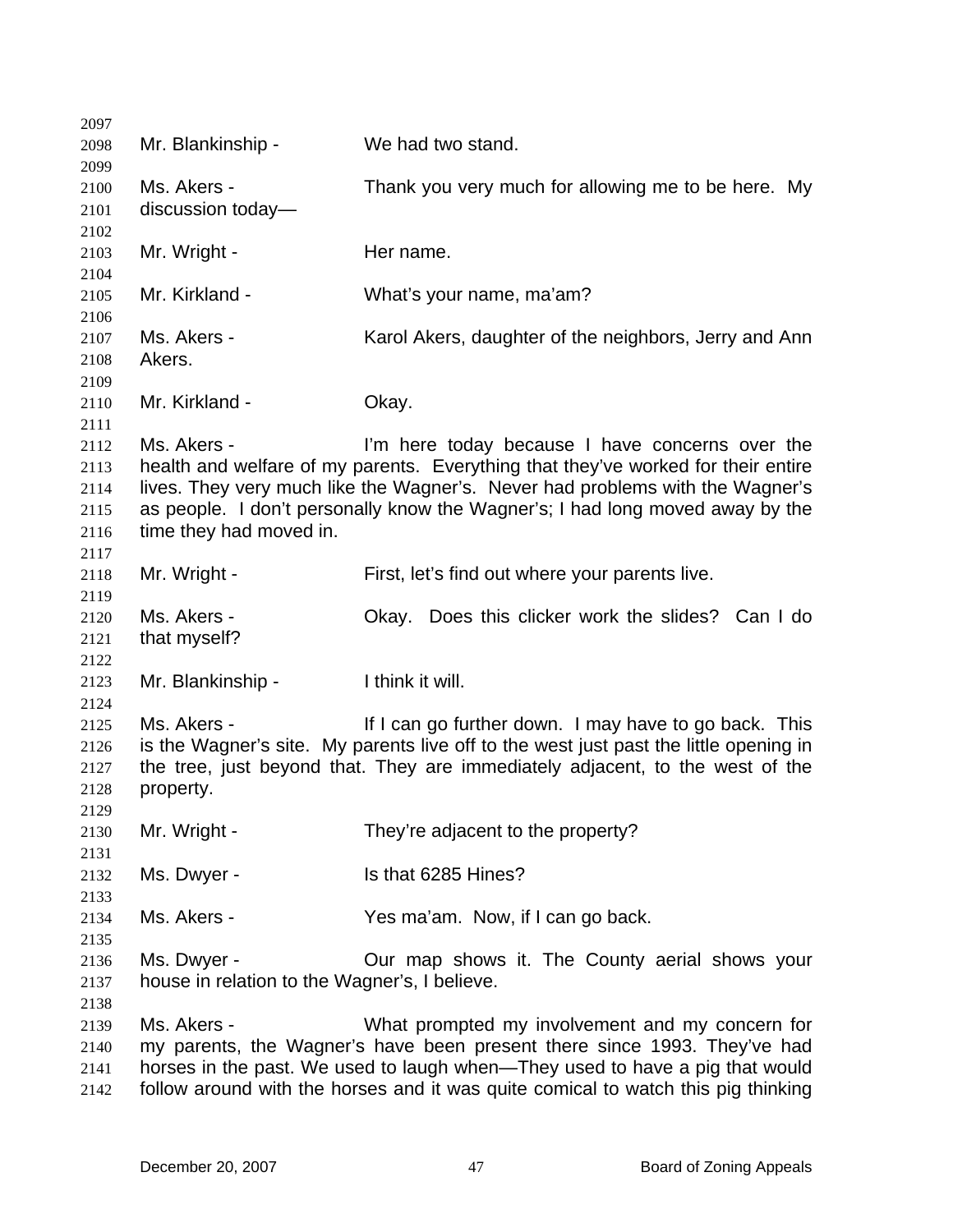he was a horse. So, they've been there quite a long time. They started up the Horses in Service operation; that's been there for a number of years. But things have grown exponentially, and with that, problems that have been impacting on my parents. It's come to a head this year. This year in particular—and I spent quite a lot of time down at my parents' home. Starting last fall, my father had double-knee replacement surgery, so I was down there quite often helping them with yard work, and putting up safety rails, and doing a lot of work. I spent a lot of time there. And outside in their property, the odors have been extremely nauseating. And it's almost all the time now. I mean, you feel truly like you're living in an outhouse. I sit here and I say my parents worked their entire lives to save up and buy this piece of property, be out here, and enjoy their retirement years, and now they're living in a world of crap, essentially. It's just around them constantly. 2143 2144 2145 2146 2147 2148 2149 2150 2151 2152 2153 2154 2155

2157 2158 2159 2160 2161 2162 To put this into perspective—because this is a charitable type of organization and I applaud the concept and the things that they do—there are negative's associated with this and I didn't see any of that reflected in the file. So, I thought I would try to put this into perspective. I'm not a horse expert, but I went out and I did some research on the Internet to try to support some of the things that I was saying today.

2163

2156

2164 2165 2166 2167 2168 2169 2170 2171 2172 2173 2174 2175 2176 Basically, for a typical adult horse, you're looking at that horse generating 50 pounds of manure a day. That's a lot of manure. You add into that typical bedding, their straw, and the woodchips and things that come out of the stalls you could play with these figures. It might be up or down 10%, but basically, you're looking at approximately one ton of dirty bedding and manure per horse per month being generated. The typical urine output is 1-1/2 to 6 gallons a day, depending on their level of activity for that particular day, how much they're running, how hot it is, what type of feed that they're on. Some feed will generate more urine than other feed. But basically, you're looking at—and if you take that by 30 days, you're looking at 45 to 180 gallons of urine being produced per month per horse. Later, when I do some calculations, we're going to assume that some of that urine stays in the bedding and then later gets translated into the manure count, and some of it is what is actually extruded onto the ground.

2177

2178 2179 2180 2181 2182 2183 2184 2185 2186 2187 2188 Now I've heard some different figures thrown out about how many horses are there. I have seen, unless I can totally not know how to count, 11 to 13 horses on that site. This has been since the summer and the fall. But my calculations are on the number of 12. I believe the Wagner's said there were only 10. When I looked at the County records, there was an electronic record of an inspector who went down there and he said he witnessed 12 horses when he was on site. I don't have his name. I'm sure you people have that information in your files. But basically, if you're looking at one ton of manure and bedding per month being generated per horse, and assuming we have 12 horses, you're looking at—for a total of a year—a 144 tons of manure. Now, to put 144 tons of manure into perspective, a standard dump truck is, what, 10 tons? We're looking at 15 tons,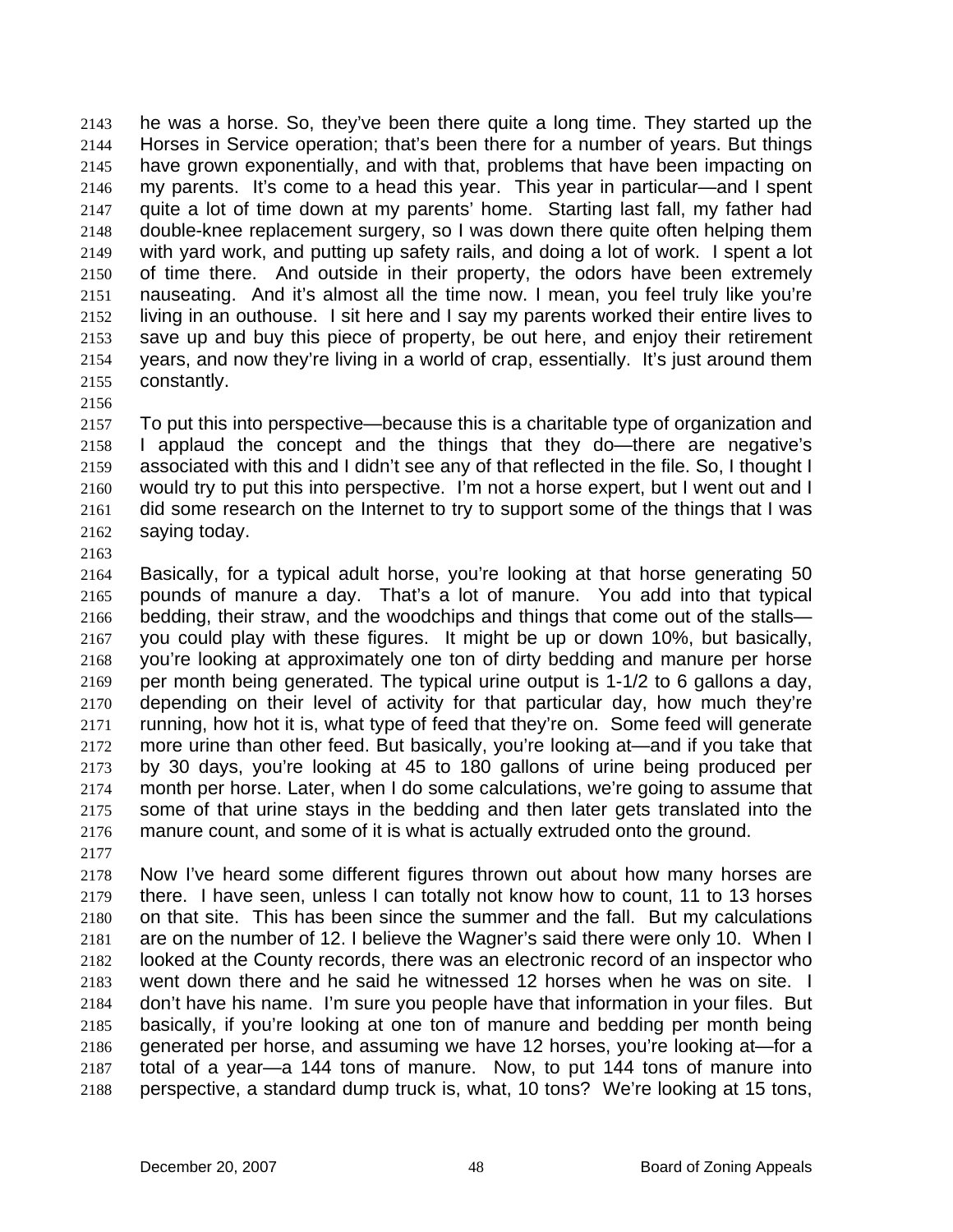15 truckloads, dump truck loads of manure being generated on this site per year. Play with the figures on the urine, if you go with low end of the 45 to 180 gallons per month per horse—because some is included in that bedding volume and the 144 tons of solid waste—you're looking at approximately 6500 gallons of urine being released onto the ground per year at this site. 2189 2190 2191 2192 2193

2194

2195 2196 2197 2198 2199 2200 2201 2202 2203 2204 2205 2206 2207 The manure pile. I personally have not walked onto the site. I personally have not seen the manure pile. I have see the maps, the plat drawing that was provided in the County file that showed the location of a manure pile. I have also talked extensively with my parents of their past presence on the site, what they witnessed as far as a manure pile, and conversations that they have had. At the same time that I was talking to them about this, I pulled up Google Earth. You can now, from space, see a lot of properties. Can't see my house for some reason, in the West End; it's really kinda fuzzy. But you can see this property fairly clearly. And this is the Wagner's site. I've circled in red the location that my father said he witnessed the manure pile. My mother was there at the same time that they both witnessed the manure pile. This was a couple of years back that they actually saw it and have been physically on that site. But at that time, they described the pile to me to be approximately 12 to 15 feet in height.

2208

2210

- 2209
- Mr. Blankinship Twelve to fifteen feet.

2211 2212 2213 2214 2215 2216 2217 2218 2219 2220 2221 2222 Ms. Akers - Twelve to fifteen feet, not 10 or 12 inches, or whatever, that we mentioned earlier. There is a pile in the same location that my mom and dad said they saw it. I recently talked to a DEQ inspector that I had asked to visit the site. When he was there, he said, "There's no manure pile here. I don't see a pile." And he had just gone down Friday before last, I expect it was. I said, "Well, did you see that huge pile out by the tree line?" He said yeah. He said, "It is kind of an odd-shaped pile. It's covered right now with lumber and brush." I cannot swear to you that this pile has manure under it, but this is the location that my parents in the past said they witnessed the pile 12 to 15 feet in height. Now DEQ says there is still a pile there. I pulled this up this weekend when I was working on my presentation. They said it is covered in trees and brush and wood and lumber right now, but they would be looking into it further.

2223

2224 2225 2226 2227 2228 2229 2230 2231 2232 2233 2234 During these discussions—and I asked my father in the past—because of the odors and the problems and the concerns, I asked him, I said, "Well, did you ever talk to the Wagner's about the manure pile?" And my father mentioned that he had talked to Mr. Wagner. Mr. Wagner was in the habit of going around and cleaning the manure off the fields. Not just what's coming out of the stalls, but cleaning the manure off the fields, carrying it back to the manure pile, and mixing it with the stuff that would be mucked out of the stalls. My dad asked him specifically whether or not he was looking at selling or whatever this manure to be used as fertilizer to a farm area or something of that nature. And again, I was not there, so this is hearsay. But my father is here if you have any questions of him. He explained that Mr. Wagner said he takes a lot of time and effort. It's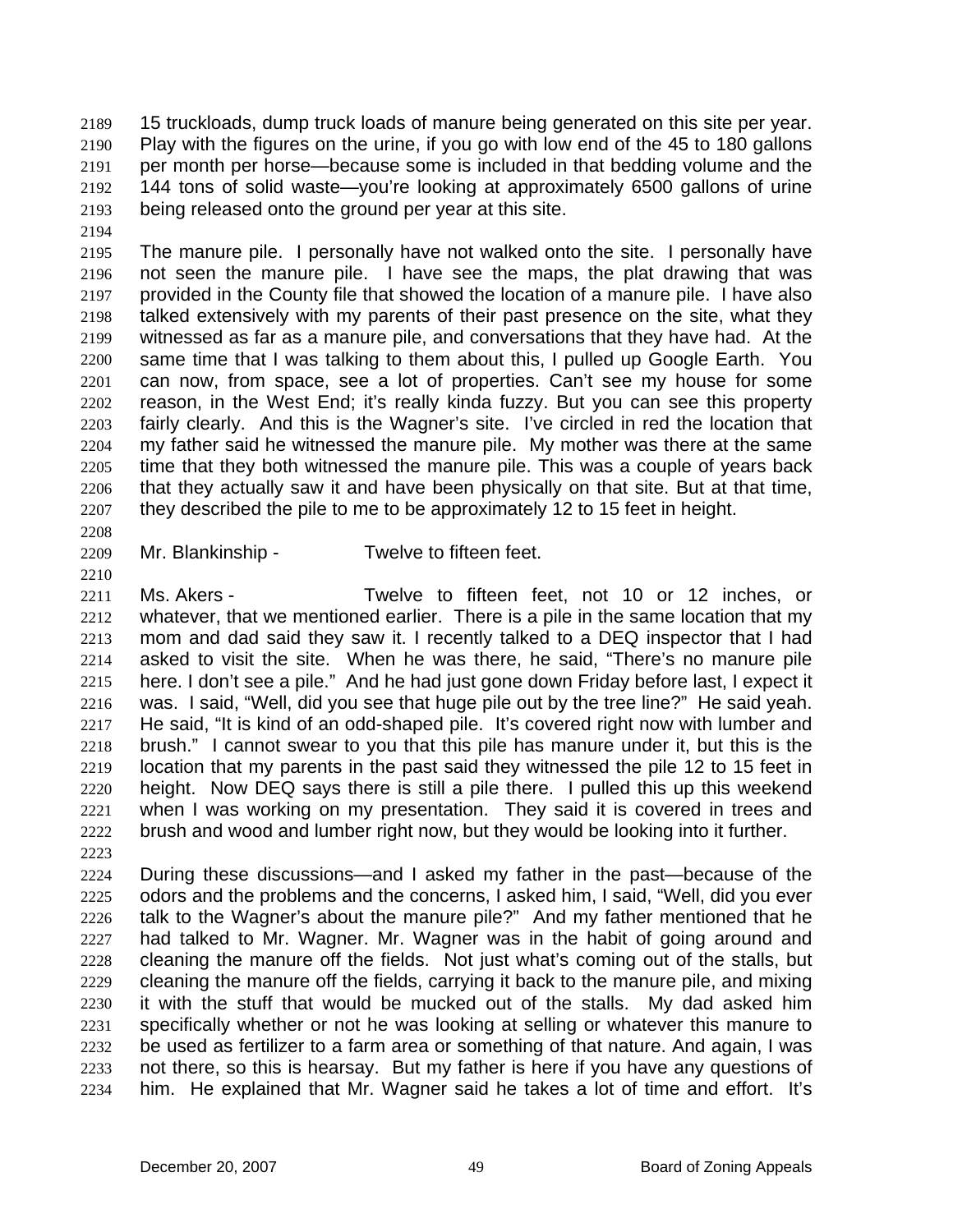really hard work for him to go out and pick up the manure off his fields and put it in this pile, and that if anybody wanted to come and clean his field, they could be happy to come, he'd be happy to have them come clean the fields and take that manure. But what he has in his pile, he worked to hard to make that pile, and that he was using that material to fill in low-lying areas in the rear of the property. Again, I did not witness this conversation; I heard it from my father. But my father is here, and if you have questions, you can discuss it with him. 2235 2236 2237 2238 2239 2240 2241

2242

2243 2244 2245 2246 2247 2248 2249 2250 2251 2252 2253 Some of the information that you have in your file, it shows the plat for the property—and I also have a copy of it later. But basically, it doesn't show the topography and the geological features in this area. I pulled up this topo from the TerraServer menu that's produced by the U. S. Geological Survey. I did not produce this map; I did add a few little additions to it. But basically, this is a U. S. Geological Survey map. The properties, the buildings to the east or right of the blue creek, that's the Wagner's property. The red is the location of the pile as it was depicted on the plat that was submitted to the County in their application, and also the location that my parents said they witnessed the pile, and what we're currently seeing by satellite. My parents live to the west. You'll see the two blocks there are their home and their garage.

- 2254
- 2255 2256 2257 2258 2259 2260 2261 2262 2263 2264 2265 2266 2267 2268 2269 Basically, this entire year the manure odors have been coming from down at the pond area up through to their home, to their garage, to a little pony shed and workshop that they have out back. That entire portion of the property where they spend most of their time smells like manure constantly. Some days it's much worse than others. I was helping my father, and my son was helping my father put a ceiling in his pony shed to try to keep the bees from eating up all the wood, and we were almost about to pass out with the odors being trapped in the roof. This is an open structure where you pull in the tractor. You could smell the odors; it was just nauseating. Recently—and I'm not sure why this is happening recently—there are pockets in areas that the smell of urine and ammonia are extremely strong. One such area has been down on Hines Road. It's a low-lying area of my parents' property right where the creek crossing is for the road, and also to the rear, snaking up the rear of the property, kinda comes up to the ravine and up over the hill. So, I depicted the manure odors primarily where they exist in brown, and I tried to depict the urine and ammonia odors in melon.
- 2270

2271 2272 2273 2274 2275 2276 2277 2278 2279 2280 Again, this is another view of the U. S. Geological Survey topo. I've depicted the Wagner property in red dash. Again, it's not precise; there are limits because I'm not good enough and I'm using my own little software at home to try to draw addons to this map. But basically, on this property there is water. There's not always water, but there is water. And it's water enough that it's qualified as a creek, intermittent stream that got indicated on the U. S. Geological topo that was produced in 1996. That creek and stream comes from the rear of the Wagner's property, which is down to the south. It curves over to the west. When it approaches the property line that divides my parents' property and their property, there is a pond. It used to be much larger in size because there was an effective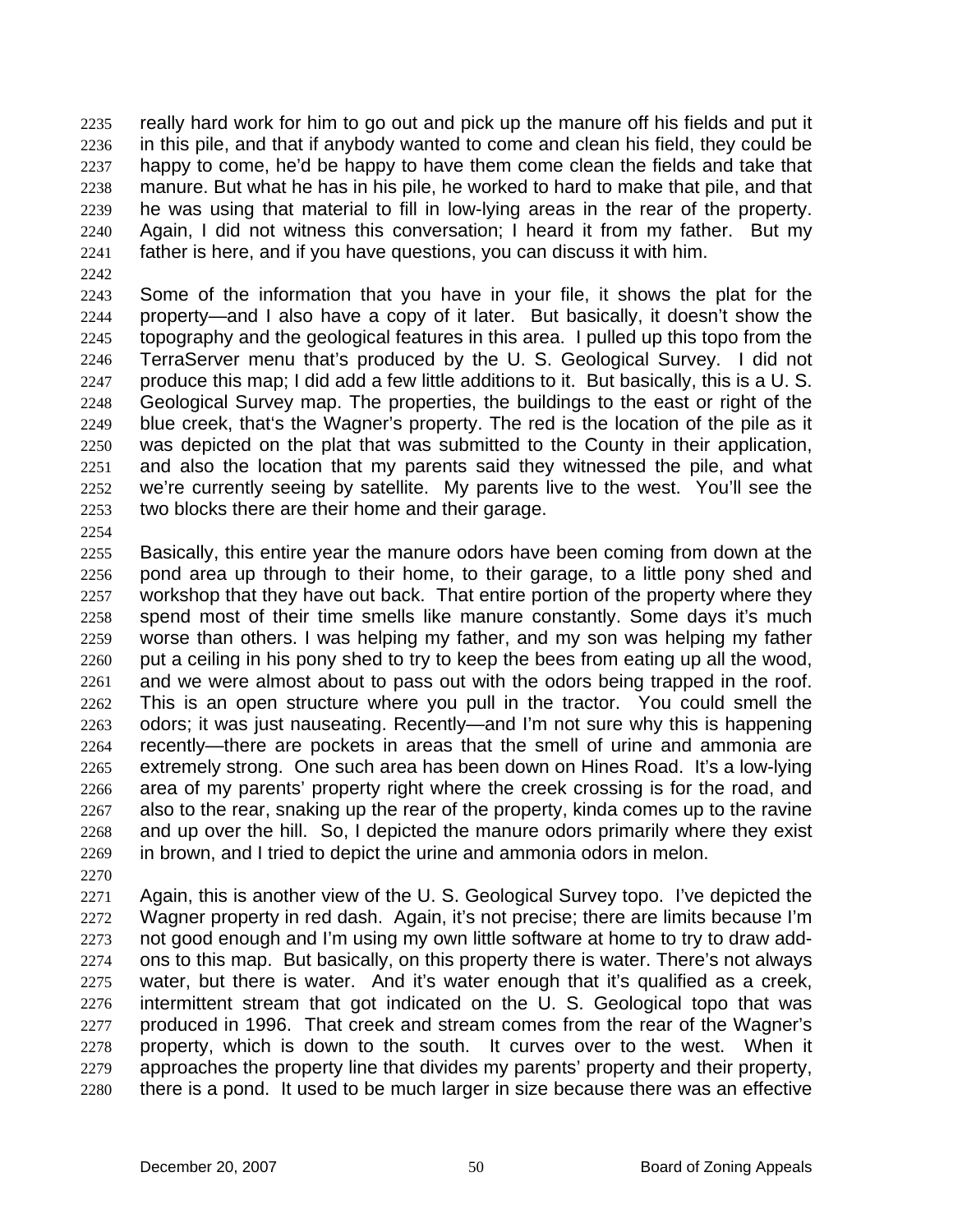dam. The previous property owner, Mr. Allen, had gone and gotten all the permits from the proper agencies and constructed a dam, so it was much larger at one time. His son, when he moved in there, he had small children and he was concerned about the volume of water. So, he went out there and kinda damaged the dam, so there's less water. But when we're not in a drought situation, and when we have rain, when we have a reasonable amount of water supply in the area, there is a much larger and distinct pond than what's there today. But still, that is the pond. When it crosses my parents' property line, it becomes a creek again, and it's no longer a pond, it's much smaller in nature. My entire life—when we moved there in 1977, there's always water in the pond, there is always water in the creek. Now, the portion of the creek that extends to the rear of the Wagner's property, at times may or may not be dry. I don't have access to their site, so I can't say for sure. 2281 2282 2283 2284 2285 2286 2287 2288 2289 2290 2291 2292 2293

- 2295 2296 2297 2298 2299 2300 This creek continues on, it undercuts the road and Henrico County installed some guardrails because of the concerns of accidents. One guy drove off the road and ended upside down in the creek and almost drowned. The creek continues past the Allanson's, who are across the street, where their [unintelligible] in the creek, and continues back and empties out into White Oak Swamp.
- 2302 2303 2304 2305 2306 2307 2308 2309 2310 2311 2312 2313 2314 2315 2316 This is the plat that was in the County file; I did not do this plat. I'm not sure where it came from, but it was a plat that was in the County file. I've cut it off a little bit just to get everything to fit here. But basically, on the plat that you've been provided, it shows absolutely no water at all; it shows a drainage ditch. Well, that drainage ditch is the location of the creek, intermittent stream, and pond as it appears on the U. S. Geological topographic map. Again, I did not prepare those features, I'm simply relaying the information and where it exists. I've attempted to highlight that in blue so you can see from the topo overlay here. This is not to scale, but it's just basically trying to demonstrate for you all what the conditions are in the field. This is where it is. And there have been times where it was almost a raging river coming through here when we had the rains, and spring season, and definitely with the Gaston's and the Isabel's, you had massive flooding problems. It almost approached to my parents' garage. It would fill so much and the pond would swell so much, it would take the large majority of their backyard, basically.
- 2317

2294

2301

2318 2319 2320 2321 2322 2323 2324 2325 With this picture here, what I'm trying to demonstrate—and I didn't cut off the map so that you could see scale—I'm trying to demonstrate with the contours. The contour interval prepared by the U. S. Geological Survey is basically we've got a 10-foot shift with each contour. When you look at these contours, and you compare that to the location of the Wagner's facilities, basically, you have a constant 10% to 20% slope coming off of all of their active operations, the areas of their property that flow directly into the creek or stream. So, any potential for runoff, any leachate, any of that sort coming off either pastures or piles or out of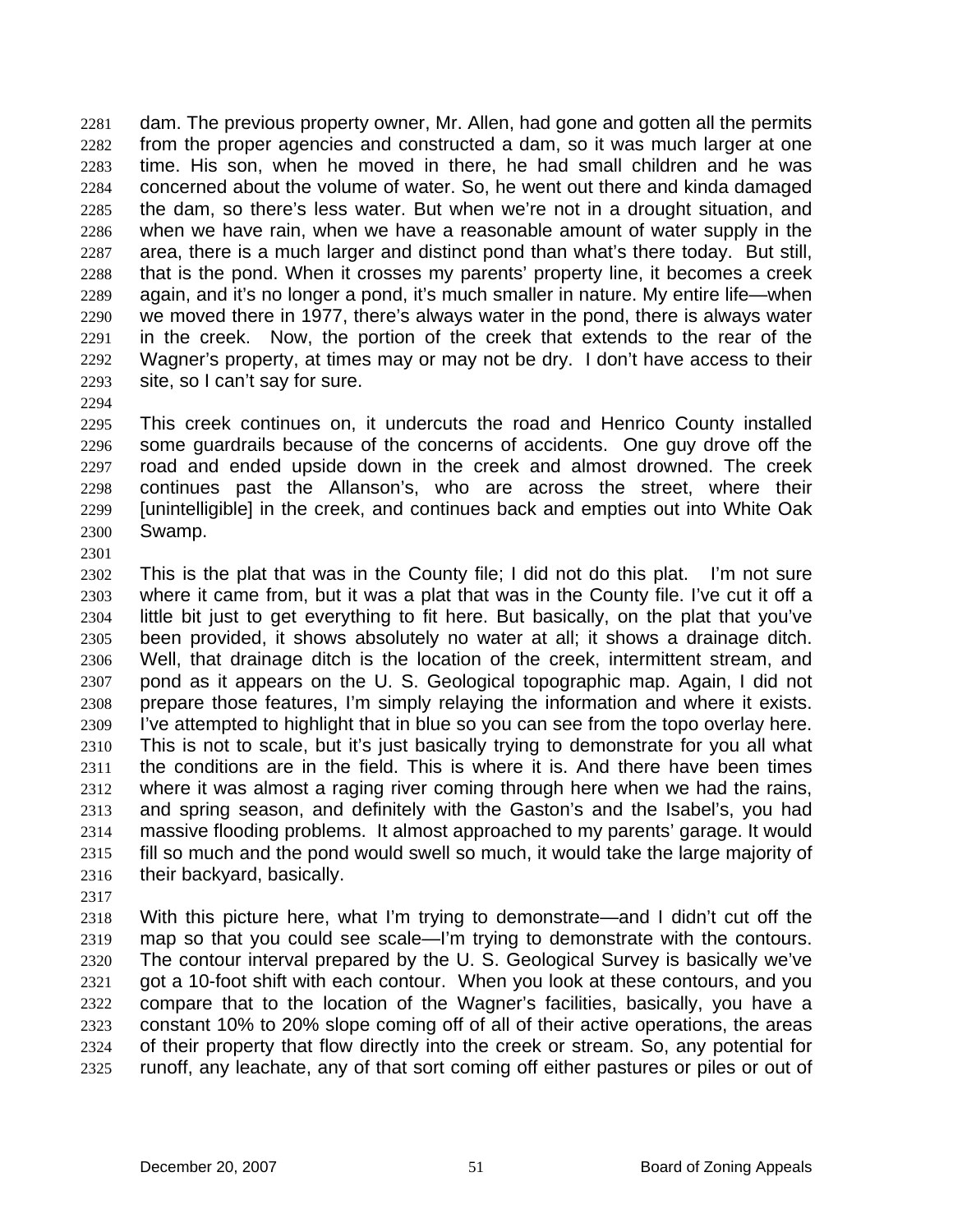barns or being discharged with wash water onto the surface—all of that is going to flow, because water does not flow uphill; it's going to flow downhill. 2326 2327

2328

2329 2330 2331 2332 I added—it's probably to hard to see there—some buildings that were not shown on the 1996 topo that have been added since. I believe it's a barn and a shed, something of that nature. Again, I depicted the location of the pile, manure pile.

2333 2334 2335 2336 2337 2338 2339 I've also tried to demonstrate by this drawing and this topo why I am concerned about not only the odors, but the potential for actual harm to my parents. Their drinking water well I depicted is located immediately in front of their house. It's basically at a contour interval of 130 feet elevation above sea level. The creek area lies between the 110 elevation. There's a slight drop-off in between. You don't show those changes in elevation, but basically it averages around 105 to 108 in that elevation.

2340

2341 2342 2343 2344 2345 2346 2347 2348 2349 2350 2351 2352 2353 2354 2355 When you open the top off my parents' well, you'll see water. Now, it changes with the time of year and how much water there is. Right now, it's about 25 feet. If the you take the contour interval of 130 where my parents' well is, and you subtract the depth to water, you end up with 105 feet. Essentially, where their water is located is at the same exact elevation as the creek. This is demonstrating that my parents' well is hydraulically connected to the creek. Their well is placed in a shallow water table. The elevations of the creek affect the elevations in the well. My mom is always hysterical and worried about running out of water. Living down there, especially in recent years when we didn't have a lot of rain, my dad would always assure her, don't worry, as long as there's water in the creek, we're in good shape. Basically, they're tied together. Any impact to the creek can have an impact to my parents' well. My parents didn't put in this well; this well was put in before when the previous owners—the Malincin's, I believe their name is—installed the well. They had all the proper permits from the County to do so, so it is a properly-permitted and [unintelligible] well.

2357 2358 2359 2360 2361 2362 2363 2364 2365 2366 2367 My parents moved in and purchased the property in 1977. For approximately 20 years, my dad was always raving about how good the water is, always picking at me saying, "You live in the wonderful West End. You drink that old nasty County water." He said, "We've got good water down here." Then that started to change and we started to have bacterial problems. They had samples sent off to the Health Department. The Health Department came back and said it came back as high in total coliforms, and they recommended that they either boil their water, or they install a bleaching fluorination system. My parents did this. This was several years back, but it was 20 years after they lived there, and after the Wagner's had been present at the site and dealing with a number of horses for whatever reason that they have horses.

2368

2356

2369 2370 Other concerns that we have living down here and having private wells, private water—

2371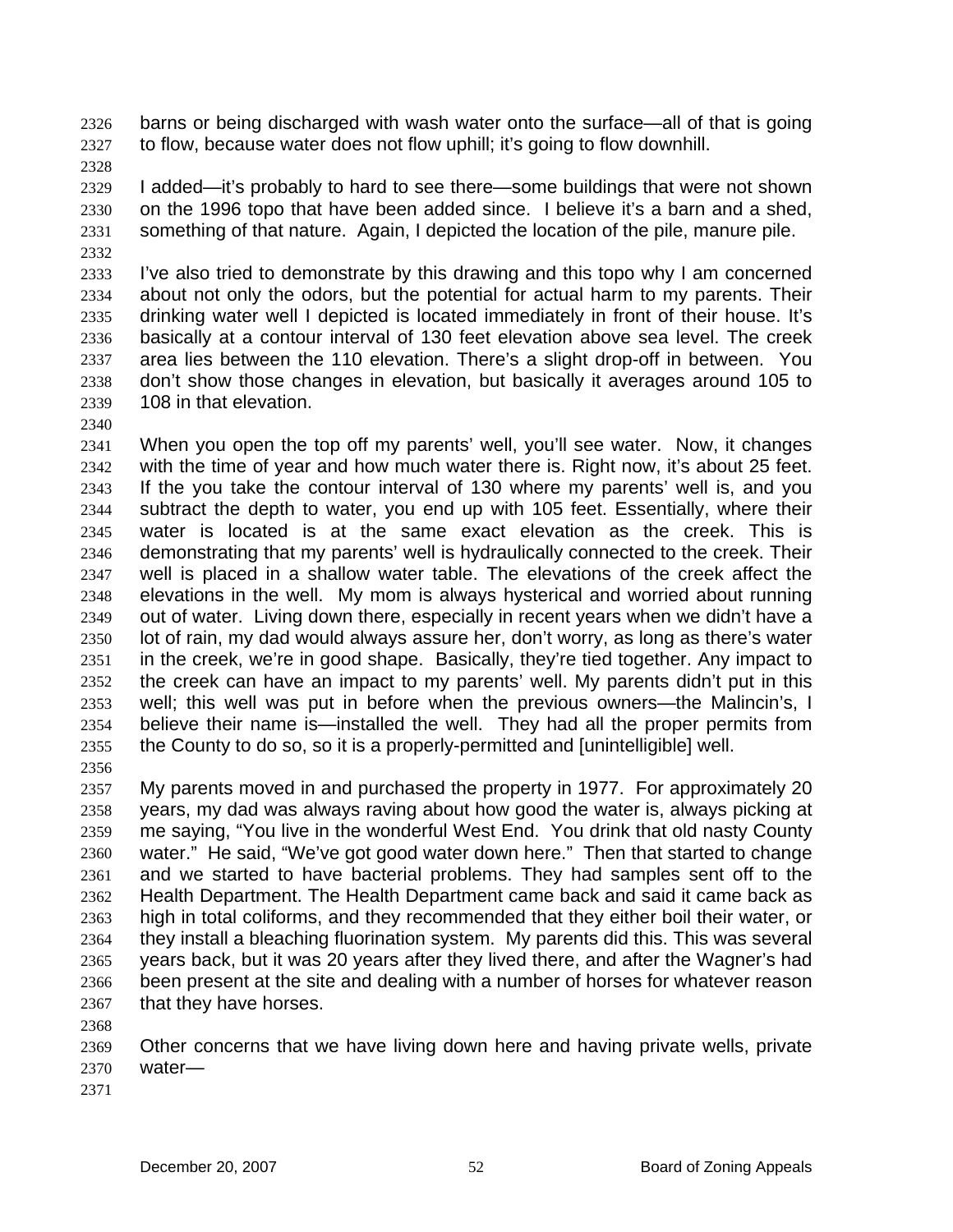2372 Mr. Wright - Let me ask you a question. 2373 2374 2375 2376 2377 2378 2379 2380 2381 2382 2383 2384 2385 2386 2387 2388 2389 2390 2391 2392 2393 2394 2395 2396 2397 2398 2399 2400 2401 2402 2403 2404 2405 2406 2407 2408 2409 2410 2411 2412 2413 2414 2415 2416 2417 Ms. Akers - Yes sir. Mr. Wright - To keep it fresh in mind. When did they have the test that found the coliforms? Ms. Akers - I asked my mom if she still had the records, and she didn't. She says she thought it was probably about five years ago, she wasn't absolutely positive. I believe the Wagner's moved in in '93. Their Horses in Service officially started in April of 2004, I believe it is. Mr. Wright - Right. Ms. Akers - But they had horses, a larger number of horses than just a couple for a number of years. What, if any, impact may have come just from their own horses, or Horses in Service horses, or whatever, I can't attest to that right at this point. Mr. Wright - So, they had horses before they started this operation? Ms. Akers - Yes sir. Mr. Wright - The How many did they have? Ms. Akers - The I do not know the answer to that question. Mr. Wright - Their horses. Ms. Akers - They had horses. I always remembered seeing a number of horses out there not anywhere near the numbers now. I would say, you know, just from my recollection maybe they had three or four horses, and a pig. There was always that pig running around. But I can't swear to those numbers. Our other concern, my concern for them and their concern—and my mom gets pretty hysterical over this. As I mentioned before, she's always worried about the well going dry, and my dad says don't worry, as long as there's water in the creek, we're okay. But if you look at the number of horses—and let's take 12 for the sake of argument—an average horse drinks 12 gallons a day. I don't believe that the Wagner's have an artesian well. They have two wells on the property, I believe. One is for their own use, and one is for farm-related use. But I believe they are all streamed in the shallow water table. If you take 12 horses drinking 12 gallons a day, and you look at that for the course of a year, that's an extra 5200 gallons of water per year being taken out of this shallow water table for the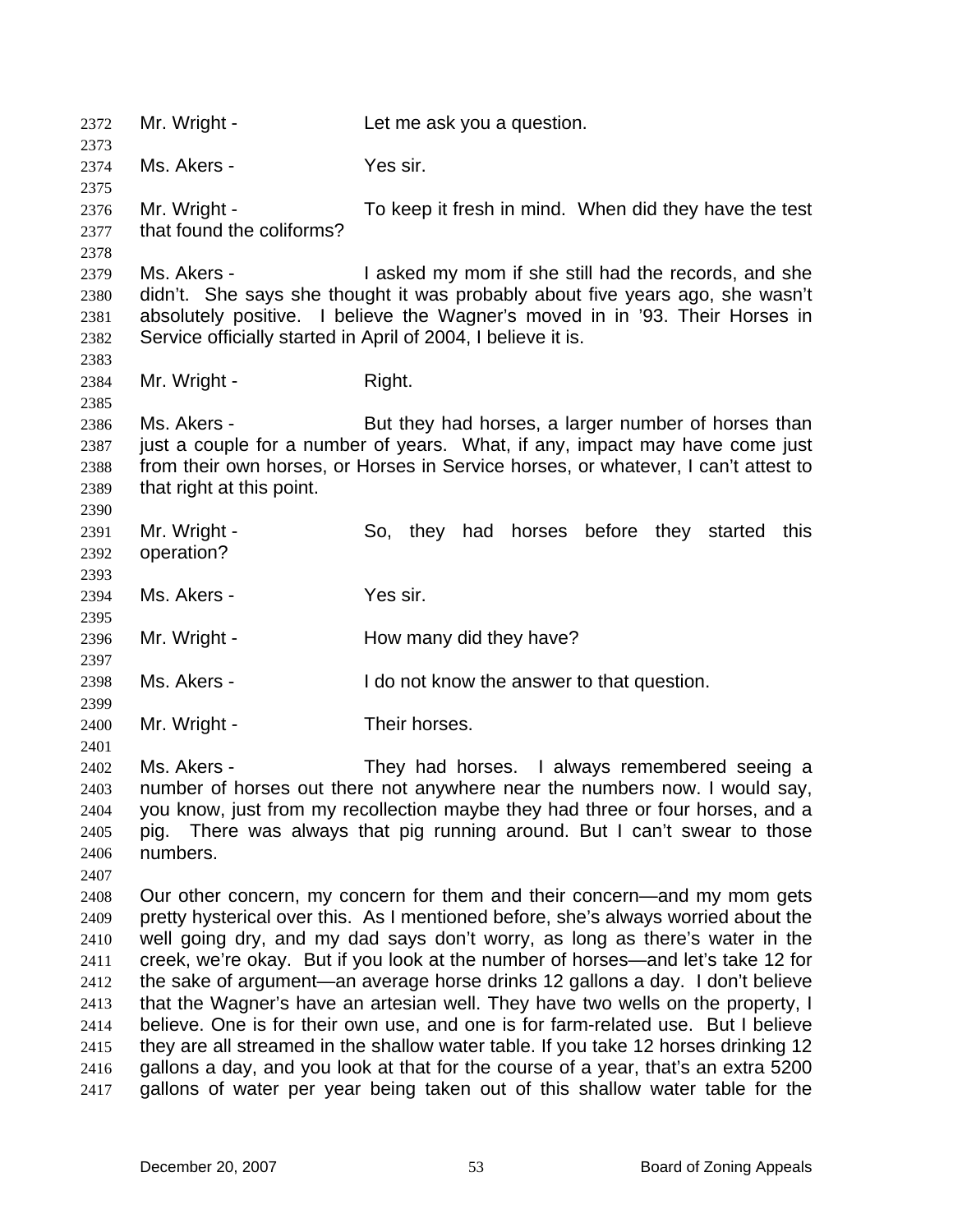purposes of drinking only. That's not including any washing of the horses, any washing down of the stalls, or any of those activities. 2418 2419

2420

2421 2422 2423 2424 2425 2426 2427 2428 2429 2430 2431 2432 The other concern is flies, the vectors, the flies. Horse manure attracts flies. Flies love to breed in it. They [unintelligible] to some level out here in the boonies. Given this is the boonies, there were always some flies. The level of flies and the aggressiveness have gotten much worse over the years, and especially in recent times. I know that this last, any time that you pull up in the driveway—standard practice—you pull up in the driveway, and as you're driving, you start to get bombarded by these black flies. It's like kamikazes. I mean, they're swarming all over the car, and they're banging into the car windows. You pull up to the back of the hill where my parents' garage is, and you sit there, and you wait for a minute until the flies realize, "I can't eat the car and I'll leave." Then they leave; then you can exit the vehicle. The flies have gotten that aggressive and that numerous in number.

2433

2434 2435 2436 2437 2438 2439 2440 2441 2442 2443 2444 2445 2446 2447 2448 2449 2450 2451 2452 2453 2454 2455 2456 2457 2458 I also have the concern—I've worked in the environmental field for a number of years—25 years, to be precise. I have some experience in all of these, and that's why I submitted diagrams that I put together here. But I also have experience with the Virginia Solid Waste Management regulations, having worked for the Department of Health, the Bureau of Sold and Hazardous Waste Management, for approximately three years, and then another three years with the Department of Waste Management. This was all before it became folded into the Department of Environmental Quality. But I knew from years before that the disposal of animal husbandry type related waste, the stabling or bowing of animals, that is exempt from the Solid Water Management regulations provided it is being used as fertilizer. Based on my interviews with my parents, the conditions that I've seen, some of the maps that I've seen, I have yet to see where the manure on the site was actually being used as fertilizer, especially when you're talking about my parents said they witnessed a stockpile that had been there for a number of years. This stockpile was essentially abandoned. The material that was mixed and reportedly buried and used as fill to fill in the low-lying areas out back in the woods, that's not used as a fertilizer. And any time you're looking at regulations, you're talking about legitimate uses as fertilizer. So, in the next couple of slides, I have some information regarding legitimate use. But basically, any stockpiling, any disposal, any use as fill, if it occurred in the past or occurs in the future, is not using the manure as fertilizer on the site, and would not be excluded. And if it's not excluded, then what you're left with is either an un-permitted facility, un-permitted landfill, or an open dump, depending on how bad the nuisance and the hazards are. Neither one is allowed. Both are subject to enforcement.

2459

2460 2461 2462 2463 Again, I pulled up some information here and did a little research just to try to demonstrate the effective, and proper, and legitimate use of fertilizer. Basically, there are a number of recommendations. You want to protect the water supply, so you don't want to apply it when the land is highly erodible; you don't want to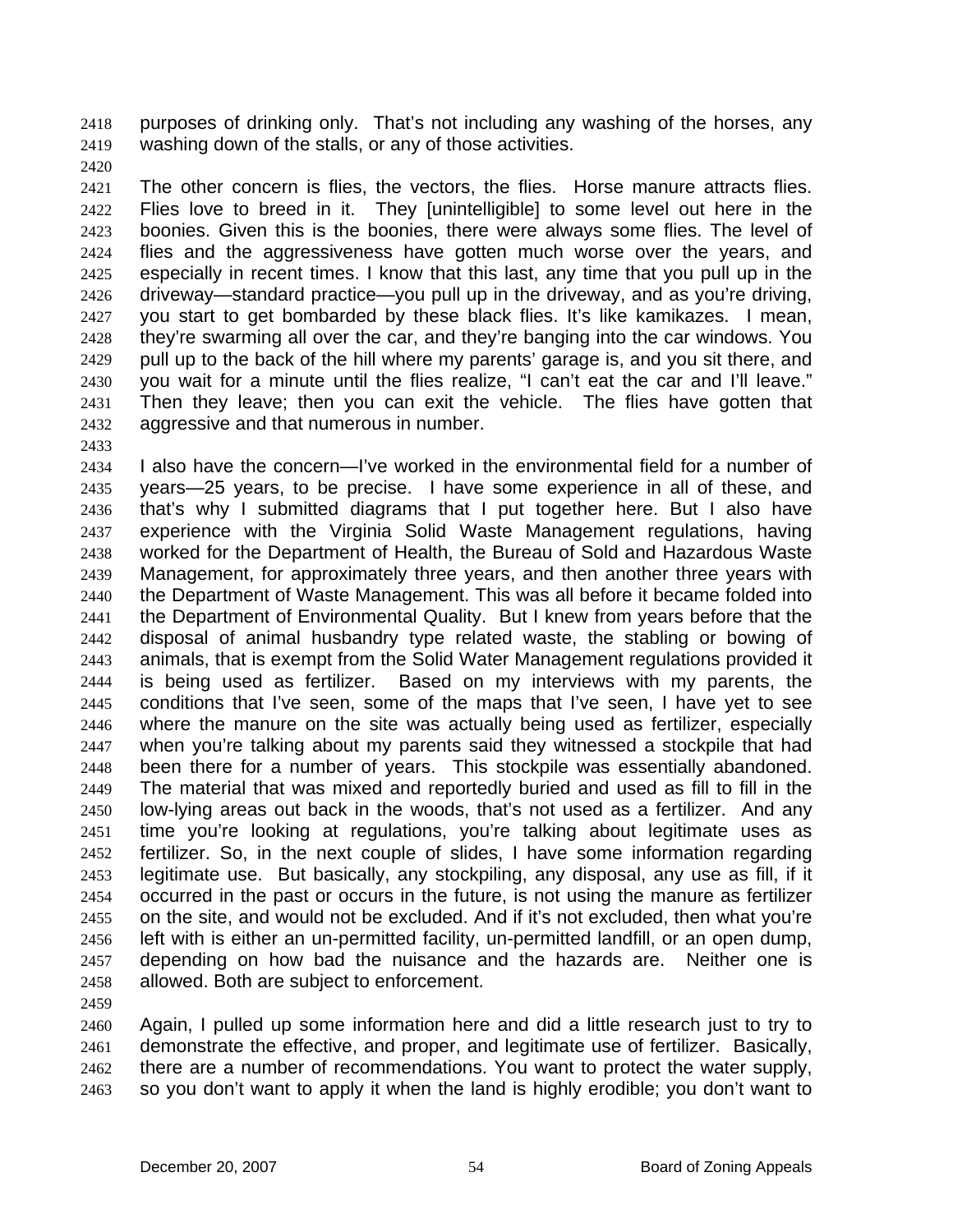apply it when the land is frozen, like in the winter months; you don't want to apply it when the ground is saturated with heavy rains; you don't want to get it near creeks or ponds or streams or riverbanks; you don't want to put it near drinking water wells. To avoid the nutrient loss and the benefits of the fertilizer, it should be incorporated into the soil immediately. That helps reduce the odors, and it also helps eliminate some of the problems where the horses go back over that same area. They can be subjected to be being exposed to parasites and other diseases in their own manure. So, you want to isolate them from their manure. It also has to be applied at the proper rate. That proper rate is what's referred to as an agronomic rate. Basically, that's just not saying, oh, I'm going to take all this manure and I'm going to spread it out on my land and see if it turns my grass green, and I'm using this fertilizer. The agronomic rate is basically a calculation that comes from testing your soil, looking at the current nutrients that are available in that soil, looking at the crop that you are growing and what it's nutrients are, and testing the manure because manure varies in the nutrients that are provided by the type of feed and the time of year. From that, you basically develop what is the appropriate land application rate of manure per acre, per year on the site. If you're going to do it every year, you have to lower those numbers because agronomic rates [unintelligible] translate it into a three-year type of [unintelligible]. 2464 2465 2466 2467 2468 2469 2470 2471 2472 2473 2474 2475 2476 2477 2478 2479 2480 2481 2482 2483

2484

2485 2486 2487 2488 2489 2490 2491 So, you kinda reduce back from that. So, this is just demonstrating that it's not just taking manure and spreading it, and saying, "Oh, I'm done, I've used it as fertilizer." It has to be a legitimate use as fertilizer. You have to be growing something. I would assume for the sake of argument purposes at this site that what we might be talking about is forage grasses being grown. Again, I'm not an expert in this, but you're probably looking at maybe five tons per acre per year. That's not a lot when you talk about the size of the site.

2492

2493 2494 2495 2496 2497 2498 2499 2500 2501 2502 2503 2504 2505 2506 2507 I think I skipped one of my—I need to go back for a second because I skipped one slide that I thought would be beneficial to talk about. This slide here. They have a total of 12.79 acres demonstrated on the plat. Given the location of the creek and pond, and the other portion of the intermittent stream that pops up in and out, the low-lying areas, and the seasonal high water table—because there's water there, that water table has to be there—a large portion of this site is not suitable for either the horses to be on, or for fertilizer activities to take place because it's in proximate to the water supply. That affects not only the neighbors, but [unintelligible] swamp, Chesapeake Bay—we could go on from there. So, you're looking at probably less than half of this site is actually being effective and available for use for a horse activity. And only a portion there—and I believe I looked at the numbers that the Wagner's provided and their application—totals about four acres that you can pasture. That's what they would actually be using to grow grasses for the horses to forage.

2508 2509 Again, just looking at what other possible agronomic rates for use of fertilizer on the site. Again, you don't want it near the water sources. You obviously can't put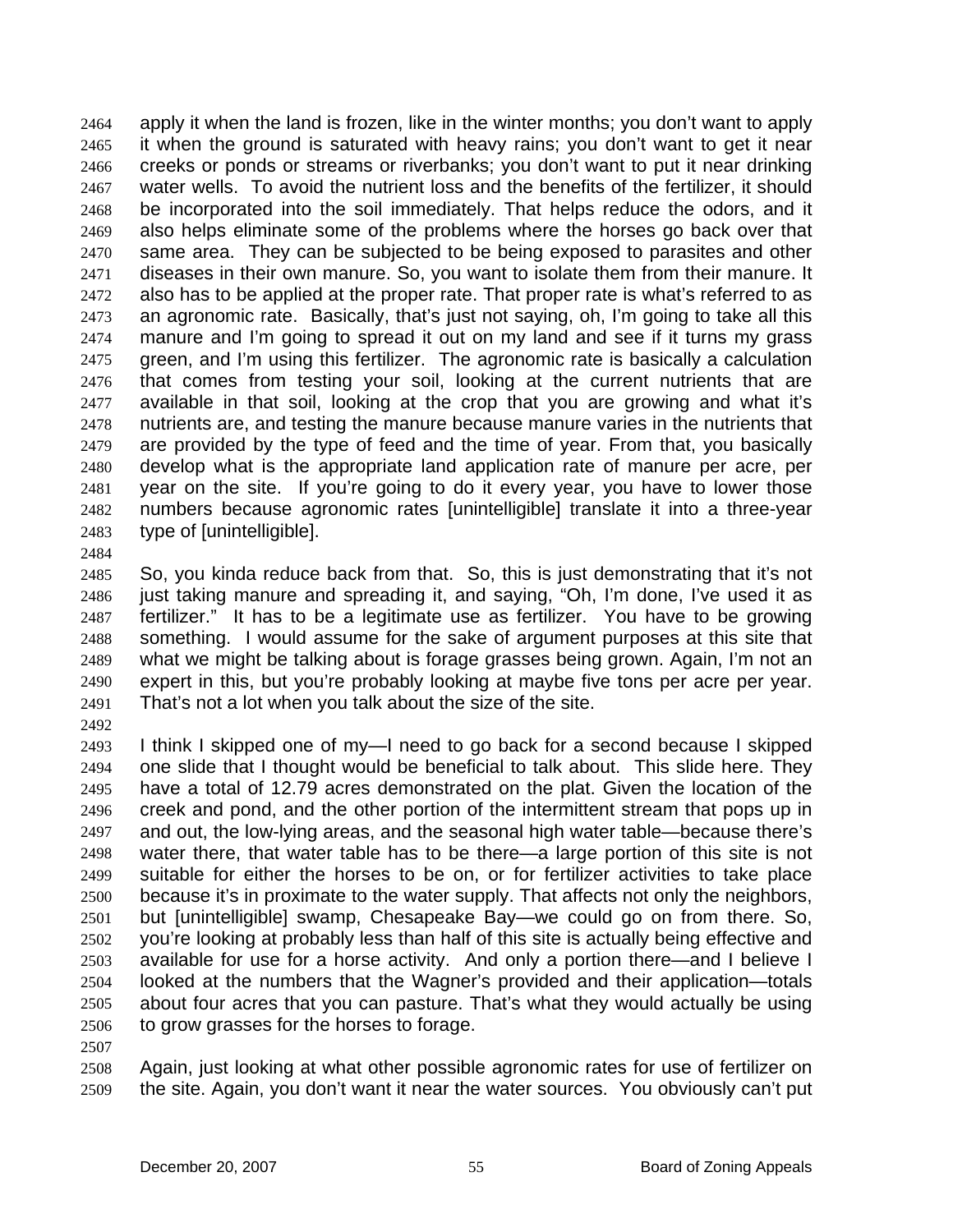it on a driveway, because you're not growing gravel. It's not wise to use it around their own home or their own drinking water well, nor would they want to use it around the second well, if that water's being used for the horses. You need to safeguard against exposure to the horses to the their own manure, the parasites and diseases that come with that. So basically, if you're putting it on a pasture and towing it in, there has to be a period of time when you rotate the horses off that pasture to the other location, and don't allow them back onto that or they'll get those exposures. Again, what is the crop that you're growing and what are the nutrient requirements. Those nutrient requirements, again, will be a calculation looking at they typically use nitrogen rates or phosphorous rates. So, it's typical for Virginia. 2510 2511 2512 2513 2514 2515 2516 2517 2518 2519 2520

2521

2527

2530

2534

2536

2538

2541

2545

2547

2522 2523 2524 2525 2526 I also—I have concerns over the existing operation and the extent of it. This is not to say that I don't think there could be some limitations and some rollbacks to allow property use. But right now, given as it is, I have concerns over the existing operation, and I also have serious concerns because at least according to their website, they have grand plans for expansion.

2528 2529 Mr. Wright - They said they're not going to increase. You've done all this on 12 horses. They'll never have more than 12 horses.

2531 2532 2533 Ms. Akers - That is what they said. When I prepared my presentation, I wasn't privy to what they were going to say here. I'm not creating this information; this is also what's being said—

2535 Mr. Wright - Yes.

2537 Ms. Akers - The Contheir website.

2539 2540 Mr. Wright - The Munderstand. But if this were approved, they would be limited to 12.

2542 2543 2544 Ms. Akers - The And I can appreciate that. And that would be one of the reasons that I would be looking for a cap so that it is limited. Because right now, the organization, per se, is actively soliciting for horses. They want more.

2546 Mr. Wright - Well, they can't. They wouldn't be able to have more.

2548 2549 2550 Ms. Akers - I understand. I just wanted to make sure when I prepared this, that you guys were aware that outside of today's testimony, that they had been looking for more horses.

2552 2553 Mr. Wright - Well, the testimony was if they get more, they would move their location somewhere else.

2554

2551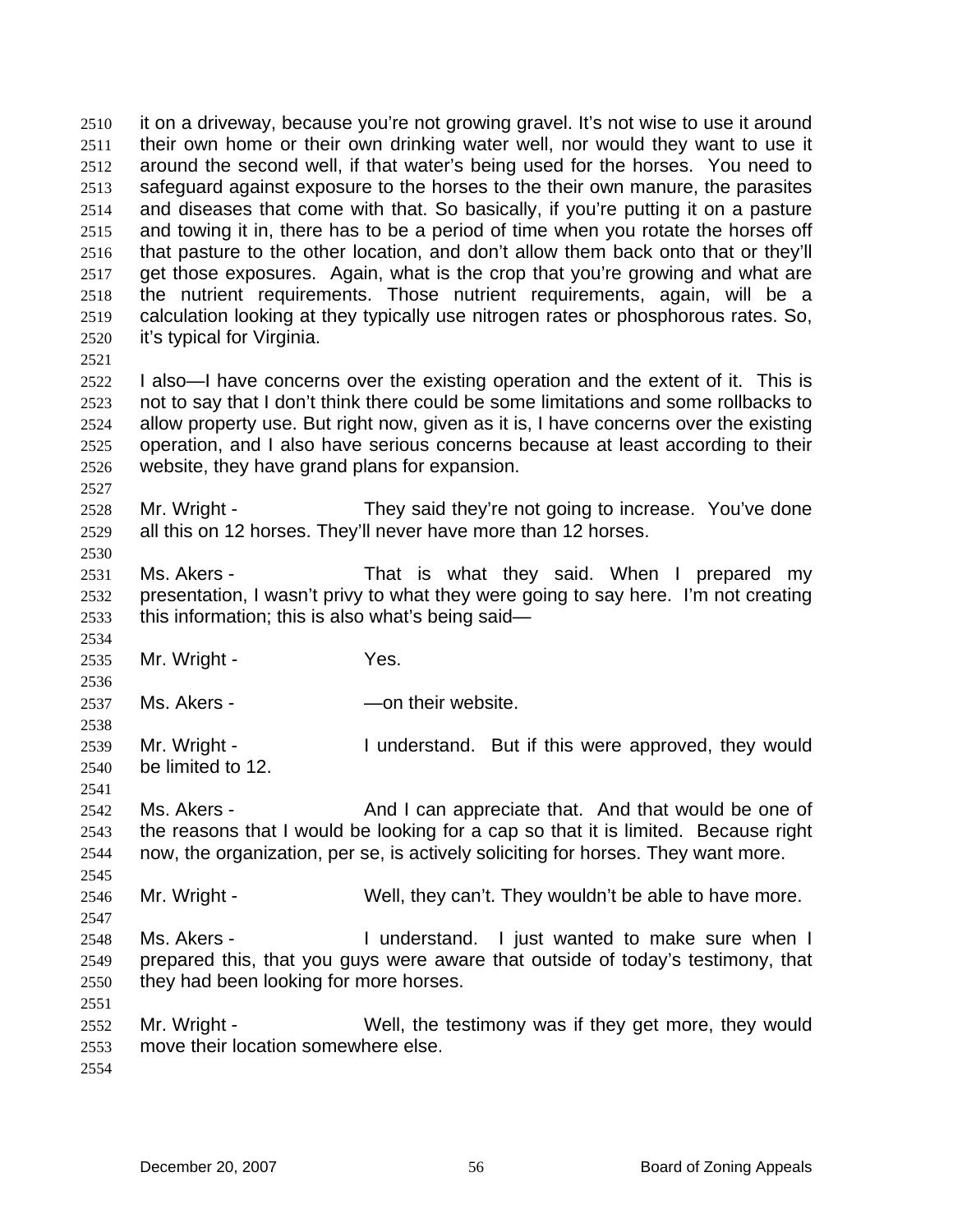Ms. Akers - They're actively—Right now, the website says, "We're actively looking for horses," and it doesn't say, "Give it to us five years from now." 2555 2556 2557 2558 2559 2560 2561 2562 2563 2564 2565 2566 2567 2568 2569 2570 2571 2572 2573 2574 2575 2576 2577 2578 2579 2580 2581 2582 2583 2584 2585 2586 2587 2588 2589 2590 2591 2592 2593 2594 2595 2596 2597 2598 2599 2600 Mr. Wright - The Munderstand. Ms. Akers - They're looking for it today. People are calling up on the phone saying, "Hey, I have a horse to donate." It didn't sound like they were going to say, "Well, get back to us in the future." Mr. Kirkland - When we put a condition in the case, and it's approved with the case— Ms. Akers - Yes sir. Mr. Kirkland - — —it's a done deal. This form you're got here, I guess what you're talking about is soliciting or whatever, it's done over. Ms. Akers - The Yes sir. And I understand that. I just wanted to make sure that you guys were aware before— Mr. Kirkland - Right. Ms. Akers - The didn't know that you knew that they were [unintelligible] more horses on the website. The area to the—this is also off of their website. The area to the left is what they call their existing arena. It was shown on the plat that you have in the file. It's butt up against the Sharpe's property to the east. Basically, this is their existing arena. They're looking at being able to ride at night, in any kind of weather. They basically want to—They're hoping in the future to be able to build an enclosure for that area. They don't appear to have any setbacks planned for; I guess that would come up with future building permits. Mr. Wright - Yes, we'd like to see to that, that that may be a dream, a wish. They would have to come back before this Board before they would do anything different than this, if this were approved. Ms. Akers - The Yes sir. I understand. So, I just want to demonstrate that the website, again, was actively looking at expanding—more horses, more facilities. We are here today as [unintelligible], but this operation has been going on since even before 2004. And it didn't seem to have any type of concern about how this might affect others. It was just get bigger, to get more, because we're doing a good thing. And you may be doing a good thing, but it's having an adverse impact to people in the area.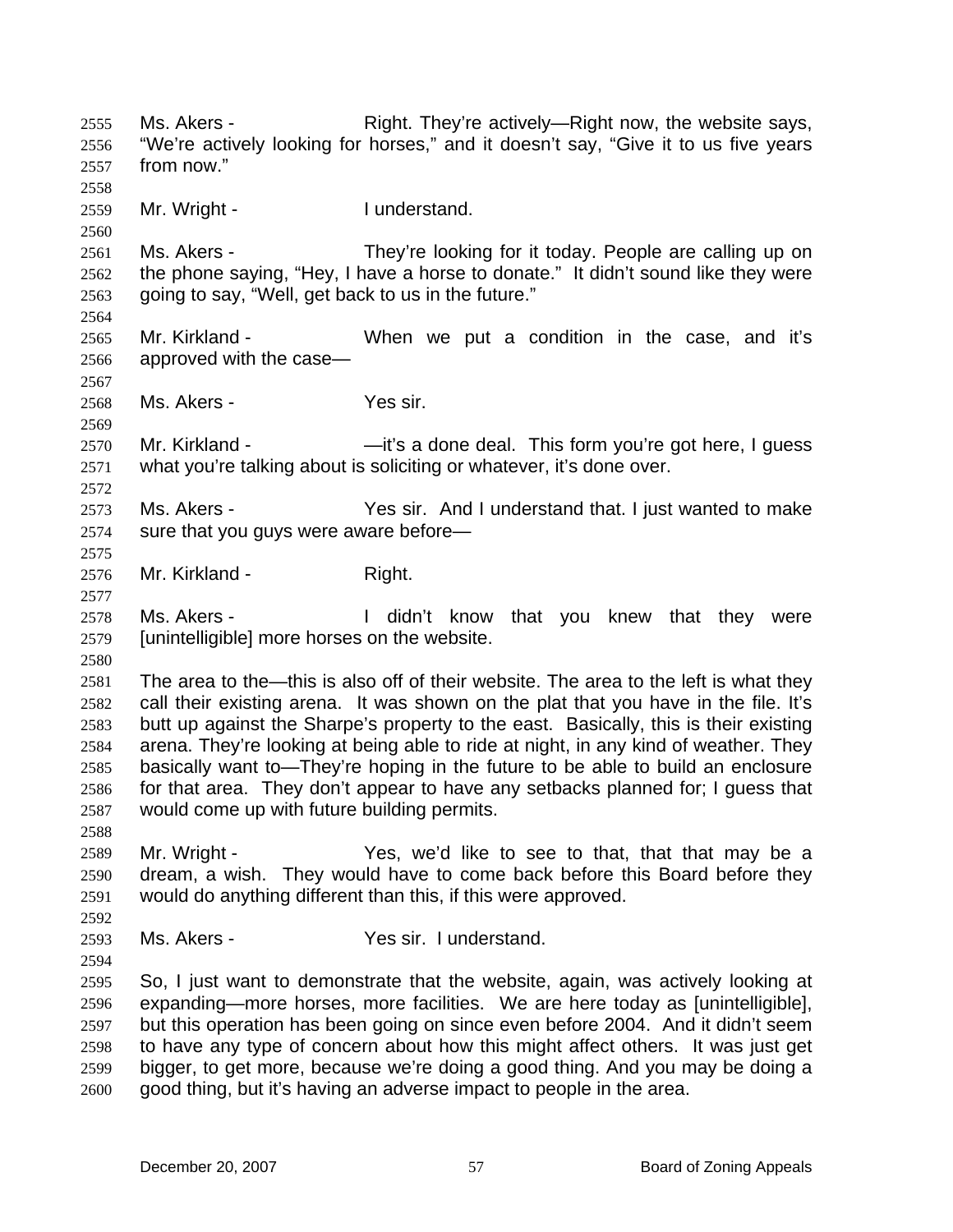2601 2602 2603 2604 2605 2606 2607 2608 2609 2610 2611 2612 2613 2614 2615 2616 2617 2618 2619 2620 2621 There were also some statements made on the application that was submitted to you all by the Wagner's that I take issue with. It's basically, you can see, a matter of interpretation. But, basically, they said that their activity is not visible from the neighboring property. The way I see this, and what's been impacting my parents, is not necessarily the little circle out in front of the house where you ride a kid around on a horse; it's the whole site. The whole site is being used to house these horses, graze these horses, and for these horses to dump their excrement 24/7. From the west is where my parents' property is. They can see, and I can see. Standing in their house, we can see the entire front pasture; we can see their houses; we can see all activities to the front of the house. You can see portions of the barn. Depending on the time of year, you can see it more than others. Right now, there are not any leaves on the trees, so you can see everything. During the summer, there are leaves on the trees, but because of the ravine and because of the rise, you can still see through there. Like I said, we used to sit there at the lunch table and laugh over the pig that would chase the horses. So, we obviously can see it. From Hines Road, you can see the entire property. There are no trees on Hines Road. From the Sharpe's land, there are no trees along the majority of the border. You can see from the east. To the rear, there are trees, and there is basically no one living back there. You can't see anything from the south.

2622

2623 2624 2625 2626 2627 2628 2629 2630 2631 2632 2633 2634 2635 2636 2637 The application also states it's compatible, the use is compatible with the surrounding area. It depends on how you define, "surrounding area." If you want to look at a huge swath of Varina, maybe so. But if you want to talk about Hines Road, there's only one other lot that I'm aware of on Hines Road, and it's all the way down at the end, almost at the Charles City County line at 156. A man has a small little area and he has a couple of horses there. There are not stockpiles of manure; there are no bodies of water there. I think even the back—The entrance to that old mining operation is to the rear of that property, so he's not surrounded by homes. Could be others I'm not aware of, but that's the only place that I know of that there are horses. And cattle? I'm not aware of any cattle at all on Hines Road. Primarily, most of the landowners use the land for their private homes. They have some small gardens. There are a couple of larger sections of land where people either use the fields themselves, or they rent out the fields. And I've seen cotton grown, and things of that nature, from cultivation going on.

2638 2639 2640 2641 2642 2643 2644 2645 2646 My concern also being here today, and looking over the processes and the applications, it's difficult because I can't quite grasp what it is they're applying for, and what it is you are considering. So, it makes public comment somewhat difficult. The application talked about the operation of a therapeutic riding center on the Wagner property. It gave very finite hours and small hours for operation. But they have many more horses on this site than are associated just with the Horses in Service; they even said that themselves. I'm not altogether sure whether they have horses—Basically, when you look at landowners and horses, you have how many horses for your own personal use. They said they have six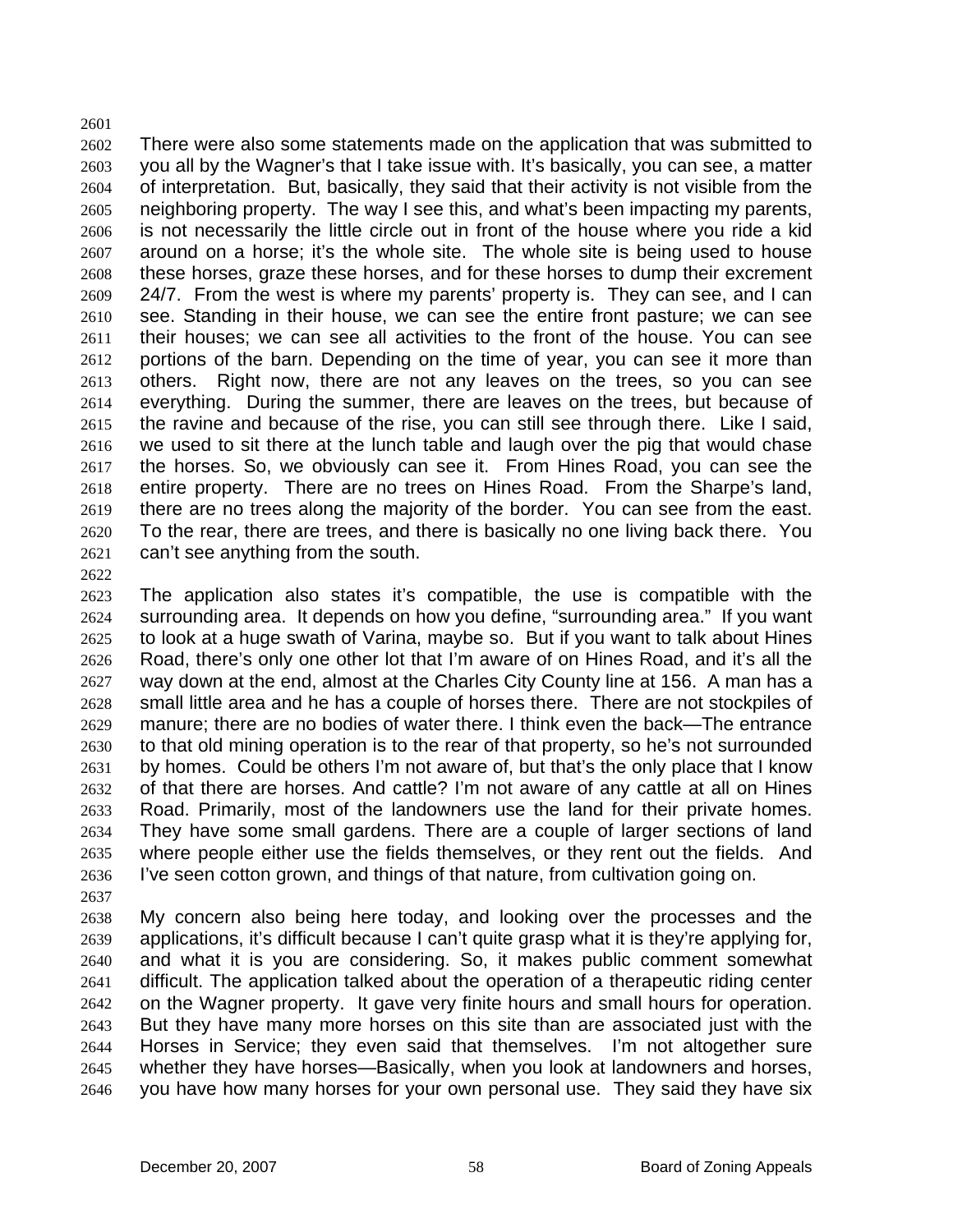others, which would be a total of 12. I'm not sure whether or not they're boarding other people's horses on the site or not. But in coming to you today, that is one of the things that I would like to point out, that as a citizen and being concerned for my parents next door, I'm looking at what are you considering. Are you considering their personal use and the charitable use, as confined to the Horses in Service operation, or are you considering any type of riding stables that they wish to operate irrespective of whether or not it's associated with non-profit or personal use. That's a big window. So, it's difficult to comment when you don't know what's being asked for. The only thing it says on the application is, "Horses in Service for about two hours a day." They have horses all over the place, and horse manure all over the place. 2647 2648 2649 2650 2651 2652 2653 2654 2655 2656 2657

2658

2666

2659 2660 2661 2662 2663 2664 2665 Again, this is just some of the information that I took off the application that led me to some concerns because they apply under one section of the ordinance. What's in public notice and the mailings that came out is a totally different section of the ordinance. It puts us in a difficult position. What the heck is it that we're supposed to be commenting on, and do we have the foresight to come up with every creative idea we can to make sure that you guys are fully informed when you're making your decision.

- 2667 2668 2669 2670 2671 2672 2673 2674 2675 2676 2677 2678 2679 2680 2681 2682 2683 I also have the concern that this operation has gone on for a number of years when they did not have the permits in order to do so. So, are we in a situation now where it's kinda like, well, it's better to ask for forgiveness than seek permission because they're already doing it, and because it's for charitable operations that we're going to go ahead and allow them? Would you have allowed them if they had come in first and asked for permission to do this originally? Originally, my mother—Now, I asked her about it and she said she called the County when they first put up the sign out front, the "Horses in Service" sign. She said, "Look, they're going to operate a business. Don't we have any say in this?" And the County person told them that, "Well, it's zoned agricultural; they can do anything they want to." So, they didn't follow up at that time because they were told they had no choice. When I started noticing all the problems this year, and the heavy odors, and I started looking at the ordinance, I started arguing with the County that, hey, you know, I think your ordinance does require that there be some kind of permit associated with this. And it has gone on for three years, but it's not been going on for three years and nobody cared. People cared, but they didn't know they had any alternative.
- 2684

2685 2686 2687 2688 2689 2690 2691 2692 I'd also like to point out, if the applicable code section in the ordinance is 24- 52(g), the riding stables, that was put out in public notice, and in the mailing that came to my parents and others in the area, then already, they do not meet the distance requirements. It stipulates three times the distance requirements of 24- 10. [Unintelligible]. Three times that is 600 feet from a dwelling. Their site, their operations—you might want to say the little circle out in front of the house might be beyond 600 feet. Where they have the horses, that is not 600 feet from either my parents' house, nor the Allanson's house across the street.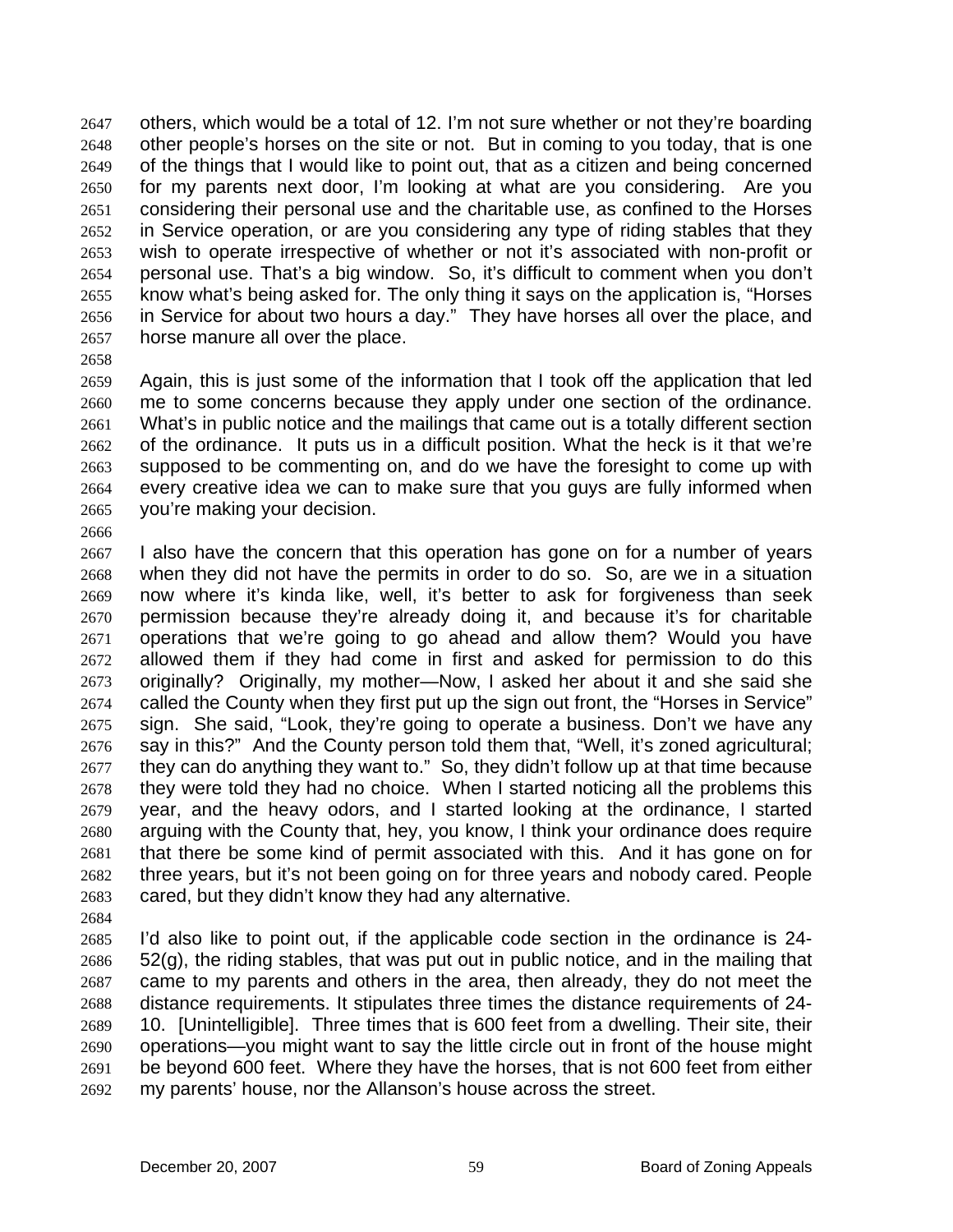2694 2695 2696 2697 2698 2699 2700 2701 2702 2703 2704 2705 2706 2707 2708 2709 2710 2711 Again, looking at whether or not—you mentioned that—I guess that you said that staff has already proposed some conditions to allow. If you do allow the continued operation, I would hope that one of the stipulations would be that any and all stockpiled waste be removed from the site. I am hoping—and again, I don't know what you're considering, because it's unclear in your notices. I'm hoping that the use will be restricted to their personal use only—and this isn't all their family and friends, and the number of horses that might be moved to accommodate family and friends, but their personal use only, and the use for the non-profit organization that they're affiliated with, the Horses in Service. I would hope that there would be no allowance of continuing stockpiles outside. If you're going to be using manure as fertilizer, and if you choose not to use it fresh, and you want to compost it—Composting is a controlled operation that's generally done where you can turn it periodically, aerate it, add water, add nutrients, collect the leachate. It's a controlled situation. It's usually done indoors or it's done on concrete pads, clay liners, under cover. It's not where you just sit it out indefinitely and just let it sit there, and maybe some time in the future if somebody gets upset, you can use it as fertilizer.

2712 2713 2714 2715 2716 2717 2718 I'd also like to see the total number of horses, for any and all uses, be scaled back and capped. Again, I'm not a horse expert, but in looking at the possible environmental impacts—and where I think it's already occurred to the environment—and the little research that I've done on horses, their needs, their forage needs; what PETA would say is adequate for the horses, I would suggest they have four acres in pasture. My recommendation is that they be capped at four horses.

2719

2693

2720 2721 2722 2723 2724 2725 2726 2727 2728 2729 2730 2731 2732 2733 2734 2735 2736 2737 2738 That's what I have in my formal presentation. I had two things that I thought about on the way down that I'd like to bring out. Again, it's a procedural process type of thing, but on the application, only Ms. Wagner signed the application. So, if you did issue a permit, a conditional use permit, would only she be subject to those requirements, or all property owners, which I would assume includes Mr. Wagner would be subject to those requirements. Again, I would hope that—and I think you've expressed it today—if you allow the continued use of the property for these purposes, and you impose conditions, that you actually have effective means to enforce those conditions, and an intent to enforce those conditions. I know to date, whenever I called the County and started this process, or e-mailed the County, or had discussions, the first thing always out of the people's mouth was, "We can't do anything about odors, and we can't do anything about manure." Well, that's our primary concern. If you can't do anything about it, if you don't plan to do anything about it, I would hope you don't issue the permit. If you can, and you plan on watching this and ensuring that it's done in a manner that doesn't interfere with my parents' free and unencumbered use and enjoyment of their property, then I'm all for it. But as long as they have potential health concerns in drinking their water, are exposed to the noxious fumes and not being able to enjoy being out in their backyard—you should see my family's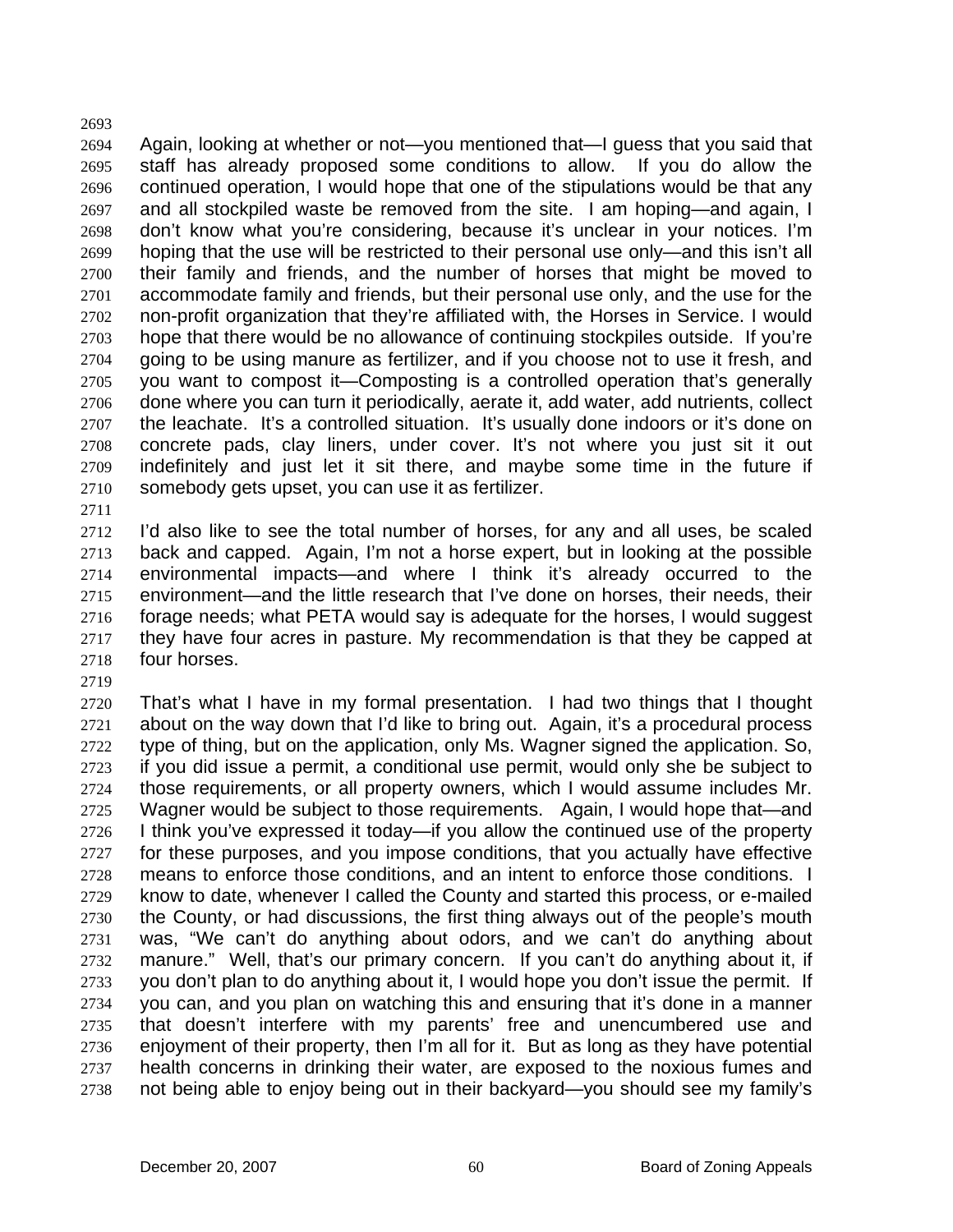land. My dad is not somebody that bought this land and just let it go. Their property looks like a park. It was all wooded; there were grapevines; there were briars. He goes out there and cleans every weed that he can find in the woods. If a stick falls, it doesn't last long. He goes—He loves this place; he lives for this place. And now he can't enjoy that property. 2739 2740 2741 2742 2743 2744 2745 2746 2747 2748 2749 2750 2751 2752 I would also hope that if the Board were to deny, the Board would still see what it could do with the County to at least return the site to a proper use. If you do deny the petition, you still have all the horses out there, you still have horse manure out there. So, what's going to be done in that alternative? Mr. Kirkland - Thank you, ma'am. Mr. Wright - Could I ask you something?

2753 2754

2760

2762

2772

2774

2777

2779

2755 Ms. Akers - Sure.

2756 2757 2758 Mr. Wright - Could you give us a copy of your material? You've covered a lot of information.

2759 Ms. Akers - The Absolutely.

2761 Mr. Wright - A lot of that stuff is—

2763 2764 2765 2766 2767 2768 2769 2770 Ms. Akers - **[Off mike – unintelligible.]** [Back at mike.] That makes five. I think there's one more, so I may not have enough copies. I'll give you my copy, too, that's got my handwritten note on there. So, if you don't mind having one slightly different than the others. And they have a copy, obviously, on whatever computer this is coming from, but I also made a CD, and you're welcome to have that CD, if you would like the CD. Again, you have it already here as well.

- 2771 Mr. Kirkland - Chay, thank you.
- 2773 Ms. Akers - The I appreciate it.

2775 2776 Mr. Kirkland - Before we hear the rebuttal, we're going to take about a 10-minute short break. Oh.

2778 Mr. Wright - That's more opposition. Let's take all the opposition.

2780 2781 2782 2783 2784 Ms. Sharpe - I am Ann Sharpe. I live on the adjacent property to the east. This property's been in my family since 1909. I have just some concerns and questions that I would like for you all to address, and especially put in the dry runs that are established for the use of this property. I think there is some confusion in our mind about whether this is a conditional use permit just for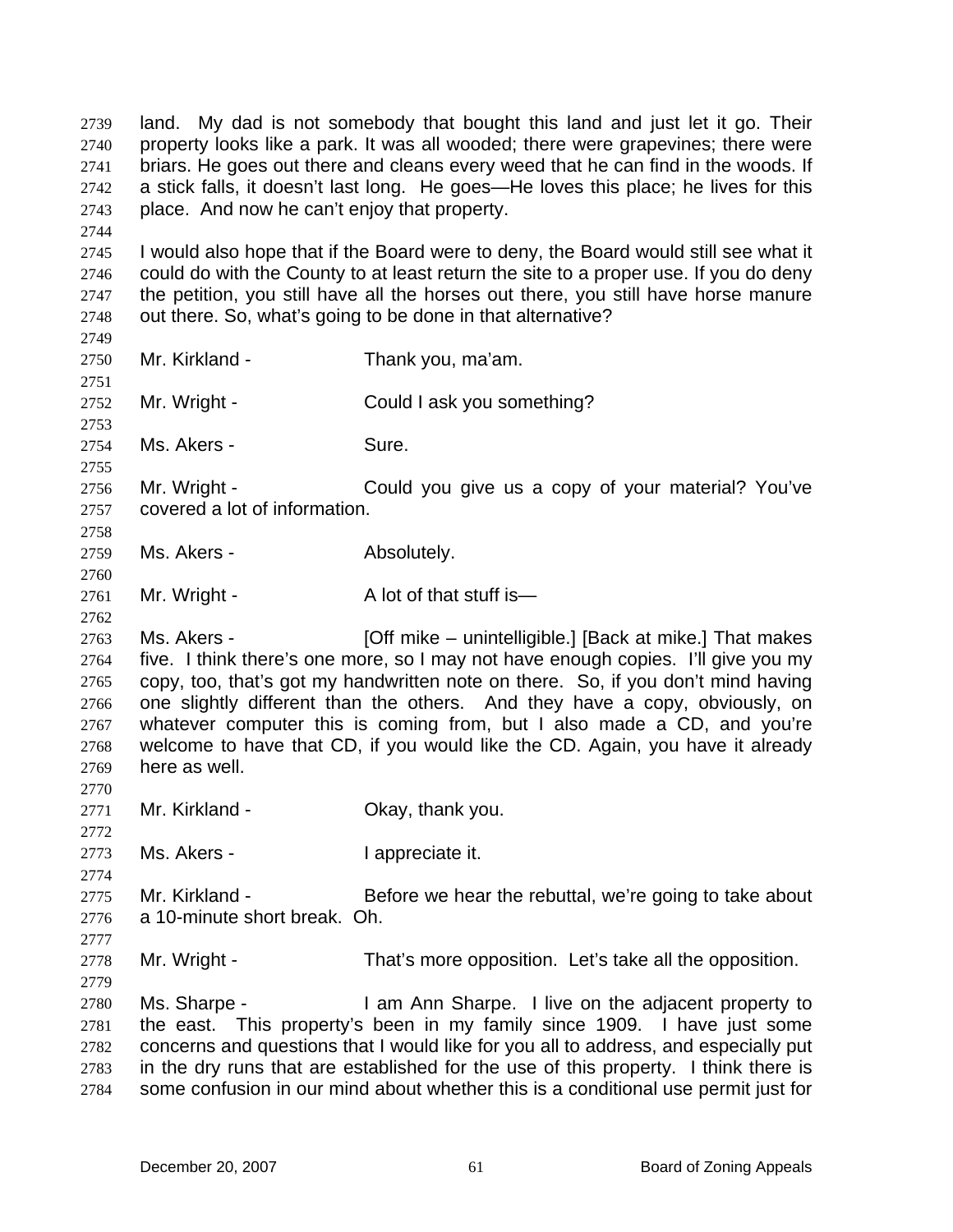the HIS organization, or are they going to be allowed to run a commercial riding stable, to board horses for profit. I think that's two different things. I don't know what horses belong only to the organization, and what horses belong to them? And if there are six other horses or however many, do they belong to them or are they boarded there? 2785 2786 2787 2788 2789

2790

2791 2792 2793 2794 2795 The horses, to me, the whole idea must be limited. The large pasture that you see on that plat, that large pasture is only three and three-quarter acres, by you all's numbers, by the County numbers and the numbers that they provided. So, the 12 horses live in that three and three-quarter acres. Okay? We're not looking at 12.79; that's a big difference.

2796

2797 2798 2799 2800 2801 When you read the website, they talk about a few horses being trained something like four—for Horses in Service, but yet we're looking at 10—I counted 10 from my property the other day. I am concerned that a cap be defined for the number of horses on the property, and some clarification on boarding horses for profit versus uses horses for therapy.

- 2802
- 2803 2804 2805 2806 2807 2808 2809 2810 2811 2812 2813 The manure management, to me, is just a must. I live on the far eastern side of the property. Our home is on the far eastern side, so from my yard, I cannot smell the odor. You can smell the odor from Hines Road; you can smell—if I walked across my big hill that separates us, I could, at some point, smell the odor. My big thing is somewhere along the line, with 12 horses or 10 horses in that amount of space, the manure needs to be hauled away. And there needs to be some way to manage the manure. And I don't think it should be stored on the property for great lengths of time, nor do I really see—having lived in the country all my life—I was born and raised on this property, as was my father. I don't really see where you're going to spread that much manure on that piece of land. So, to me, we're looking at some means of managing the horse manure.
- 2814

2815 2816 2817 Also, on the plat that was provided, and on the website where the arena is, there is the plan to enclose the area. And I would assume a permit would have to be granted for that, and a setback from our property line.

2818

2819 2820 2821 2822 2823 2824 2825 2826 2827 2828 The manure pile, I didn't walk across my big hill until last week to look at what some of the neighbors had been talking about. There is a pile on the lower back in the spot on that plat that they provided for you. I walked and stayed on my property and you can visually see it from the trees on my side. Now I understand it's being called a brush pile. Having grown up in the country, it's hard for me to believe that there's not something solid underneath of there. To me, it looks like there's solid material [unintelligible] because brush piles, when you look at them, are airy and they're all wiry and everywhere. This looks more like an [unintelligible] covered with brush. Just looking at it, that was my opinion, from growing up in the country.

2829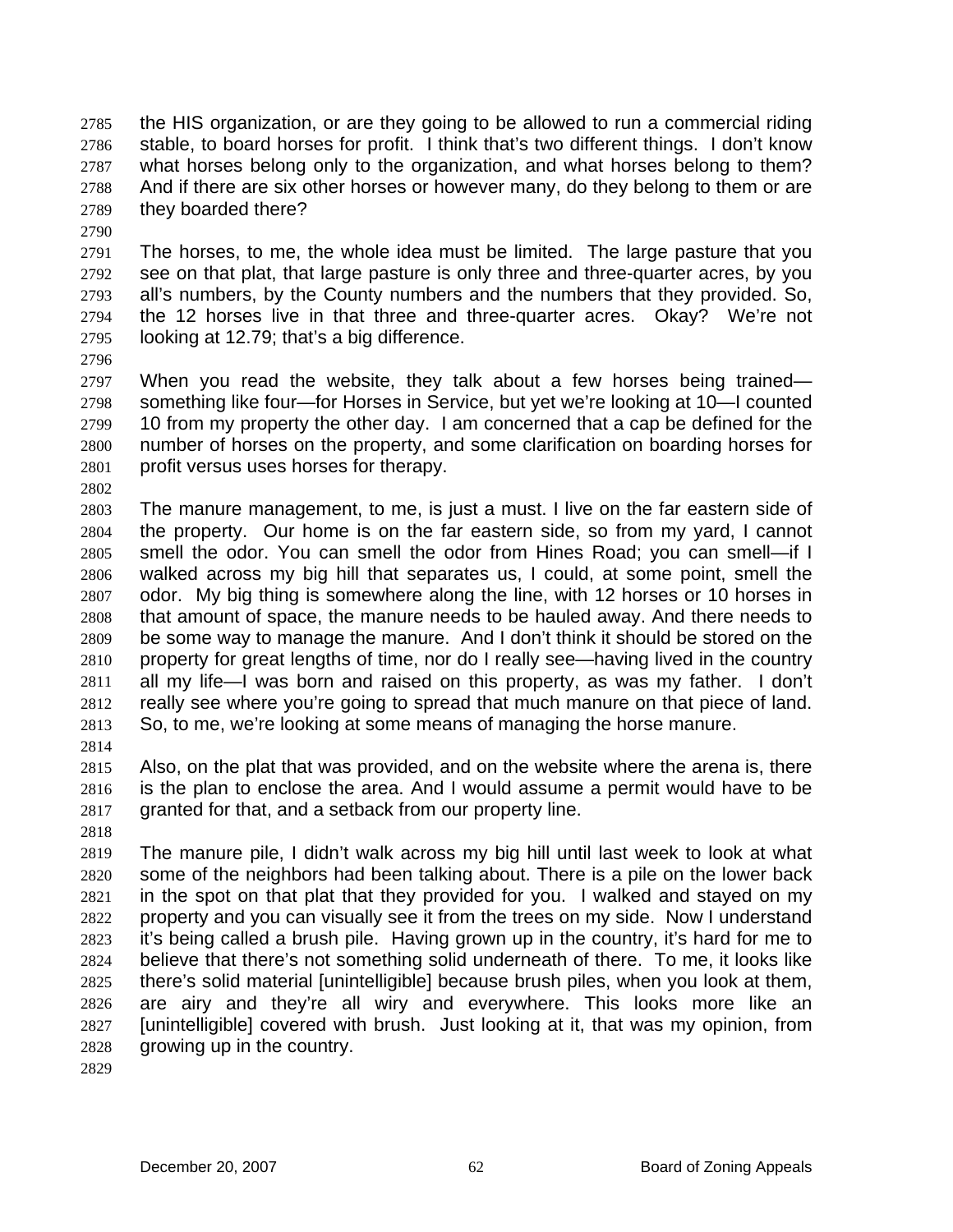The application, when I came to the County to look at a copy of the application, the first thing that I was amazed at was the statement that it was not, the activity was not visible from any other people. The activity is visible from Hines Road, the public—I mean, the horses are in the front pasture. There's no—When they have an activity there, they install some what I call stadium lights. There is lighting there at night. The activity is visible. I mean, not that it bothers me; I'm far enough way from it. But just that statement jumped out at me. Not visible? Well, I can see everything. 2830 2831 2832 2833 2834 2835 2836 2837

2839 2840 2841 And my main concern is that the guidelines define whether this be environmentally safe for everybody around, and also whether we define whether this is commercial or whether this is humanitarian.

2843 2844 2845 2846 2847 Mr. Blankinship - The On that question, the draft condition does say the riding center shall be operated on a non-profit basis for the purpose of providing therapy to persons with disabilities. So, this would only include—they wouldn't have to stay with the name, "Horses in Service," but it would only include that use.

2849 2850 Ms. Sharpe - So they would be allowed to have 12 horses for Horses in Service, plus more horses?

2852 2853 Mr. Blankinship - And put on there was for the total number of horses on the property, whatever that number ends up being.

2855 Mr. Kirkland - No huge horse farm.

2857 Ms. Sharpe - Chay. Thank you.

2859 Mr. Wright - Does somebody else want to speak?

2861 2862 2863 Mr. Kirkland - The State it? Anybody else wish to speak in opposition? Before we have the rebuttal, we need to take about a 10-minute break. Thank you.

2864

2838

2842

2848

2851

2854

2856

2858

2860

## 2865 **BOARD TAKES A TEN-MINUTE BREAK**

2866

2867 2868 2869 Mr. Kirkland - Will everyone please have a seat. I don't believe there is any more opposition. Would you all like to rebuttal? I'll give you a couple minutes to answer some of the questions.

2870

2871 2872 2873 2874 2875 Mr. Wagner - I think I can answer a lot of these points that were just brought up. The first point is when we came up in the beginning, I took an oath to tell you the truth, and everything I have said has been the absolute truth and nothing but the truth. First order, on the pictures we were seeing, we saw a satellite photo. Would you bring that back up, or could you?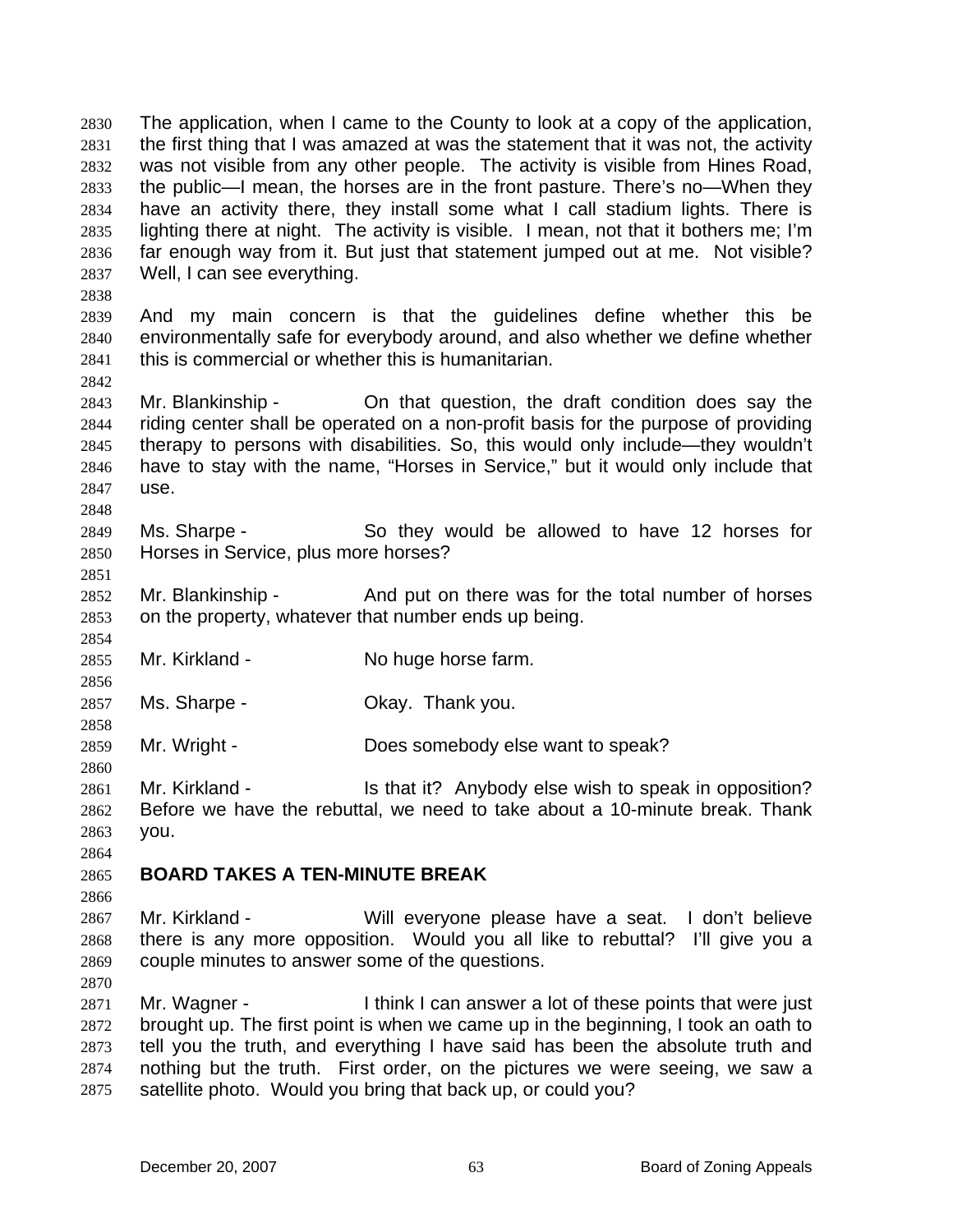2876 2877 2878 2879 2880 2881 2882 2883 2884 2885 2886 2887 2888 2889 2890 2891 2892 2893 2894 2895 2896 2897 2898 2899 2900 2901 2902 2903 2904 2905 2906 2907 2908 2909 2910 2911 2912 2913 2914 2915 2916 2917 2918 2919 2920 2921 Mr. Kirkland - Is that a [unintelligible] presentation? Mr. Wagner - Yes it was. Anyway, the picture you were looking that there, the satellite picture of the manure pile, I don't know if you all remember a few years ago, we had a storm called Isabel come through. Mr. Kirkland - Right. Mr. Wagner - That pile didn't exist when Isabel came through. There was nothing there except three hickory trees standing beside it. That pile was started when Isabel came through. There is nothing in that pile. If you came and looked at it, it is an enormous pile. The reason for this is because it's too big to burn. I hope one day to be able to pay somebody to come in there with dump trucks and haul it off. It is all brush and a few pieces of [unintelligible] from where I tore down an old pole barn shed, which this picture here is still an old enough picture that it still shows that old pole barn shed. Mr. Wright - So, you're saying that is not a manure pile? Mr. Wagner - That is not a manure pile; it has never been a manure pile. I can't get to it from here, but just up outside of this circle, you'll see a small corner in that field. If you go straight up from it in the green part there. Right where that little piece of fence appears to hit the trees. That little corner right there is where the manure pile is, or was. That's the only place it's ever been. How somebody saw a 15-foot manure pile on my property—I don't have a piece of equipment there to stack manure piles. I have no loader for my tractor. My manure is moved in a bucket and put in a lawn cart, like I told you before. So, where they got this 15-foot manure pile, I have no idea. As far as being visible, the operation, we were under the impression that we were applying for a permit to operate the riding center. When the riding center is riding, it is not visible from the next-door neighbor's property on our other side; it is cut off by trees on the south side, the arena area that you were shown. On the other side, it is cut off by our house. So, you'd have to be able to look through a brick house to see it from the Akers' property. We didn't realize that we were talking about a pasture for animals in the front field, that you wouldn't be able to see the animals. Because anywhere you go, right up and down any road, you see animals in the field. We didn't realize that having animals visible from the road was a problem. Mr. Wright - So, all of your activity is within that arena shown on this plat? Mr. Wagner - **All of it.** As far as the covered arena that was shown, we have never had a plan to enclose that arena. That is a dream for one day. Horses in Service exists on its own. It has nothing to do with me; it only has to do with my wife in that she was a co-founder of it. It is an entity unto itself. The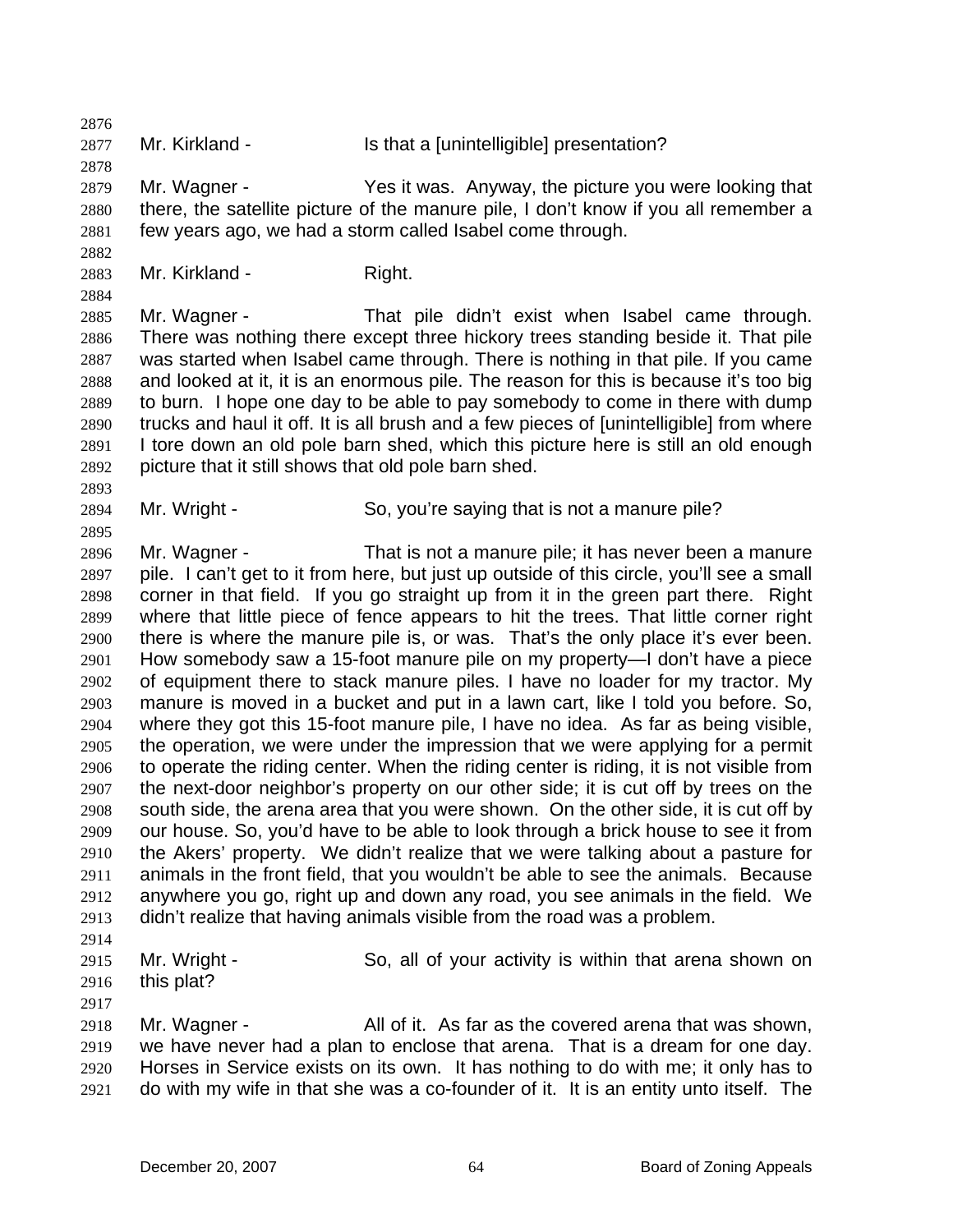money it raises or generates stays within that organization. It has nothing to do with the two of us. As far as their hopes and dreams for the future, one day they hope to have their own facility, not operated at our house or anyone else's homes, but at its own place. They hope to have a covered arena there. When we speak of growing this program, we do not speak of bringing in more horses, we speak of bringing in more riders. We have plenty of horses to serve the amount of riders that we have, plus more riders. As far as donations of horses, we have offers for the donation of horses daily. As you can see, we have 10 horses. Have never had but 10 horses, never 12 horses, never 13 horses. There have never been but 12 horses on this property. 2922 2923 2924 2925 2926 2927 2928 2929 2930 2931

2932 2933

2934

Ms. Wagner - Ten.

2935 2936 2937 2938 2939 2940 2941 2942 2943 2944 2945 2946 Mr. Wagner - Ten horses on this property. That's all there has ever been. Six of them belong to us; four of them belong to the riding center. There are no other horses there for anybody else, and we keep horses for no one but ourselves and the organization. Like I said, daily they receive offers for people to donate horses. We have no place to put them; we cannot accept them. We can offer to refer them to another riding center in some other part of the state. I know of one case right now where a man is in the process of donating a horse to this organization. It's not at our home. It will stay where it's at until it is sold, and then the proceeds will be given to Horses in Service. That's a horse donation. It's just like a bale of hay donation or anything else. This is a non-profit [unintelligible] donations. They can only operate off of receiving donations and volunteer help.

2947 2948 2949 2950 2951 2952 2953 2954 2955 2956 2957 2958 2959 2960 2961 2962 If there are any other questions about the presentation that we saw a few minutes ago, in rebuttal I would just say I have said that I will not stockpile manure anymore. I'm in the process of buying a manure spreader. As far as the flies attacking you when you get out of your car, I've never had that problem and I live closer to these horses than anybody there. The only place I've ever noticed any flies were around manure piles out in the field. I don't notice them in my backyard; I don't notice them sitting in a lawn chair in my backyard. As far as the odor, I notice no odor. I think some of the people here have been to my house, and they can testify to you just what they saw; that it wasn't an environmental mess; that there were no health problems. We drink water out of our well, which is in the same water table that these people drink out of. As far as how much water we pump out of our well, it's our private well and we can pump all the water out of it we want to. Water in the ground doesn't stay there. As the water table goes down, whether you pump it out and spray it on your lawn; or wash your car, or water your horse with it, it doesn't stay there. If the water goes down, it goes down. You can use it or you can leave it in the well and let it evaporate, so.

2963

2964 2965 Mr. Blankinship - Mr. Wagner, did you say you would no longer stockpile manure?

2966

2967 Mr. Wagner - Yes sir.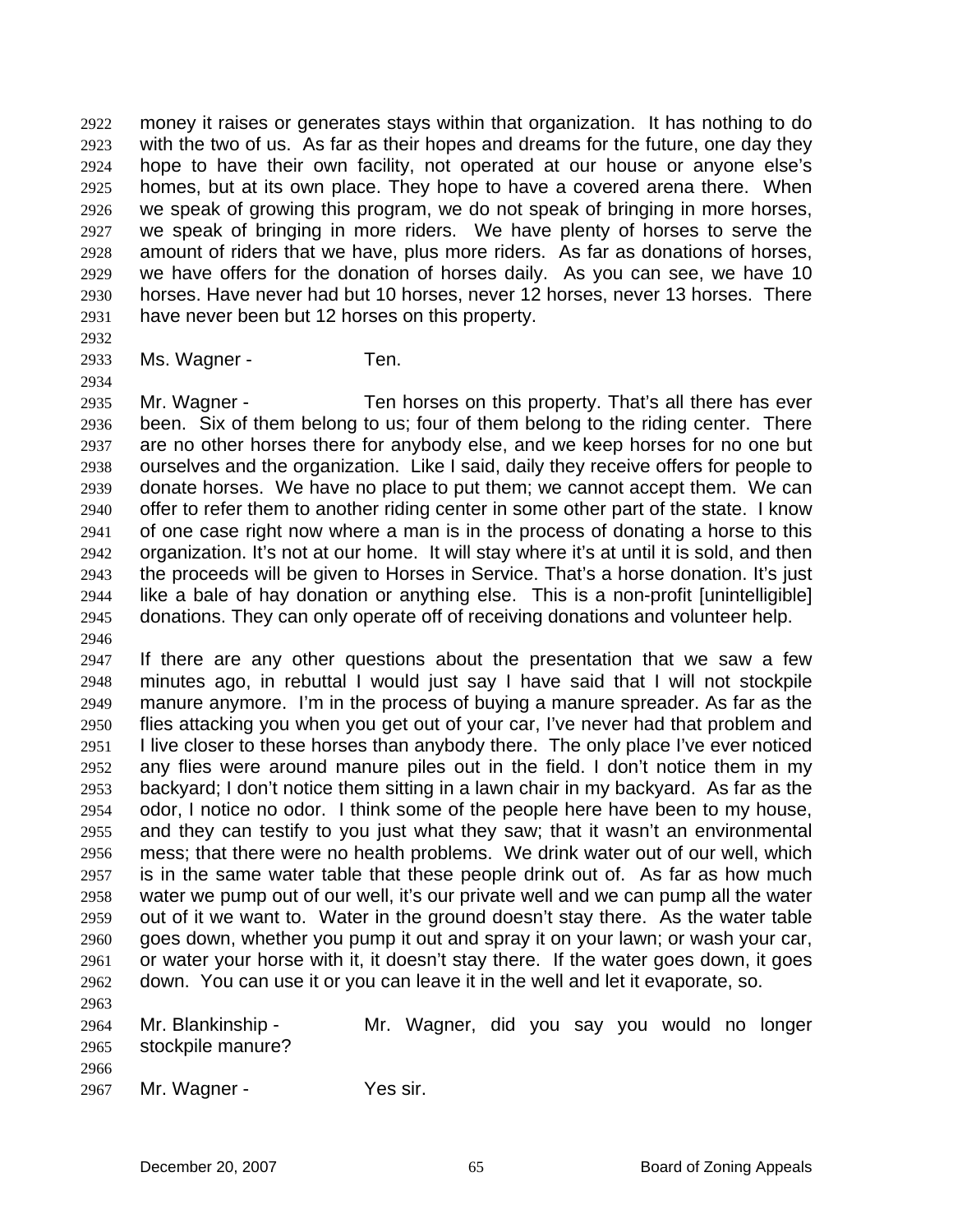2968 2969 2970 2971 2972 2973 2974 2975 2976 2977 2978 2979 2980 2981 2982 2983 2984 2985 2986 2987 2988 2989 2990 2991 2992 2993 2994 2995 2996 2997 2998 2999 3000 3001 3002 3003 3004 3005 3006 3007 3008 3009 3010 3011 3012 3013 Mr. Blankinship - You would spread, but do you have enough land to spread all of the manure that you gather, or would you have to haul some of it off site instead? Mr. Wagner - The Mon't—I've never collected manure. I heard the comment made that we discussed it with my neighbor one time, and that I told him that I spent too much time picking it up, that I was going to use it. Mr. Blankinship - I'm just asking would you be hauling manure off the site as well as spreading it on the ground? Mr. Wagner - Twill be spreading it on the site. If it works to where that's some sort of a problem, we'll do with it whatever the County requires us to do with it under the present zoning laws. Mr. Blankinship - Ckay, thank you. Mr. Wagner - We have no problem with conforming to anything, any rules or codes that the County has. We never have. We have sought out the County's help from the beginning as to whether we needed permits or anything else to operate under. Mr. Wright - Wait a minute, let's address that. This started in 2004. Mr. Wagner - Yes sir. Mr. Wright - The You say at that time you consulted with the County as to whether you needed a permit to run this operation? Mr. Wagner - Yes, and we were told that they didn't see why they did. Mr. Wright - So, you actually did seek advice as to whether you needed a permit in 2004. Mr. Wagner - They went and looked into all of that and were told that it didn't appear that they needed them. Mr. Wright - Where did you get that advice? Do you recall who you talked with? Mr. Wagner - No sir, I do not. Mr. Wright - What office was it?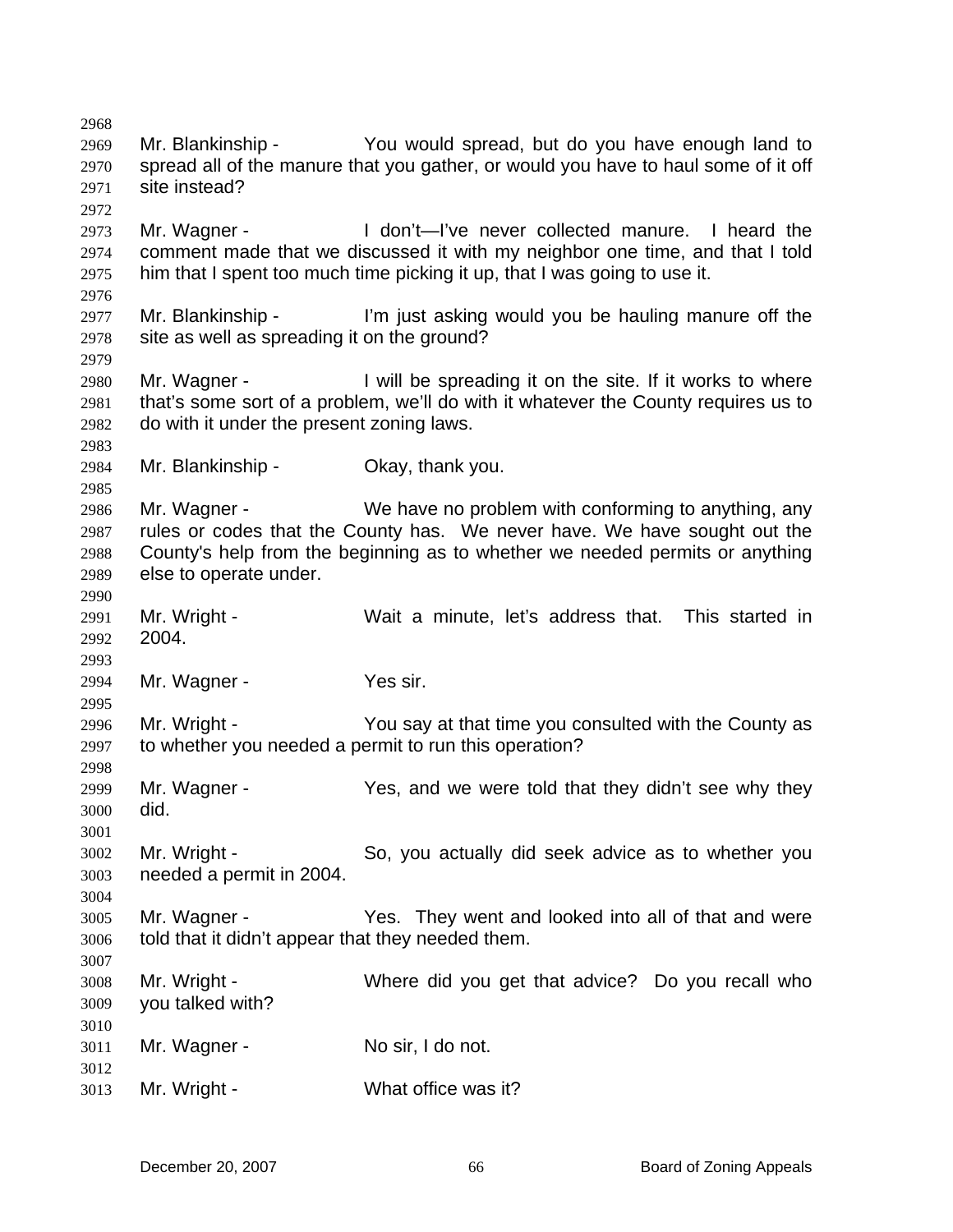| 3014         |                                      |                                                                                                                                        |
|--------------|--------------------------------------|----------------------------------------------------------------------------------------------------------------------------------------|
| 3015         | Mr. Wagner -                         |                                                                                                                                        |
| 3016         |                                      |                                                                                                                                        |
| 3017         | Mr. Wright -                         | The Planning Office.                                                                                                                   |
| 3018         |                                      |                                                                                                                                        |
| 3019         | Mr. Wagner -                         | I did not found Horses in Service; my wife and her                                                                                     |
| 3020         |                                      | sister did. They did all the background work, investigating what they needed to                                                        |
| 3021         | do and how they needed to set it up. |                                                                                                                                        |
| 3022         |                                      |                                                                                                                                        |
| 3023         | Mr. Wright -                         | I was just curious which office you went to.                                                                                           |
| 3024         |                                      |                                                                                                                                        |
| 3025         | Mr. Wagner -                         | I'm not aware. I personally did not do the work.                                                                                       |
| 3026         |                                      |                                                                                                                                        |
| 3027         | Mr. Wright -                         | Did you wife do it?                                                                                                                    |
| 3028         |                                      |                                                                                                                                        |
| 3029         | Mr. Wagner -                         | My wife and her sister.                                                                                                                |
| 3030         |                                      |                                                                                                                                        |
| 3031         | Mr. Wright -                         | Could she tell us where she went?                                                                                                      |
| 3032         |                                      |                                                                                                                                        |
| 3033         | Mr. Wagner -                         | She may be able to.                                                                                                                    |
| 3034         |                                      |                                                                                                                                        |
| 3035         | Mr. Wright -                         | I don't know; I'm just curious.                                                                                                        |
| 3036         |                                      |                                                                                                                                        |
| 3037         | Ms. Wagner -                         | To my knowledge, we did not need a permit.                                                                                             |
| 3038         |                                      |                                                                                                                                        |
| 3039         | Mr. Wright -                         | But where did you go to seek that information?                                                                                         |
| 3040         |                                      |                                                                                                                                        |
| 3041         | Ms. Wagner -                         | All we did was get a non-profit status from the-                                                                                       |
| 3042         |                                      |                                                                                                                                        |
| 3043         | Mr. Wright -                         | But that doesn't answer my question.                                                                                                   |
| 3044         |                                      |                                                                                                                                        |
| 3045         | Ms. Wagner -                         | Yeah. I don't know that we went.                                                                                                       |
| 3046         |                                      |                                                                                                                                        |
| 3047         | Mr. Wright -                         | So you really did not ask the County whether you                                                                                       |
| 3048         | needed a permit for this operation.  |                                                                                                                                        |
| 3049         |                                      |                                                                                                                                        |
| 3050         | Ms. Wagner -                         | I don't know that we did. My sister might have. At the<br>time, she was the one doing the paperwork on this. But I personally did not. |
| 3051         |                                      |                                                                                                                                        |
| 3052         | Mr. Wright -                         | So, you didn't seek-                                                                                                                   |
| 3053         |                                      |                                                                                                                                        |
| 3054         |                                      |                                                                                                                                        |
| 3055<br>3056 | Ms. Wagner -                         | Yeah, we asked about a business license.                                                                                               |
| 3057         | Mr. Wright -                         | A business license. But that doesn't have—That's not                                                                                   |
| 3058         |                                      | zoning. Okay. I just wanted to get clear. But at that time it was your feeling-                                                        |
| 3059         |                                      |                                                                                                                                        |
|              |                                      |                                                                                                                                        |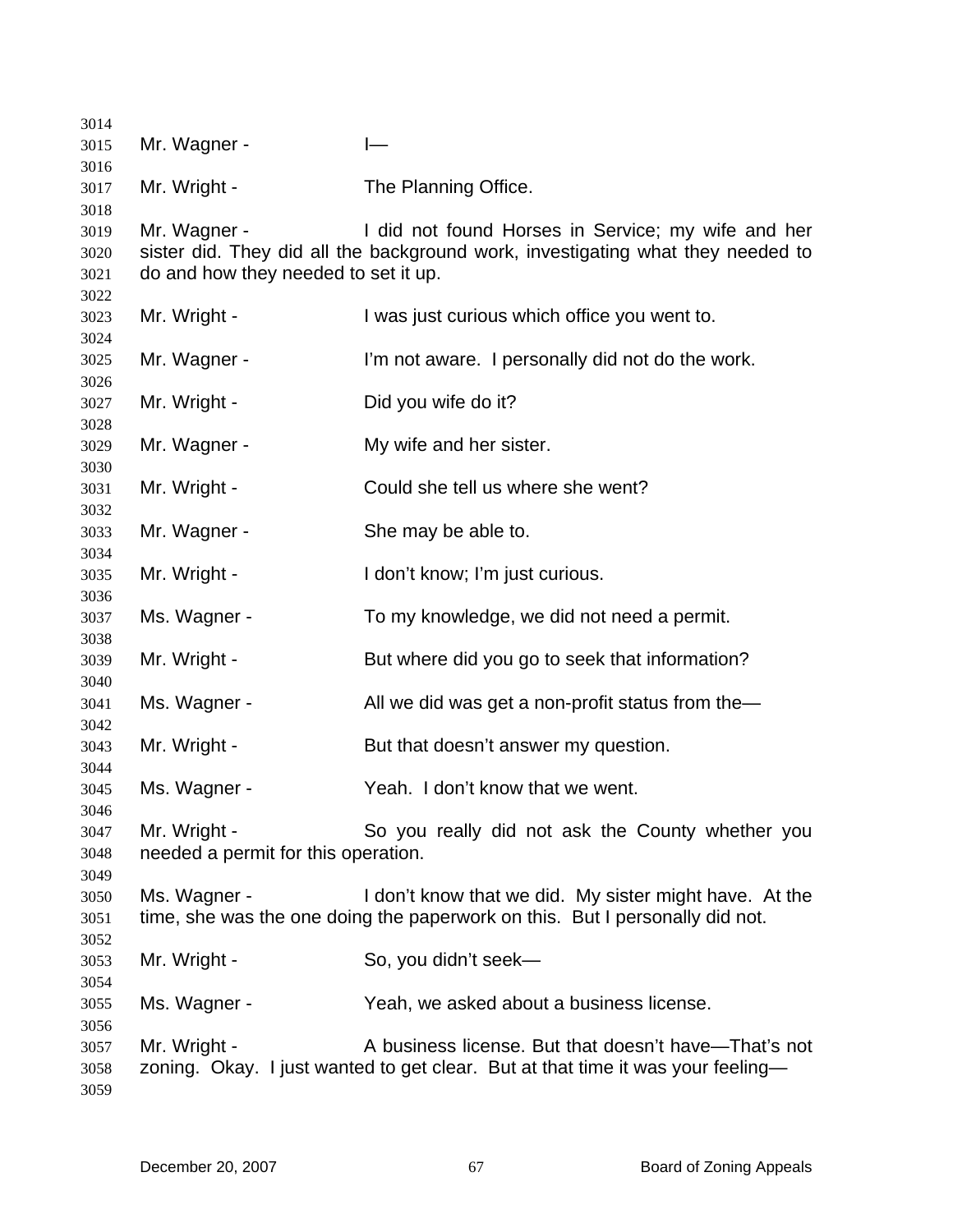| 3060         | Ms. Wagner -                        | Correct.                                                                                                                            |
|--------------|-------------------------------------|-------------------------------------------------------------------------------------------------------------------------------------|
| 3061<br>3062 | Mr. Wright -                        | -didn't have any idea that you did.                                                                                                 |
| 3063         |                                     |                                                                                                                                     |
| 3064         | Ms. Wagner -                        | Correct.                                                                                                                            |
| 3065         |                                     |                                                                                                                                     |
| 3066         | Mr. Wright -                        | I wanted to ask Mr. Wagner a couple more questions.                                                                                 |
| 3067<br>3068 | had been mentioned here.            | There was something about lights being brought in, and that is the first time that                                                  |
| 3069         |                                     |                                                                                                                                     |
| 3070         | Mr. Wagner -                        | Yes sir. Right there on this slide they showed you                                                                                  |
| 3071         | before of the arena.                |                                                                                                                                     |
| 3072         |                                     |                                                                                                                                     |
| 3073         | Mr. Wright -                        | Where are the lights used?                                                                                                          |
| 3074         |                                     |                                                                                                                                     |
| 3075         | Mr. Wagner -                        | They are-                                                                                                                           |
| 3076<br>3077 | Mr. Wright -                        | In the arena area?                                                                                                                  |
| 3078         |                                     |                                                                                                                                     |
| 3079         | Ms. Wagner -                        | In the arena, in the riding arena.                                                                                                  |
| 3080         |                                     |                                                                                                                                     |
| 3081         | Mr. Wagner -                        | I believe there are two lights.                                                                                                     |
| 3082         |                                     |                                                                                                                                     |
| 3083         | Mr. Wright -                        | Two lights.                                                                                                                         |
| 3084<br>3085 | Ms. Wagner -                        | One about where the white cursor is.                                                                                                |
| 3086         |                                     |                                                                                                                                     |
| 3087         | Mr. Wagner -                        | And one at-                                                                                                                         |
| 3088         |                                     |                                                                                                                                     |
| 3089         | Ms. Wagner -                        | And one at the far end.                                                                                                             |
| 3090         |                                     |                                                                                                                                     |
| 3091         | Mr. Wright -                        | Okay.                                                                                                                               |
| 3092         | Mr. Kirkland -                      | What are they, portable lights with generators?                                                                                     |
| 3093<br>3094 |                                     |                                                                                                                                     |
| 3095         | Mr. Wagner -                        | No, they're lights on poles.                                                                                                        |
| 3096         |                                     |                                                                                                                                     |
| 3097         | Mr. Wright -                        | Okay. Are they installed?                                                                                                           |
| 3098         |                                     |                                                                                                                                     |
| 3099         | Mr. Wagner -                        | Yes sir.                                                                                                                            |
| 3100         |                                     |                                                                                                                                     |
| 3101<br>3102 | Mr. Wright -                        | So, they're there. The other question I had, if this<br>Board were to put in a condition that you had to remove the manure from the |
| 3103         | property, could you live with that? |                                                                                                                                     |
| 3104         |                                     |                                                                                                                                     |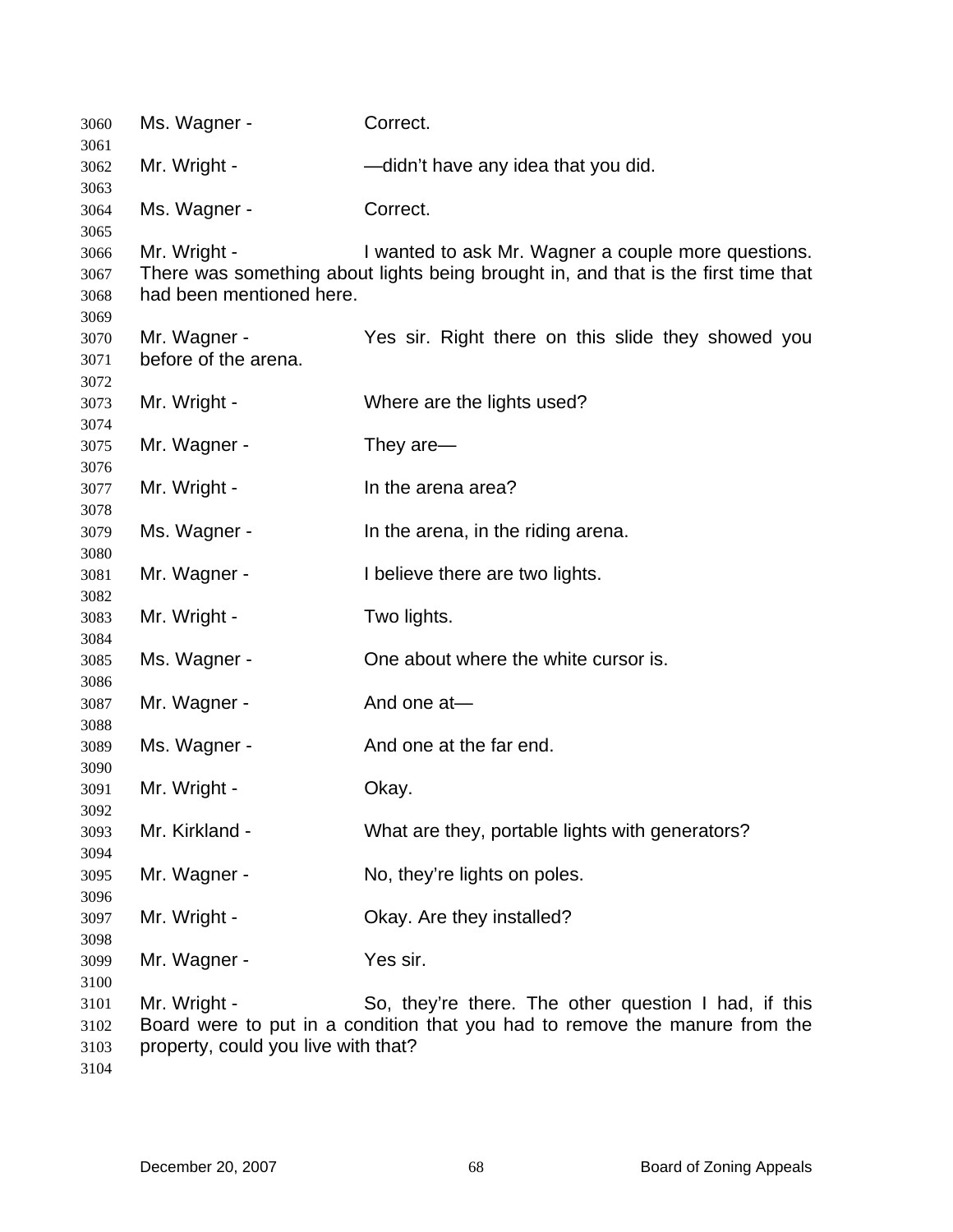Mr. Wagner - To some extent, yes sir. We don't—Like I said, we don't collect. There's no equipment made, other than a manure folk or a shovel, to pick manure off the ground. 3105 3106 3107 3108 3109 3110 3111 3112 3113 3114 3115 3116 3117 3118 3119 3120 3121 3122 3123 3124 3125 3126 3127 3128 3129 3130 3131 3132 3133 3134 3135 3136 3137 3138 3139 3140 3141 3142 3143 3144 3145 3146 3147 3148 3149 3150 Mr. Wright - The I'm talking about when you clean the stable. Mr. Wagner - Yes sir. Mr. Wright - When you clean the stable out, if you were required to take that off site, would that present a problem for you? Mr. Wagner - Not directly, no sir. Mr. Kirkland - The Any other questions? Mr. Nunnally - Yes, I'd like to ask Mr. Blankinship, since everybody is still here, have we ever had a problem from anybody on this operation? Mr. Blankinship - Well, it was because of the complaint that this came before us to begin with. Mr. Nunnally - Yes, but when did this complaint come, just recently? Mr. Blankinship - The first one I know of was this summer. I believe the— Mr. Nunnally - And they've been operating for—How long have you all been operating? Ms. Wagner - We're going into our fourth year. Mr. Nunnally - Fourth year. Mr. Blankinship - I believe Ms. Akers testified that there had been previous complaints that had been forwarded to my office. So, there may have been other complaints that I'm not aware of. Mr. Wagner - Excuse me. Mr. Nunnally - Go ahead. Mr. Wagner - I've never had a complaint from them. This was my-I was kind of befuddled by this because—My neighbors have contacted me about everything that has gone in our neighborhood since we've lived there, if a gun was fired, if a—whatever. I don't understand why they didn't come to me with this before they went to the County. One more thing I had meant to bring up that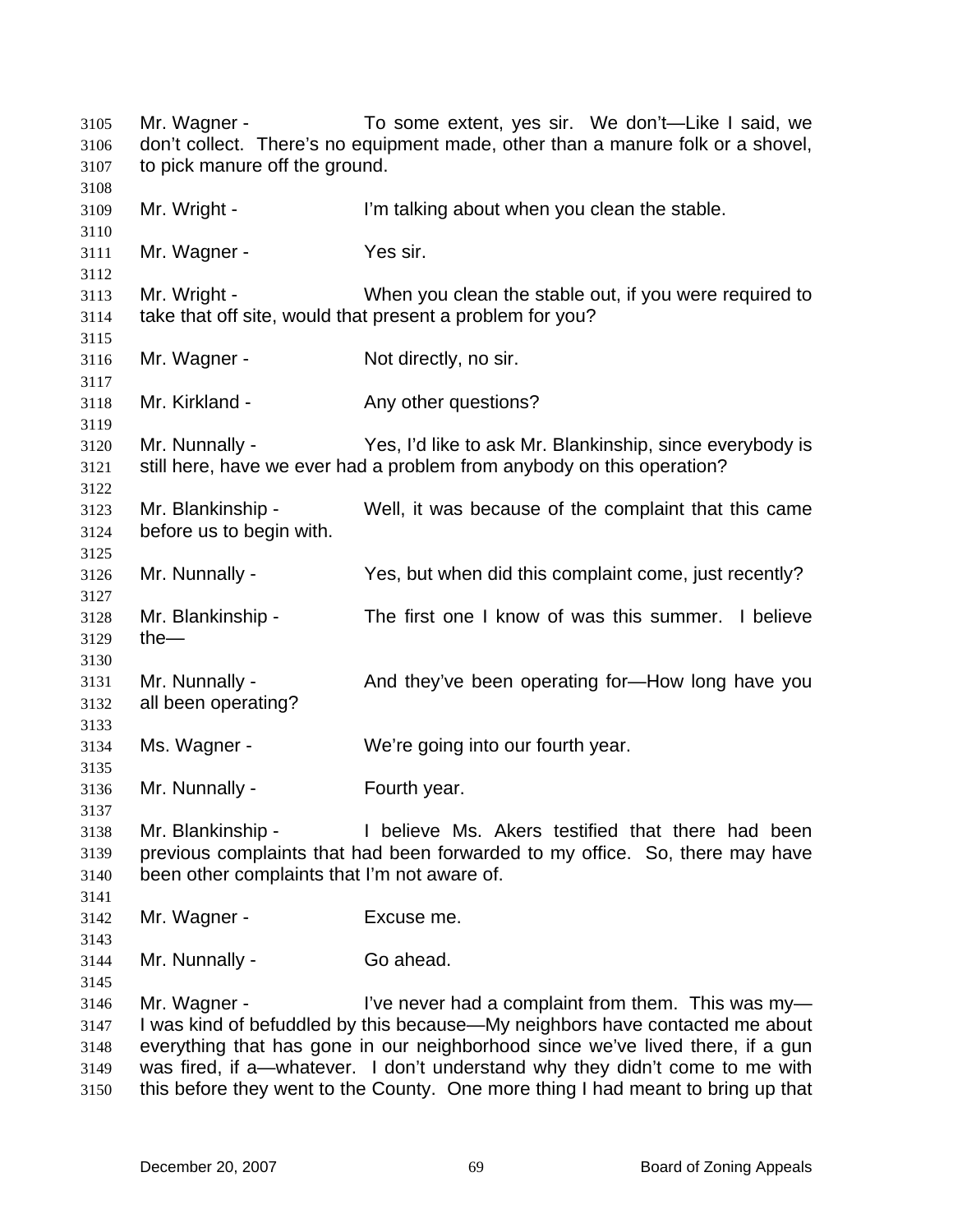I didn't when we were talking about other things that could have affected any of this in the area is all of the land, probably 5,000 acres, several thousand [unintelligible] anyway, between Darbytown Road and Hines Road drains through this piece of property. Directly behind us is a cattle farm, which drains directly into this creek directly between our two pieces of property, with probably a hundred cows on it. I don't know; maybe it's 15 or maybe it's 100, but they're there. That drainage from that land is far more accessible to the creek we're talking about than the manure from my horses. So, I don't know how you would separate it, and if somebody wanted to check it, they'd be welcome to come out and sample this water in the creek and see if they find this manure in it, or any of these problems. I don't have any problem with that. And as far as that, like I said, that manure pile, if anyone would like to look under it—it's a brush pile, it's not a manure pile. It's never had manure in it. If the County would allow me a permit to burn it, I'd be glad to get rid of it tomorrow. 3151 3152 3153 3154 3155 3156 3157 3158 3159 3160 3161 3162 3163 3164 3165 3166 3167 3168 3169 3170 3171 3172 3173 3174 3175 3176 3177 3178 3179 3180 3181 3182 3183 3184 3185 3186 3187 3188 3189 3190 3191 3192 3193 3194 3195 3196 Mr. Wright - I have another question I meant to ask. You have ten horses and you say you own six. Mr. Wagner - Yes sir. Mr. Wright - And ten are leased to you or provided for you. Ms. Wagner - Four. Mr. Wright - Four are Mr. Wagner - Four additional. Mr. Wright - Do you lease those or do they give them to you, lend them to you? Mr. Wagner - They belong to the riding center. Mr. Wright - The Ree. Mr. Wagner - And we board them for the riding center. They are the only boarding client that we have. Mr. Wright - That's the other. That's what I want to get to. Mr. Wagner - Two of our horses are also used in the riding program. Mr. Wright - So, out of your six horses, you only use two in the riding program.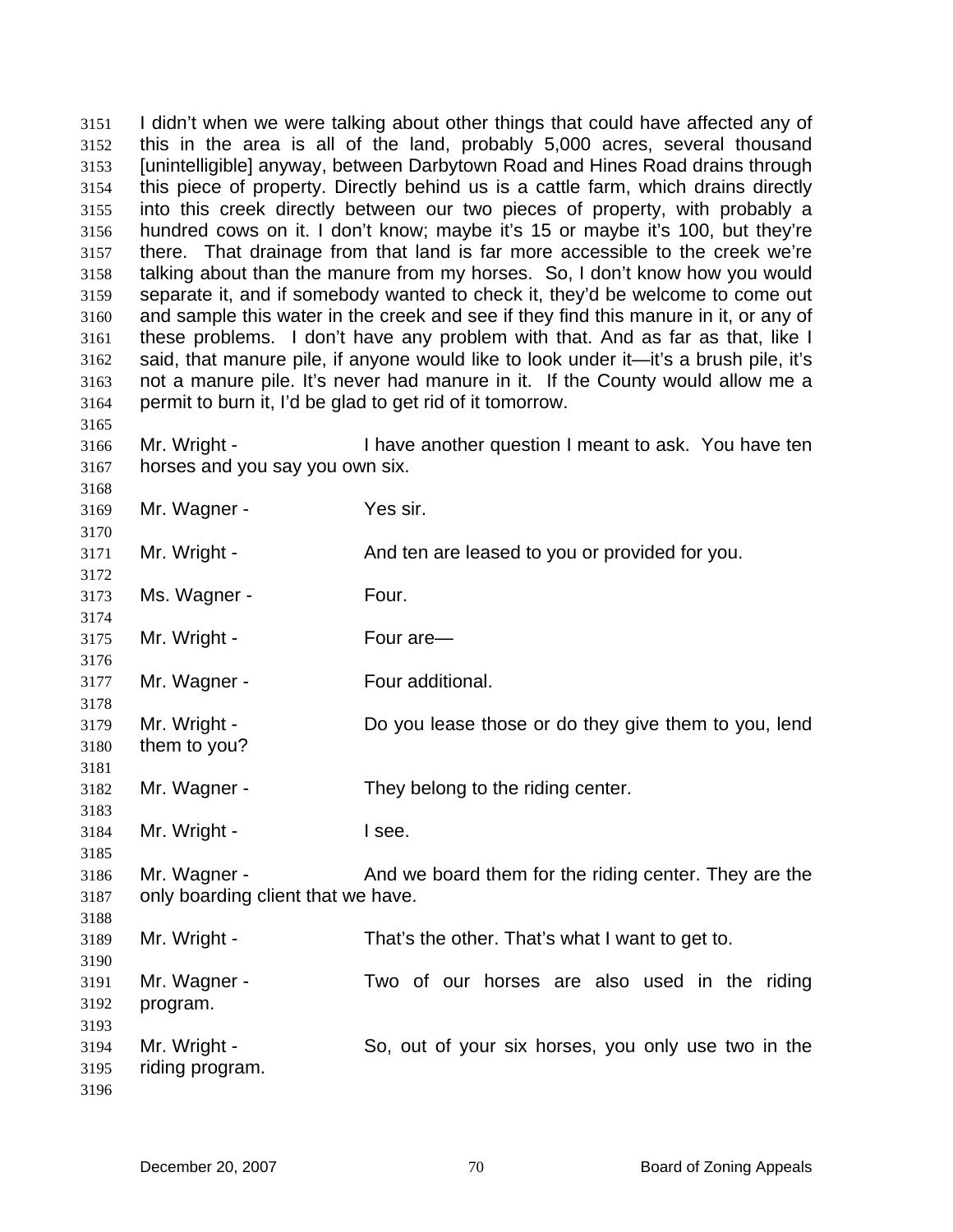Mr. Wagner - Yes sir. One of our horses is a spotted [unintelligible] stallion. He's only two years old and he's a little bit to— Mr. Wright - Too frisky. Mr. Wagner - The musture to be used for anything. His mother is used in the riding program. Ms. Wagner - Our personal horses are just used for our personal needs. Mr. Wright - The Solid Collection Collection where you give riding lessons? Ms. Wagner - No sir. Mr. Wright - I'm just trying to get at—There was some statement that they didn't know whether this was the sole thing you did with your horses. You use how many in this operation, total? How many horses do you actually use? Ms. Wagner - We actually utilize six horses in the program. Mr. Wright - Six. And the other four are your personal horses. Ms. Wagner - Well, six are our personal horses; two are leased to be used by the riding center. Mr. Wright - So, you only use six in the riding. Ms. Wagner - Correct. Mr. Wright - And the other four are not. Ms. Wagner - They're not suitable to be therapeutic horses. Mr. Wright - Do you use those for any other purpose? Ms. Wagner – To ride them, yes. Mr. Wright - You ride them yourself? Ms. Wagner – Yes. Mr. Wright - Do you have riding lessons for anybody outside or anything?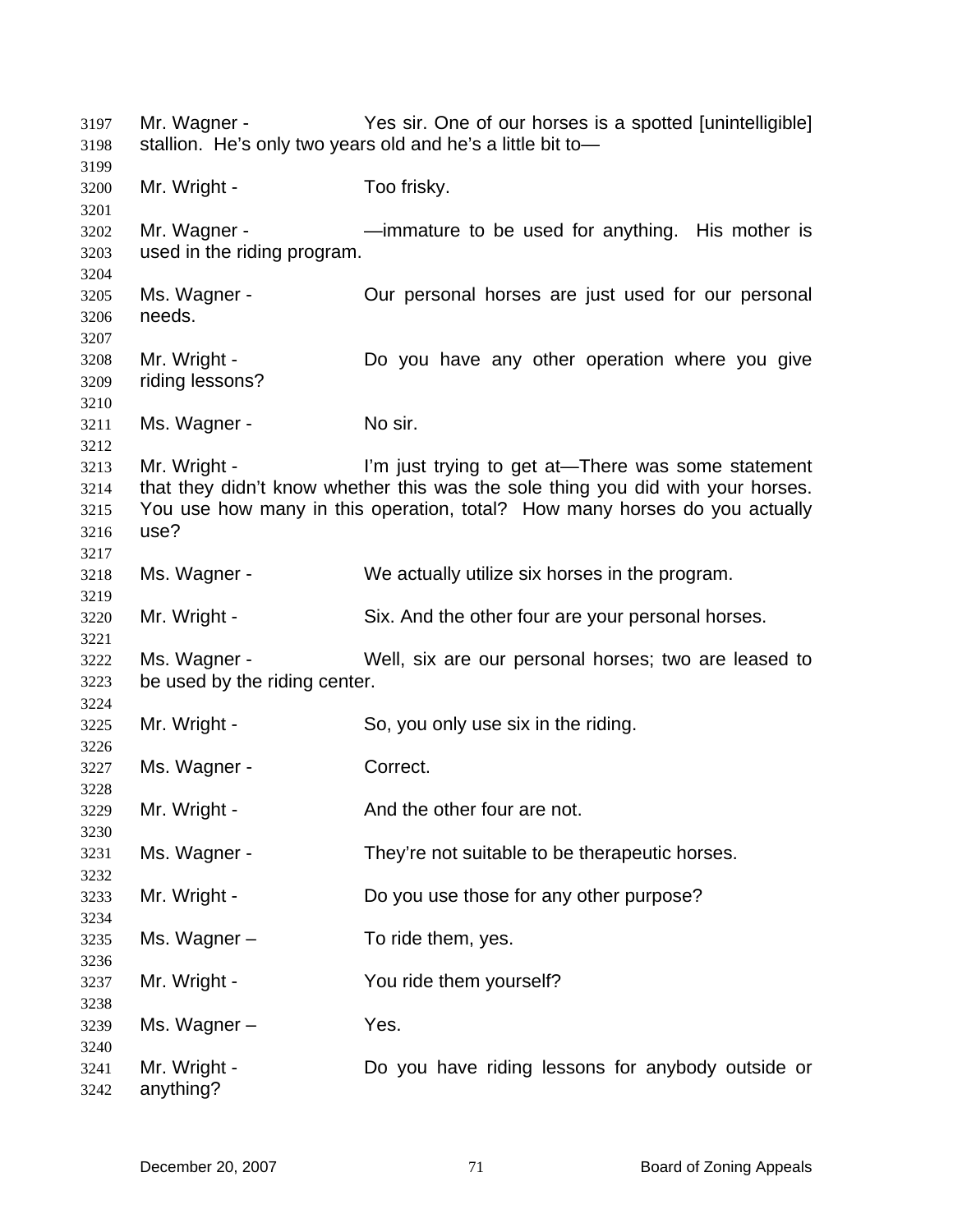3243 3244 3245 3246 3247 3248 3249 3250 3251 3252 3253 3254 3255 3256 3257 3258 3259 3260 3261 3262 3263 3264 3265 3266 3267 3268 3269 3270 3271 3272 3273 3274 3275 3276 3277 3278 3279 3280 3281 3282 3283 3284 3285 3286 3287 Ms. Wagner – No, we don't do riding lessons; we just do private trail riding. Mr. Wright - So those you use personally. Ms. Wagner – Yes. Mr. Wright - That's the sole purpose for those other four horses. Ms. Wagner – Yes. Mr. Wright - One more question. I'm just trying to find out if you can get along with fewer horses. You've got ten, and you use six in your riding, and you have four personal horses. So, could you get along with—I think there was some information when you started you had eight horses—in our material back in 2004. Ms. Wagner – Well, we started with four horses, our personal horses that we've had since 1996, is when we got two horses, and in '97 we got two more. We've had four horses on the property, basically since 1997. Mr. Wright - Chay. Ms. Wagner – Since the Horses in Service program started, starting in 2004, might have been 2003, we got another horse, the center got a horse. And then we got two more personal horses, and then the center got three more horses, making the total of 10. Mr. Wright - What I'm trying to get at, could you possibly operate with less than 10 horses? Ms. Wagner – We could not operate with less than ten horses, no. Mr. Wright - Because four of them are not used. Ms. Wagner – Correct, but they are our personal horses that I don't want really want to get rid of. I want to keep them. Mr. Wright - So, what you're saying six, you need a minimum of six for the operation that this would be permitted for. Ms. Wagner – The At least, yes. I mean, we're running with six. We're at our limit as far as how many riders we can take.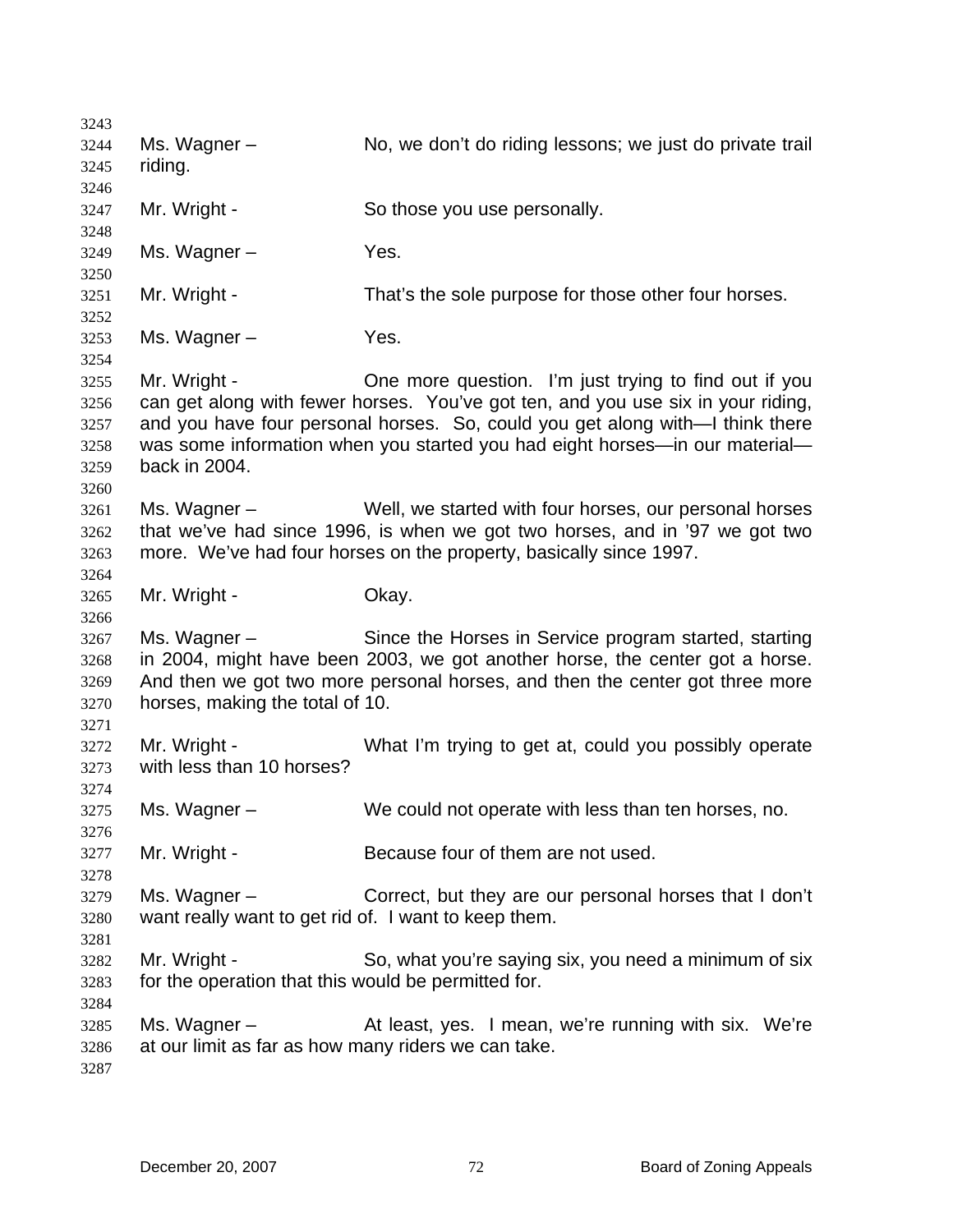Mr. Wright - Somewhere in this material I saw where you have a waiting list. 3288 3289 3290 3291 3292 3293 3294 3295 3296 3297 3298 3299 3300 3301 3302 3303 3304 3305 3306 3307 3308 3309 3310 3311 3312 3313 3314 3315 3316 3317 3318 3319 3320 3321 3322 3323 3324 3325 3326 3327 3328 3329 3330 3331 3332 3333 Ms. Wagner – We do. That waiting list is for if we have riders that drop out for whatever reason. Mr. Wright - So, you cannot accommodate any more riders right now with the horses you have. Ms. Wagner – That's correct. Mr. Wright - Is there any possibility that any one of the four horses which you have personally could be trained so you could use them? Ms. Wagner – Yes. We have one in training right now. Mr. Wright - Okay. So, you may increase it to seven horses. Ms. Wagner – The Used in the program? That's possible, yes. One of them is kind of on a standby temporary. In case one of the therapy horses comes up lame or something like that, then we have a substitute horse that we can put in. Ms. Dwyer - I have a question for staff, if you're finished with the questions of these witnesses. Ms. Harris - I have a question for Mr. Wagner. I think the answer is no, but have you ever met with the community to discuss this concern? Mr. Wagner - Thever knew until this complaint came up that there was a concern. Ms. Harris - Right. Mr. Wagner - I have discussed it with my neighbor across the road, and he told me that he had no problem with it whatsoever. Ms. Harris - Now you know that there is a concern—I heard you say that a few minutes ago. I didn't mean to cut you off, but I did hear you say that a few minutes ago. Now you know that there is a—the Akers have a problem with the smell, and you said it could come from the cattle, not necessarily the horses. Mr. Wagner - No ma'am, I wasn't talking about smell, I was talking about any problems they might be having with their water, because we don't have any problems in ours.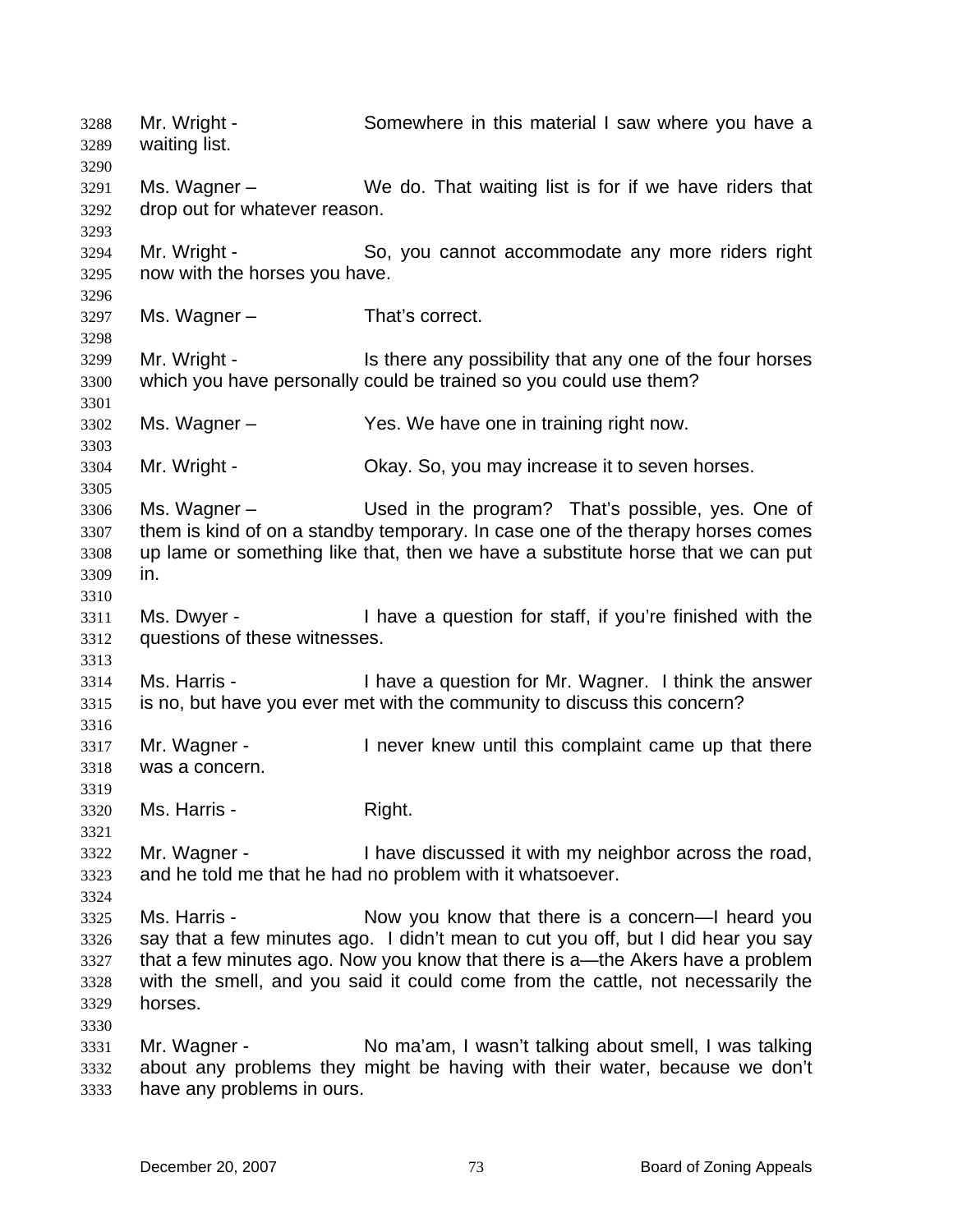3335 3336 3337 3338 3339 3340 3341 Ms. Harris - Chay. Is it possible that you could get with your neighbors? I know that Ms. Sharpe said she doesn't have a problem, doesn't have a problem with the smell. They seem to have a list of concerns. Is it possible that you could get with your neighbors to identify just what's causing these problems, because I don't know if it will go away even though we might take away the stockpile of manure problem. But I'm not sure that your other problems are going to cease.

3342

3334

3343 3344 3345 3346 3347 3348 3349 3350 3351 3352 3353 3354 3355 3356 3357 3358 Mr. Wagner - If I could add something. I don't know if you all have been following the news real closely, but the last couple of years have been very bad years for farmers and for farming. It's been a bad year to try to—Two years of drought. We had water restrictions this summer for anybody who uses public water. Hay doesn't grow; grass doesn't grow. The condition of my two front fields is not due alone to the amount of horses that are out there, it's due to the fact that we haven't had any rain. When we had the rain, the grass was growing and everything was fine. We went two months and didn't have any rain. Grass doesn't grow. Horses don't stop eating because it's not raining. They keep on eating it right down to the ground. This spring—we planned on doing it this fall and the weather didn't work out. We'd planned to try to revitalize this whole front pasture. In order to do that, I have to do a little more fencing to move some animals and restrict them from it. I can't do all four quarters at one time; I can only do one piece at a time. That's part of the reason that the conditions in that front field exist. It's not just due to over-grazing; it's due to under rain for the past two years.

3359

3360 3361 3362 3363 3364 3365 3366 3367 Two years ago, we had our front re-fenced. The old fence that was an old field fence. It was falling down, it was covered with honeysuckle. We contacted Ms. Sharpe's mother and asked her if it would be okay if we cleared the fence line between our property and hers. She said, "Go ahead. As long as you don't mess with the cotton, do whatever you'd like." So we did. We cleared it. We moved back off the fence line so we could keep it open. In the process of having all this done, the equipment that they use to do this also damaged the front pasture.

3368

3369 3370 3371 3372 3373 3374 3375 3376 3377 3378 3379 These are all part of what led to the conditions in these front fields. This summer, as dry as it was—Normally, I take my lawnmower or my tractor and rake the manure so that it breaks up, and then when you have rain, it goes right into the ground. A couple of good hard rains, that's all gone. The new manure comes, you rake it, it does the same thing. When you go months without any rain, week after week after week with no rain, I can't get out there—I left it when it was standing in the fields to keep from spreading it to my neighbors. If I go out there with my lawnmower and cut it up, or I rake it up with my tractor and it's that dry, it goes right across the road into my neighbor's swimming—It's a cloud of dust, just like when they cut the grain or the soybeans off of the field next to me; the dust goes everywhere. Well, that's the same thing with horse manure. So, I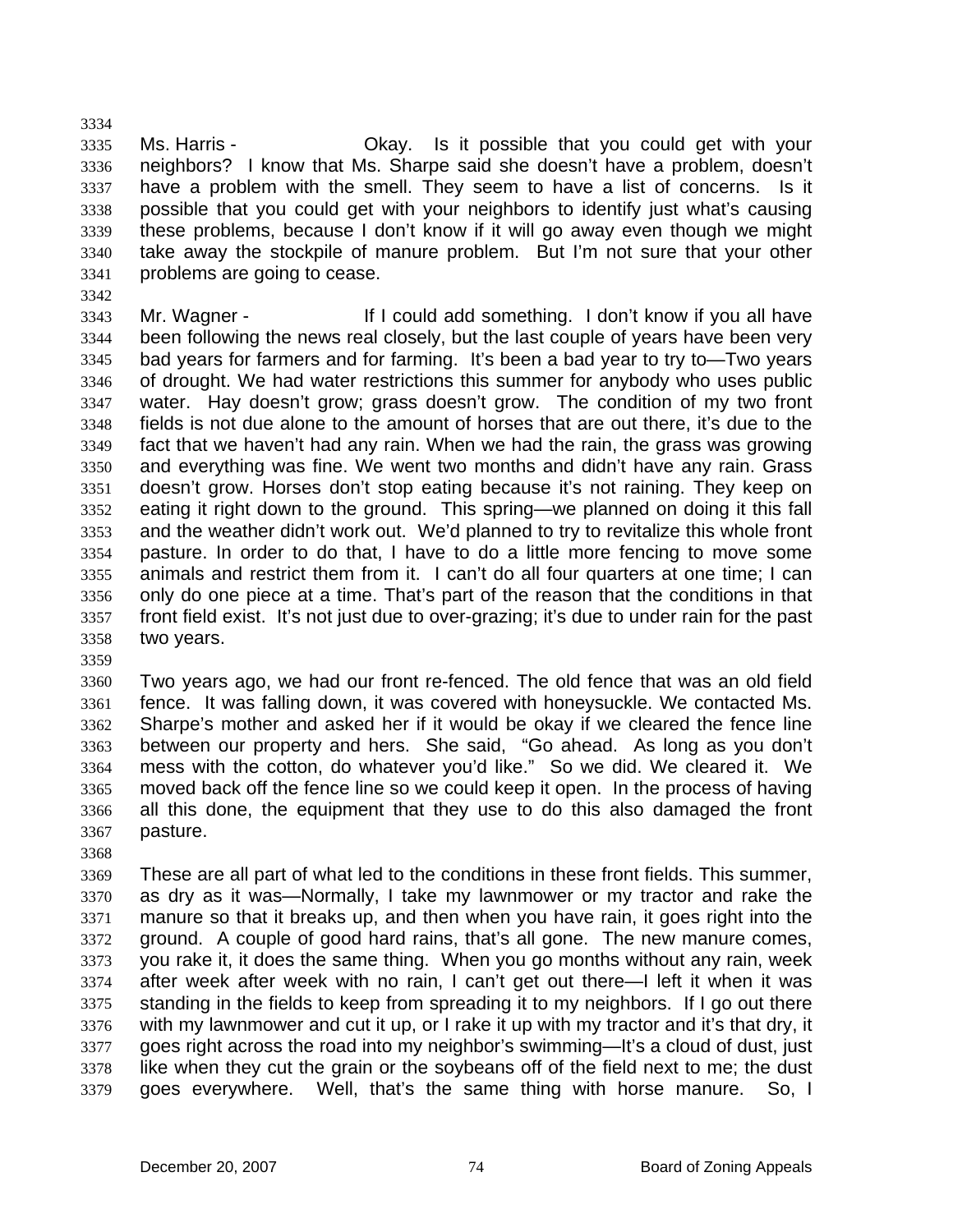purposely left until I had an opportunity, we got some rain so that I could do something with it. It wasn't just neglect. 3380 3381

3382

3388

3383 3384 3385 3386 3387 As far as getting with my neighbors, had my neighbors come to me in the beginning and told me they had a problem, were worried about my manure problem or whatever else, we could have probably taken care of that at home. Like I say, I don't understand why this was all thrown up to give you people something to do, when we've had, like I thought, cordial relations in the past.

3389 3390 3391 3392 3393 3394 3395 3396 3397 3398 3399 3400 3401 3402 3403 3404 3405 3406 3407 3408 3409 3410 Ms. Dwyer - Mr. Blankinship, I see that there are really two issues in front of us. One has to do with the conditional use permit, which requires us to, among other things, consider whether this use would adversely affect the health, safety, and welfare of the people residing in the vicinity. I think all the testimony today goes to that question. But the other question, which—Or the other issue that I think we have to address—and there are several questions about the statutes that apply, in my mind. It looks like  $24-52(q)$  is the one that requires riding stables to meet three times the distance requirement of Section 24-10(a). And that distance requirement is normally 200 feet. So, we're talking here about a 600-foot distance requirement that's imposed. Is that correct? The question in my mind is from where to where is the 600 feet to be measured? And it's not clear. When I look at the statute, it says, use of buildings or premises are to be, in this case, 600 feet from any other lot occupied by a dwelling other than a farm dwelling. So, that's the statue we're looking at it. My first question is, what's a farm dwelling. Is that the neighbor's house or residence, in this case? So that's one question. The other is, what do we measure from? Do we measure from that house, or from the lot on which that house is located, to where on the Wagner's property—to their property line, to their pasture, to their stable, to the manure pile? Those, to me, are questions that I don't have the answers to and I would like to have some legal counsel on the question of the application, and interpretation of the statute. Specifically, what's a farm dwelling, and where do we take this measurement.

3411

3412 3413 3414 3415 3416 3417 3418 Mr. Blankinship - I mentioned this morning that I thought there were two cases on the agenda where you could probably take all of the public hearing that you needed this morning, but that you probably might want to consider deferring making a decision. This is the other one, and that's exactly the reason. Mr. O'Kelly and I kicked this around a little bit, and the different conclusions that we've reached seemed to apply in some cases, and not in others. We're having a little bit of difficulty landing on the solid answer for that question.

3419

3423

3420 3421 3422 Ms. Dwyer - We do have counsel; we have a County Attorney's Office. Is there a formal way for us to ask for an opinion, or how do we go about doing that?

3424 3425 Mr. Blankinship - I think Mr. O'Kelly can do that for us, but I would suggest that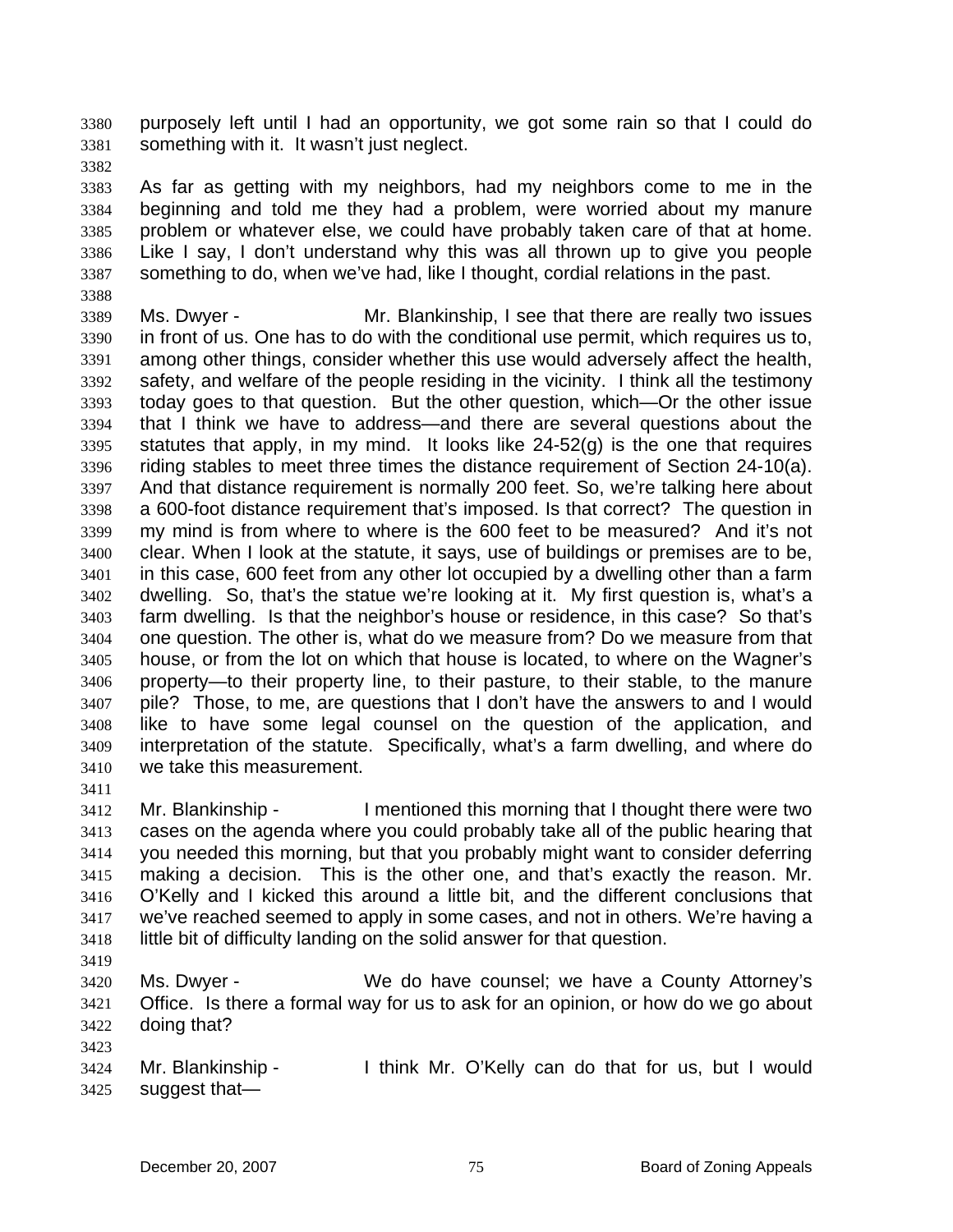3427 3428 3429 3430 3431 3432 3433 3434 3435 3436 3437 3438 3439 3440 3441 3442 3443 3444 3445 3446 3447 3448 3449 3450 3451 3452 3453 3454 3455 3456 3457 3458 3459 3460 3461 3462 3463 3464 3465 3466 3467 3468 3469 3470 3471 Mr. O'Kelly - The Mould like the opportunity first to get an interpretation from the Director of Planning. I think that's the first place we should go. If we need to go beyond a decision from the Director, then certainly we could ask for an opinion from the County Attorney. Mr. Wright - The View of that, don't you think it would be in order to move that we defer this to January? It's a lot for us to consider here, and we want to make sure that [unintelligible] our decision for everybody concerned. Mr. Blankinship - As with the other case, I'd like for that motion to be specific on what is being deferred and what is not. I don't think you need to open up for testimony next month. **DECISION**  Mr. Nunnally - Well, [unintelligible] heard from Mr. Wagner, I would suggest that we defer until next month, if it's all right with you people. Mr. Kirkland - The And we're going to answer that question that Ms. Dwyer what's to get resolved. Mr. Nunnally - Right. Ms. Dwyer - And I could— Mr. Nunnally - [Unintelligible] all that information so we can make a decision. Ms. Dwyer - The And I think we close the public hearing. I think we have enough information on the health, safety, and welfare issue. I don't think we need any more facts on that issue. What we need facts on are the distance, you know, how does the County ordinance apply to this case in terms of the distance requirements. So, next month we won't have any more testimony. We'll have a hearing, but we will hear from the Director of Planning and/or the County Attorney on those legal questions, and then we'll make a decision. Mr. Wright - And that will give us an opportunity to digest all the material that we've heard today. Ms. Dwyer - The You should be here. Anyone who wants to be here is welcome to be here. Mr. Kirkland - We're just not going to take any more testimony about the health, safety, and welfare.

3426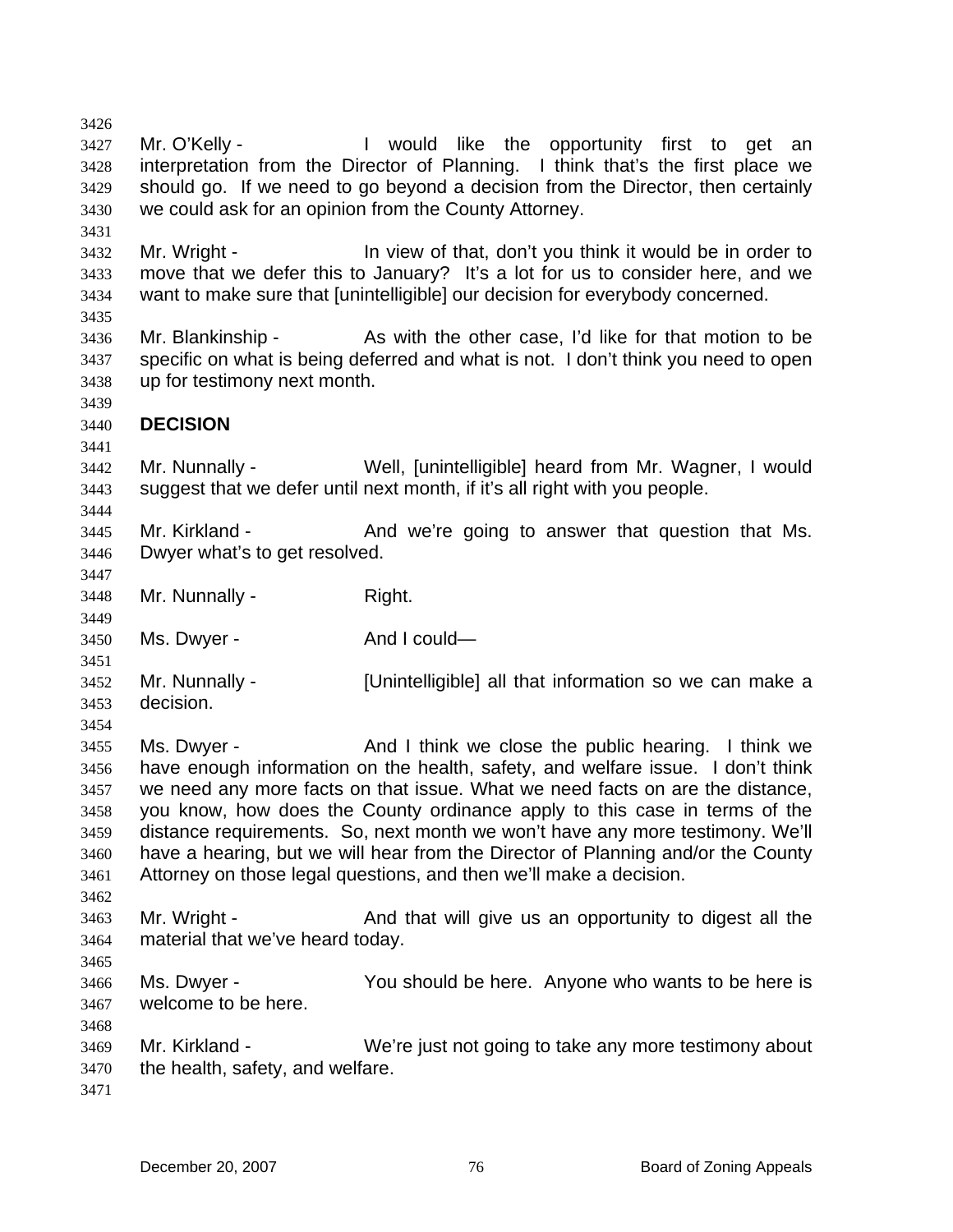Ms. Dwyer - The And we'll probably have our transcripts from this hearing so we can review that in the meantime if we want to refresh our memory. 3472 3473 3474 3475 3476 3477 3478 3479 3480 3481 3482 3483 3484 3485 3486 3487 3488 3489 3490 3491 3492 3493 3494 3495 3496 3497 3498 3499 3500 3501 3502 3503 3504 3505 3506 3507 3508 3509 3510 3511 3512 3513 3514 3515 3516 3517 Mr. Kirkland - That all said, I have a motion to defer by Mr. Nunnally. Who seconded it? Mr. Wright - The Music Conded it. Mr. Kirkland - Seconded by Mr. Wright. All those in favor say aye. All opposed say no. The ayes have it; the motion passes. Upon a motion by Mr. Nunnally, seconded by Mr, Wright, the Board **deferred** application **UP-024-07**, Martha Wagner's request for a conditional use permit pursuant to Section 24-52(g) to operate a riding stable at 6301 Hines Road (Parcel 853-692-4325), zoned A-1, Agricultural District (Varina). Affirmative: Charlowyer, Harris, Kirkland, Nunnally, Wright 5 Negative: 0 Absent: 0 **UP-025-07 THE EAST END LANDFILL, LLC** requests a conditional use permit pursuant to Section 24-116(c)(3) to consolidate two existing landfills at 1820 Darbytown Road (Parcels 811-708-0108, 808-706-6679, 809-707-1585 and 806-708-6348), zoned B-3, Business District and M-2, General Industrial District (Varina). Mr. Kirkland - Is the applicant here? Anyone else wish to speak on this case? Anyone else wish to testify, please stand and raise your right hand, and come on down front, or whatever, to be sworn in. Mr. Blankinship - Do you swear the testimony you're about to give is the truth and nothing but the truth so help you God? Mr. Kirkland - The Music of the Vou would, please state your name for the record. Mr. Pollard - The My name is Speaker Pollard. I'm an attorney-at-law from Christian and Barton, representing The East End Landfill, LLC. Thank you for your time today. Our application—TEEL I'll use short for The East End Landfill. TEEL's application is essentially what I would sort of say, administrative in nature. We are seeking to consolidate essentially two existing CUP's into one. This results from a recent business transaction whereby East End Landfill, or TEEL, acquired what was then called, and is still called Cox's Darbytown Road Landfill, Inc. That had been a wholly owned subsidiary of S. B. Cox. Cox's Darbytown Road Landfill was the corporate owner, the owner of—as you see on your map—a landfill that is located, in part, adjacent to TEEL's existing landfill.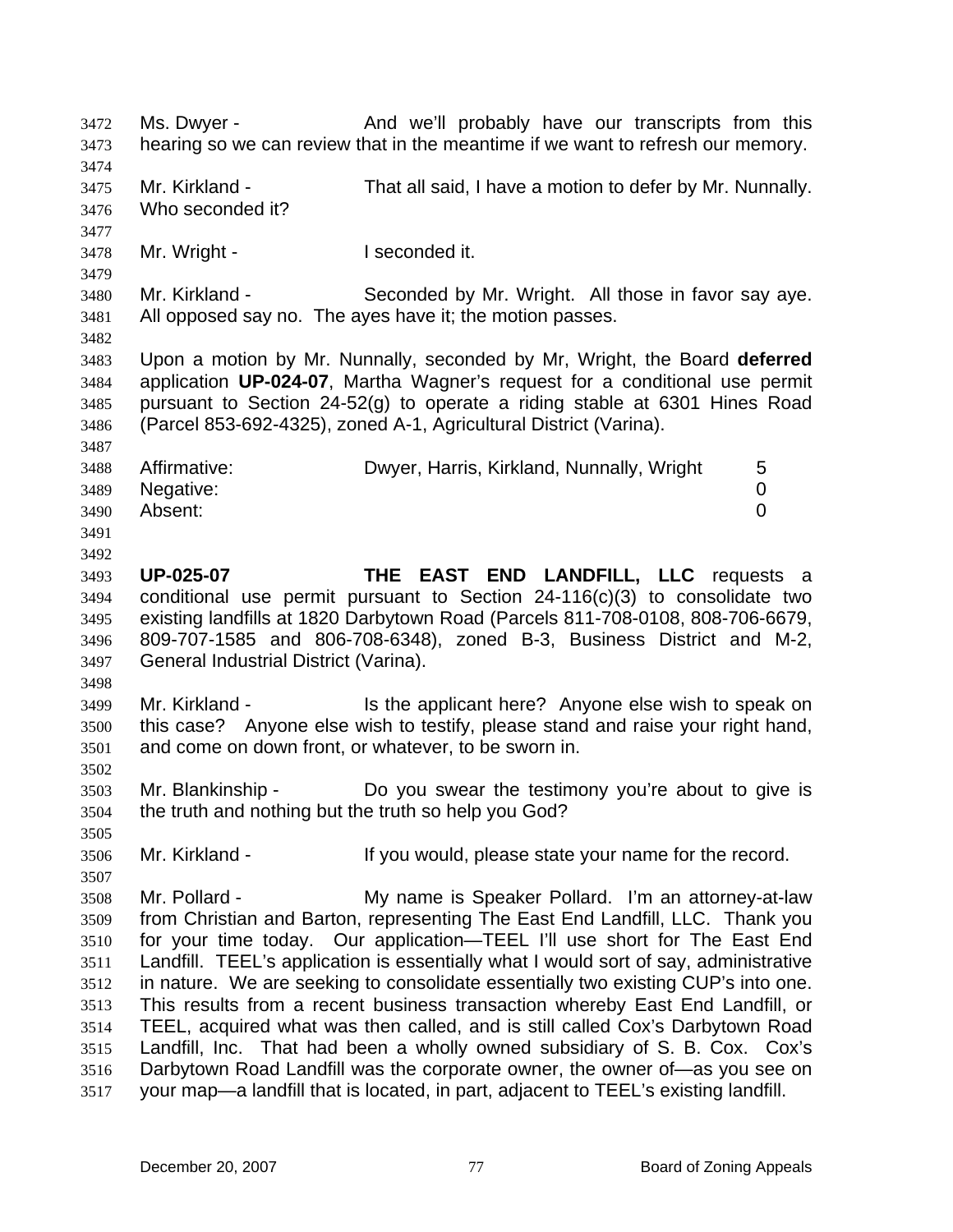3519 3520 3521 3522 3523 3524 3525 3526 3527 3528 3529 3530 What we're seeking to do today is simplifying operationally, but also, frankly, administratively, in terms of what controls, land-use controls apply, is to essentially merge the two existing CUP's for these two operations into one. At present, Cox's Darbytown Road Landfill, Inc., is still the record owner of that parcel. But TEEL, just from an operational standpoint, seeks to become the operator of that landfill. Its operations at this point are very much reduced. It's essentially on the—at this point, based on the footprint that you have there, somewhat in a very reduced stage of operation. But for reasons that I think would be obvious from a division standpoint, operationally it's much easier for TEEL to run and manage both facilities rather than trying to create some other entity and get caught in having multiple entities running different things that are next door to each other.

3531

3548

3551

3558

3518

3532 3533 3534 3535 3536 3537 3538 3539 3540 3541 3542 3543 3544 3545 3546 So, again, what we're seeking to do, the purpose of today's application, is to consolidate these two CUP's together. The terms as have been proposed by staff are acceptable to TEEL and, again, reflect essentially—Mr. Blankinship can speak to this as well—reflect almost to their entirety the current terms that are in TEEL's current CUP, which is a newer CUP than the one that exists at the Cox's Darbytown Road Landfill. The proposed CUP terms reflect more modern, more current [unintelligible], more current standards. We ask you to consider this and approve our application. I'll be glad to take any questions. I just would say that hand-in-hand with this we are—TEEL that is—is seeking the associated permit approvals and transfers from the Department of Environmental Quality to affect its ability to operate on the Cox's Darbytown Road Landfill, as well as to formalize that process with them as well. As far as we know, those permit transfers will be forthcoming to DEQ very soon, in conjunction with this, too. We're trying to kind of manage them altogether at one time.

3547 Mr. Nunnally - Is this the one that bought out Simons?

3549 3550 Mr. Pollard - Yes sir. TEEL, The East End Landfill purchased out the Simons Hauling Landfill, right.

3552 3553 Mr. Nunnally - And it's the same operation that was going on then?

3554 3555 3556 Mr. Pollard - Essentially, sir, yes. It's a construction demolition debris landfill.

3557 Mr. Nunnally - [Unintelligible], Mr. Blankinship?

3559 Mr. Blankinship - I'm sorry?

3560 3561 3562 3563 Mr. Nunnally - The same conditions on this as there was on the other?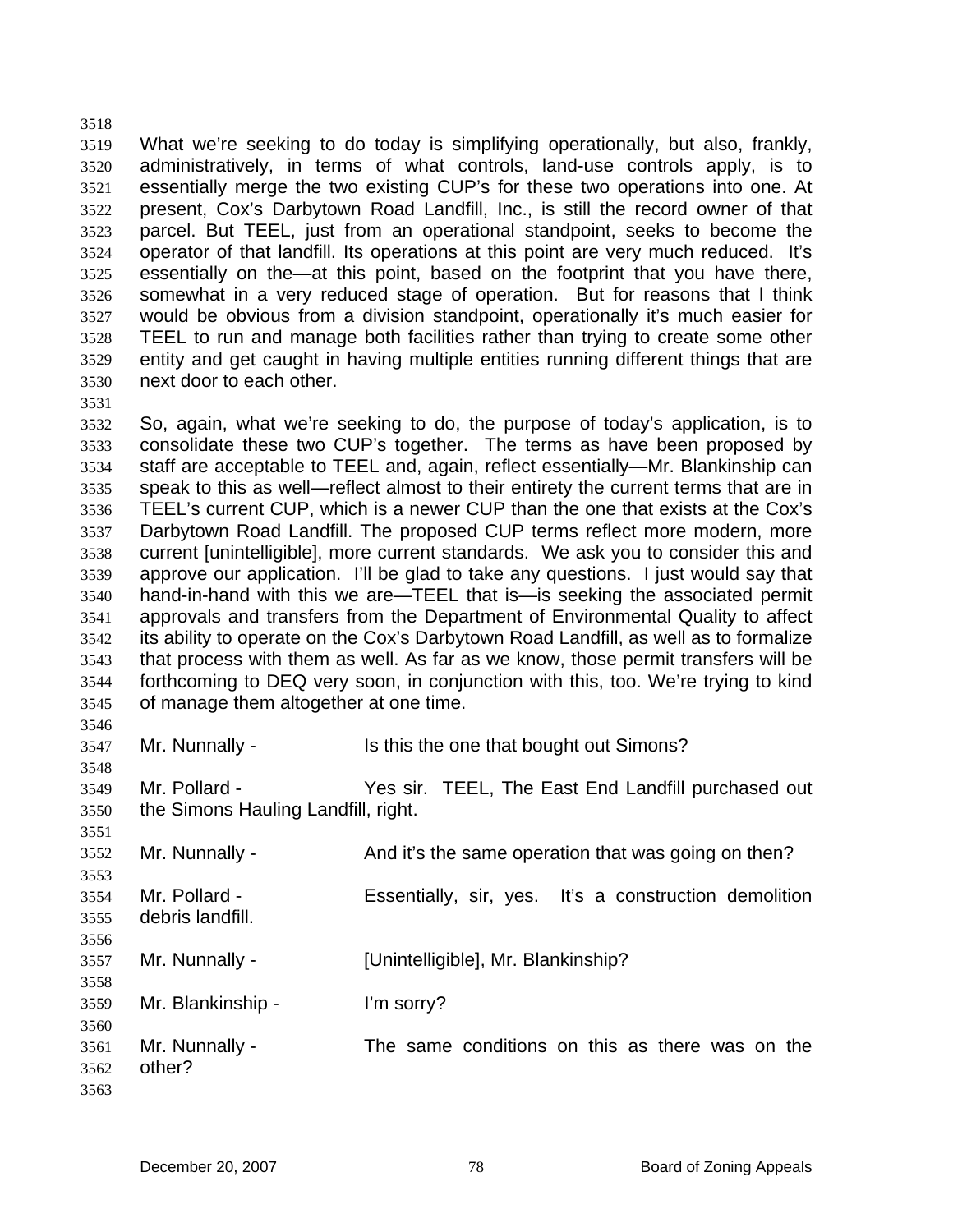Mr. Blankinship - Yes sir. A little bit updated and tightened, because we are combining two permits, an older one and a newer one. We've used almost all the conditions from the newer one. 3564 3565 3566 3567 3568 3569 3570 3571 3572 3573 3574 3575 3576 3577 3578 3579 3580 3581 3582 3583 3584 3585 3586 3587 3588 3589 3590 3591 3592 3593 3594 3595 3596 3597 3598 3599 3600 3601 3602 3603 3604 3605 3606 3607 3608 3609 Mr. Wright - The I don't see anywhere in these conditions where it has a time expiration? Mr. Blankinship - Landfills typically we have not put an expiration on. We've allowed the DEQ permit to control that. Mr. Wright - So, DEQ has some control over that. Mr. Pollard - These sites are heavily regulated by the Department of Environmental Quality [unintelligible] permits, including, ultimately, closure and post-closure care for these facilities. Ms. Dwyer - So, Cox will maintain ownership of its property, and you will be the operator. Mr. Pollard - For the time being, yes. For the foreseeable future. And this gets into long-term business planning issues, but Cox's Darbytown Road Landfill, Inc., will remain the record owner of that parcel, of those areas, but TEEL seeks to operate. In the future, there may be some further business consolidation that may bring this all under one entity. But for a variety of business reasons that I would bore you to tears with, probably, this is sort of where we are at this point. Right. You've had a long day already and I'm going to keep this simple for you. Ms. Dwyer - Well, other than eliminating two 100-foot buffers that are required because of the separate ownership now, but economies of operation— Mr. Pollard - The State of the simply allows TEEL as the operating entity already essentially in place to operate generally across both parcels, rather than trying to come up with some other way to operate this other site. TEEL is the existing operating, landfill operating entity. It's owns the TEEL landfill. It provides a simplified and I would say a unified way to manage both parcels, since they're under common corporate structure and ownership. Ms. Dwyer - The Music of the Vou have an agreement with Cox that you're the operator of their property, it seems to me that combining these is not really going to add anything operationally to your ability to function on both parcels. Mr. Pollard - The Muslim the sense that Cox's Darbytown is essentially a property holding company. It doesn't have, essentially, much in the way of operating capability.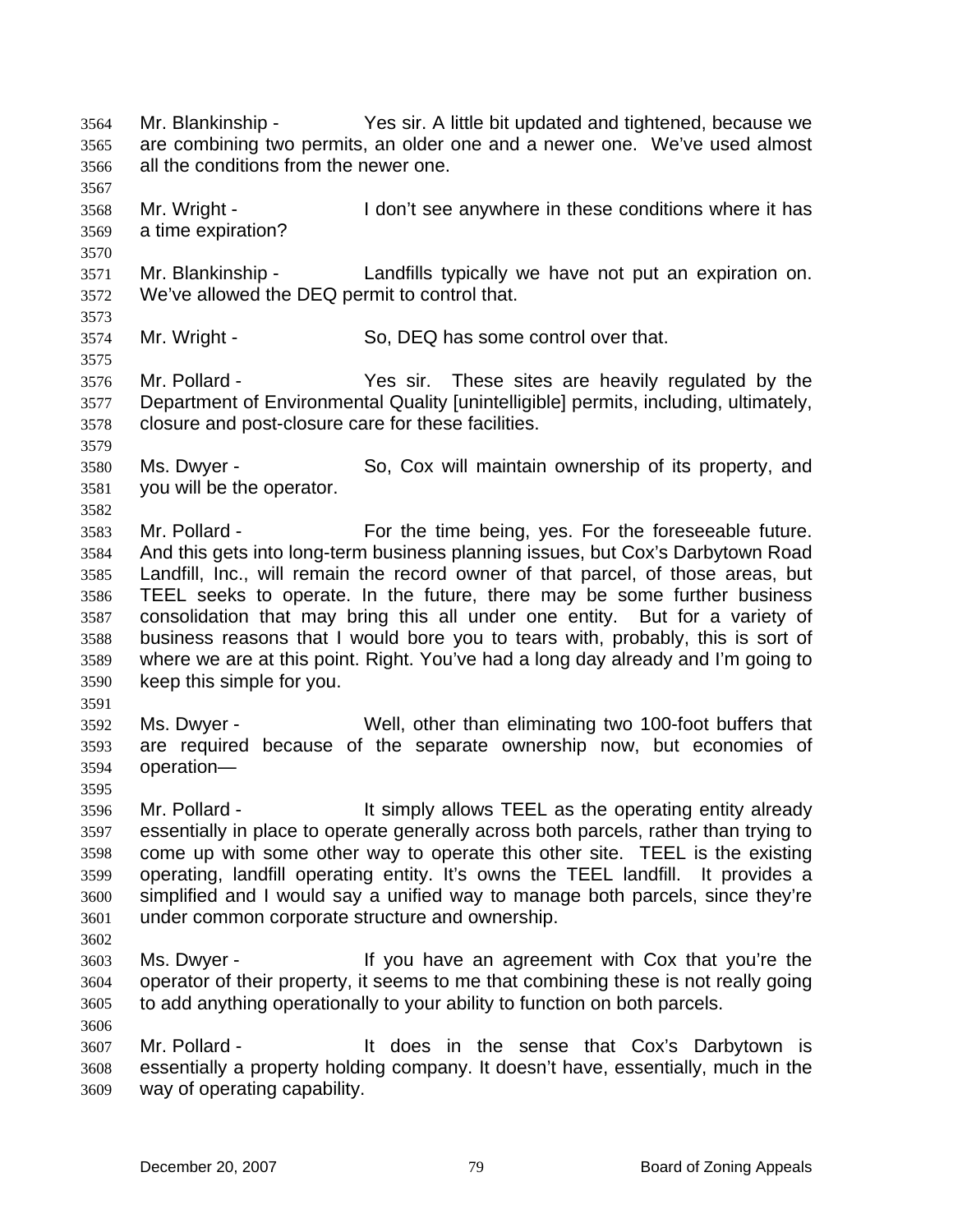3610 3611 3612 3613 3614 3615 3616 3617 3618 3619 3620 3621 3622 3623 3624 3625 3626 3627 3628 3629 3630 3631 3632 3633 3634 3635 3636 3637 3638 3639 3640 3641 3642 3643 3644 3645 3646 3647 3648 3649 3650 3651 3652 3653 3654 3655 Ms. Dwyer - Right. And so it's fine if you operate it. I guess— Mr. Pollard - So, TEEL is looking-Ms. Dwyer - The CUP's? Mr. Pollard - The Mustailler's It allows TEEL as an entity to operate both landfills under one common set of conditions. We think it streamlines the whole thing and makes it simple for everybody, including the County in that you've got one current common set of standards that are applying to what is essentially a combined operation. Ms. Dwyer - The State any disadvantage to the County, Mr. Blankinship, in having a non-owner holder of this combined CUP? Mr. Blankinship - No ma'am. We would still hold the owner and the operator responsible for any violations or failure to comply, or anything like that. Mr. Wright - The You have two people where you used to have just one. Mr. Blankinship - Right. Ms. Dwyer - Is Cox part of this case, then? Mr. Pollard - Well, the application was filed on behalf of both TEEL and Cox's Darbytown Road Landfill, Inc. Remember, Cox's Darbytown Road Landfill, Inc. is wholly owned by TEEL, as this point. Ms. Dwyer - Cox is wholly owned by— Mr. Pollard - Cox's Darbytown Road Landfill, Inc. was purchased the stock purchase acquisition in this past summer—by TEEL. So, S. B. Cox is no longer associated with this operation whatsoever at this site. So, you have essentially the parent company seeking to become the operator for both its own owned operation, and for its subsidiary owned operation. Ms. Harris - [Unintelligible] under Cox Darbytown Road Landfill, cell 1 and cell 2. What functions go on there? Are they different? Mr. Pollard - The Should have mentioned this. Cox's Darbytown Road Landfill was also a construction demolition debris landfill, so it's all the same essential operation. And it's also currently permitted by DEQ. Very similar operations, very like in their function.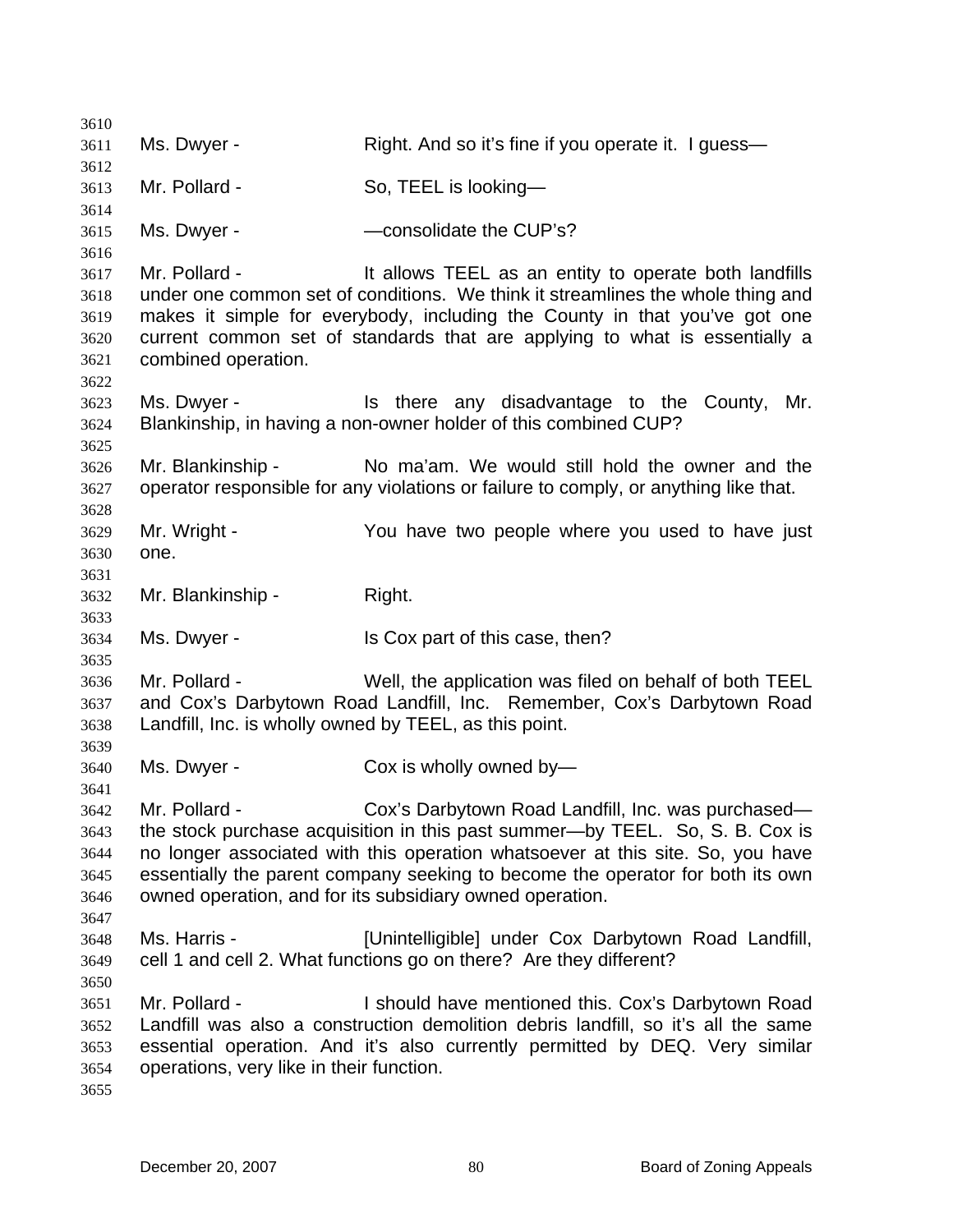Ms. Harris - **Do we have something in our [unintelligible]** that dealt with one of these cells in sludge operations? 3656 3657 3658 3659 3660 3661 3662 3663 3664 3665 3666 3667 3668 3669 3670 3671 3672 3673 3674 3675 3676 3677 3678 3679 3680 3681 3682 3683 3684 3685 3686 3687 3688 3689 3690 3691 3692 3693 3694 3695 3696 3697 3698 3699 Mr. Blankinship - Yes ma'am. Ms. Harris - Where is that? Mr. Blankinship - Let's see if I can get the map. What's shown as Cell 2 in the purple property there, yes. That was once a sludge [unintelligible]. There was a plan of development approved for that. I believe when TEEL took over the Simons property, they discontinued that use and made that— Mr. Pollard - They It actually was never really used as a sludge. They had obtained the permits for it. They had actually constructed a liner to hold it. But I think, to my knowledge, there has never been any sludge deposited there. So, it ended up being a very convenient transition for TEEL buying out Simons at this property, that they could convert that into another cell of the landfill. Ms. Harris - The Okay. In the staff report, page 2, the second paragraph, the details of the reclamation plan will be negotiated with DEQ as the permit progresses. Should this be a condition? I notice in the conditions there is no mention of a reclaiming of the resources. Mr. Pollard - The Muslim Hull don't know if Mr. Blankinship would have any response. Mr. Blankinship - I'm trying to think of how we've handled other landfills in the past. Mr. Pollard - Well, if I may. I think it's suggested condition #2 that states the applicant has to maintain the appropriate financial responsibility to ensure that whatever areas are involved, they will be reclaimed. In addition, this CUP is subject to, and conditioned on, the appropriate permits being issued by state authorities, including DEQ. DEQ permits call for the appropriate measures to be taken, and there are regulatory provisions specifically in place for how you deal with the design, operation, and then the closure— *[End of Recording.] The following is a summary for the remainder of the meeting.*  **DECISION** After an advertised public hearing and on a motion by Mr. Nunnally, seconded by

- 3700 Mr. Wright, the Board **granted** application **UP-025-07**, The East End Landfill,
- 3701 LLC's request for a conditional use permit pursuant to Section 24-116(c)(3) to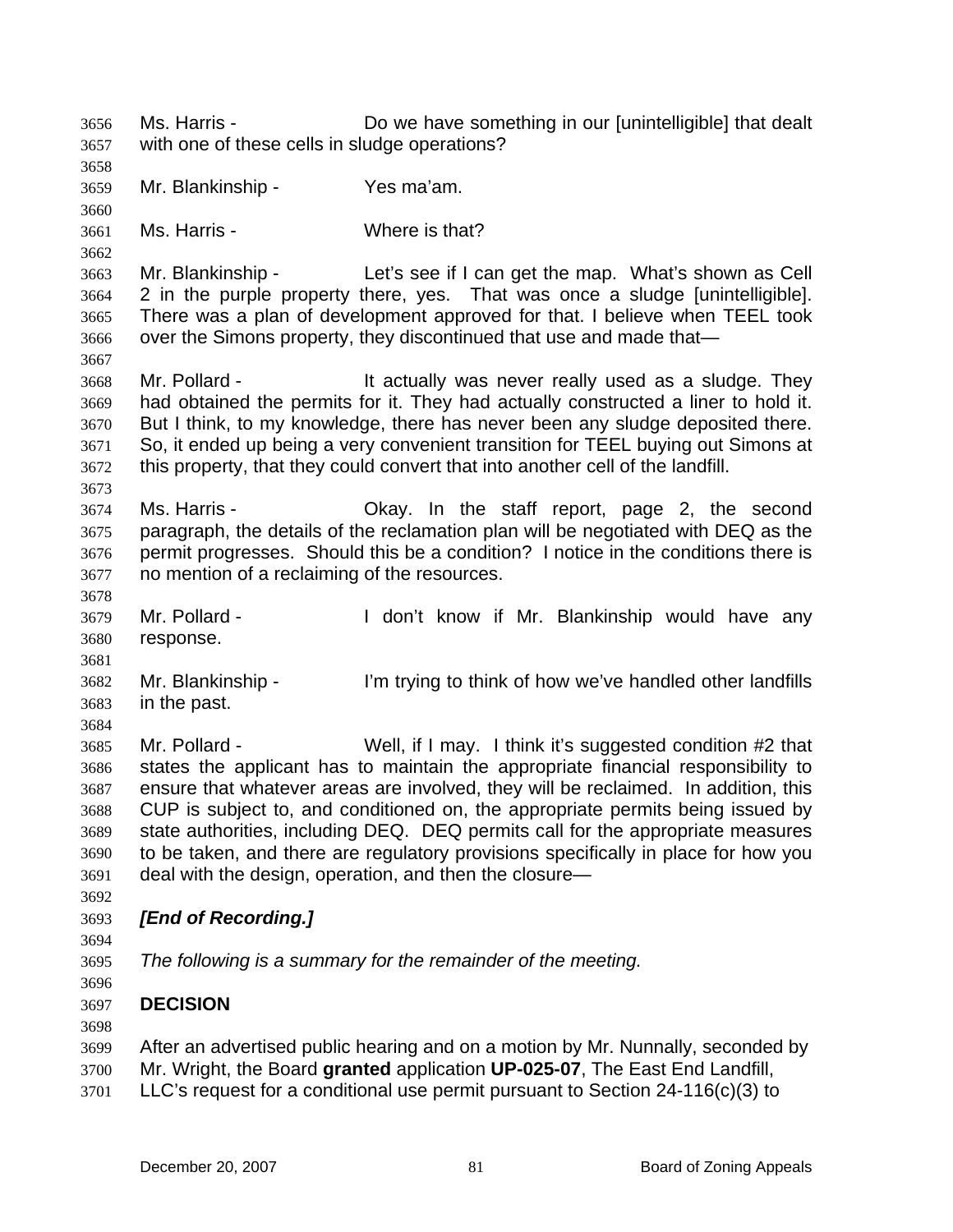consolidate two existing landfills at 1820 Darbytown Road (Parcels 811-708- 0108, 808-706-6679, 809-707-1585 and 806-708-6348), zoned B-3, Business District and M-2, General Industrial District (Varina). 3702 3703 3704

3705

3706 1. This use permit is subject to all requirements of the County Code.

3707

3708 3709 3710 3711 3712 3713 3714 3715 3716 3717 3718 3719 3720 3721 3722 3723 3724 2. At all times, the applicant shall maintain a financial guaranty in the amount of \$3,000 per acre to cover active cells permitted to receive waste under the solid waste permit(s) issued by Virginia Department of Environmental Quality (DEQ), guaranteeing that the land will be restored in accordance with DEQ regulations. This permit does not become valid until a financial guaranty has been submitted by The East End Landfill, LLC in substitute for both the guaranty in place under UP-20-2006 and the bond currently in place under UP-9-93, and the same is approved by the County Attorney. The financial guaranty may provide for termination after 90 days notice in writing to the County. In the event of termination, this permit shall be void, and work incident thereto shall cease, and within the next 90 days the applicant shall restore the land as provided for under the conditions of this use permit. Termination of such financial guaranty shall not relieve the applicant from its obligation to indemnify the County of Henrico for any breach of the conditions of this use permit. If this condition is not satisfied within 60 days of approval, the use permit shall be void, except in the event that the approval of this use permit is appealed, the guaranty shall be submitted within 60 days of the final action on the appeal.

3725

3726 3727 3728 3729 3730 3731 3732 3733 3734 3. Before beginning work on additional landfill cells or any other land disturbing work, the applicant shall submit erosion control plans to the Department of Public Works for review and approval. Throughout the life of the operation, the applicant shall continuously satisfy the Department of Public Works that erosion control procedures are properly maintained, and shall furnish plans and bonds that the department deems necessary. All plans provided by the applicant shall include certification from a licensed professional engineer that the landfill facilities and sediment control structures meet the approved design criteria as set forth by the State.

3735

3736 3737 3738 4. The applicant shall obtain and maintain a permit or permits from the Virginia Department of Environmental Quality. If this condition is not satisfied within one year of approval, the use permit shall be void.

- 3739 3740 3741 3742 3743 5. The applicant shall comply with the Chesapeake Bay Preservation Act and all state and local regulations administered under such act applicable to the property, and shall furnish to the Planning Department copies of all reports required by such act or regulations.
	- 3744

3745 3746 6. Hours of operation shall be from 7:00 a.m. to 6:00 p.m. when Daylight Savings Time is in effect, and from 7:00 a.m. to 5:00 p.m. at all other times.

3747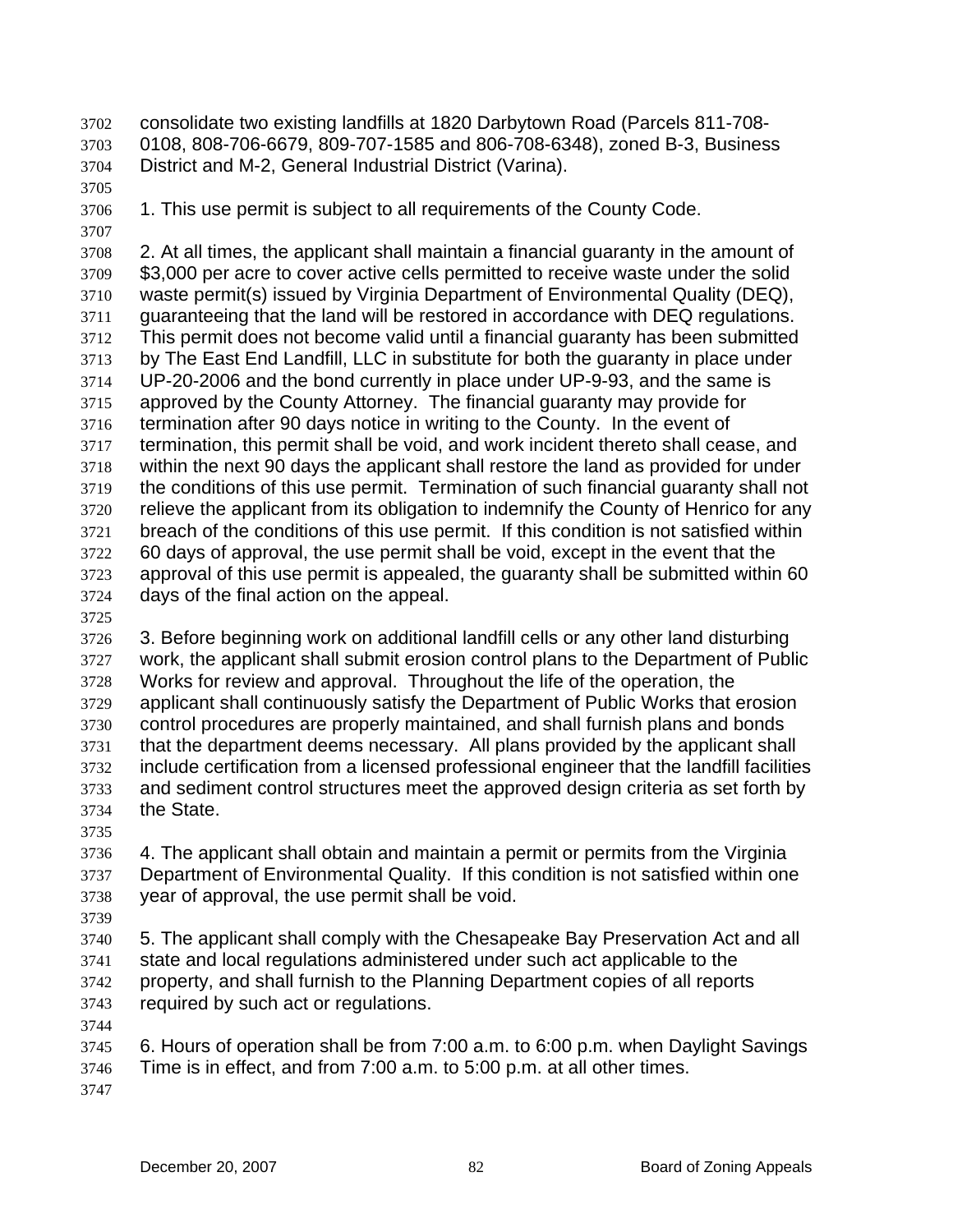7. No operations of any kind are to be conducted at the site on Sundays or national holidays. 3748 3749

3750

3751 3752 3753 3754 8. [AMENDED] All means of access to the property shall be from the established entrance from Darbytown Road or such other entrance as may be approved in writing by the Planning Department. Trucks entering or leaving the site shall not travel on Bickerstaff, Midview, Oakland or Old Oakland Roads.

3756 3757 3758 9. The applicant shall erect and maintain gates at all entrances to the landfills. These gates shall be locked at all times, except when authorized representatives of the applicant are on the property.

3759

3755

3760 3761 3762 3763 3764 10. The applicant shall post and maintain a sign or signs at the entrances to the landfills stating the name of the operator, the use permit number, the DEQ permit number(s), and the telephone number of the operator. The sign(s) shall be at least 12 square feet in area and the letters shall be at least three inches tall.

3765 3766 3767 3768 3769 3770 11. The applicant shall post and maintain "No Trespassing" signs every 250 feet along the perimeter of the property. The letters shall be at least three inches tall. The applicant shall furnish the Chief of Police a letter authorizing the Division of Police to enforce the "No Trespassing" regulations and agreeing to send a representative to testify in court as required or requested by the Division of Police.

3771

3772 3773 3774 12. Standard "Trucks Entering Highway" signs shall be erected and maintained on Darbytown Road on each side of the entrance(s) to the property. These signs will be placed by the County, at the applicant's expense.

3775

3778

3782

3776 3777 13. The applicant shall post and maintain a standard stop sign at all entrances to the property for exiting traffic.

3779 3780 3781 14. Whenever the Division of Police deems necessary, the applicant shall provide a flagman to control traffic from the landfills onto the public road(s), with the flagman yielding the right of way to the public road traffic at all times.

3783 3784 3785 15. All roads used in connection with this use permit shall be effectively treated with calcium chloride or other wetting agents to eliminate any dust nuisance.

3786 3787 16. The operations shall be scheduled so that trucks will travel at regular intervals and not in groups of three or more.

3788

3789 3790 3791 17. The applicant shall maintain the property, fences, and roads in a safe and secure condition so long as this use permit is in effect, or convert the property to some other safe use.

3792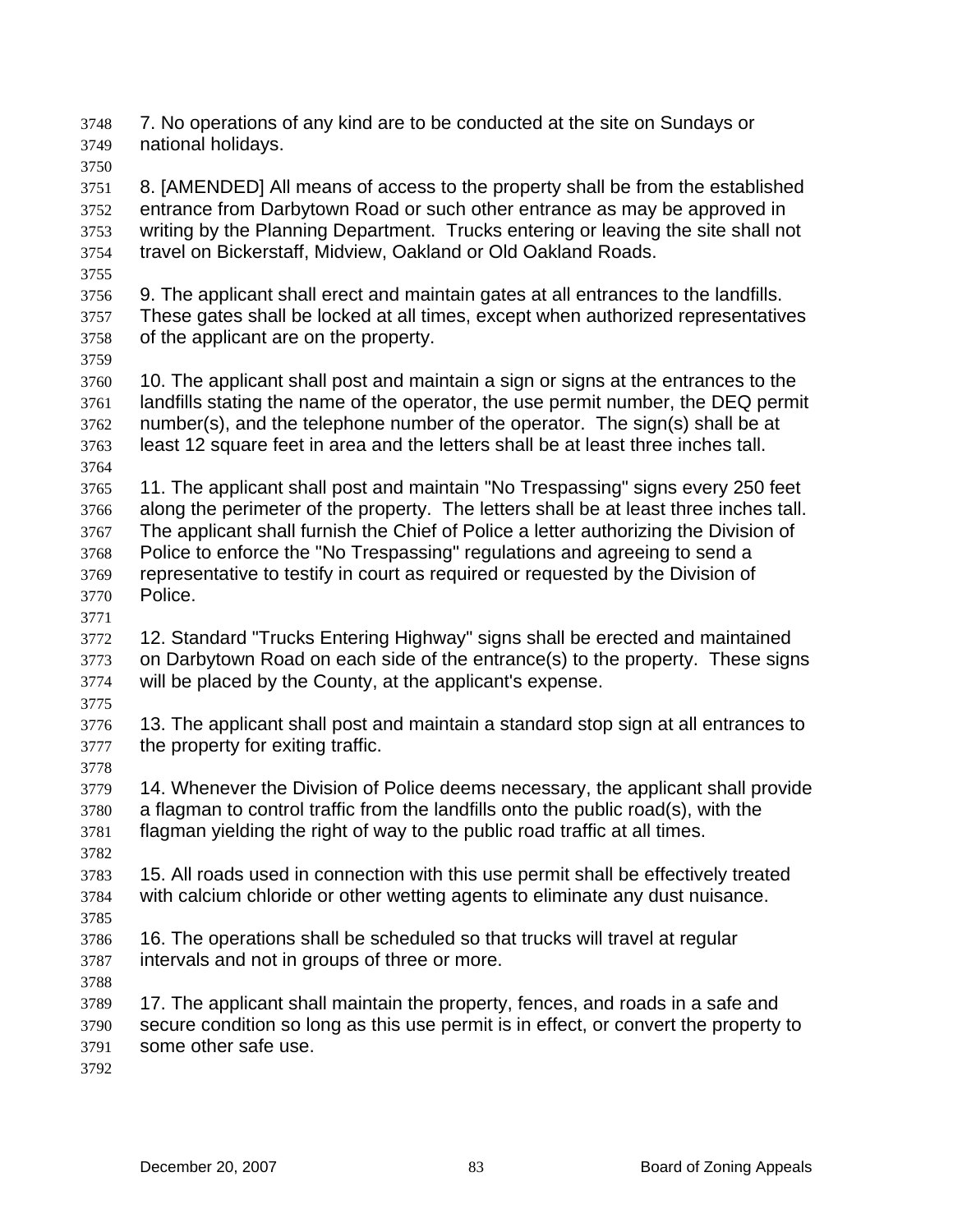- 18. If, in the course of its preliminary investigation or operations, the applicant discovers evidence of cultural or historical resources, or an endangered species, or a significant habitat, it shall notify appropriate authorities and provide them with an opportunity to investigate the site. The applicant shall report the results of any such investigation to the Planning Department. 3793 3794 3795 3796 3797
- 3798

3799 3800 3801 3802 3803 3804 19. If water wells located on surrounding properties are adversely affected, and the landfill operations on this site are suspected as the cause, the affected property owners may present to the Board of Zoning Appeals evidence that the landfill operation is a contributing factor. After a hearing by the Board, this use permit may be revoked or suspended, and the operator may be required to correct the problem.

3805

3806 3807 3808 3809 3810 3811 3812 20. The landfills shall only accept construction and demolition debris originating within 150 miles of the site, hauled by the applicant and other contract haulers licensed by the Commonwealth of Virginia. The material to be deposited in the landfills shall not include any hazardous wastes as defined by the Virginia Hazardous Waste Management Regulations or any biodegradable material other than woody waste from construction, demolition and land clearing operations.

- 3813 3814 3815 3816 3817 21. A superintendent, who shall be personally familiar with all the terms and conditions of Section 24-103 of Chapter 24 of the County Code, as well as the terms and conditions of this use permit, shall be present at the beginning and conclusion of operations each work day to see that all the conditions of the Code and this use permit are observed.
- 3819 3820 22. Each day the applicant shall monitor and clean up any trash, dust or mud along any public road within 2,000 feet of the entrance(s) to the site.
- 3821

3823

3826

3818

3822 23. A progress report shall be submitted to the Board on April 30 of each year.

3824 3825 24. Failure to comply with any of the foregoing conditions shall be grounds for the Board to void this permit.

| - - - - - - - | 3827 Affirmative: | Dwyer, Harris, Kirkland, Nunnally, Wright | 5 |
|---------------|-------------------|-------------------------------------------|---|
|               | 3828 Negative:    |                                           |   |
| 3829          | Absent:           |                                           |   |

- 3830
- 3831
- 3832 3833 3834 3835 **UP-026-07 FLOYD D. GOTTWALD, JR.** requests a conditional use permit pursuant to Section 24-95(i)(4) to allow accessory structures in the front/side yards at 300 Herndon Road (Parcel 748-731-9963), zoned R-1, Onefamily Residence District (Tuckahoe).
- 3836
- 3837 3838 A representative of the property owner spoke, indicating they were planning on demolishing the existing home and replacing it with a larger home of over 10,000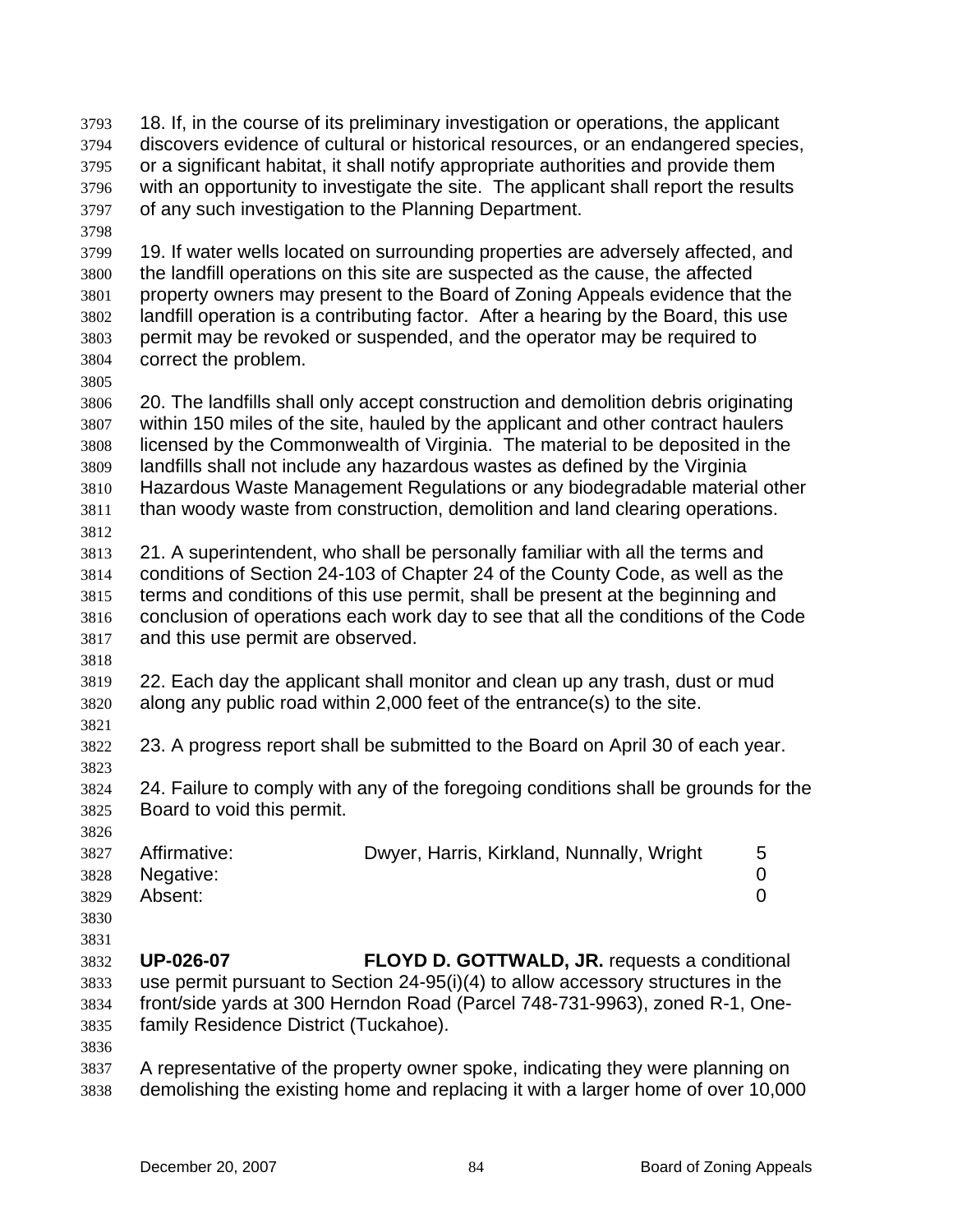| 3839 |                                                                                 | square feet. The existing swimming pool would be replaced with a newer pool.          |                |  |  |
|------|---------------------------------------------------------------------------------|---------------------------------------------------------------------------------------|----------------|--|--|
| 3840 |                                                                                 | This future pool would be located in the side yard, thus the need for the CUP. In     |                |  |  |
| 3841 |                                                                                 | addition, there are several existing accessory structures in the front yard that also |                |  |  |
| 3842 |                                                                                 | are part of this CUP request. These structures were constructed when the              |                |  |  |
| 3843 |                                                                                 | original home was built in 1966. They include a pump house, equipment storage         |                |  |  |
| 3844 |                                                                                 | building and a couple of guest houses. A Board member inquired about the              |                |  |  |
| 3845 |                                                                                 | guest houses and was told they have not been occupied for years.                      |                |  |  |
| 3846 |                                                                                 |                                                                                       |                |  |  |
| 3847 |                                                                                 | Ms. Harris inquired about the access drive. A picture of it was put on the screen     |                |  |  |
| 3848 |                                                                                 | and it was noted that it was paved and had a width of 12 to 14 feet.                  |                |  |  |
| 3849 |                                                                                 |                                                                                       |                |  |  |
| 3850 |                                                                                 | Ms. Dwyer noted the access driveway and asked if a variance was needed. Mr.           |                |  |  |
| 3851 |                                                                                 | O'Kelly responded that staff had looked into this and had determined one was          |                |  |  |
|      |                                                                                 | not necessary, since the applicant owns the surrounding land that was recently        |                |  |  |
| 3852 |                                                                                 | made part of a permanent conservation easement. Mr. Blankinship noted that            |                |  |  |
| 3853 |                                                                                 | this was the variance that was scheduled for earlier in the meeting, but this was     |                |  |  |
| 3854 |                                                                                 |                                                                                       |                |  |  |
| 3855 |                                                                                 | withdrawn once it was determined not to be necessary.                                 |                |  |  |
| 3856 |                                                                                 |                                                                                       |                |  |  |
| 3857 |                                                                                 | Ms. Dwyer noted the applicant is replacing one home with a new one, the same          |                |  |  |
| 3858 |                                                                                 | with the pool, while the accessory buildings themselves have been in place since      |                |  |  |
| 3859 |                                                                                 | the original home was constructed. Therefore as far as the use permit is              |                |  |  |
| 3860 |                                                                                 | concerned there is not really any change from the existing arrangement of             |                |  |  |
| 3861 |                                                                                 | buildings on the property. In addition, this is a roughly 61 acre parcel making the   |                |  |  |
| 3862 |                                                                                 | buildings virtually invisible from the neighbors. Finally there is a certain historic |                |  |  |
| 3863 |                                                                                 | value to the outparcel buildings. As a result, Ms. Dwyer moved that the               |                |  |  |
| 3864 |                                                                                 | application be approved. It was subsequently seconded by Mr. Wright.                  |                |  |  |
| 3865 |                                                                                 |                                                                                       |                |  |  |
| 3866 |                                                                                 | After an advertised public hearing and on a motion by Ms. Dwyer, seconded by          |                |  |  |
| 3867 |                                                                                 | Mr. Wright, the Board granted application UP-026-07, Floyd D. Gottwald, Jr.'s         |                |  |  |
| 3868 |                                                                                 | request for a conditional use permit pursuant to Section 24-95(i)(4) to allow         |                |  |  |
| 3869 |                                                                                 | accessory structures in the front/side yards at 300 Herndon Road (Parcel 748-         |                |  |  |
| 3870 |                                                                                 | 731-9963), zoned R-1, One-family Residence District (Tuckahoe).                       |                |  |  |
| 3871 |                                                                                 |                                                                                       |                |  |  |
| 3872 |                                                                                 |                                                                                       |                |  |  |
| 3873 |                                                                                 |                                                                                       |                |  |  |
| 3874 |                                                                                 |                                                                                       |                |  |  |
| 3875 |                                                                                 | 1. This approval allows five existing structures, identified as the equipment         |                |  |  |
| 3876 |                                                                                 | garage, barn, pump house, tenant house, and guest house, to remain on the             |                |  |  |
| 3877 |                                                                                 | property and also allows a swimming pool to be constructed with the new               |                |  |  |
| 3878 | dwelling. No other accessory structures may be constructed in the front or side |                                                                                       |                |  |  |
| 3879 |                                                                                 | yard of the property without approval of a separate conditional use permit.           |                |  |  |
| 3880 |                                                                                 |                                                                                       |                |  |  |
| 3881 | Affirmative:                                                                    | Dwyer, Harris, Kirkland, Nunnally, Wright                                             | 5              |  |  |
| 3882 | Negative:                                                                       |                                                                                       | 0              |  |  |
| 3883 | Absent:                                                                         |                                                                                       | $\overline{0}$ |  |  |
| 3884 |                                                                                 |                                                                                       |                |  |  |
|      |                                                                                 |                                                                                       |                |  |  |